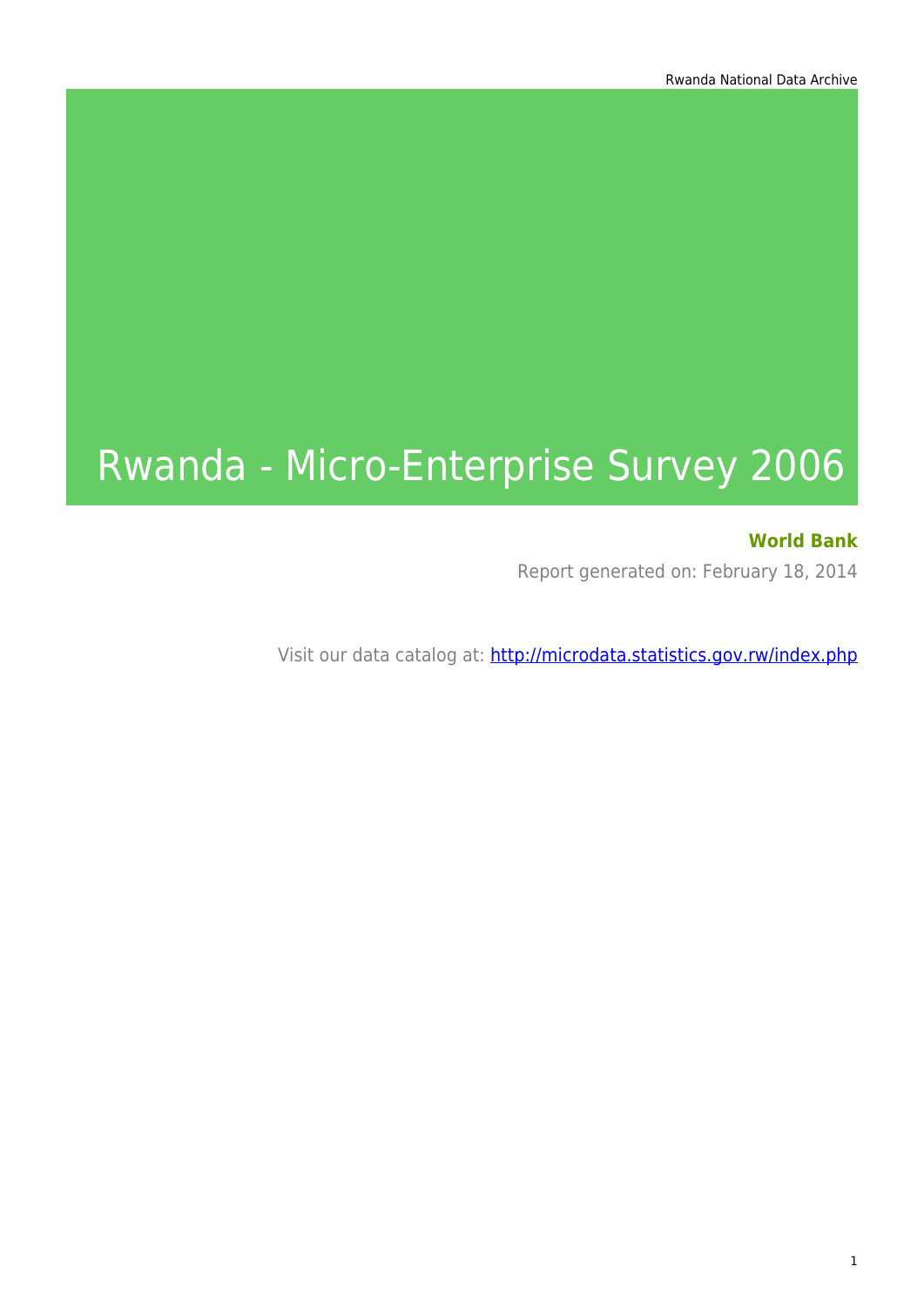## **Overview**

### Identification

### **ID NUMBER**

RWA\_2006\_MS\_v01\_M\_WB

### **Overview**

### **ABSTRACT**

This research of private non-agricultural firms with less than five employees was conducted in Rwanda between November and December 2006, at the same time with 2006 Rwanda Enterprise Survey. Data from 128 establishments were analyzed.

Micro-Enterprise Survey topics include firm characteristics, gender participation, access to finance, annual sales, costs of inputs/labor, workforce composition, bribery, licensing, infrastructure, trade, crime, competition, capacity utilization, land and permits, taxation, informality, business-government relations, innovation and technology, and performance measures. The questionnaire also assesses the respondents' opinions on what are the obstacles to firm growth and performance.

### **KIND OF DATA**

Sample survey data [ssd]

### **UNITS OF ANALYSIS**

The survey targets manufacturing/services sectors establishments with one to four employees.

### Coverage

### **GEOGRAPHIC COVERAGE**

National

#### **GEOGRAPHIC UNIT**

Regions covered are selected based on the number of establishments, contribution to employment, and value added. In most cases these regions are metropolitan areas and reflect the largest centers of economic activity in a country.

#### **UNIVERSE**

The whole population, or the universe, covered in the Enterprise Surveys is the non-agricultural economy. It comprises: all manufacturing sectors according to the ISIC Revision 3.1 group classification (group D), construction sector (group F), services sector (groups G and H), and transport, storage, and communications sector (group I). Note that this population definition excludes the following sectors: financial intermediation (group J), real estate and renting activities (group K, except sub-sector 72, IT, which was added to the population under study), and all public or utilities sectors.

### Producers and Sponsors

| <b>PRIMARY INVESTIGATOR(S)</b> |  |                     |                    |      |  |  |  |
|--------------------------------|--|---------------------|--------------------|------|--|--|--|
| <b>Name</b>                    |  |                     | <b>Affiliation</b> |      |  |  |  |
| World Bank                     |  |                     |                    |      |  |  |  |
| <b>FUNDING</b>                 |  |                     |                    |      |  |  |  |
| <b>Name</b>                    |  | <b>Abbreviation</b> |                    | Role |  |  |  |
| World Bank                     |  |                     |                    |      |  |  |  |

### Metadata Production

### **METADATA PRODUCED BY**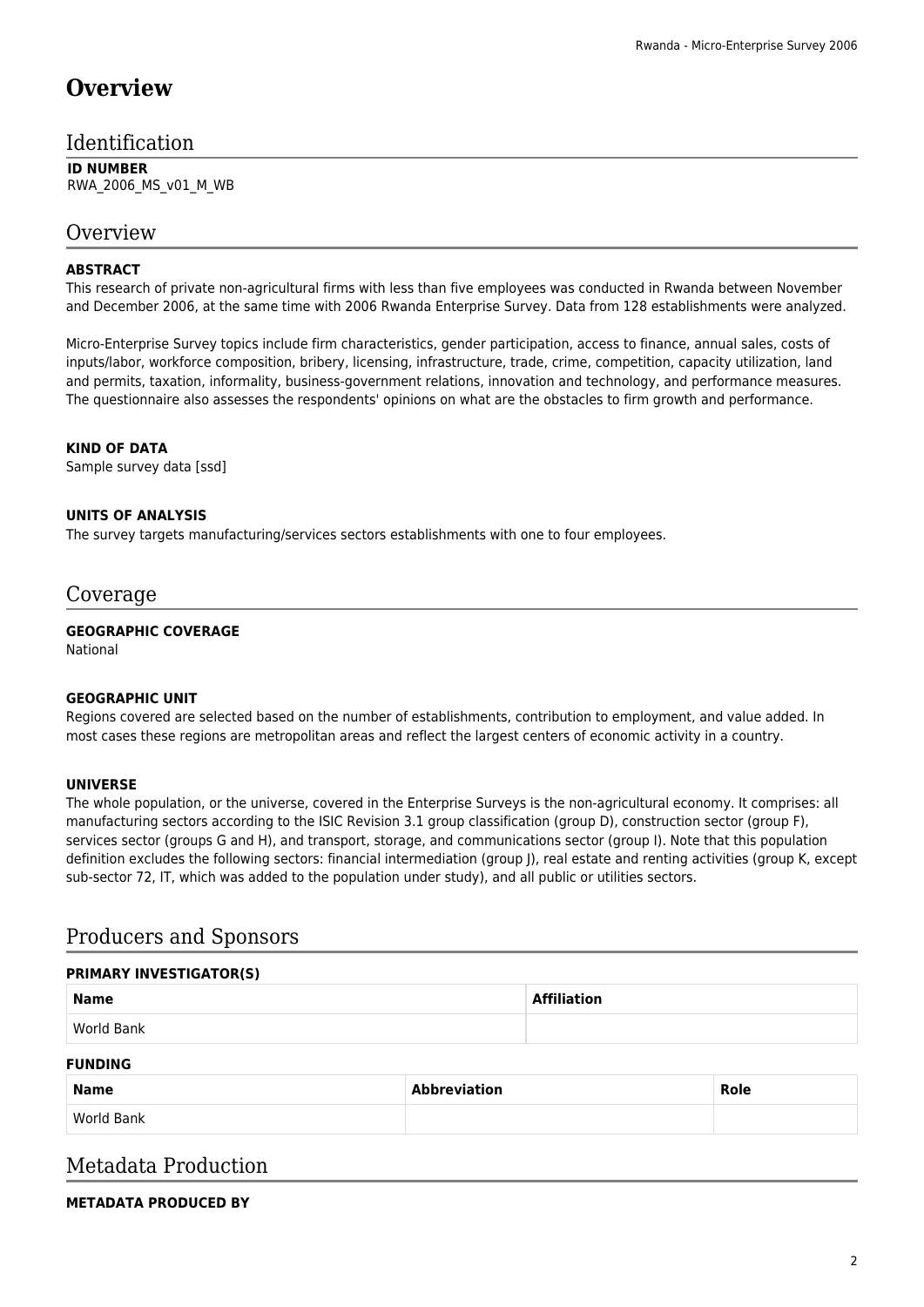| <b>Name</b>    | <b>Abbreviation</b> | <b>Affiliation</b> | <b>Role</b> |
|----------------|---------------------|--------------------|-------------|
| Antonina Redko |                     |                    |             |

### **DDI DOCUMENT VERSION**

Version 01

### **DDI DOCUMENT ID**

DDI\_RWA\_2006\_MS\_v01\_M\_WB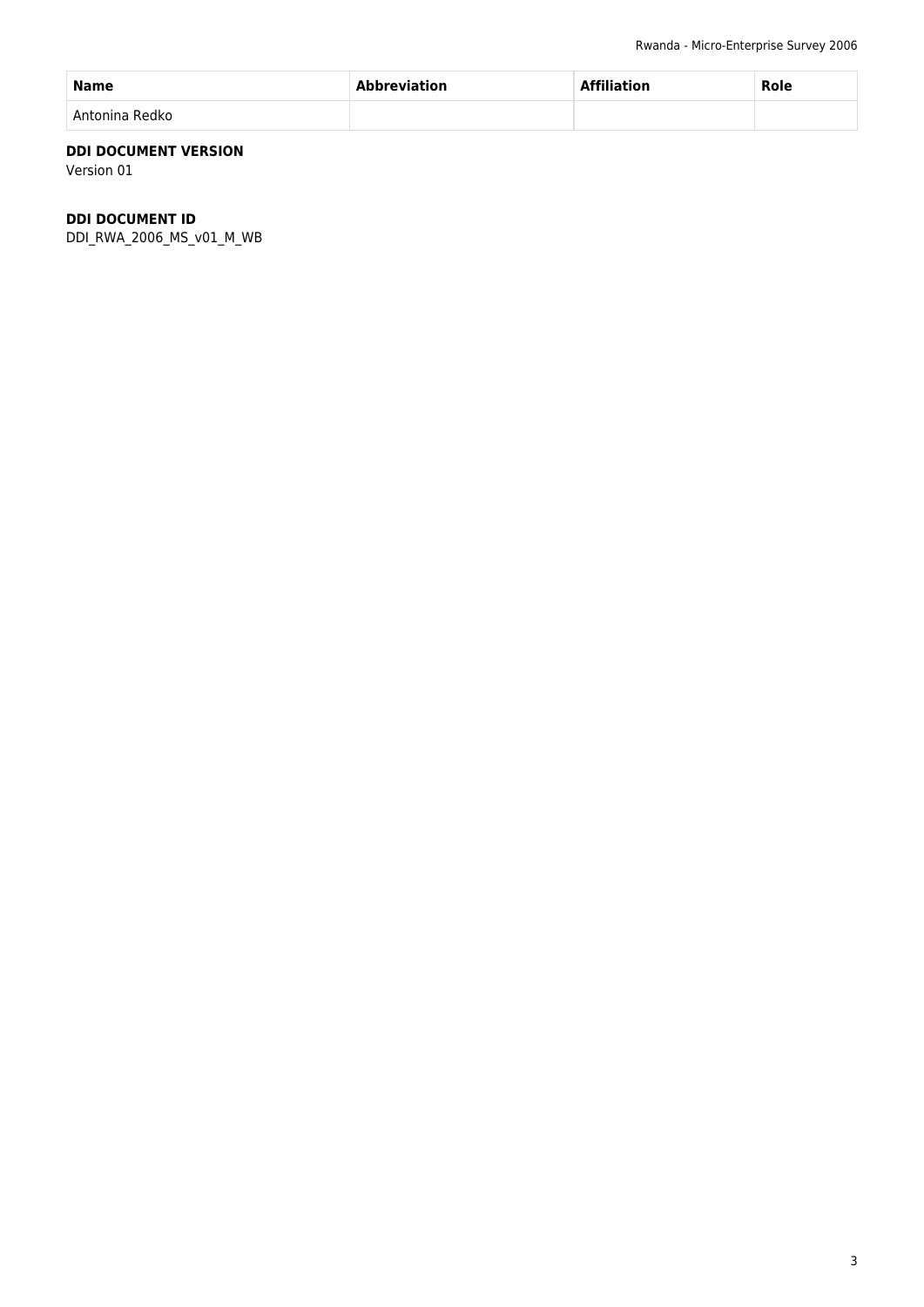# **Sampling**

### Sampling Procedure

Sampling techniques are similar for Rwanda Micro-Enterprise and Enterprise 2006 surveys.

In the Enterprise Survey, the universe is stratified by industry sectors, establishment size and regions. In the Micro-Enterprise Survey, stratification by size is missing: all businesses surveyed have less than five workers.

For more technical details on the sampling strategy for the Enterprise Surveys, please review "Sampling Methodology" in "Technical Documents" folder.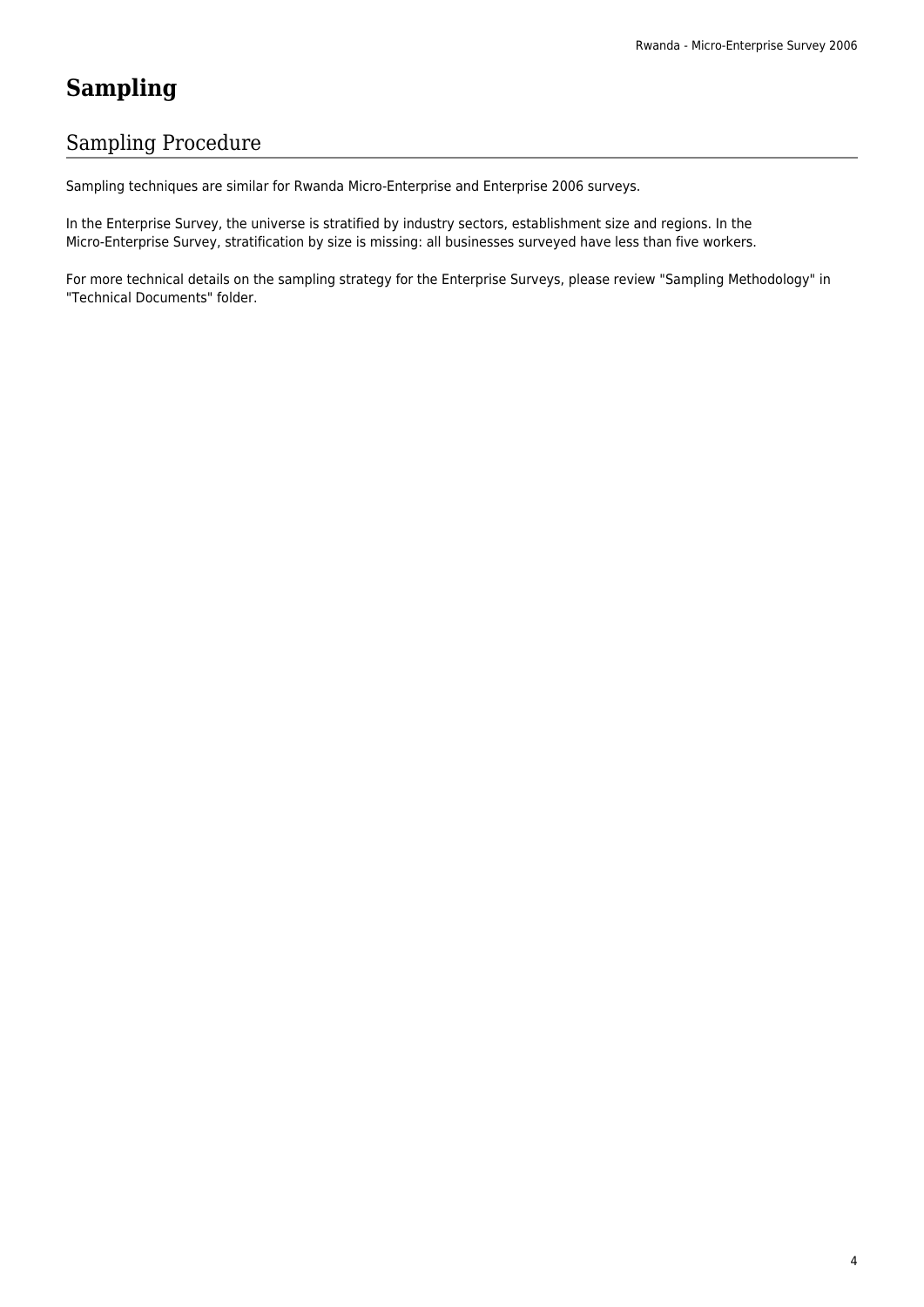# **Questionnaires**

### **Overview**

The current survey instrument is available: Rwanda Micro-Enterprise Survey Questionnaire 2006.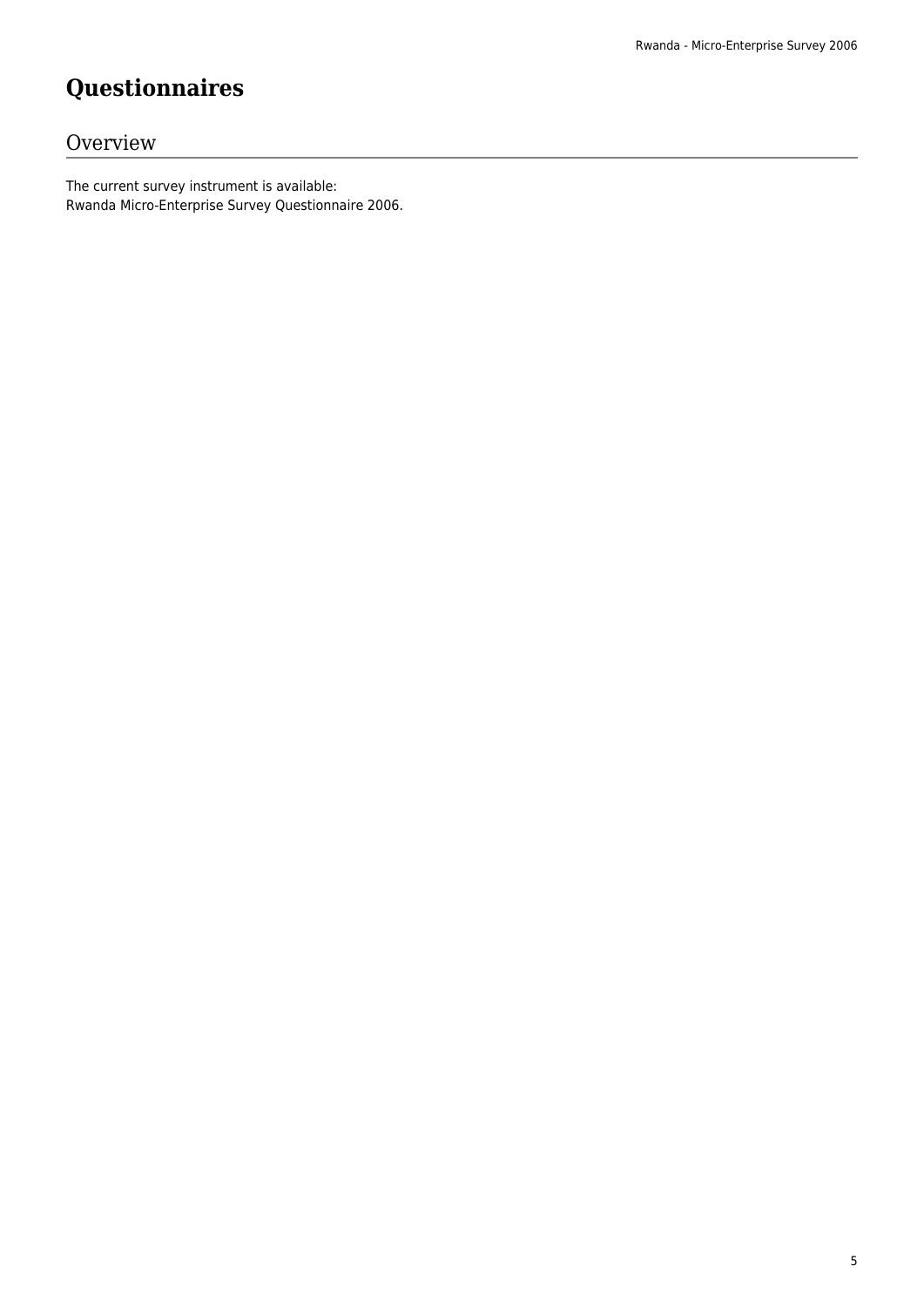# **Data Collection**

### Data Collection Dates

| <b>Start</b><br><b>End</b><br>Cycle |         | - - - - - - - - - - - - - - - - - - - |     |  |
|-------------------------------------|---------|---------------------------------------|-----|--|
|                                     |         |                                       |     |  |
|                                     | 2006-11 | 2006-12                               | N/A |  |

### Data Collection Mode

Face-to-face [f2f]

### **DATA COLLECTION NOTES**

Private contractors conduct the Micro-Enterprise Surveys on behalf of the World Bank. Due to sensitive survey questions addressing business-government relations and corruption-related topics, private contractors are preferred over any government agency or an organization/institution associated with government, and are hired by the World Bank to collect the data.

The Micro-Enterprise Surveys are usually implemented following a two-stage procedure. In the first stage, a screener questionnaire is applied over the phone to determine eligibility and to make appointments; in the second stage, a face-to-face interview takes place with the Manager/Owner of each establishment.

All Micro-Enterprise Surveys are conducted in the local languages.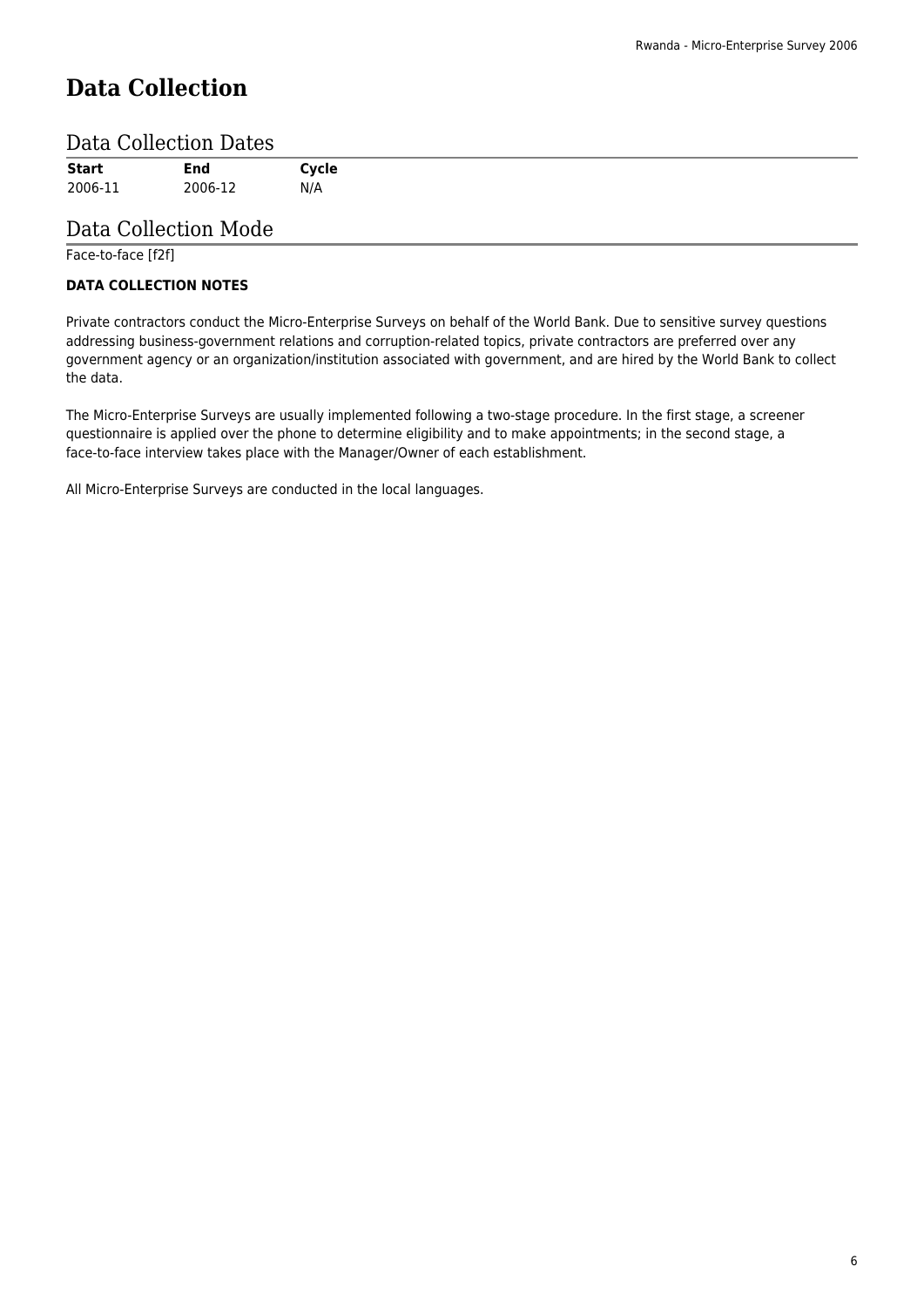# **Data Processing**

### Data Editing

Data entry and quality controls are implemented by the contractor and data is delivered to the World Bank in batches (typically 10%, 50% and 100%). These data deliveries are checked for logical consistency, out of range values, skip patterns, and duplicate entries. Problems are flagged by the World Bank and corrected by the implementing contractor through data checks, callbacks, and revisiting establishments.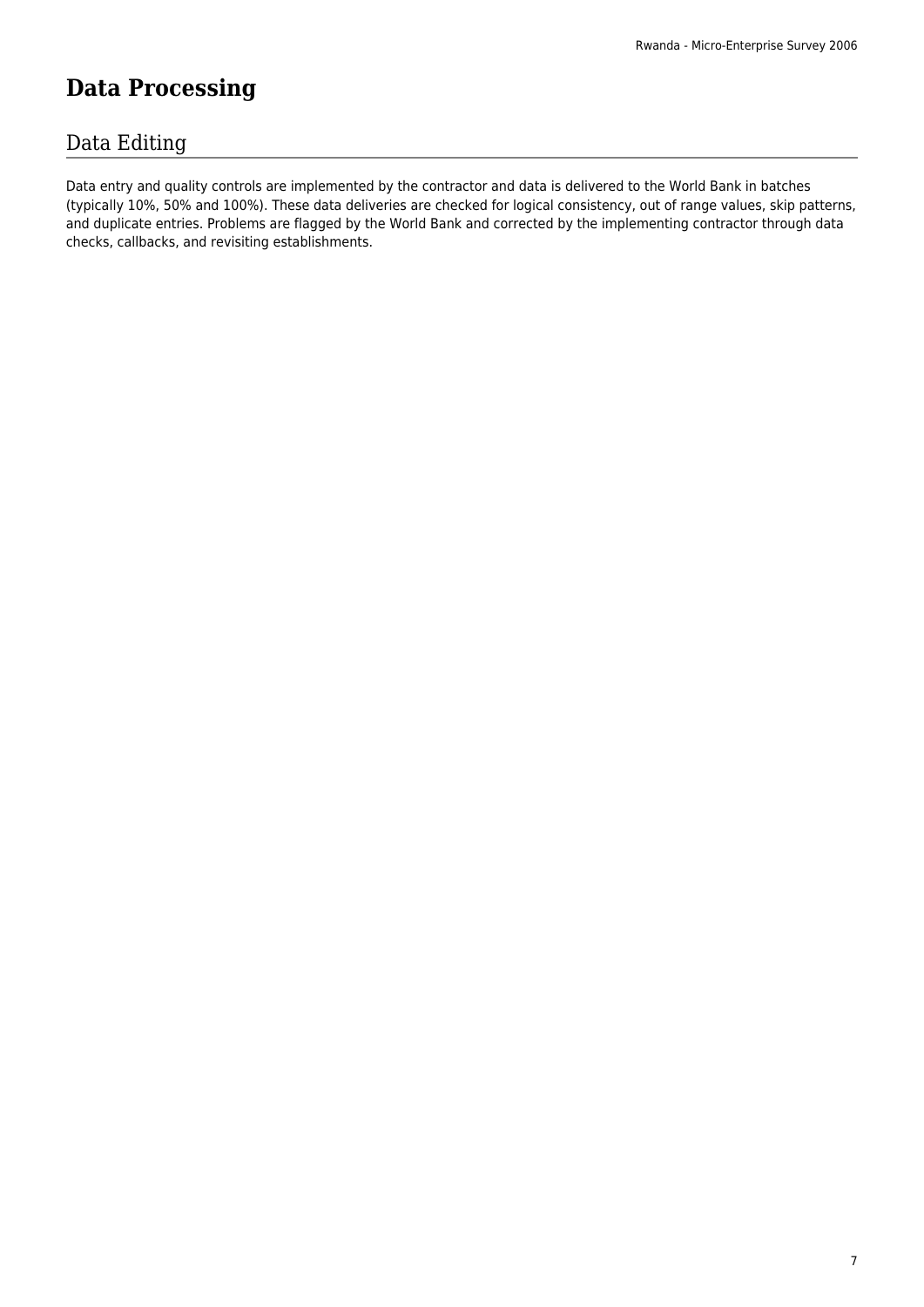# **Data Appraisal**

No content available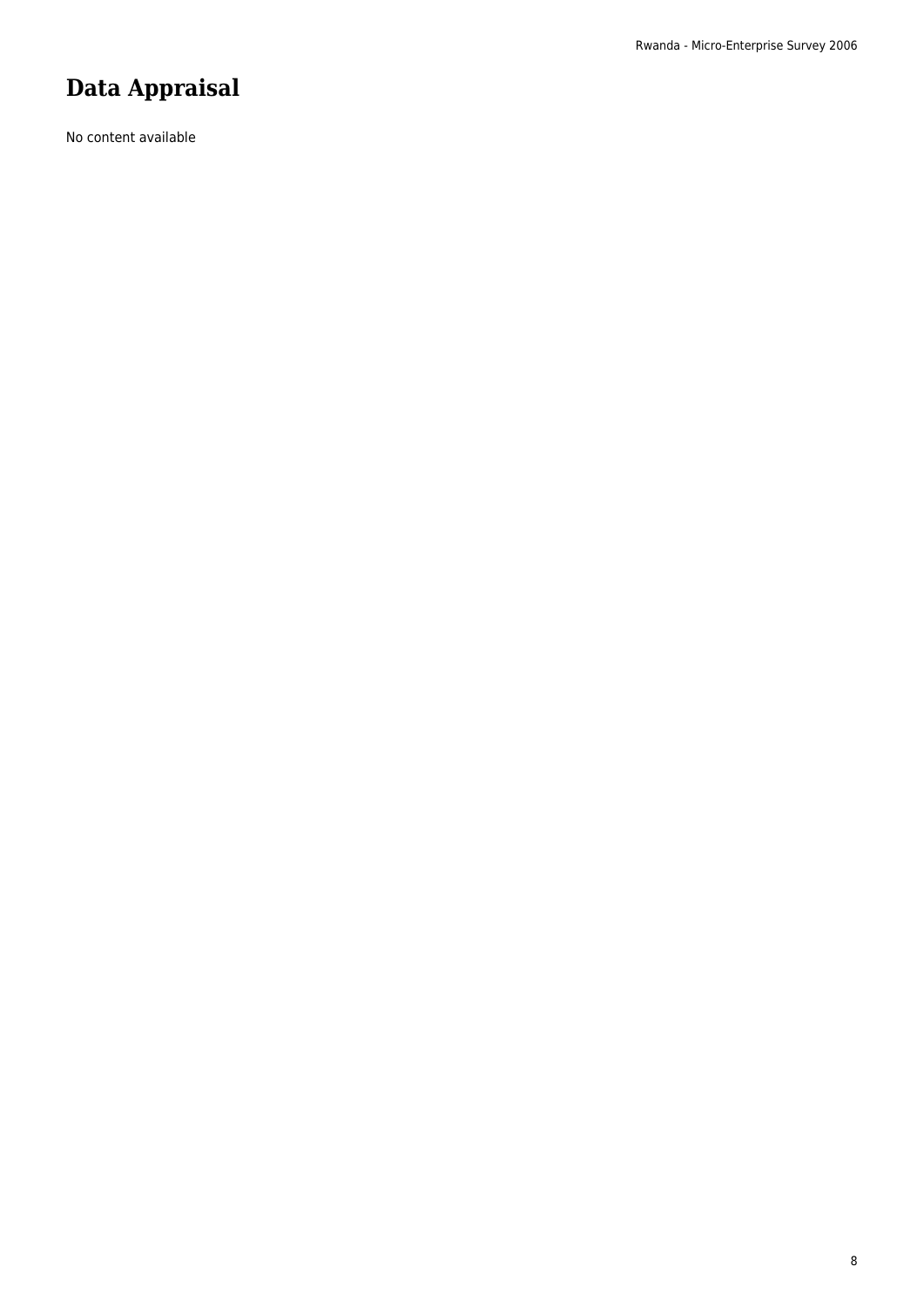# **File Description**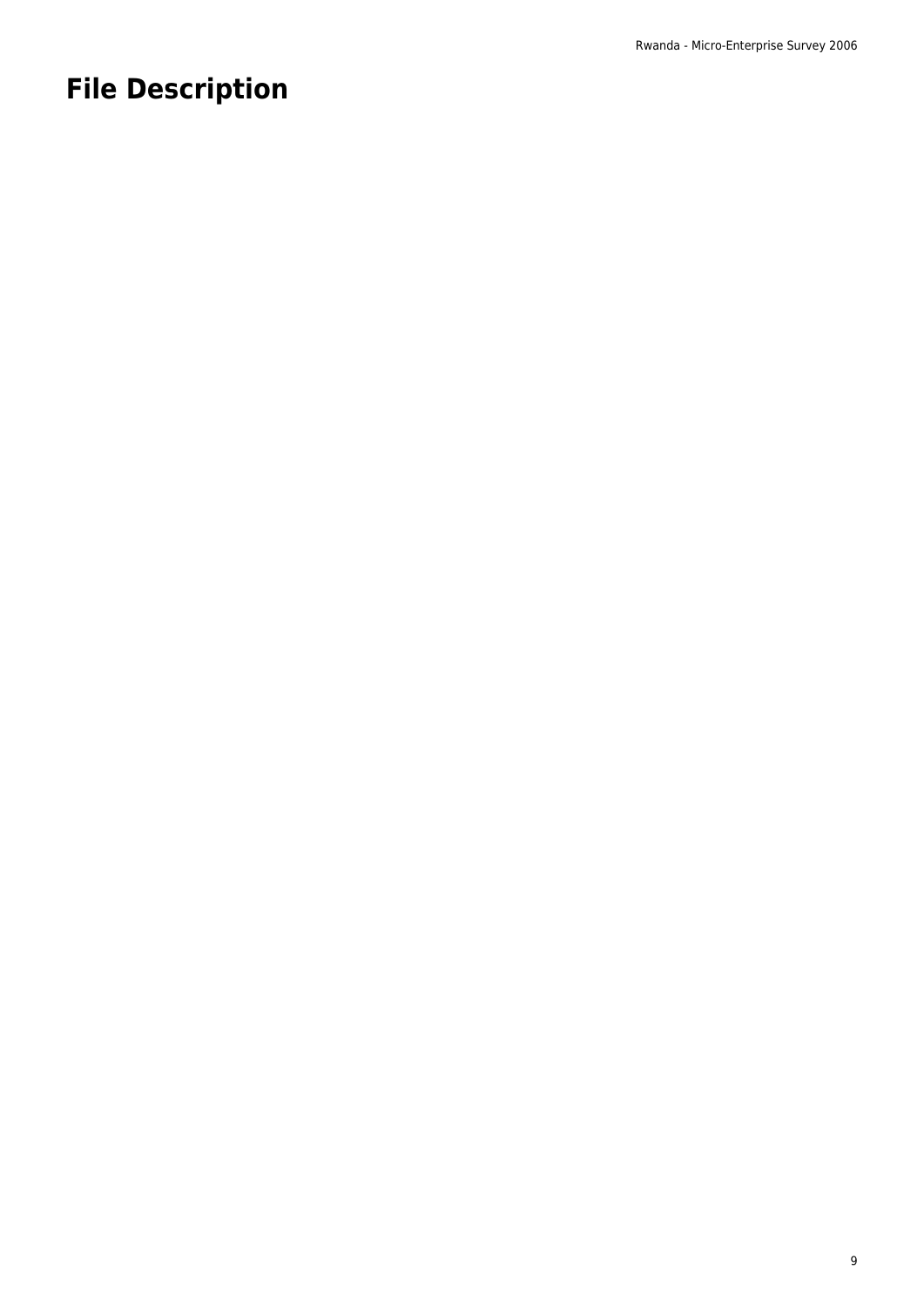# **Variable List**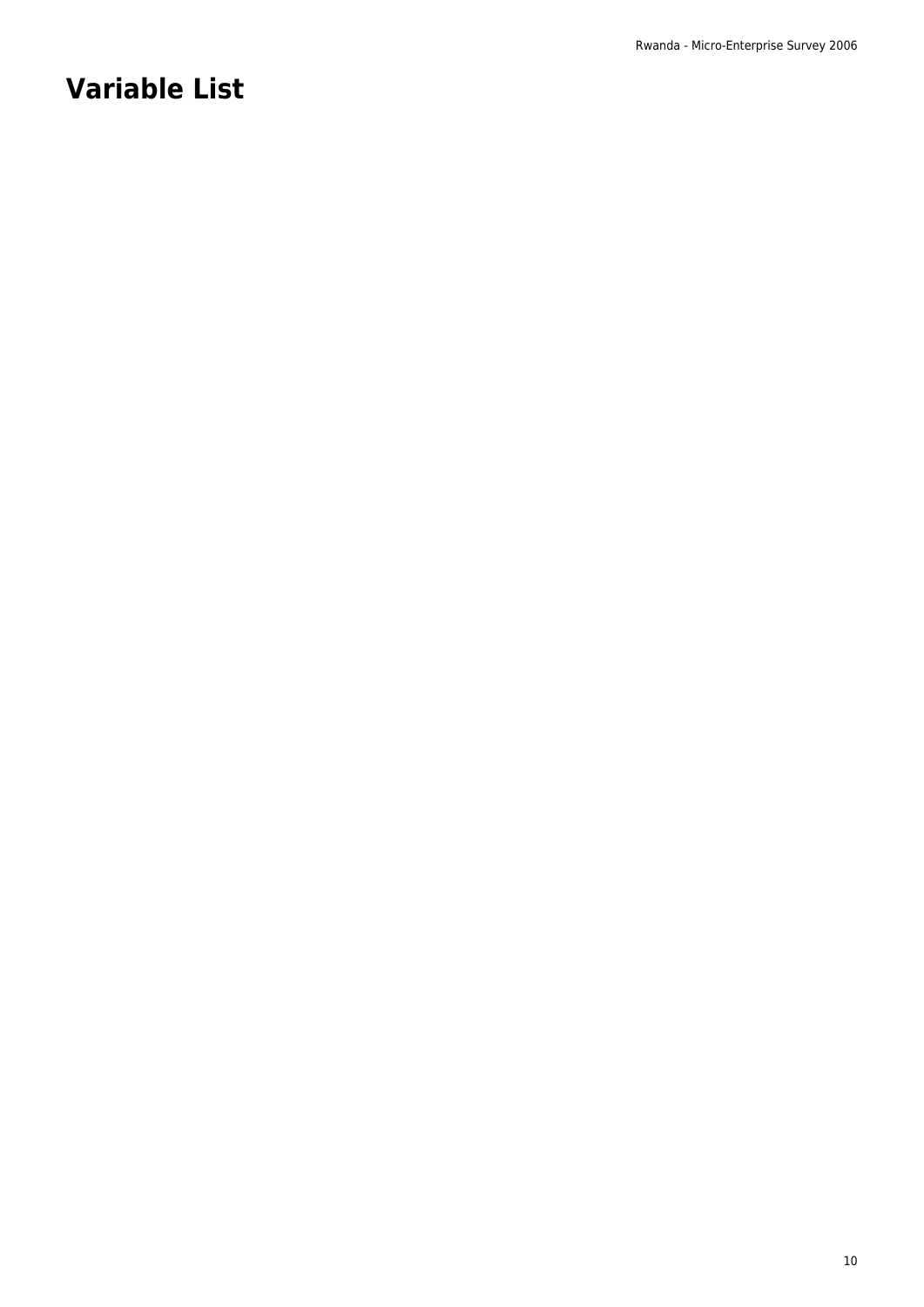## **Rwanda-2006-Micro-full data-1**

| Content      | The file contains the cleaned, raw database. |
|--------------|----------------------------------------------|
| Cases        | 128                                          |
| Variable(s)  | 264                                          |
| Structure    | Type:<br>Keys: ()                            |
| Version      |                                              |
| Producer     | World Bank                                   |
| Missing Data |                                              |

# **Variables**

| ID              | <b>Name</b>      | <b>Label</b>                                                | <b>Type</b> | Format    | Question                                       |
|-----------------|------------------|-------------------------------------------------------------|-------------|-----------|------------------------------------------------|
| V1              | idguest          | <b>IDQuest</b>                                              | discrete    | numeric   |                                                |
| V <sub>2</sub>  | country          | Country code                                                | discrete    | numeric   |                                                |
| V3              | idstd            |                                                             | discrete    | numeric   |                                                |
| V <sub>4</sub>  | countryn         | Country name                                                | discrete    | character |                                                |
| V <sub>5</sub>  | callback         | Callback                                                    | discrete    | numeric   |                                                |
| V <sub>6</sub>  | city             | City                                                        | discrete    | character |                                                |
| V <sub>7</sub>  | reg              | Region                                                      | discrete    | numeric   |                                                |
| V <sub>8</sub>  | intcode          | Interviewer                                                 | discrete    | numeric   |                                                |
| V <sub>9</sub>  | industry         | Industry                                                    | discrete    | numeric   |                                                |
| V10             | sampstra         | Sample stratum                                              | discrete    | numeric   |                                                |
| V11             | screenst         | Screener stratum                                            | discrete    | numeric   |                                                |
| V12             | stratmat         | <b>Stratum Match</b>                                        | discrete    | numeric   |                                                |
| V13             | multiest         | Part of a larger firm?                                      | discrete    | numeric   |                                                |
| V14             | fins             | Does your establishment maintain<br>financial information ? | discrete    | numeric   |                                                |
| V15             | super            | Supervisor                                                  | discrete    | numeric   |                                                |
| V16             | startmon         | Month                                                       | discrete    | numeric   |                                                |
| V17             | startday         | Day                                                         | discrete    | numeric   |                                                |
| V18             | starthou         | Hour                                                        | discrete    | numeric   |                                                |
| V19             | startmin         | Minutes                                                     | discrete    | numeric   |                                                |
| V <sub>20</sub> | startamp         | AM/PM                                                       | discrete    | character |                                                |
| V <sub>21</sub> | b1               | Current legal status                                        | discrete    | numeric   | What is the current legal status of your firm? |
| V <sub>22</sub> | b1x              | Other (legal status)                                        | discrete    | character | What is the current legal status of your firm? |
| V <sub>23</sub> | b <sub>2</sub> a | % - private domestic individuals,<br>companies or orgs      | discrete    | numeric   | What percentage of your firm is owned by:      |
| V <sub>24</sub> | b2b              | % - private foreign individuals,<br>companies or orgs       | discrete    | numeric   | What percentage of your firm is owned by:      |
| V <sub>25</sub> | b <sub>2c</sub>  | Govn't/State                                                | discrete    | numeric   | What percentage of your firm is owned by:      |
| V <sub>26</sub> | b <sub>2d</sub>  | Other                                                       | discrete    | numeric   | What percentage of your firm is owned by:      |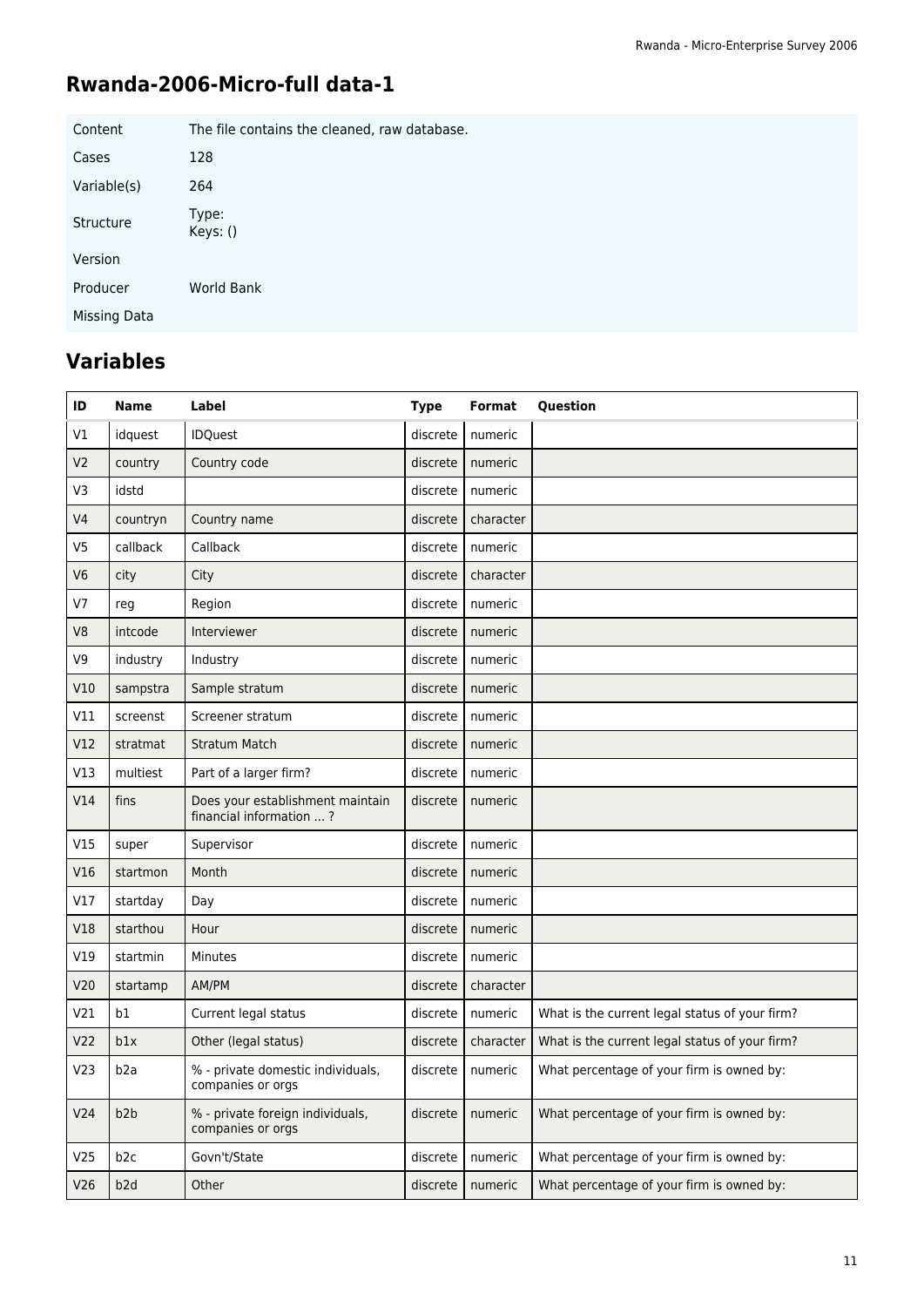| ID              | <b>Name</b>      | Label                                                           | <b>Type</b> | <b>Format</b> | Question                                                                                                                                                                          |
|-----------------|------------------|-----------------------------------------------------------------|-------------|---------------|-----------------------------------------------------------------------------------------------------------------------------------------------------------------------------------|
| V <sub>27</sub> | b <sub>3</sub> a | What percentage does the largest<br>shareholder(s) own?         | discrete    | numeric       | What percentage of this firm does the largest<br>shareholder(s) own?                                                                                                              |
| V28             | b3b1             | - Female?                                                       | discrete    | numeric       | Are any of the principal owners:                                                                                                                                                  |
| V29             | b3b2             | - Of African origin?                                            | discrete    | numeric       | Are any of the principal owners:                                                                                                                                                  |
| V30             | b3b3             | - Of Indian origin?                                             | discrete    | numeric       | Are any of the principal owners:                                                                                                                                                  |
| V31             | b3b4             | - Of Lebanese or Middle Eastern<br>origin?                      | discrete    | numeric       | Are any of the principal owners:                                                                                                                                                  |
| V <sub>32</sub> | b3b5             | - Of other Asian origin?                                        | discrete    | numeric       | Are any of the principal owners:                                                                                                                                                  |
| V33             | b3b6             | - Of European or Caucasian origin?                              | discrete    | numeric       | Are any of the principal owners:                                                                                                                                                  |
| V34             | b3b7             | - Of other ethnic origin?                                       | discrete    | numeric       | Are any of the principal owners:                                                                                                                                                  |
| V35             | b4a              | What is the highest level of<br>education of the top manager?   | discrete    | numeric       | What is the highest level of education of the top<br>manager?                                                                                                                     |
| V36             | b <sub>4</sub> b | How many years of experience<br>does the top manager have?      | discrete    | numeric       | How many years has the top manager worked: In a<br>managerial function in this sector?                                                                                            |
| V37             | b4c              | In what year did this establishment<br>begin operations in this | discrete    | numeric       | In what year did this establishment begin operations<br>in this country?                                                                                                          |
| V38             | c1a              | - Manufacturing?                                                | discrete    | numeric       | In 2005, what percentage of this establishment's<br>sales came from the following activities:                                                                                     |
| V39             | c1b              | - Services?                                                     | discrete    | numeric       | In 2005, what percentage of this establishment's<br>sales came from the following activities:                                                                                     |
| V40             | c1c              | - Other?                                                        | discrete    | numeric       | In 2005, what percentage of this establishment's<br>sales came from the following activities:                                                                                     |
| V41             | c1cx             | Specify:                                                        | discrete    | character     | In 2005, what percentage of this establishment's<br>sales came from the following activities:                                                                                     |
| V42             | c2a1             | - Paid for before delivery?                                     | discrete    | numeric       | What percentage of your establishment's sales were:                                                                                                                               |
| V43             | c2a2             | - Paid for on delivery?                                         | discrete    | numeric       | What percentage of your establishment's sales were:                                                                                                                               |
| V44             | c2a3             | - Paid for after delivery?                                      | discrete    | numeric       | What percentage of your establishment's sales were:                                                                                                                               |
| V <sub>45</sub> | c2b              | What % of total sales came from<br>selling intermediate product | discrete    | numeric       | What percentage of this establishment's total sales<br>came from selling intermediate products and services<br>used as inputs in purchasers' production processes?                |
| V46             | c2c              | What % of total payments received<br>were non-cash payments thr | discrete    | numeric       | What percentage of the total payments you received<br>were in the form of non-cash payments through the<br>formal financial sector (checks, direct deposits, or<br>credit cards)? |
| V47             | c2e              | Who was the principal buyer for<br>establishment's output?      | discrete    | numeric       | Who was the principal buyer for this establishment's<br>output?                                                                                                                   |
| <b>V48</b>      | c3a1             | First:                                                          | discrete    | character     | In 2005, what were this establishment's 2 main<br>products represented by the largest proportion of<br>annual sales?                                                              |
| V49             | c3a2             | ISIC <sub>1</sub>                                               | discrete    | numeric       | In 2005, what were this establishment's 2 main<br>products represented by the largest proportion of<br>annual sales?                                                              |
| V <sub>50</sub> | c3a3             | Percentage of sales 1                                           | discrete    | numeric       | In 2005, what were this establishment's 2 main<br>products represented by the largest proportion of<br>annual sales?                                                              |
| V51             | c3b1             | Second:                                                         | discrete    | character     | In 2005, what were this establishment's 2 main<br>products represented by the largest proportion of<br>annual sales?                                                              |
| V <sub>52</sub> | c3b2             | <b>ISIC<sub>2</sub></b>                                         | discrete    | numeric       | In 2005, what were this establishment's 2 main<br>products represented by the largest proportion of<br>annual sales?                                                              |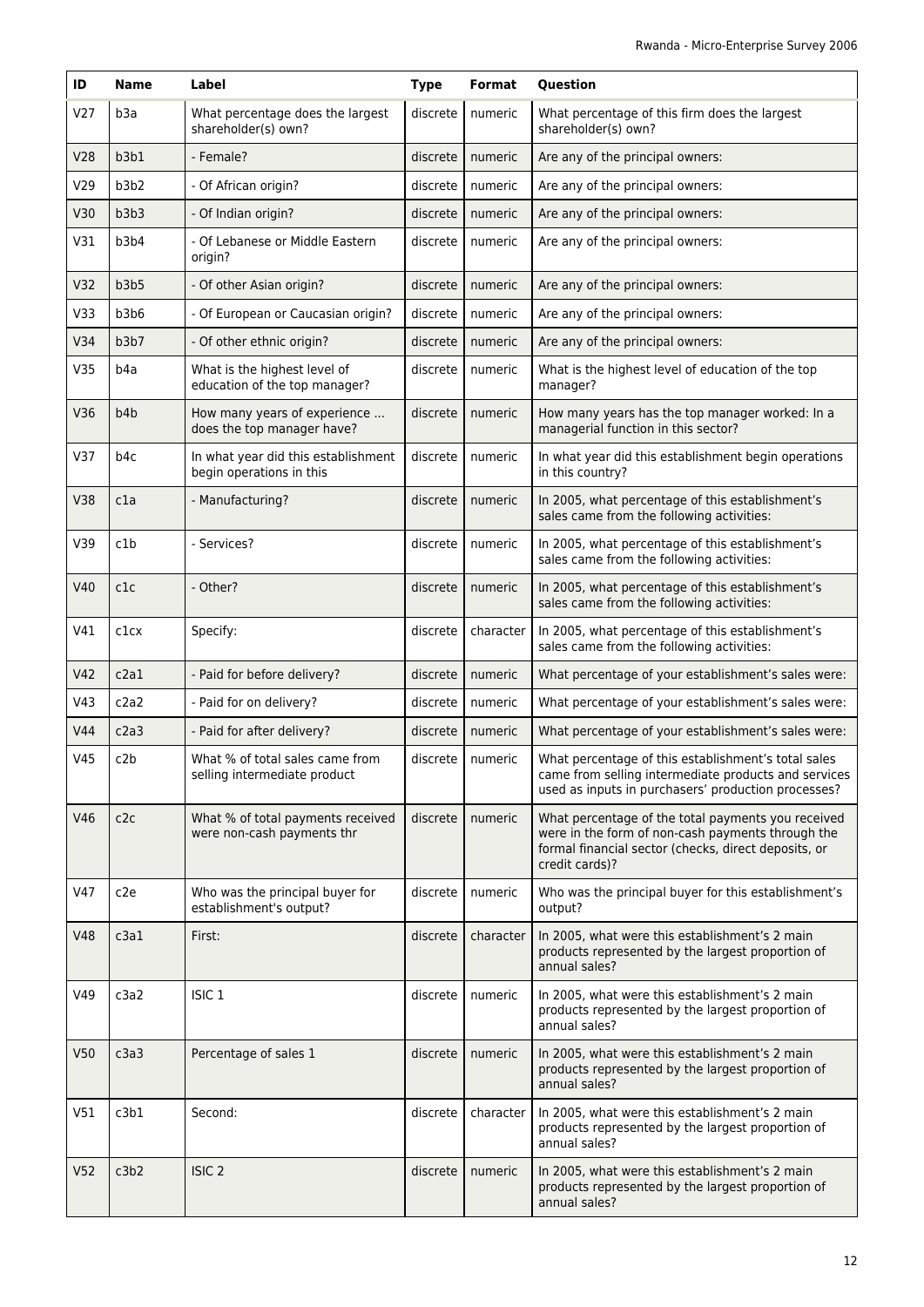| ID              | Name       | Label                                                           | <b>Type</b> | Format  | Question                                                                                                                                                              |
|-----------------|------------|-----------------------------------------------------------------|-------------|---------|-----------------------------------------------------------------------------------------------------------------------------------------------------------------------|
| V <sub>53</sub> | c3b3       | Percentage of sales 2                                           | discrete    | numeric | In 2005, what were this establishment's 2 main<br>products represented by the largest proportion of<br>annual sales?                                                  |
| V <sub>54</sub> | c4a        | E-mail?                                                         | discrete    | numeric | In its communications with clients and suppliers, does<br>your establishment currently use:                                                                           |
| V <sub>55</sub> | c4b        | It's own website?                                               | discrete    | numeric | In its communications with clients and suppliers, does<br>your establishment currently use:                                                                           |
| V56             | c4c        | Cell phone(s)?                                                  | discrete    | numeric | In its communications with clients and suppliers, does<br>your establishment currently use:                                                                           |
| V57             | сба        | National sales                                                  | discrete    | numeric | In 2005, what percentage of your establishment's<br>sales were:                                                                                                       |
| <b>V58</b>      | c6b        | Direct exports                                                  | discrete    | numeric | In 2005, what percentage of your establishment's<br>sales were:                                                                                                       |
| V <sub>59</sub> | c6b1       | In what year did you begin<br>exporting directly?               | discrete    | numeric | In what year did you begin exporting directly?                                                                                                                        |
| V60             | сбс        | Indirect exports                                                | discrete    | numeric | In 2005, what percentage of your establishment's<br>sales were:                                                                                                       |
| V61             | c6c1       | In what year did you begin<br>exporting indirectly?             | discrete    | numeric | In what year did you begin exporting indirectly?                                                                                                                      |
| V62             | d1a1       | - Of domestic origin?                                           | discrete    | numeric | In 2005, what percentage of your establishment's<br>material inputs and/or supplies were:                                                                             |
| V63             | d1a2       | - Of foreign origin?                                            | discrete    | numeric | In 2005, what percentage of your establishment's<br>material inputs and/or supplies were:                                                                             |
| V64             | d3a        | - Paid for before delivery?                                     | discrete    | numeric | In 2005, what percentage of total annual purchases<br>of material inputs or services, were:                                                                           |
| V65             | d3b        | - Paid for on delivery?                                         | discrete    | numeric | In 2005, what percentage of total annual purchases<br>of material inputs or services, were:                                                                           |
| <b>V66</b>      | d3c        | - Paid for after delivery?                                      | discrete    | numeric | In 2005, what percentage of total annual purchases<br>of material inputs or services, were:                                                                           |
| V67             | d4a        | Just prior to receiving  how many<br>days of inventory do yo    | discrete    | numeric | Just prior to receiving a delivery of your most<br>important input, how many days of stock (days of<br>production) does your establishment typically have<br>on hand? |
| <b>V68</b>      | d4b        | For how many years have you<br>known the primary supplier of ma | discrete    | numeric | For how many years have you known the primary<br>supplier of the main input used in 2005?                                                                             |
| V69             | e1b        | How many hours per week did your<br>establishment normally oper | discrete    | numeric | How many hours per week did your establishment<br>normally operate?                                                                                                   |
| V70             | flal       | Telecommunications                                              | discrete    | numeric | Do you think that the following present any obstacle<br>to the current operations of your establishment?                                                              |
| V71             | f1a2       | Electricity                                                     | discrete    | numeric | Do you think that the following present any obstacle<br>to the current operations of your establishment?                                                              |
| V <sub>72</sub> | f1a3       | Transportation                                                  | discrete    | numeric | Do you think that the following present any obstacle<br>to the current operations of your establishment?                                                              |
| V73             | f1a4       | Access to land                                                  | discrete    | numeric | Do you think that the following present any obstacle<br>to the current operations of your establishment?                                                              |
| V74             | f1a5       | Tax rates                                                       | discrete    | numeric | Do you think that the following present any obstacle<br>to the current operations of your establishment?                                                              |
| V75             | $f$ la $6$ | Tax administration                                              | discrete    | numeric | Do you think that the following present any obstacle<br>to the current operations of your establishment?                                                              |
| V76             | fla7       | <b>Customs and Trade Regulations</b>                            | discrete    | numeric | Do you think that the following present any obstacle<br>to the current operations of your establishment?                                                              |
| V77             | $f$ la $8$ | Functioning of the courts                                       | discrete    | numeric | Do you think that the following present any obstacle<br>to the current operations of your establishment?                                                              |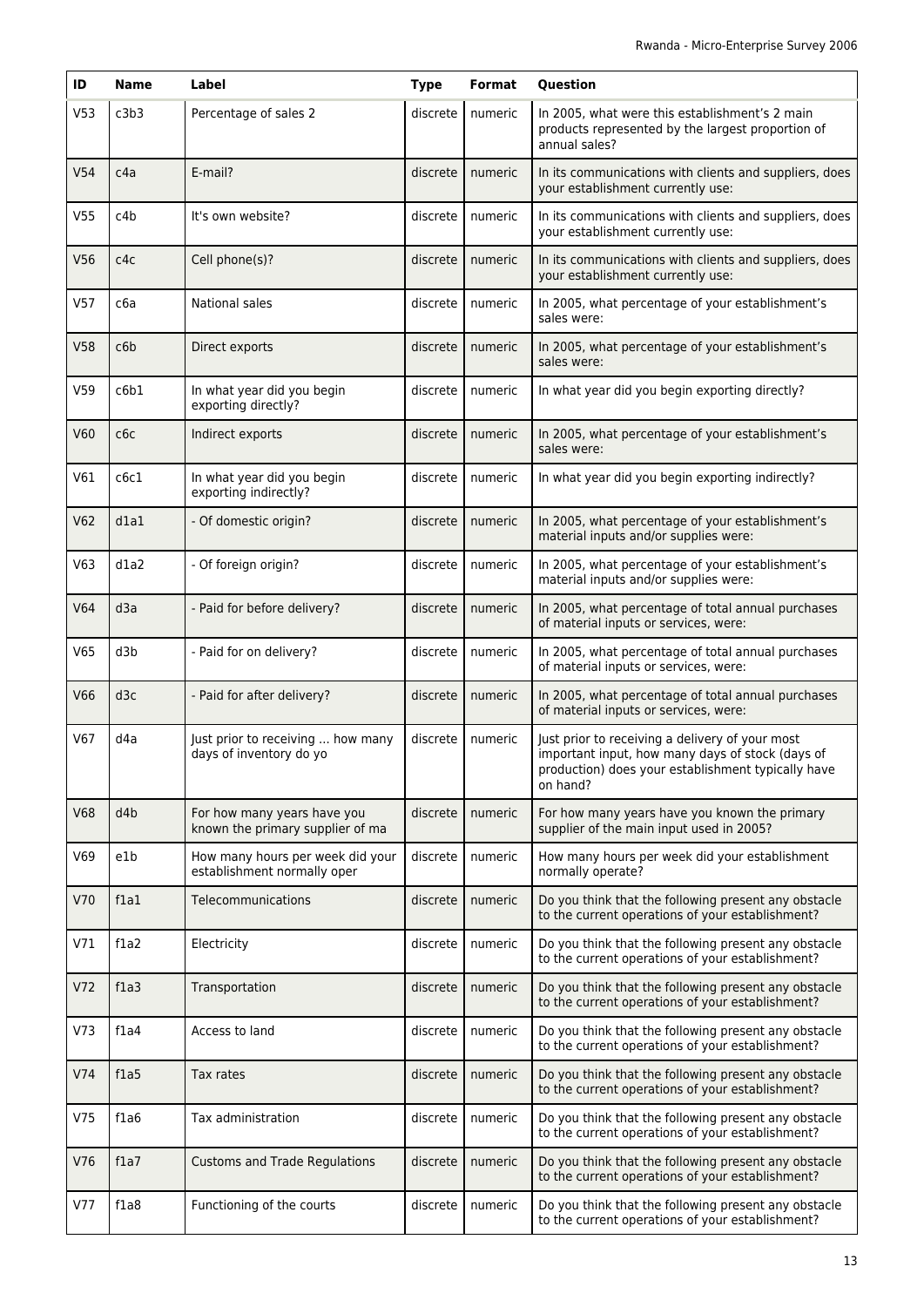| ID         | <b>Name</b>    | Label                                                           | <b>Type</b> | Format  | <b>Question</b>                                                                                                               |
|------------|----------------|-----------------------------------------------------------------|-------------|---------|-------------------------------------------------------------------------------------------------------------------------------|
| V78        | f1a9           | Labor Regulations                                               | discrete    | numeric | Do you think that the following present any obstacle<br>to the current operations of your establishment?                      |
| V79        | f1a10          | Inadequately educated workforce                                 | discrete    | numeric | Do you think that the following present any obstacle<br>to the current operations of your establishment?                      |
| V80        | f1a11          | <b>Business licensing and Permits</b>                           | discrete    | numeric | Do you think that the following present any obstacle<br>to the current operations of your establishment?                      |
| V81        | f1a12          | Access to finance (availability and<br>cost)                    | discrete    | numeric | Do you think that the following present any obstacle<br>to the current operations of your establishment?                      |
| <b>V82</b> | f1a13          | Political instability                                           | discrete    | numeric | Do you think that the following present any obstacle<br>to the current operations of your establishment?                      |
| V83        | f1a14          | Macroeconomic instability                                       | discrete    | numeric | Do you think that the following present any obstacle<br>to the current operations of your establishment?                      |
| <b>V84</b> | f1a15          | Corruption                                                      | discrete    | numeric | Do you think that the following present any obstacle<br>to the current operations of your establishment?                      |
| V85        | f1a16          | Crime, theft and disorder                                       | discrete    | numeric | Do you think that the following present any obstacle<br>to the current operations of your establishment?                      |
| V86        | f1a17          | Practices of competitors in the<br>informal sector              | discrete    | numeric | Do you think that the following present any obstacle<br>to the current operations of your establishment?                      |
| V87        | f1b1           | The most serious obstacle                                       | discrete    | numeric | Among all of the above issues, please indicate which<br>one constitutes:                                                      |
| <b>V88</b> | f1b2           | The second most serious obstacle                                | discrete    | numeric | Among all of the above issues, please indicate which<br>one constitutes:                                                      |
| V89        | f1b3           | The third most serious obstacle                                 | discrete    | numeric | Among all of the above issues, please indicate which<br>one constitutes:                                                      |
| V90        | g1a            | an electrical connection?                                       | discrete    | numeric | Currently, does your establishment have:                                                                                      |
| V91        | g1b            | a water connection?                                             | discrete    | numeric | Currently, does your establishment have:                                                                                      |
| V92        | g1c            | toilet facilities connected to a<br>public sewer?               | discrete    | numeric | Currently, does your establishment have:                                                                                      |
| V93        | q1d            | a mainline telephone connection?                                | discrete    | numeric | Currently, does your establishment have:                                                                                      |
| <b>V94</b> | glal           | Power outages?                                                  | discrete    | numeric | In 2005, did your establishment experience:                                                                                   |
| V95        | g1b1           | Insufficient water supply for<br>production?                    | discrete    | numeric | In 2005, did your establishment experience:                                                                                   |
| V96        | $q$ la $2$     | How many times in a typical month<br>- power outages?           | discrete    | numeric | How many times in a typical month?                                                                                            |
| V97        | g1b2           | How many times in a typical month<br>- insufficient water suppl | discrete    | numeric | How many times in a typical month?                                                                                            |
| V98        | $q$ la3        | How long - power outages?                                       | discrete    | numeric | How long did each occurrence last on average?                                                                                 |
| V99        | g1b3           | How long - insufficient water supply?                           | discrete    | numeric | How long did each occurrence last on average?                                                                                 |
| V100       | gla4           | Total loss as a % of annual sales?                              | discrete    | numeric | What were your total losses for the year as a result,<br>Power outages?                                                       |
| V101       | gla5           | Total loss as a total amount?                                   | discrete    | numeric | What were your total losses for the year as a result,<br>Power outages?                                                       |
| V102       | q4a            | In 2005, did your establishment<br>own or share a generator?    | discrete    | numeric | In 2005, did your establishment own or share a<br>generator?                                                                  |
| V103       | q4b            | If yes, what percentage of your<br>electricity came from        | discrete    | numeric | If yes, what percentage of your electricity came from<br>your owned or shared generator(s)?                                   |
| V104       | g <sub>5</sub> | in 2005, what percentage of your<br>establishment's water suppl | discrete    | numeric | In 2005, what percentage of your establishment's<br>water supply, used in the production process, was<br>from public sources? |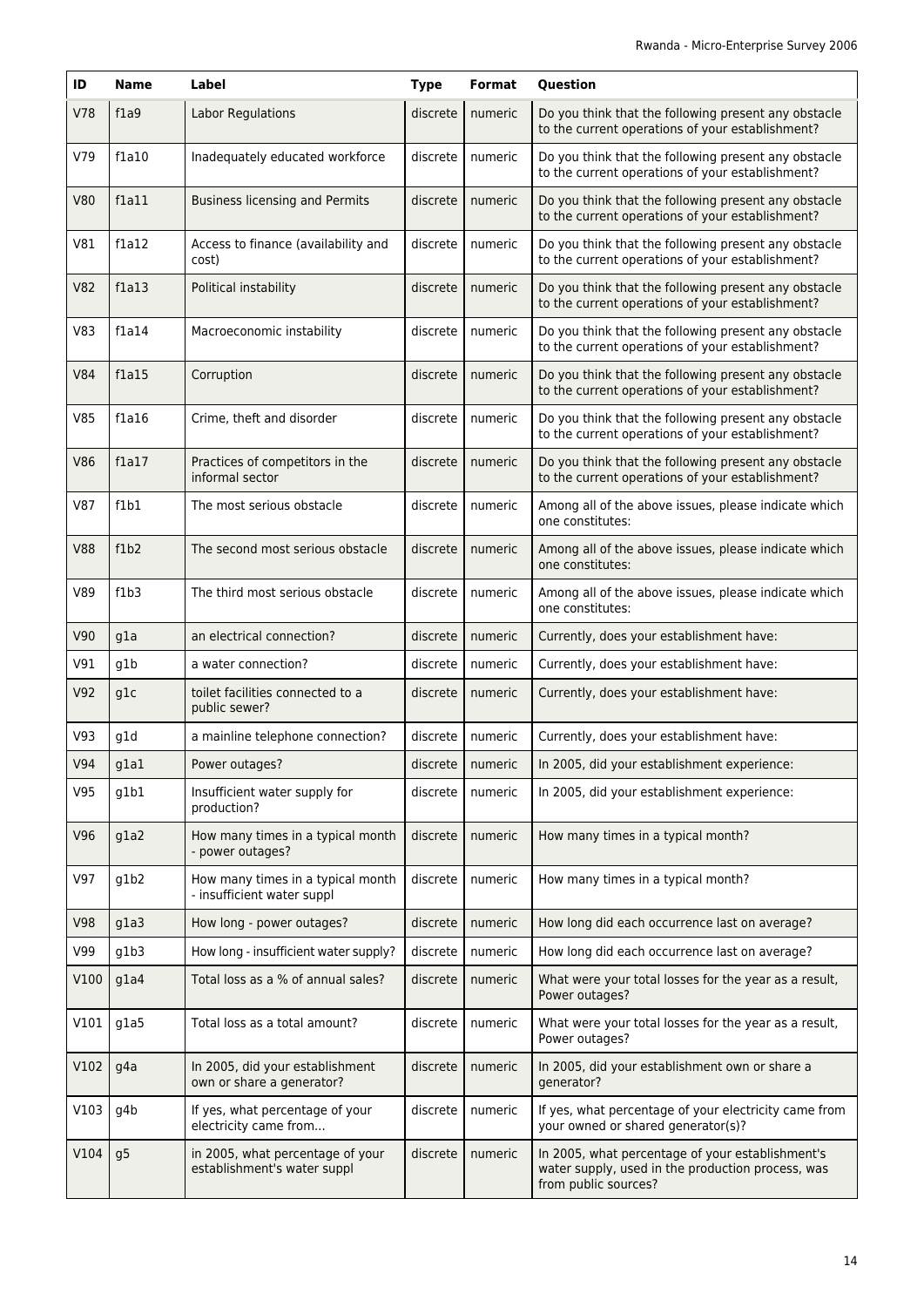| ID   | <b>Name</b>      | Label                                                           | <b>Type</b> | Format  | Question                                                                                                                                                                                                         |
|------|------------------|-----------------------------------------------------------------|-------------|---------|------------------------------------------------------------------------------------------------------------------------------------------------------------------------------------------------------------------|
| V105 | g6a              | In 2005, did your establishment<br>use its own transport to mak | discrete    | numeric | In 2005, did your establishment use its own transport<br>to make shipments to its customers?                                                                                                                     |
| V106 | q6b              | If yes, what percentage, in terms of<br>shipment value, was tra | discrete    | numeric | If yes, what percentage, in terms of shipment value,<br>was transported by your own transportation?                                                                                                              |
| V107 | q7a              | In 2005, what percentage of the<br>value of your domestic shipm | discrete    | numeric | In 2005, what percentage of the value of your<br>domestic shipments to clients was lost while in<br>transit due to: Breakage or spoilage?                                                                        |
| V108 | g7b              | In 2005, what percentage of the<br>value of your domestic shipm | discrete    | numeric | In 2005, what percentage of the value of your<br>domestic shipments to clients was lost while in<br>transit due to: Theft?                                                                                       |
| V109 | g8a              | In 2005, did this establishment pay<br>for security?            | discrete    | numeric | In 2005, did this establishment pay for security<br>(equipment, personnel, or professional security<br>services)?                                                                                                |
| V110 | g8b1             | If yes, how much was spent as total<br>annual cost?             | discrete    | numeric | If yes, how much was spent? (calculated as total<br>annual cost or as a percentage of annual sales)                                                                                                              |
| V111 | g8b2             | If yes, how much was spent as a<br>percentage of annual sales?  | discrete    | numeric | If yes, how much was spent? (calculated as total<br>annual cost or as a percentage of annual sales)                                                                                                              |
| V112 | q9a              | In 2005, did this establishment<br>experience losses as a resul | discrete    | numeric | In 2005, did this establishment experience losses as<br>a result of theft, robbery, vandalism or arson?                                                                                                          |
| V113 | g9b1             | If yes, what were the estimated<br>losses as the total annual y | discrete    | numeric | If yes, what were the estimated losses? (calculated<br>as the total annual value or as a percentage of<br>annual sales)                                                                                          |
| V114 | g9b2             | If yes, what were the estimated<br>losses as a percentage of an | discrete    | numeric | If yes, what were the estimated losses? (calculated<br>as the total annual value or as a percentage of<br>annual sales)                                                                                          |
| V115 | g10a             | Currently, is this establishment's<br>main business location th | discrete    | numeric | Currently, is this establishment's main business<br>location the owner's house?                                                                                                                                  |
| V116 | g10b             | Is it in a permanent non-movable<br>structure?                  | discrete    | numeric | Is it in a permanent non-movable structure?                                                                                                                                                                      |
| V117 | g10c             | Over the last 12 months, has this<br>establishment had to chang | discrete    | numeric | Over the last 12 months, has the establishment had<br>to change location due to a lack of secure title to its<br>land or buildings (i.e. it has been forced out by<br>officials, landlord, others with a claim)? |
| V118 | h1a              | Fair, impartial and uncorrupted                                 | discrete    | numeric | To what extent do you agree or disagree with the<br>following characteristics of the court system when<br>resolving business disputes?                                                                           |
| V119 | h1b              | Quick                                                           | discrete    | numeric | To what extent do you agree or disagree with the<br>following characteristics of the court system when<br>resolving business disputes?                                                                           |
| V120 | h1c              | Affordable                                                      | discrete    | numeric | To what extent do you agree or disagree with the<br>following characteristics of the court system when<br>resolving business disputes?                                                                           |
| V121 | h <sub>1</sub> d | Able to enforce its decision                                    | discrete    | numeric | To what extent do you agree or disagree with the<br>following characteristics of the court system when<br>resolving business disputes?                                                                           |
| V122 | h2a              | In the last 2 years, did your<br>establishment have a payment d | discrete    | numeric | In the last 2 years, did your establishment have a<br>payment dispute over payments owed to it in which a<br>third party (such as arbiters, collecting agency or<br>judicial system) was involved?               |
| V123 | h2b              | If yes, was the court system used<br>to resolve it?             | discrete    | numeric | If yes, was the court system used to resolve it?                                                                                                                                                                 |
| V124 | i1a              | Over the last 12 months, in a<br>typical week, what percentage  | discrete    | numeric | Over the last 12 months, in a typical week, what<br>percentage of total senior management's time was<br>spent in dealing with requirements imposed by<br>government regulations?                                 |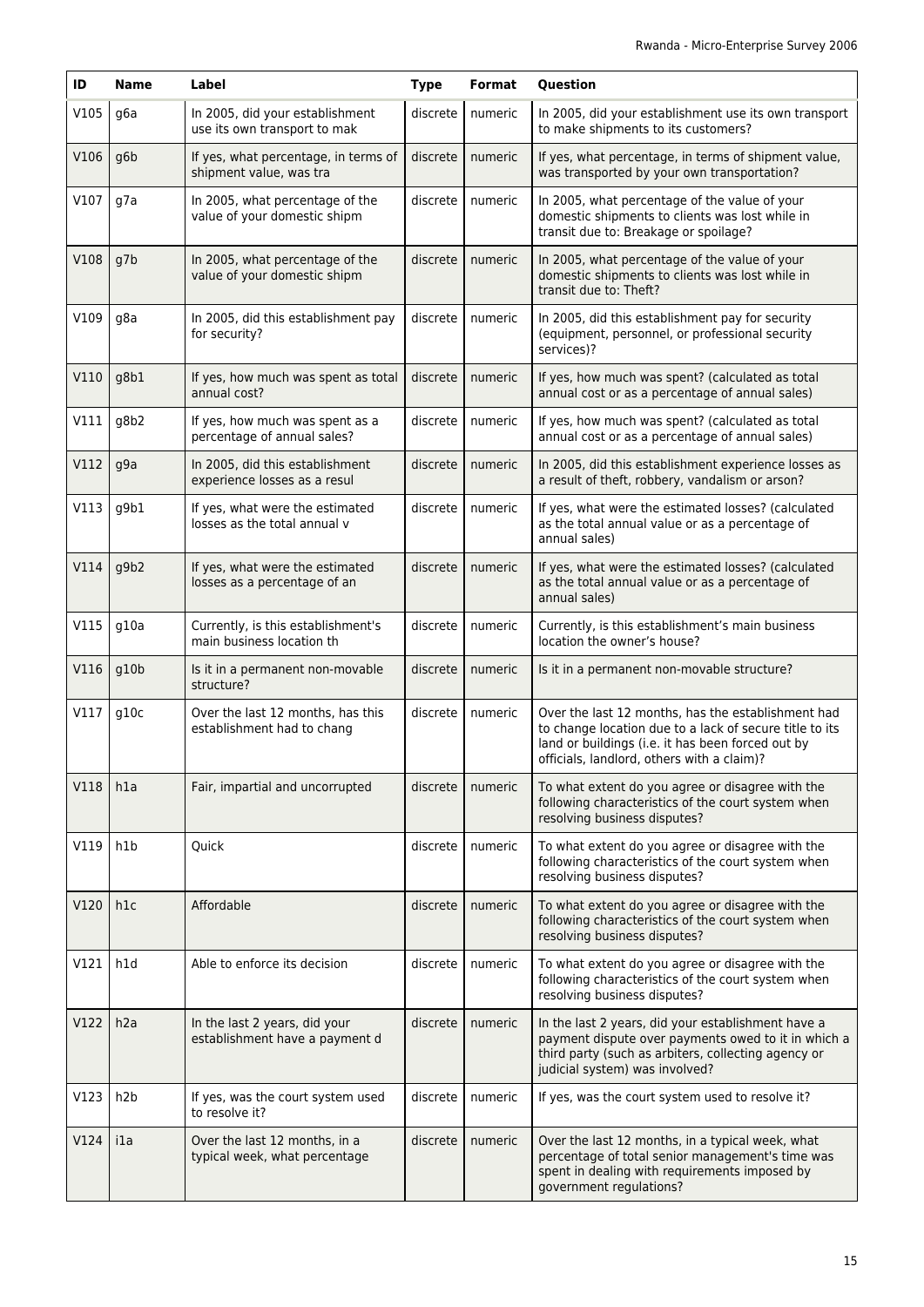| ID   | <b>Name</b> | Label                                                              | <b>Type</b> | Format  | Question                                                                                                                                                                                                                                                                                                                                                                                                       |
|------|-------------|--------------------------------------------------------------------|-------------|---------|----------------------------------------------------------------------------------------------------------------------------------------------------------------------------------------------------------------------------------------------------------------------------------------------------------------------------------------------------------------------------------------------------------------|
| V125 | i1b1        | Government officials'<br>interpretations of the laws and<br>regula | discrete    | numeric | To what extent do you agree or disagree with the<br>following statements? Government officials'<br>interpretations of the laws and regulations affecting<br>this establishment are consistent and predictable                                                                                                                                                                                                  |
| V126 | i1b2        | It is common for establishments in<br>this line of business to     | discrete    | numeric | To what extent do you agree or disagree with the<br>following statements? It is common for<br>establishments in this line of business to have to pay<br>informal payments/gifts to get things done with<br>regard to customs, taxes, licenses, regulations, etc.                                                                                                                                               |
| V127 | i1b3        | Establishments in this line of<br>business know in advance abou    | discrete    | numeric | To what extent do you agree or disagree with the<br>following statements? Establishments in this line of<br>business know in advance about how much this<br>informal payment/gift is to get things done.                                                                                                                                                                                                       |
| V128 | i1c1        | We've heard that establishments<br>what % of total annual sa       | discrete    | numeric | We've heard that establishments are sometimes<br>required to make gifts or informal payments to public<br>officials to "get things done" with regard to customs,<br>taxes, licenses, regulations, services etc. On average,<br>what percentage of total annual sales, or estimated<br>annual value, do establishments like this one pay in<br>informal payments/gifts to public officials for this<br>purpose? |
| V129 | i1c2        | We've heard that establishments<br>estimated annual value?         | discrete    | numeric | We've heard that establishments are sometimes<br>required to make gifts or informal payments to public<br>officials to "get things done" with regard to customs,<br>taxes, licenses, regulations, services etc. On average,<br>what percentage of total annual sales, or estimated<br>annual value, do establishments like this one pay in<br>informal payments/gifts to public officials for this<br>purpose? |
| V130 | i1d         | When establishments like this one<br>do business with the gover    | discrete    | numeric | When establishments like this one do business with<br>the government, what percentage of the contract<br>value would typically be paid in informal<br>payments/gifts to secure the contract?                                                                                                                                                                                                                   |
| V131 | i2a1        | A mainline telephone connection                                    | discrete    | numeric | In the last 2 years, did you request:                                                                                                                                                                                                                                                                                                                                                                          |
| V132 | i2a2        | How many days                                                      | discrete    | numeric | If yes, how many days did it take to obtain?                                                                                                                                                                                                                                                                                                                                                                   |
| V133 | i2a3        | was a gift or informal payment ever<br>expected or requested?      | discrete    | numeric | If yes, was a gift or informal payment ever<br>expected/requested?                                                                                                                                                                                                                                                                                                                                             |
| V134 | i2b1        | An electrical connection                                           | discrete    | numeric | In the last 2 years, did you request:                                                                                                                                                                                                                                                                                                                                                                          |
| V135 | i2b2        | How many days                                                      | discrete    | numeric | If yes, how many days did it take to obtain?                                                                                                                                                                                                                                                                                                                                                                   |
| V136 | i2b3        | was a gift or informal payment ever<br>expected or requested?      | discrete    | numeric | If yes, was a gift or informal payment ever<br>expected/requested?                                                                                                                                                                                                                                                                                                                                             |
| V137 | i2c1        | A water connection                                                 | discrete    | numeric | In the last 2 years, did you request:                                                                                                                                                                                                                                                                                                                                                                          |
| V138 | i2c2        | How many days                                                      | discrete    | numeric | If yes, how many days did it take to obtain?                                                                                                                                                                                                                                                                                                                                                                   |
| V139 | i2c3        | was a gift or informal payment ever<br>expected or requested?      | discrete    | numeric | If yes, was a gift or informal payment ever<br>expected/requested?                                                                                                                                                                                                                                                                                                                                             |
| V140 | i2d1        | A construction related permit                                      | discrete    | numeric | In the last 2 years, did you request:                                                                                                                                                                                                                                                                                                                                                                          |
| V141 | i2d2        | How many days                                                      | discrete    | numeric | If yes, how many days did it take to obtain?                                                                                                                                                                                                                                                                                                                                                                   |
| V142 | i2d3        | was a gift or informal payment ever<br>expected or requested?      | discrete    | numeric | If yes, was a gift or informal payment ever<br>expected/requested?                                                                                                                                                                                                                                                                                                                                             |
| V143 | i2e1        | An import license                                                  | discrete    | numeric | In the last 2 years, did you request:                                                                                                                                                                                                                                                                                                                                                                          |
| V144 | i2e2        | How many days                                                      | discrete    | numeric | If yes, how many days did it take to obtain?                                                                                                                                                                                                                                                                                                                                                                   |
| V145 | i2e3        | was a gift or informal payment ever<br>expected or requested?      | discrete    | numeric | If yes, was a gift or informal payment ever<br>expected/requested?                                                                                                                                                                                                                                                                                                                                             |
| V146 | i2f1        | An operating license                                               | discrete    | numeric | In the last 2 years, did you request:                                                                                                                                                                                                                                                                                                                                                                          |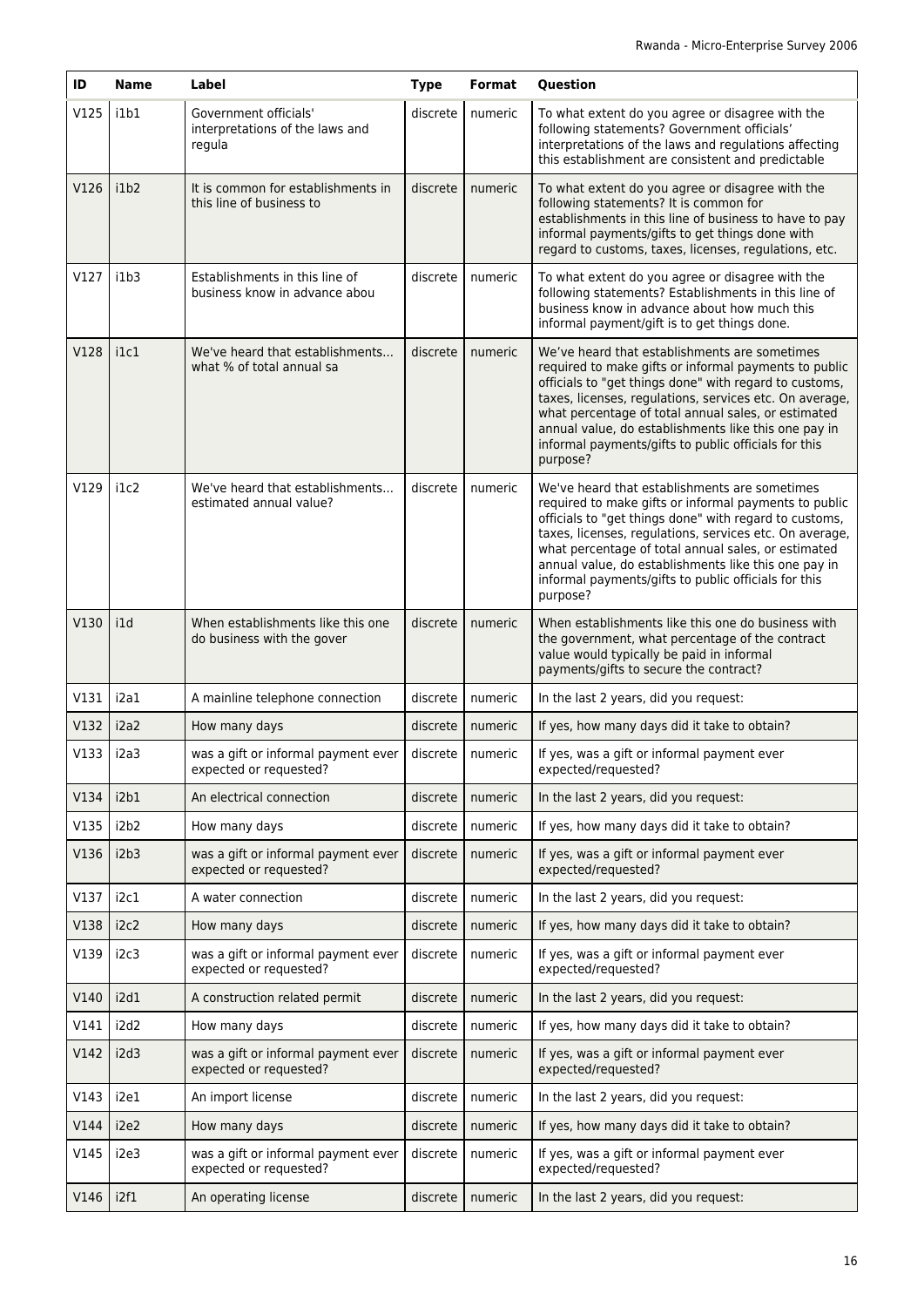| ID   | <b>Name</b> | Label                                                           | <b>Type</b> | Format  | Question                                                                                                                                                                                                                          |
|------|-------------|-----------------------------------------------------------------|-------------|---------|-----------------------------------------------------------------------------------------------------------------------------------------------------------------------------------------------------------------------------------|
| V147 | i2f2        | How many days                                                   | discrete    | numeric | If yes, how many days did it take to obtain?                                                                                                                                                                                      |
| V148 | i2f3        | was a gift or informal payment ever<br>expected or requested?   | discrete    | numeric | If yes, was a gift or informal payment ever<br>expected/requested?                                                                                                                                                                |
| V149 | i3a         | Over the last 12 months, was this<br>establishment visited by,  | discrete    | numeric | Over the last 12 months, was this establishment<br>visited by, inspected by, or required to meet with tax<br>officials?                                                                                                           |
| V150 | i3b         | If yes, how many times?                                         | discrete    | numeric | Over the last 12 months, was this establishment<br>visited by, inspected by, or required to meet with tax<br>officials? If yes, how many times?                                                                                   |
| V151 | i3c         | In any of these visits, inspections<br>or meetings, was a gift  | discrete    | numeric | Over the last 12 months, was this establishment<br>visited by, inspected by, or required to meet with tax<br>officials? In any of these visits, inspections or<br>meetings, was a gift or informal payment<br>expected/requested? |
| V152 | i4          | What percentage of total annual<br>sales would you estimate a t | discrete    | numeric | What percentage of total annual sales would you<br>estimate a typical establishment in your sector of<br>activity reports for tax purposes?                                                                                       |
| V153 | i5a         | Has this firm obtained approval for<br>or registered its name w | discrete    | numeric | Has this firm obtained approval for or registered its<br>name with the Office of the Registrar or other<br>government institution responsible for approving<br>company names?                                                     |
| V154 | i5b         | Has this firm registered with the<br>Office of the Registrar, t | discrete    | numeric | Has this firm registered with the Office of the<br>Registrar, the local courts, or other government<br>institutions responsible for commercial registration?                                                                      |
| V155 | i5c         | Has this firm obtained or trade<br>license or otherwise registe | discrete    | numeric | Has this firm obtained an operating or trade license<br>or otherwise registered for a general business license<br>with any municipal agency?                                                                                      |
| V156 | i5d         | Has this firm registered with or<br>obtained a tax identificati | discrete    | numeric | Has this firm registered with or obtained a tax<br>identification number from the tax administration or<br>other agency responsible for tax registration?                                                                         |
| V157 | i6a         | Difficulty of getting information on<br>what you need to do to  | discrete    | numeric | Whether this establishment is registered or not, do<br>you think that the following present any obstacle with<br>respect to registering a business?                                                                               |
| V158 | i6b         | Time to complete registration<br>procedures                     | discrete    | numeric | Whether this establishment is registered or not, do<br>you think that the following present any obstacle with<br>respect to registering a business?                                                                               |
| V159 | і6с         | Financial cost of completing<br>registration precedures         | discrete    | numeric | Whether this establishment is registered or not, do<br>you think that the following present any obstacle with<br>respect to registering a business?                                                                               |
| V160 | i6d         | Minimum capital requirements for<br>registered enterprises in m | discrete    | numeric | Whether this establishment is registered or not, do<br>you think that the following present any obstacle with<br>respect to registering a business?                                                                               |
| V161 | i6e         | Financial burden of taxes on<br>registered enterprises          | discrete    | numeric | Whether this establishment is registered or not, do<br>you think that the following present any obstacle with<br>respect to registering a business?                                                                               |
| V162 | i6f         | Administrative burden of complying<br>with all tax laws for reg | discrete    | numeric | Whether this establishment is registered or not, do<br>you think that the following present any obstacle with<br>respect to registering a business?                                                                               |
| V163 | i6g         | Other administrative burdens<br>imposed on registered businesse | discrete    | numeric | Whether this establishment is registered or not, do<br>you think that the following present any obstacle with<br>respect to registering a business?                                                                               |
| V164 | i6h         | Strict labor market rules that<br>registered businesses must co | discrete    | numeric | Whether this establishment is registered or not, do<br>you think that the following present any obstacle with<br>respect to registering a business?                                                                               |
| V165 | j1          | How many full-time employees did<br>this establishment employ w | discrete    | numeric | How many full-time employees did this establishment<br>employ when it started operations?                                                                                                                                         |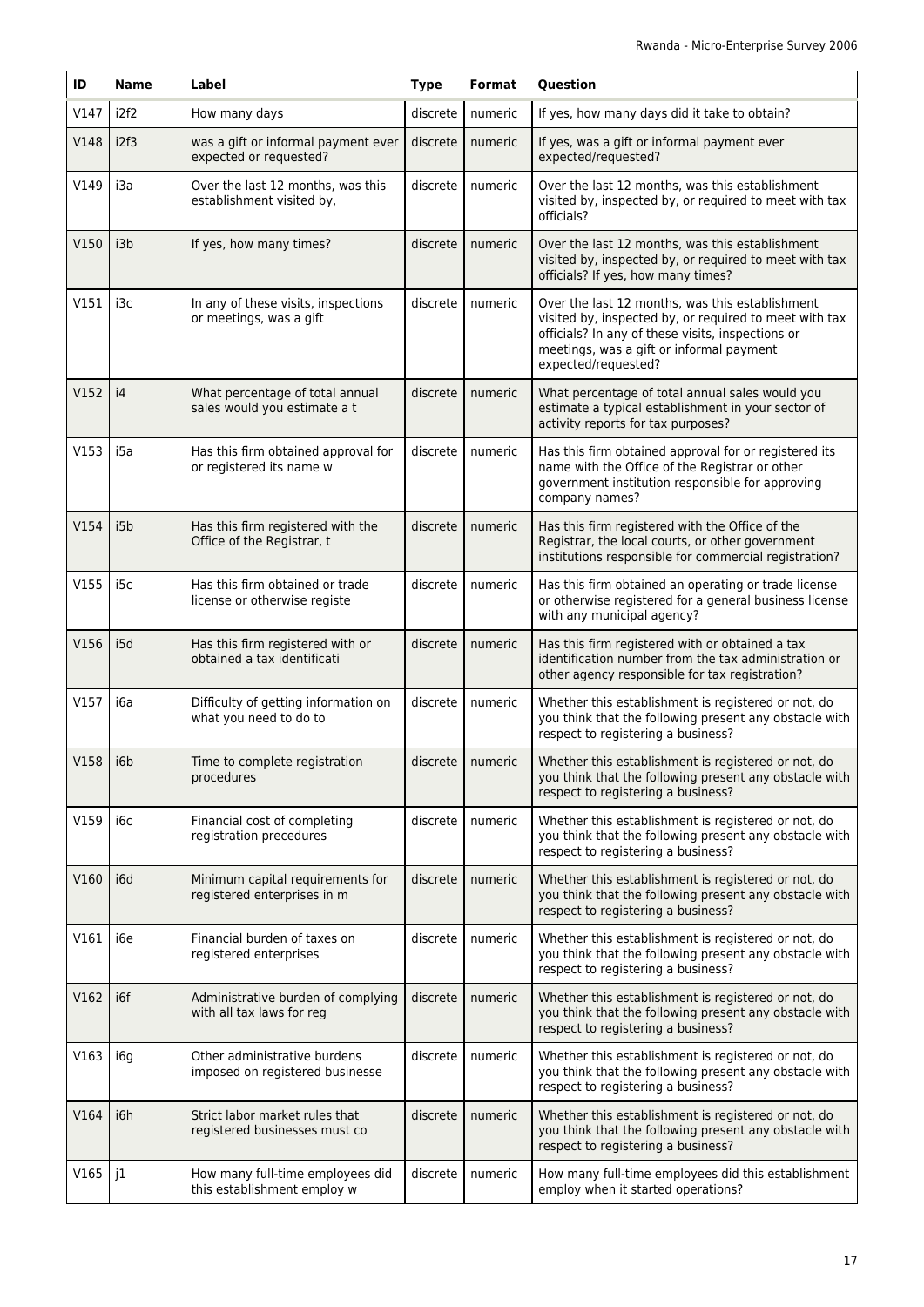| ID   | <b>Name</b> | Label                                                           | <b>Type</b> | Format    | Question                                                                                                                                                                                                                                        |
|------|-------------|-----------------------------------------------------------------|-------------|-----------|-------------------------------------------------------------------------------------------------------------------------------------------------------------------------------------------------------------------------------------------------|
| V166 | j2a         | Total number of employees at the<br>end of 2005                 | discrete    | numeric   | Please describe the full-time paid workforce of your<br>establishment:                                                                                                                                                                          |
| V167 | j2b         | Of which total number of females                                | discrete    | numeric   | Please describe the full-time paid workforce of your<br>establishment:                                                                                                                                                                          |
| V168 | i2c         | Total number of employees at the<br>end of 2002                 | discrete    | numeric   | Please describe the full-time paid workforce of your<br>establishment:                                                                                                                                                                          |
| V169 | j2d         | What was the average monthly<br>compensation per employee       | discrete    | numeric   | Approximately, in 2005, what was the average<br>monthly compensation per employee, including<br>benefits when applicable, for each type of paid<br>full-time worker?                                                                            |
| V170 | j2e         | What percentage of the total<br>payments that your establishmen | discrete    | numeric   | In 2005, what percentage of the total payments that<br>your establishment made to your employees were in<br>the form of noncash payments through the formal<br>financial sector (ex. checks, direct deposits, or credit<br>card)?               |
| V171 | j4a         | At the end of 2005, how many<br>part-time workers did you emplo | discrete    | numeric   | At the end of 2005, how many part-time workers did<br>you employ?                                                                                                                                                                               |
| V172 | j4b         | At the end of 2005, how many<br>unpaid workers did you employ?  | discrete    | numeric   | At the end of 2005, how many unpaid full-time<br>workers did you employ?                                                                                                                                                                        |
| V173 | j4c         | At the end of 2005, how many<br>family members of the owners di | discrete    | numeric   | At the end of 2005, how many family members of the<br>owners did you employ?                                                                                                                                                                    |
| V174 | j5          | What percentage of the total<br>workforce would you estimate th | discrete    | numeric   | What percentage of the total workforce would you<br>estimate the typical establishment in your line of<br>business declares for tax purposes?                                                                                                   |
| V175 | j6a         | How did this establishment find its<br>most recent employee?    | discrete    | numeric   | How did this establishment find its most recent<br>employee?                                                                                                                                                                                    |
| V176 | j6ax        | Other (Specify)                                                 | discrete    | character | How did this establishment find its most recent<br>employee?                                                                                                                                                                                    |
| V177 | j6b         | What percentage of your workforce<br>is currently unionized?    | discrete    | numeric   | What percentage of your workforce is currently<br>unionized?                                                                                                                                                                                    |
| V178 | j6c         | In 2005, did labor regulations affect<br>your decisions about h | discrete    | numeric   | In 2005, did labor regulations affect your decisions<br>about hiring or firing permanent employees in a<br>significant way?                                                                                                                     |
| V179 | j6d         | If yes, if you had not had to comply<br>with labor regulations, | discrete    | numeric   | In 2005, did labor regulations affect your decisions<br>about hiring or firing permanent employees in a<br>significant way? If yes, if you had not had to comply<br>with labor regulations, would you have: Hired workers?                      |
| V180 | j6e         | If yes, how many?                                               | discrete    | numeric   | In 2005, did labor regulations affect your decisions<br>about hiring or firing permanent employees in a<br>significant way? Hired workers? If yes, how many?                                                                                    |
| V181 | j6f         | If yes, if you had not had to comply<br>with labor regulations, | discrete    | numeric   | In 2005, did labor regulations affect your decisions<br>about hiring or firing permanent employees in a<br>significant way? If yes, if you had not had to comply<br>with labor regulations, would you have: Fired workers?                      |
| V182 | j6g         | If yes, how many?                                               | discrete    | numeric   | In 2005, did labor regulations affect your decisions<br>about hiring or firing permanent employees in a<br>significant way? If yes, if you had not had to comply<br>with labor regulations, would you have: Fired workers?<br>If yes, how many? |
| V183 | j8a         | What is the average educational<br>attainment of a typical prod | discrete    | numeric   | What is the average educational attainment of a<br>typical production worker employed in your<br>establishment?                                                                                                                                 |
| V184 | j8b         | In 2005, did this establishment run<br>formal training programs | discrete    | numeric   | In 2005, did this establishment run formal training<br>programs for its permanent, full-time employees?                                                                                                                                         |
| V185 | j8c1        | If yes, production workers                                      | discrete    | numeric   | In 2005, did this establishment run formal training<br>programs for its permanent, full-time employees?                                                                                                                                         |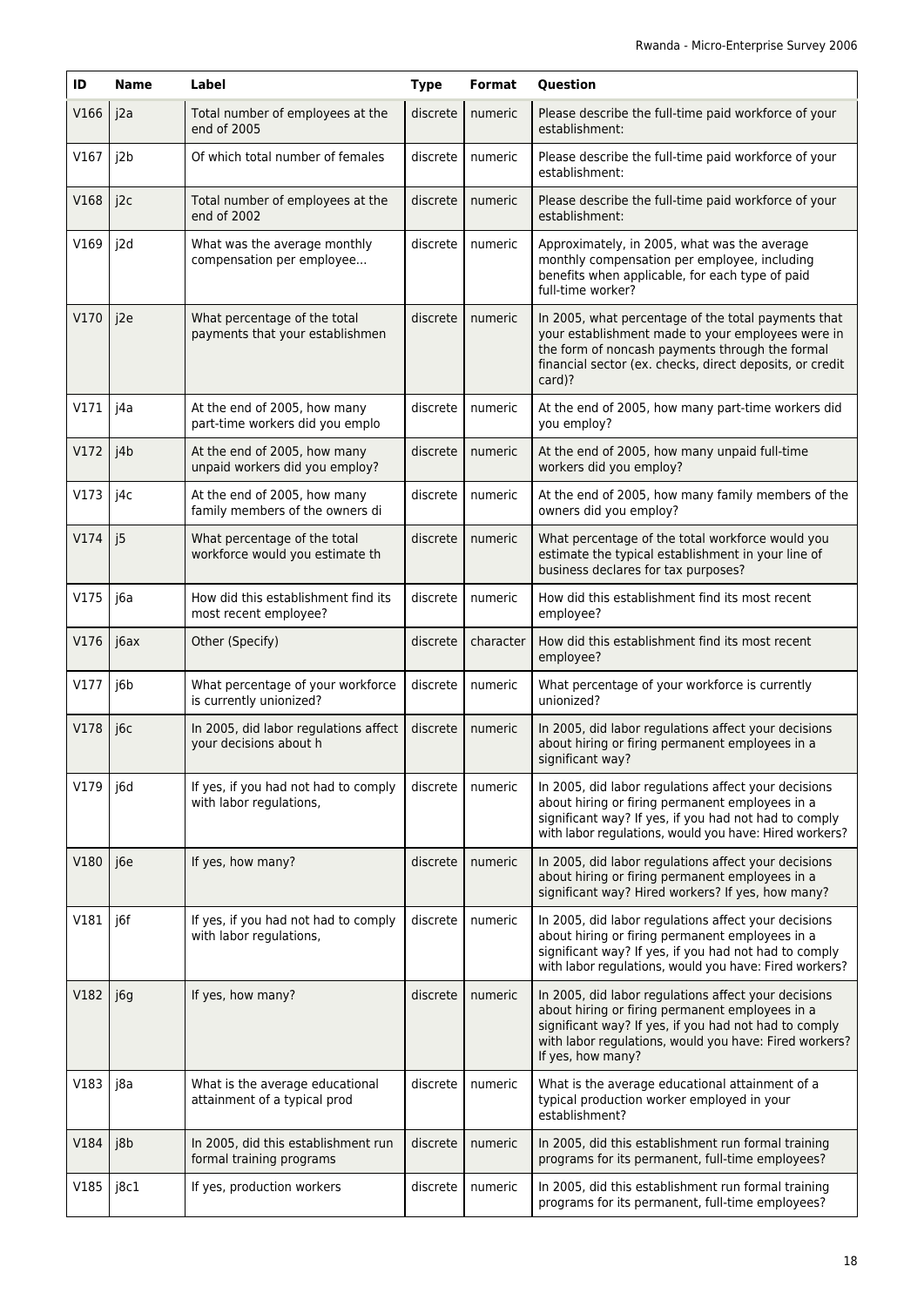| ID   | Name             | Label                                                           | <b>Type</b> | Format    | Question                                                                                                                 |
|------|------------------|-----------------------------------------------------------------|-------------|-----------|--------------------------------------------------------------------------------------------------------------------------|
| V186 | j9a              | HIV prevention messages                                         | discrete    | numeric   | In 2005, did your establishment undertake any of the<br>following activities to prevent HIV/AIDS among<br>employees?     |
| V187 | j9b              | Free condom distribution                                        | discrete    | numeric   | In 2005, did your establishment undertake any of the<br>following activities to prevent HIV/AIDS among<br>employees?     |
| V188 | j9c              | Anonymous HIV testing                                           | discrete    | numeric   | In 2005, did your establishment undertake any of the<br>following activities to prevent HIV/AIDS among<br>employees?     |
| V189 | j10a             | High absenteeism among workers<br>du to sickness                | discrete    | numeric   | In the past 24 months, has your workforce been<br>affected in any of the following ways:                                 |
| V190 | j10b             | High absenteeism among workers<br>who need to care for family m | discrete    | numeric   | In the past 24 months, has your workforce been<br>affected in any of the following ways:                                 |
| V191 | j10c             | High absenteeism among workers<br>due to HIV/AIDS               | discrete    | numeric   | In the past 24 months, has your workforce been<br>affected in any of the following ways:                                 |
| V192 | j10d             | High absenteeism among workers<br>who need to care for family m | discrete    | numeric   | In the past 24 months, has your workforce been<br>affected in any of the following ways:                                 |
| V193 | kla              | In 2005, did this establishment<br>have its annual financial st | discrete    | numeric   | In 2005, did this establishment have its annual<br>financial statements checked and certified by an<br>external auditor? |
| V194 | k1b              | Does this establishment currently<br>have a checking/saving acc | discrete    | numeric   | Does this establishment currently have a checking<br>and/or saving account?                                              |
| V195 | k1c1             | Of the land occupied by this<br>establishment, what percentage  | discrete    | numeric   | Of the land occupied by this establishment, what<br>percentage does it: Own                                              |
| V196 | k1c2             | Of the land occupied by this<br>establishment, what percentage  | discrete    | numeric   | Of the land occupied by this establishment, what<br>percentage does it: Lease                                            |
| V197 | k1c3             | Of the land occupied by this<br>establishment, what percentage  | discrete    | numeric   | Of the land occupied by this establishment, what<br>percentage does it: Other                                            |
| V198 | k1c3x            | Other (Specify)                                                 | discrete    | character | Of the land occupied by this establishment, what<br>percentage does it: Other (specify)                                  |
| V199 | k <sub>2</sub> a | Does your establishment have an<br>overdraft facility?          | discrete    | numeric   | Does your establishment have an overdraft facility?                                                                      |
| V200 | k2b              | If yes, what is the average annual<br>interest rate?            | discrete    | numeric   | Does your establishment have an overdraft facility? If<br>yes, what is the average annual interest rate?                 |
| V201 | k3a              | Did you purchase Fixed assets in<br>2005?                       | discrete    | numeric   | Did you purchase Fixed assets in 2005?                                                                                   |
| V202 | k3a1             | Internal funds/Retained earnings                                | discrete    | numeric   | For 2005, please estimate the proportion of financing<br>from the sources below for:                                     |
| V203 | k3a2             | Internal funds/Retained earnings                                | discrete    | numeric   | Purchases of fixed assets                                                                                                |
| V204 | k3b1             | Borrowed from Private commercial<br>banks                       | discrete    | numeric   | For 2005, please estimate the proportion of financing<br>from the sources below for:                                     |
| V205 | k3b2             | Borrowed from Private commercial<br>banks                       | discrete    | numeric   | Purchases of fixed assets                                                                                                |
| V206 | k3c1             | Borrowed from state-owned banks<br>and/or government agency     | discrete    | numeric   | For 2005, please estimate the proportion of financing<br>from the sources below for:                                     |
| V207 | k3c2             | Borrowed from state-owned banks<br>and/or government agency     | discrete    | numeric   | Purchases of fixed assets                                                                                                |
| V208 | k3d1             | Borrowed from non-bank financial<br>institutions                | discrete    | numeric   | For 2005, please estimate the proportion of financing<br>from the sources below for:                                     |
| V209 | k3d2             | Borrowed from non-bank financial<br>institutions                | discrete    | numeric   | Purchases of fixed assets                                                                                                |
| V210 | k3e1             | Purchases on credit from suppliers<br>and advances from custome | discrete    | numeric   | For 2005, please estimate the proportion of financing<br>from the sources below for:                                     |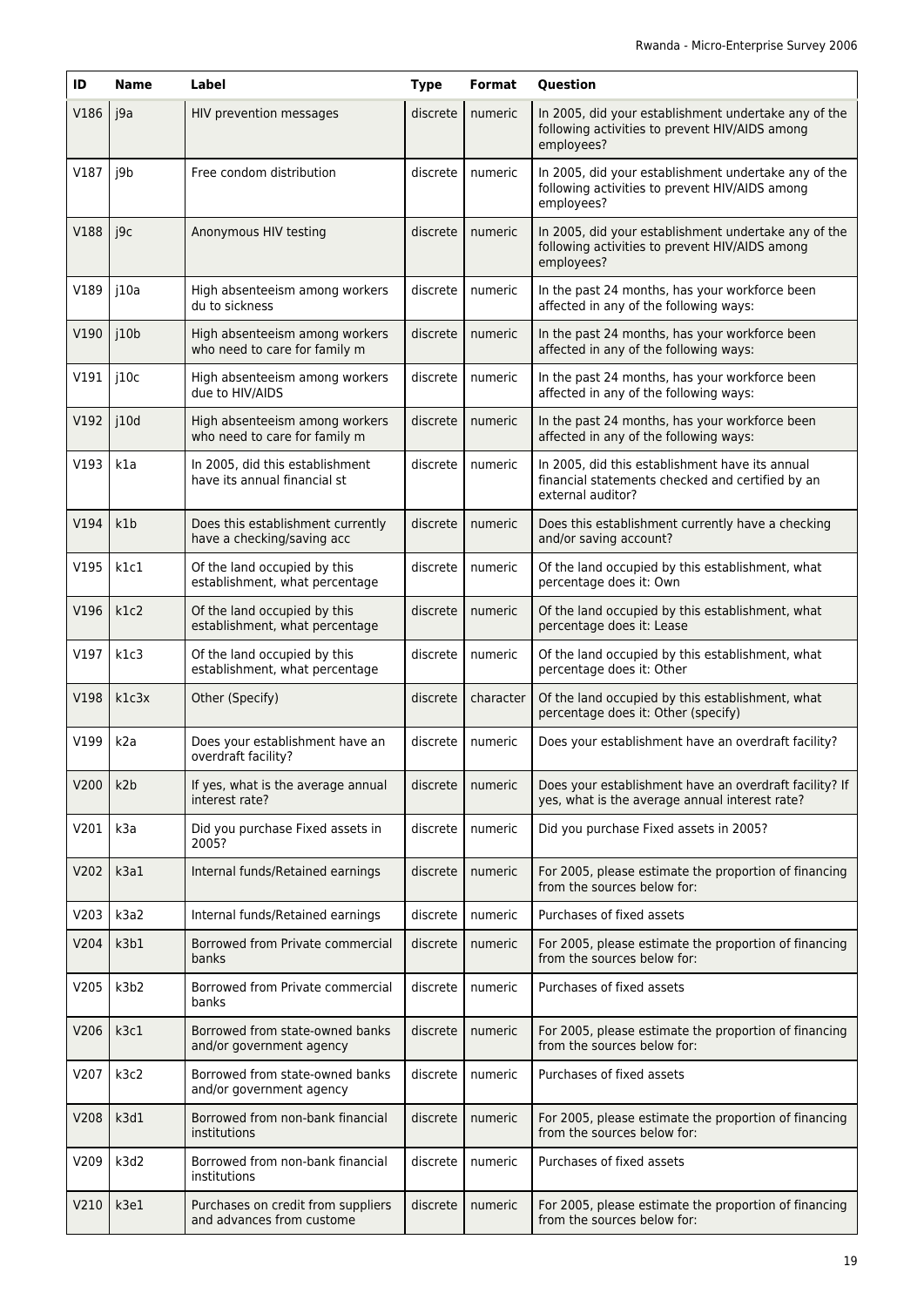| ID   | <b>Name</b> | Label                                                           | <b>Type</b> | <b>Format</b> | Question                                                                                                                                                                                                                                                                        |
|------|-------------|-----------------------------------------------------------------|-------------|---------------|---------------------------------------------------------------------------------------------------------------------------------------------------------------------------------------------------------------------------------------------------------------------------------|
| V211 | k3e2        | Purchases on credit from suppliers<br>and advances from custome | discrete    | numeric       | Purchases of fixed assets                                                                                                                                                                                                                                                       |
| V212 | k3f1        | Borrowed from family/friends                                    | discrete    | numeric       | For 2005, please estimate the proportion of financing<br>from the sources below for:                                                                                                                                                                                            |
| V213 | k3f2        | Borrowed from family/friends                                    | discrete    | numeric       | Purchases of fixed assets                                                                                                                                                                                                                                                       |
| V214 | k3g1        | Borrowed from informal sources<br>(e.g. moneylenders)           | discrete    | numeric       | For 2005, please estimate the proportion of financing<br>from the sources below for:                                                                                                                                                                                            |
| V215 | k3g2        | Borrowed from informal sources<br>(e.g. moneylenders)           | discrete    | numeric       | Purchases of fixed assets                                                                                                                                                                                                                                                       |
| V216 | k3h2        | Issued new equity (shares)                                      | discrete    | numeric       | Purchases of fixed assets                                                                                                                                                                                                                                                       |
| V217 | k3i2        | Issued new debt (including<br>commerciall paper and debentures) | discrete    | numeric       | Purchases of fixed assets                                                                                                                                                                                                                                                       |
| V218 | k3j1        | Other Working capital                                           | discrete    | numeric       | For 2005, please estimate the proportion of financing<br>from the sources below for:                                                                                                                                                                                            |
| V219 | k3j1x       | Other Working Capital (Specify)                                 | discrete    | character     | For 2005, please estimate the proportion of financing<br>from the sources below for:                                                                                                                                                                                            |
| V220 | k3j2        | <b>Other Fixed assets</b>                                       | discrete    | numeric       | Purchases of fixed assets                                                                                                                                                                                                                                                       |
| V221 | k3j2x       | Other Fixed assets (Specify)                                    | discrete    | character     | Purchases of fixed assets                                                                                                                                                                                                                                                       |
| V222 | k4a         | Does your establishment currently<br>have a line of credit or I | discrete    | numeric       | Does your establishment currently have a line of<br>credit or loan from a financial institution?                                                                                                                                                                                |
| V223 | k4b         | Is it a line of credit or a loan?                               | discrete    | numeric       | Does your establishment currently have a line of<br>credit or loan from a financial institution? If yes, for<br>the most recent line of credit or loan which is still<br>current:                                                                                               |
| V224 | k4c         | What year was it approved?                                      | discrete    | numeric       | Does your establishment currently have a line of<br>credit or loan from a financial institution? If yes, for<br>the most recent line of credit or loan which is still<br>current:                                                                                               |
| V225 | k4d         | What ws the amount at the time of<br>approval?                  | discrete    | numeric       | Does your establishment currently have a line of<br>credit or loan from a financial institution? If yes, for<br>the most recent line of credit or loan which is still<br>current:                                                                                               |
| V226 | k4e         | What is the average annual<br>interest rate?                    | discrete    | numeric       | Does your establishment currently have a line of<br>credit or loan from a financial institution? If yes, for<br>the most recent line of credit or loan which is still<br>current:                                                                                               |
| V227 | k4f         | What is the total duration (term) in<br>months?                 | discrete    | numeric       | Does your establishment currently have a line of<br>credit or loan from a financial institution? If yes, for<br>the most recent line of credit or loan which is still<br>current:                                                                                               |
| V228 | k4g         | What is the name of the financial<br>institutions that granted. | discrete    | character     | Does your establishment currently have a line of<br>credit or loan from a financial institution? If yes, for<br>the most recent line of credit or loan which is still<br>current: What is the name of the financial institution<br>that granted the line of credit or the loan? |
| V229 | k4h         | What type of financial institution                              | discrete    | numeric       | Does your establishment currently have a line of<br>credit or loan from a financial institution? If yes, for<br>the most recent line of credit or loan which is still<br>current: What type of financial institution granted the<br>line of credit or the loan?                 |
| V230 | k4i         | Did your financial institution<br>require collateral?           | discrete    | numeric       | Did your financial institution require collateral?                                                                                                                                                                                                                              |
| V231 | k4j1        | Land, buildings                                                 | discrete    | numeric       | Did your financial institution require collateral? If yes,<br>which of the following assets were required as<br>collateral:                                                                                                                                                     |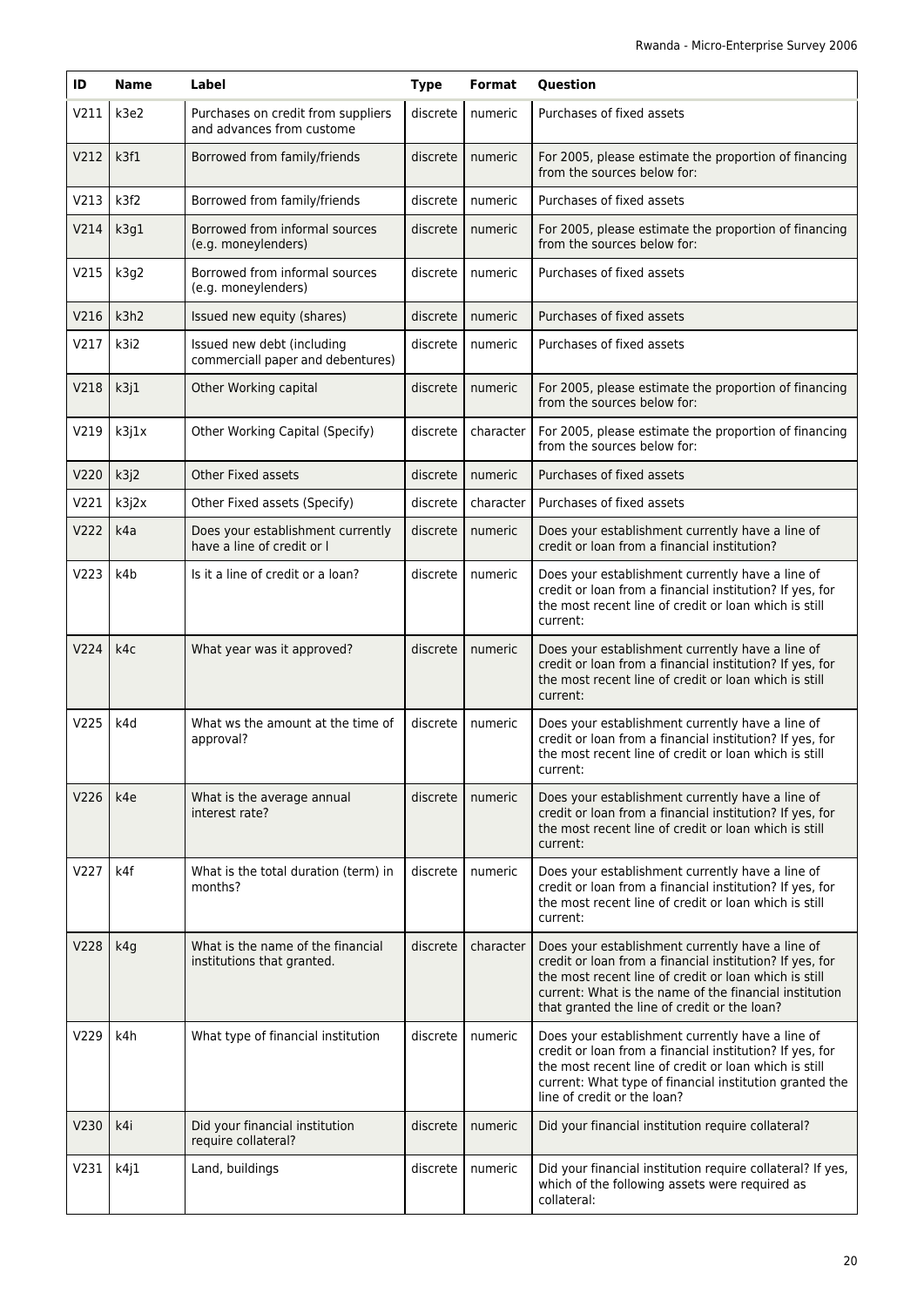| ID   | Name             | Label                                                              | <b>Type</b> | Format    | <b>Question</b>                                                                                                                                                                                          |
|------|------------------|--------------------------------------------------------------------|-------------|-----------|----------------------------------------------------------------------------------------------------------------------------------------------------------------------------------------------------------|
| V232 | k4j2             | Machinery and equipment including<br>movables                      | discrete    | numeric   | Did your financial institution require collateral? If yes,<br>which of the following assets were required as<br>collateral:                                                                              |
| V233 | k4j3             | Accounts receivable and<br>inventories                             | discrete    | numeric   | Did your financial institution require collateral? If yes,<br>which of the following assets were required as<br>collateral:                                                                              |
| V234 | k4j4             | Personal assets of owner (house,<br>$etc.$ )                       | discrete    | numeric   | Did your financial institution require collateral? If yes,<br>which of the following assets were required as<br>collateral:                                                                              |
| V235 | k4j5             | Other                                                              | discrete    | numeric   | Did your financial institution require collateral? If yes,<br>which of the following assets were required as<br>collateral:                                                                              |
| V236 | k4j5x            | Other (specify)                                                    | discrete    | character | Did your financial institution require collateral? If yes,<br>which of the following assets were required as<br>collateral:                                                                              |
| V237 | k4k              | What was the approximate value of<br>the collateral required       | discrete    | numeric   | Did your financial institution require collateral? If yes,<br>what was the approximate value of the collateral<br>required as a percentage of the amount of the loan or<br>line of credit?               |
| V238 | k5a              | In 2005, did this establishment<br>apply for loans or lines of     | discrete    | numeric   | In 2005, did this establishment apply for loans or<br>lines of credit?                                                                                                                                   |
| V239 | k5b              | How many applications were<br>submitted?                           | discrete    | numeric   | In 2005, did this establishment apply for loans or<br>lines of credit? If yes, how many applications were<br>submitted?                                                                                  |
| V240 | k5c              | How many of those applications<br>were rejected?                   | discrete    | numeric   | In 2005, did this establishment apply for loans or<br>lines of credit? How many of those applications were<br>rejected?                                                                                  |
| V241 | k5d              | What was the most common<br>reason given by the lender             | discrete    | numeric   | In 2005, did this establishment apply for loans or<br>lines of credit? What was the most common reason<br>given by the lender for those rejections?                                                      |
| V242 | k6               | If your establishment did not apply<br>for a line of credit or     | discrete    | numeric   | If your establishment did not apply for a line of credit<br>or a loan, what was the main reason?                                                                                                         |
| V243 | l1a              | What were the total sales of your<br>establishments Last Month     | contin      | numeric   | What were the total sales of your establishment in:<br>Last month                                                                                                                                        |
| V244 | 11 <sub>b</sub>  | What were the total sales of your<br>establishments 2005           | contin      | numeric   | What were the total sales of your establishment in:<br>2005                                                                                                                                              |
| V245 | 12a              | total cost of raw materials and<br>intermediate goods used in p    | contin      | numeric   | Please provide the following information on your<br>establishment's costs: Total cost of raw materials and<br>intermediate goods used in production                                                      |
| V246 | 12 <sub>b</sub>  | Total cost of labor                                                | contin      | numeric   | Please provide the following information on your<br>establishment's costs: Total cost of labor, including<br>wages, salaries and bonuses and social payments                                             |
| V247 | I <sub>2</sub> d | Total cost of rental of<br>land/builidngs, equipment,<br>furniture | contin      | numeric   | Please provide the following information on your<br>establishment's costs: Total cost of rental of<br>land/buildings, equipment, furniture                                                               |
| V248 | 13a              | Electricity                                                        | contin      | numeric   | Please provide the following information on your<br>establishment's costs:                                                                                                                               |
| V249 | l4a              | Machinery, vehicles and equipment<br>(new and or used)             | contin      | numeric   | In 2005, how much did your establishment spend on<br>purchases of:                                                                                                                                       |
| V250 | I4b              | Land and buildings                                                 | contin      | numeric   | In 2005, how much did your establishment spend on<br>purchases of:                                                                                                                                       |
| V251 | I6a              | All machinery, vehicules and<br>equipment that you use (whether    | contin      | numeric   | In 2005, if you had needed to purchase the following<br>in its condition at that time, how much would it have<br>cost? All machinery, vehicles and equipment that you<br>use (whether you own it or not) |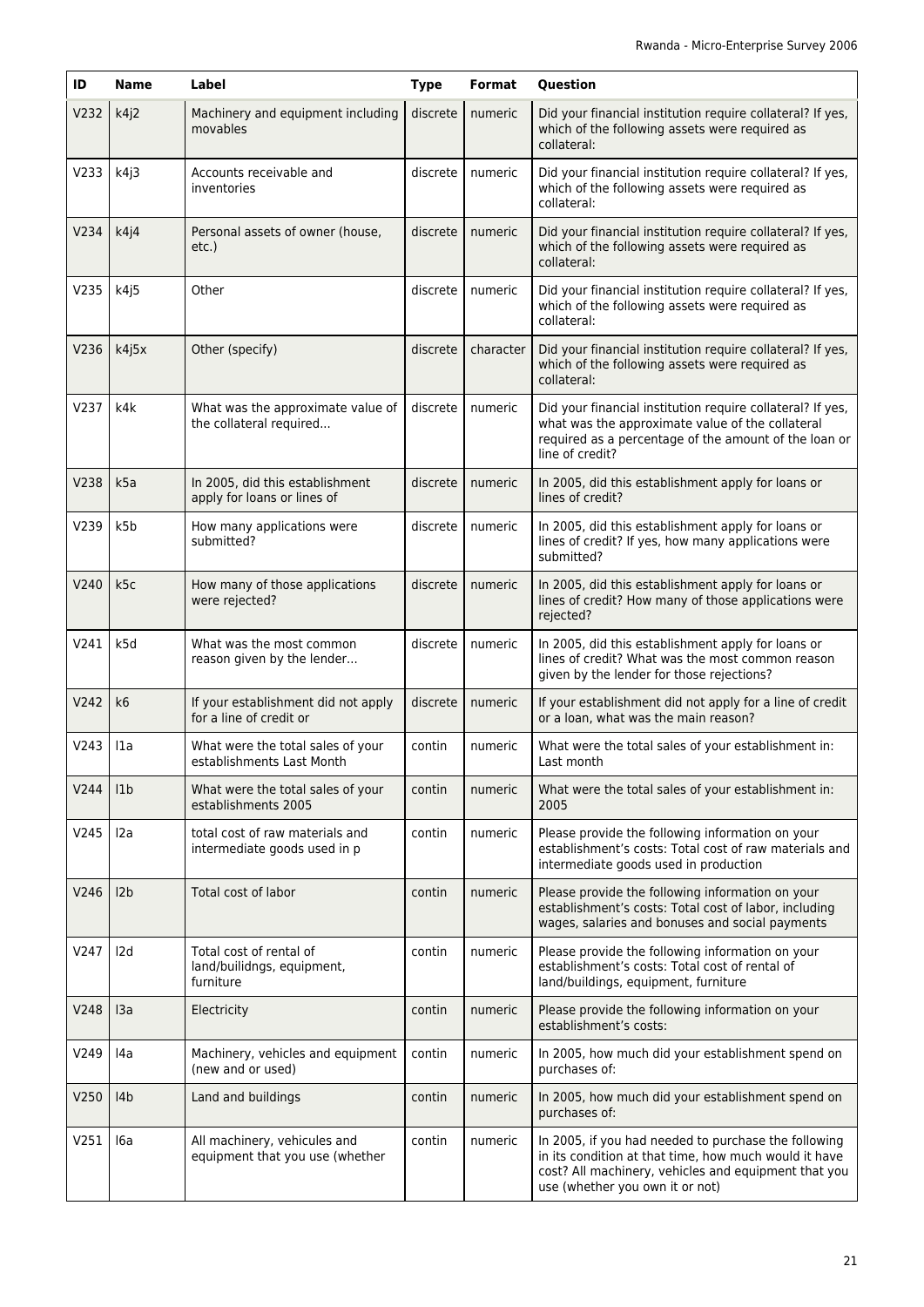| ID   | <b>Name</b>     | Label                                                           | <b>Type</b> | Format    | <b>Question</b>                                                                                                                                                                           |
|------|-----------------|-----------------------------------------------------------------|-------------|-----------|-------------------------------------------------------------------------------------------------------------------------------------------------------------------------------------------|
| V252 | 16 <sub>b</sub> | All land and buildings that you use<br>(whether you own it or n | contin      | numeric   | In 2005, if you had needed to purchase the following<br>in its condition at that time, how much would it have<br>cost? All land and buildings that you use (whether<br>you own it or not) |
| V253 | endmonth        | Month (MM)                                                      | discrete    | numeric   |                                                                                                                                                                                           |
| V254 | endday          | Day (DD)                                                        | discrete    | numeric   |                                                                                                                                                                                           |
| V255 | endhour         | Hour                                                            | discrete    | numeric   |                                                                                                                                                                                           |
| V256 | endmin          | <b>Minutes</b>                                                  | discrete    | numeric   |                                                                                                                                                                                           |
| V257 | endampm         | AM/PM                                                           | discrete    | character |                                                                                                                                                                                           |
| V258 | m1              | Opinions and perceptions                                        | discrete    | numeric   |                                                                                                                                                                                           |
| V259 | m <sub>2</sub>  | Figures                                                         | discrete    | numeric   |                                                                                                                                                                                           |
| V260 | m <sub>3a</sub> | Questionnaire was completed in                                  | discrete    | numeric   |                                                                                                                                                                                           |
| V261 | m3b1            | if 2 or 3, estimate the duration of<br>the whole interview - Ho | discrete    | numeric   |                                                                                                                                                                                           |
| V262 | m3b2            | if 2 or 3, estimate the duration of<br>the whole interview - Mi | discrete    | numeric   |                                                                                                                                                                                           |
| V263 | comments        | Comments                                                        | discrete    | character |                                                                                                                                                                                           |
| V264 | commen a        | Comments 2                                                      | discrete    | character |                                                                                                                                                                                           |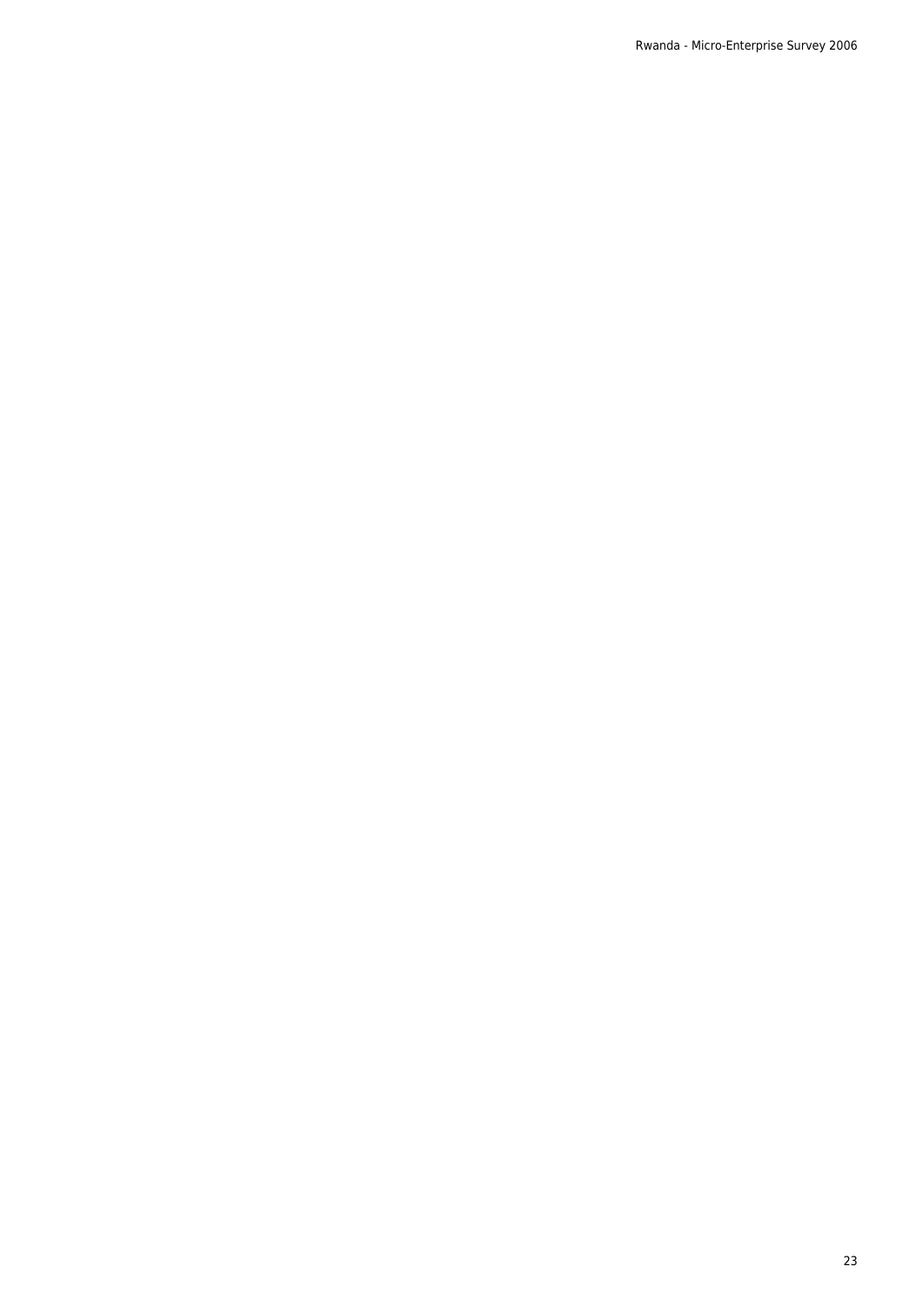# **IDQuest (idquest)**

File: Rwanda-2006-Micro-full data-1

### **Overview**

Type: Discrete Format: numeric Width: 4 Decimals: 0 Range: 4001-4611

# **Country code (country)**

File: Rwanda-2006-Micro-full data-1

### **Overview**

Type: Discrete Format: numeric Width: 3 Decimals: 0 Range: -99-13

# **(idstd)**  File: Rwanda-2006-Micro-full data-1

### **Overview**

Type: Discrete Format: numeric Width: 6 Decimals: 0 Range: 95426-95540

# **Country name (countryn)**

File: Rwanda-2006-Micro-full data-1

### **Overview**

Type: Discrete Format: character Width: 6

# **Callback (callback)**

File: Rwanda-2006-Micro-full data-1

### **Overview**

Type: Discrete Format: numeric Width: 3 Decimals: 0 Range: -99-2

### **City (city)**  File: Rwanda-2006-Micro-full data-1

### **Overview**

Valid cases: 128 Invalid: 0

Valid cases: 128 Invalid: 0

> Valid cases: 128 Invalid: 0

Valid cases: 128 Invalid: 0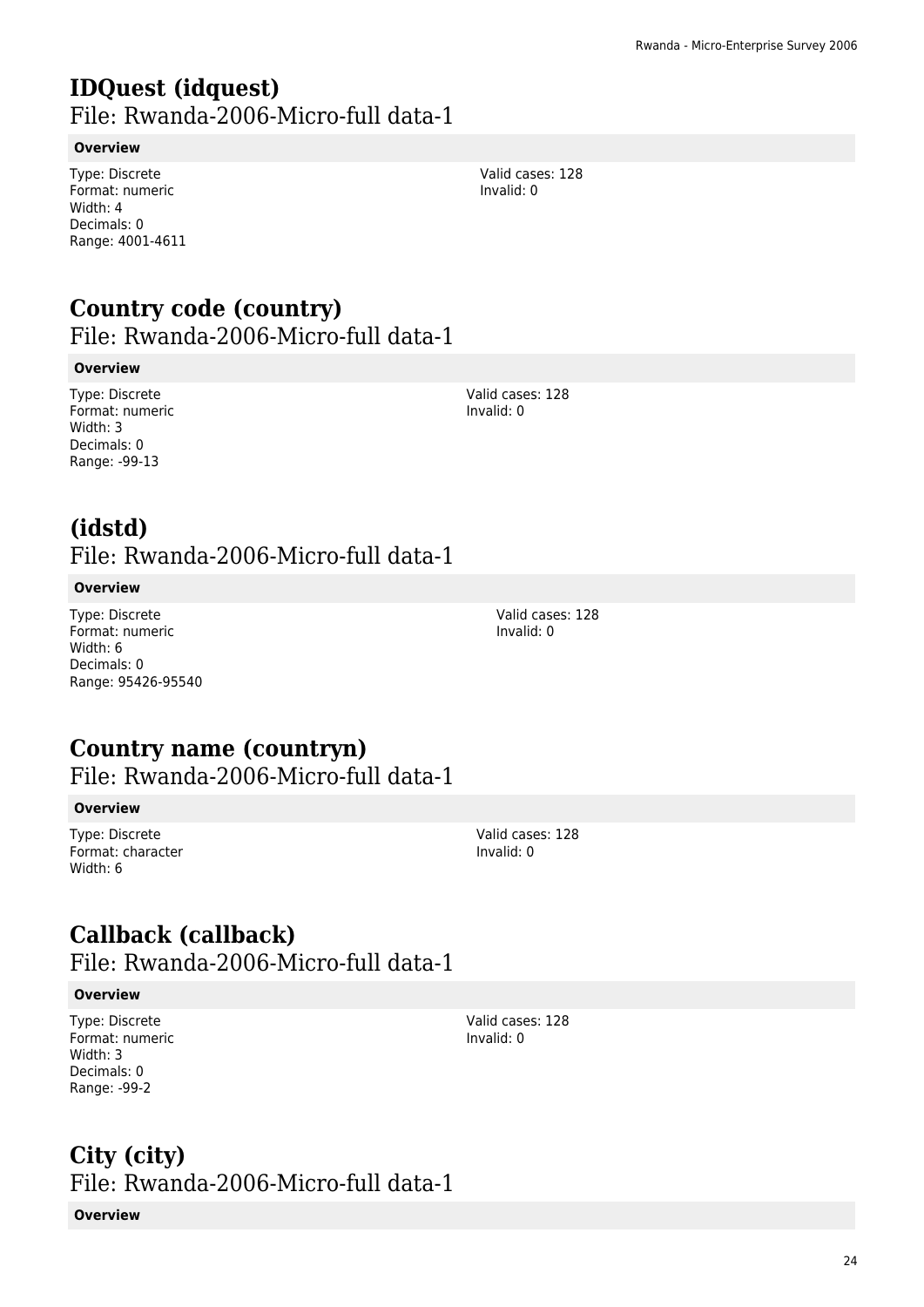# **City (city)**  File: Rwanda-2006-Micro-full data-1

Type: Discrete Format: character Width: 6

# **Region (reg)**  File: Rwanda-2006-Micro-full data-1

### **Overview**

Type: Discrete Format: numeric Width: 3 Decimals: 0 Range: -99-4

## **Interviewer (intcode)**  File: Rwanda-2006-Micro-full data-1

### **Overview**

Type: Discrete Format: numeric Width: 2 Decimals: 0 Range: 1-15

## **Industry (industry)**  File: Rwanda-2006-Micro-full data-1

### **Overview**

Type: Discrete Format: numeric Width: 3 Decimals: 0 Range: -99-15

# **Sample stratum (sampstra)**

File: Rwanda-2006-Micro-full data-1

### **Overview**

Type: Discrete Format: numeric Width: 3 Decimals: 0 Range: -99-5

### Valid cases: 128 Invalid: 0

# **Screener stratum (screenst)**

File: Rwanda-2006-Micro-full data-1

### **Overview**

Valid cases: 128 Invalid: 0

Valid cases: 128 Invalid: 0

Valid cases: 128 Invalid: 0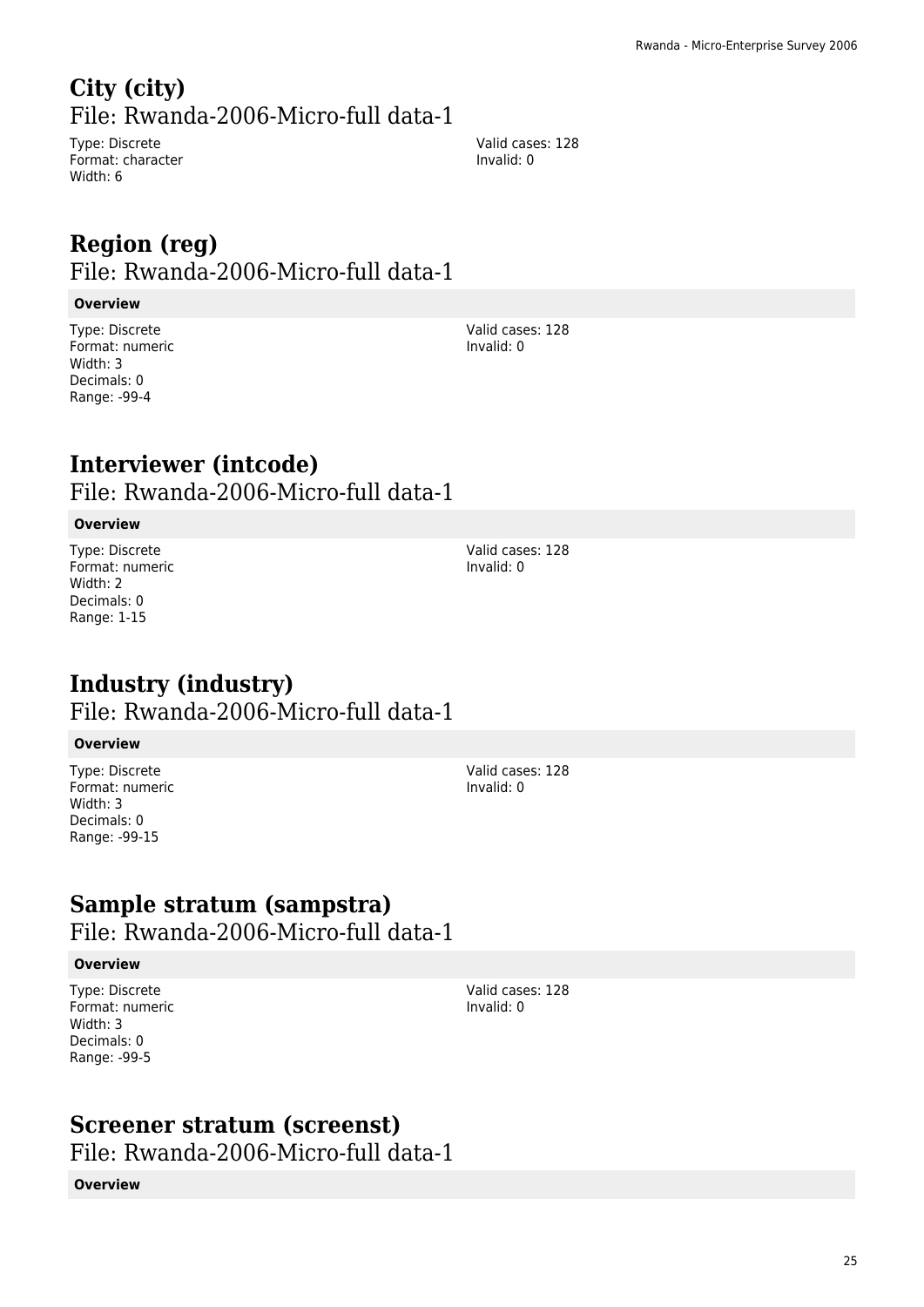## **Screener stratum (screenst)**

File: Rwanda-2006-Micro-full data-1

Type: Discrete Format: numeric Width: 3 Decimals: 0 Range: -99-5

Valid cases: 128 Invalid: 0

# **Stratum Match (stratmat)**

File: Rwanda-2006-Micro-full data-1

### **Overview**

Type: Discrete Format: numeric Width: 3 Decimals: 0 Range: -99-3

Valid cases: 128 Invalid: 0

# **Part of a larger firm? (multiest)**

File: Rwanda-2006-Micro-full data-1

### **Overview**

Type: Discrete Format: numeric Width: 3 Decimals: 0 Range: -99-2

Valid cases: 128 Invalid: 0

### **Does your establishment maintain financial information ... ? (fins)**  File: Rwanda-2006-Micro-full data-1

### **Overview**

Type: Discrete Format: numeric Width: 3 Decimals: 0 Range: -99-2

Valid cases: 128 Invalid: 0

# **Supervisor (super)**

File: Rwanda-2006-Micro-full data-1

### **Overview**

Type: Discrete Format: numeric Width: 1 Decimals: 0 Range: 1-7

Valid cases: 128 Invalid: 0

## **Month (startmon)**

File: Rwanda-2006-Micro-full data-1

### **Overview**

26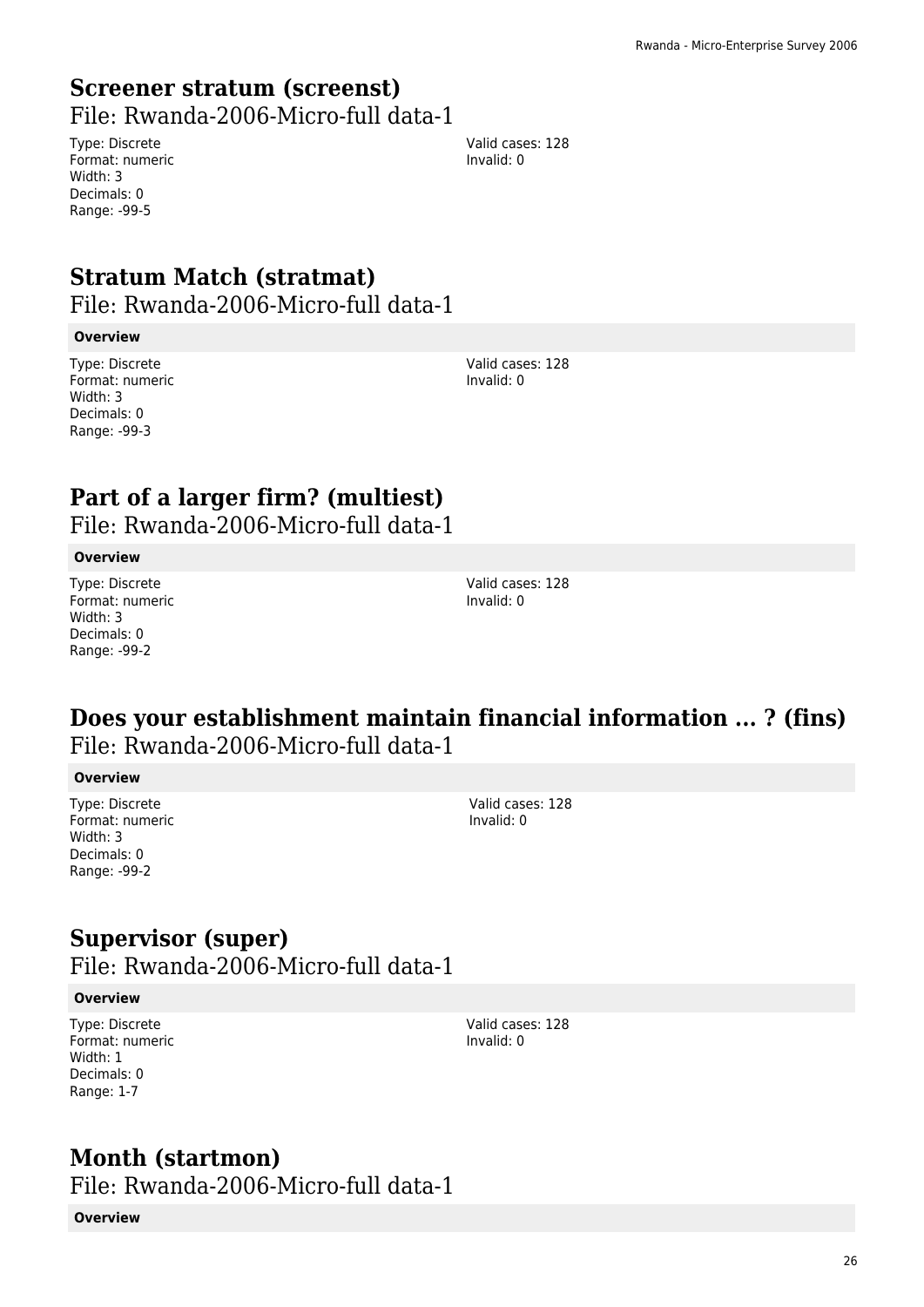### **Month (startmon)**  File: Rwanda-2006-Micro-full data-1

Type: Discrete Format: numeric Width: 2 Decimals: 0 Range: 6-7

**Day (startday)** 

File: Rwanda-2006-Micro-full data-1

### **Overview**

Type: Discrete Format: numeric Width: 2 Decimals: 0 Range: 1-30

#### Valid cases: 128 Invalid: 0

Valid cases: 128 Invalid: 0

# **Hour (starthou)**

File: Rwanda-2006-Micro-full data-1

### **Overview**

Type: Discrete Format: numeric Width: 2 Decimals: 0 Range: 1-12

Valid cases: 128 Invalid: 0

# **Minutes (startmin)**

File: Rwanda-2006-Micro-full data-1

### **Overview**

Type: Discrete Format: numeric Width: 2 Decimals: 0 Range: 0-55

Valid cases: 128 Invalid: 0

# **AM/PM (startamp)**

File: Rwanda-2006-Micro-full data-1

### **Overview**

Type: Discrete Format: character Width: 2

# **Current legal status (b1)**

File: Rwanda-2006-Micro-full data-1

**Overview**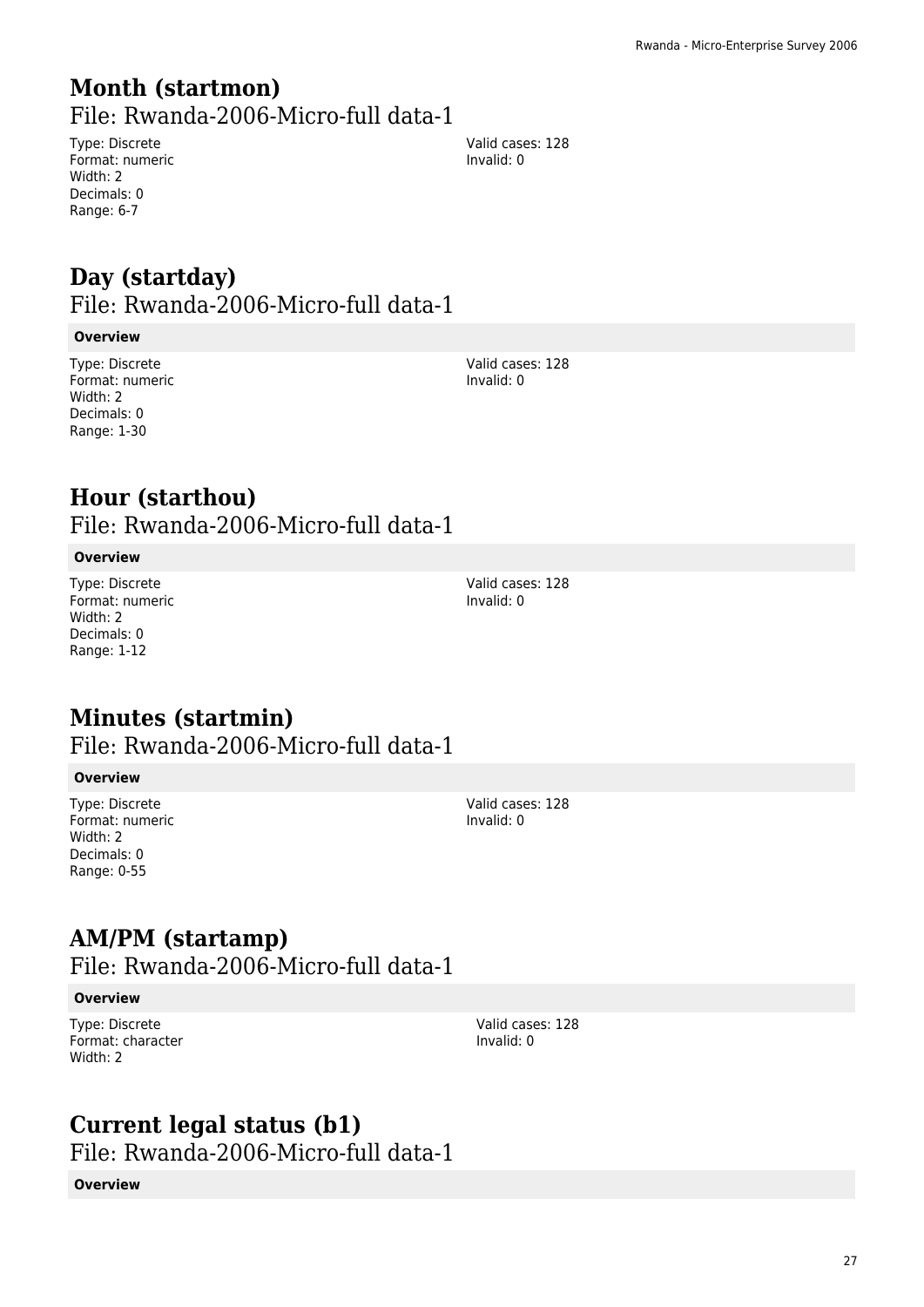### **Current legal status (b1)**  File: Rwanda-2006-Micro-full data-1

Type: Discrete Format: numeric Width: 3 Decimals: 0 Range: -99-5

### **Literal question**

What is the current legal status of your firm?

# **Other (legal status) (b1x)**

File: Rwanda-2006-Micro-full data-1

#### **Overview**

Type: Discrete Format: character Width: 3

### **Literal question**

What is the current legal status of your firm?

#### Valid cases: 128 Invalid: 0

Valid cases: 128 Invalid: 0

### **% - private domestic individuals, companies or orgs (b2a)**  File: Rwanda-2006-Micro-full data-1

### **Overview**

| Type: Discrete  |
|-----------------|
| Format: numeric |
| Width: 5        |
| Decimals: 1     |
| Range: 0-100    |

Valid cases: 128 Invalid: 0 Minimum: 0 Maximum: 100 Mean: 95.9 Standard deviation: 19.5

#### **Literal question**

What percentage of your firm is owned by:

# **% - private foreign individuals, companies or orgs (b2b)**

File: Rwanda-2006-Micro-full data-1

#### **Overview**

Type: Discrete Format: numeric Width: 5 Decimals: 1 Range: 0-100

Valid cases: 128 Invalid: 0 Minimum: 0 Maximum: 100 Mean: 3.9 Standard deviation: 19.5

### **Literal question**

What percentage of your firm is owned by:

### **Govn't/State (b2c)**  File: Rwanda-2006-Micro-full data-1

#### **Overview**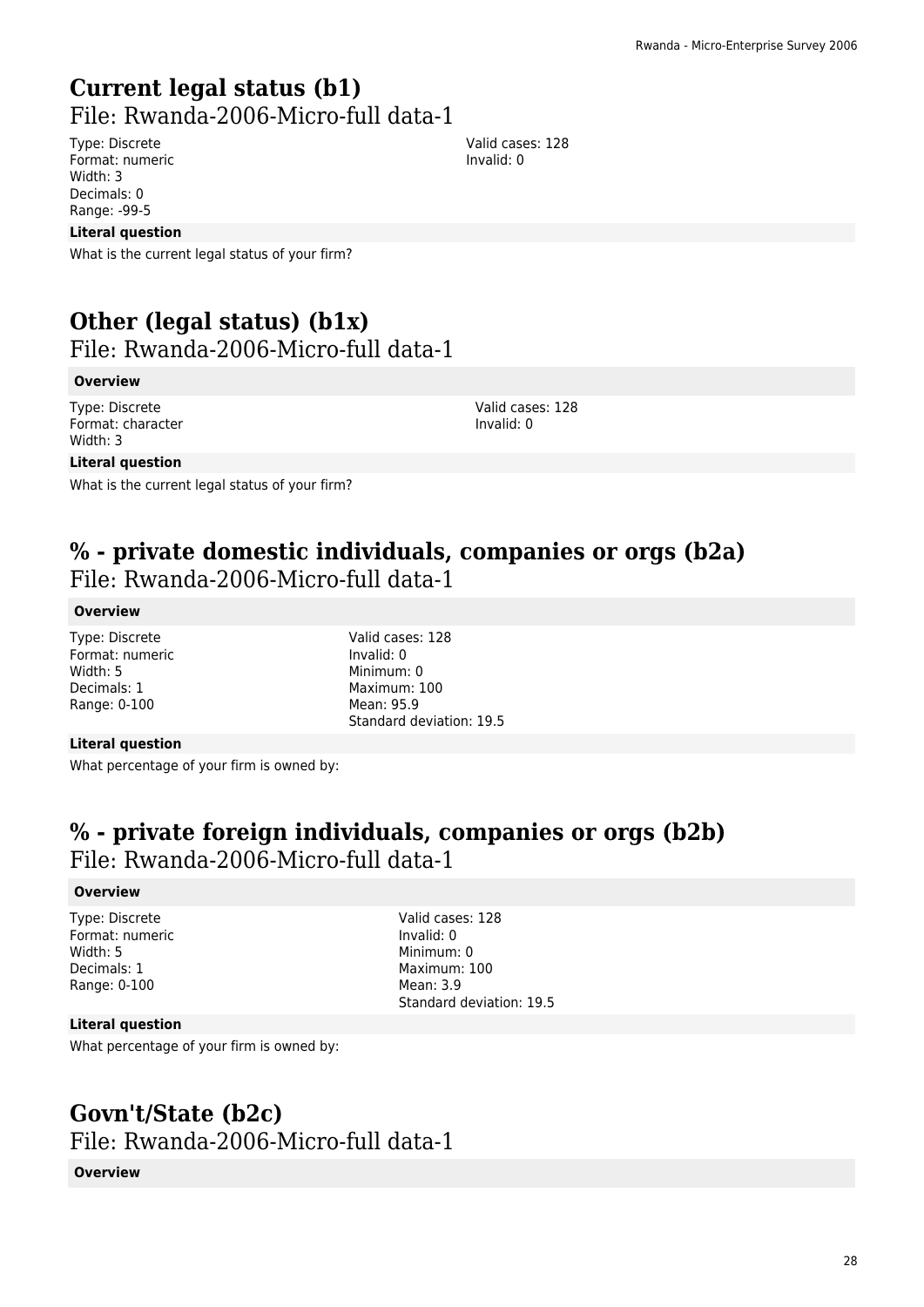# **Govn't/State (b2c)**  File: Rwanda-2006-Micro-full data-1

Type: Discrete Format: numeric Width: 4 Decimals: 1 Range: 0-65

Valid cases: 128 Invalid: 0 Minimum: 0 Maximum: 20 Mean: 0.2 Standard deviation: 1.8

### **Literal question**

What percentage of your firm is owned by:

# **Other (b2d)**  File: Rwanda-2006-Micro-full data-1

### **Overview**

Type: Discrete Format: numeric Width: 3 Decimals: 1 Range: 0-0

Valid cases: 128 Invalid: 0

### **Literal question**

What percentage of your firm is owned by:

## **What percentage does the largest shareholder(s) own? (b3a)**  File: Rwanda-2006-Micro-full data-1

#### **Overview**

Type: Discrete Format: numeric Width: 5 Decimals: 1 Range: 34-100

Valid cases: 128 Invalid: 0 Minimum: 20 Maximum: 100 Mean: 99 Standard deviation: 8.3

#### **Literal question**

What percentage of this firm does the largest shareholder(s) own?

# **- Female? (b3b1)**  File: Rwanda-2006-Micro-full data-1

### **Overview**

Type: Discrete Format: numeric Width: 3 Decimals: 0 Range: -99-2

Valid cases: 128 Invalid: 0

#### **Literal question**

Are any of the principal owners:

# **- Of African origin? (b3b2)**

File: Rwanda-2006-Micro-full data-1

#### **Overview**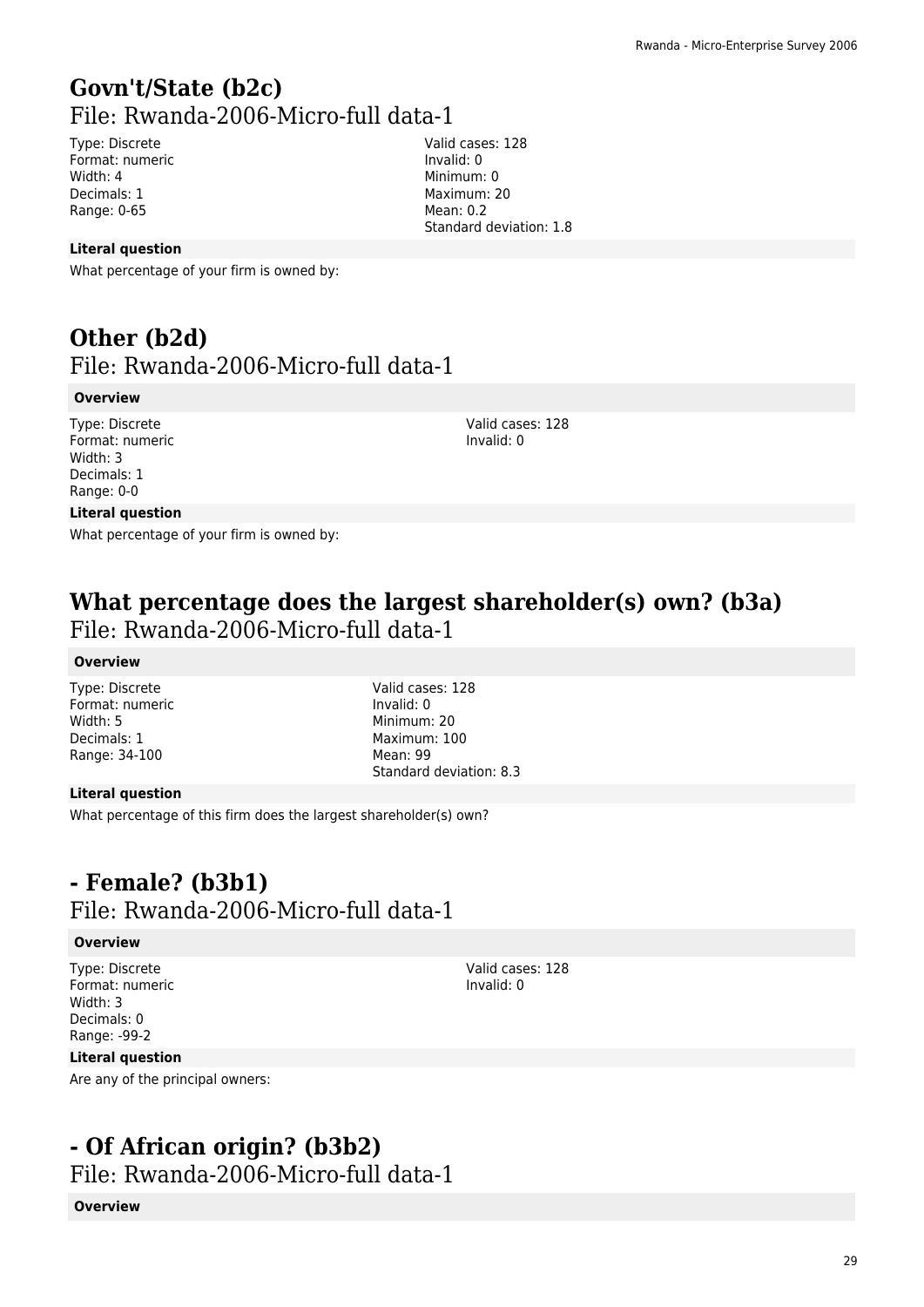### **- Of African origin? (b3b2)**  File: Rwanda-2006-Micro-full data-1

Type: Discrete Format: numeric Width: 3 Decimals: 0 Range: -99-2

### **Literal question**

Are any of the principal owners:

# **- Of Indian origin? (b3b3)**

File: Rwanda-2006-Micro-full data-1

### **Overview**

Type: Discrete Format: numeric Width: 3 Decimals: 0 Range: -99-2

### **Literal question**

Are any of the principal owners:

# **- Of Lebanese or Middle Eastern origin? (b3b4)**

File: Rwanda-2006-Micro-full data-1

### **Overview**

Type: Discrete Format: numeric Width: 3 Decimals: 0 Range: -99-2

### **Literal question**

Are any of the principal owners:

## **- Of other Asian origin? (b3b5)**

File: Rwanda-2006-Micro-full data-1

### **Overview**

Type: Discrete Format: numeric Width: 3 Decimals: 0 Range: -99-2 **Literal question** Valid cases: 128 Invalid: 0

### Are any of the principal owners:

## **- Of European or Caucasian origin? (b3b6)**

File: Rwanda-2006-Micro-full data-1

### **Overview**

Valid cases: 128 Invalid: 0

Valid cases: 128 Invalid: 0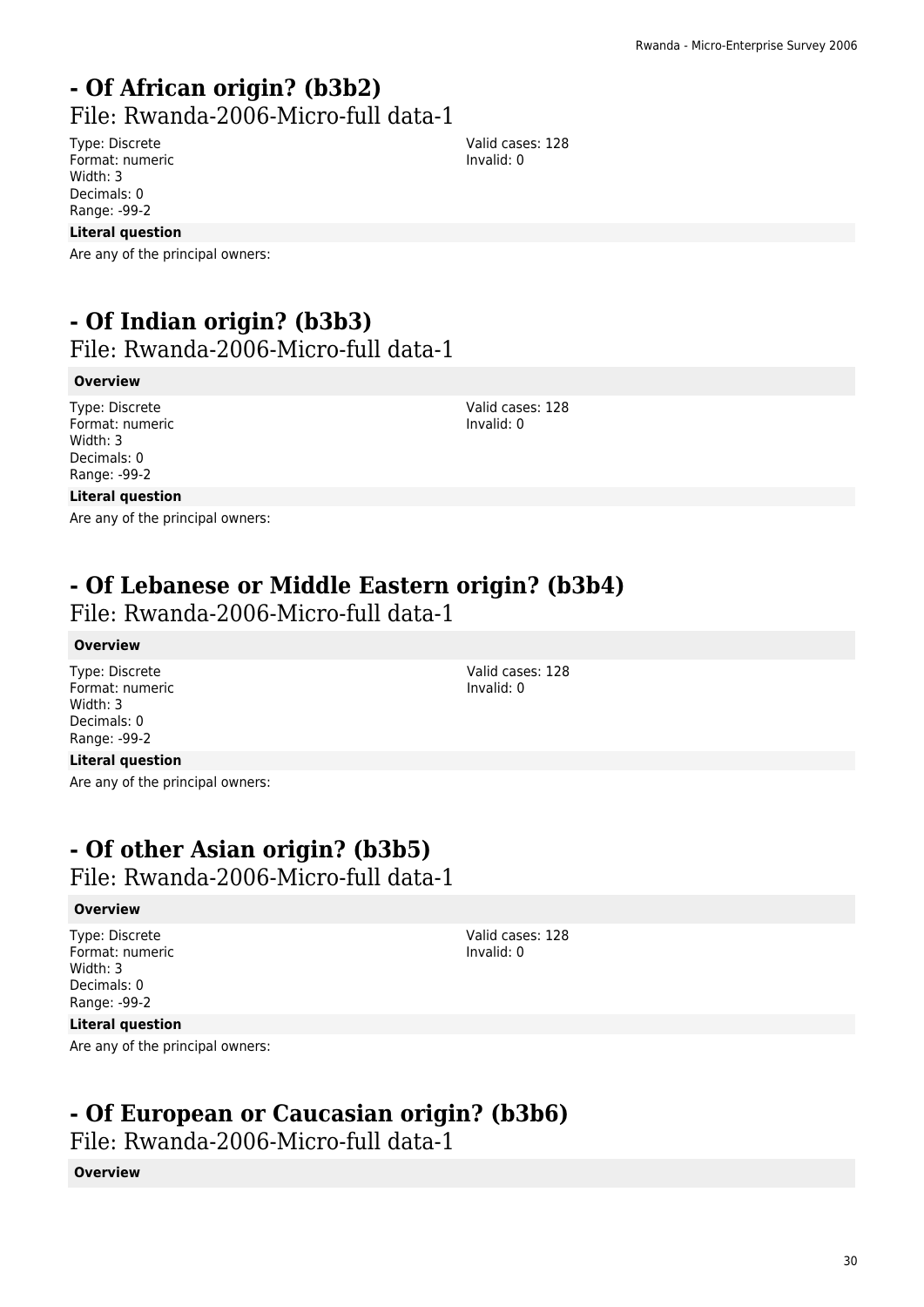# **- Of European or Caucasian origin? (b3b6)**

File: Rwanda-2006-Micro-full data-1

Type: Discrete Format: numeric Width: 3 Decimals: 0 Range: -99-2

### **Literal question**

Are any of the principal owners:

# **- Of other ethnic origin? (b3b7)**

File: Rwanda-2006-Micro-full data-1

### **Overview**

Type: Discrete Format: numeric Width: 3 Decimals: 0 Range: -99-2

### **Literal question**

Are any of the principal owners:

# **What is the highest level of education of the top manager? (b4a)**  File: Rwanda-2006-Micro-full data-1

### **Overview**

Type: Discrete Format: numeric Width: 3 Decimals: 0 Range: -99-12

### **Literal question**

What is the highest level of education of the top manager?

### **How many years of experience ... does the top manager have? (b4b)**  File: Rwanda-2006-Micro-full data-1

### **Overview**

Type: Discrete Format: numeric Width: 3 Decimals: 0 Range: 1-40 Invalid: -88

Valid cases: 127 Invalid: 1 Minimum: 0 Maximum: 30 Mean: 8.4 Standard deviation: 6.3

### **Literal question**

How many years has the top manager worked: In a managerial function in this sector?

### **In what year did this establishment begin operations in this (b4c)**  File: Rwanda-2006-Micro-full data-1

**Overview**

Valid cases: 128 Invalid: 0

Valid cases: 128 Invalid: 0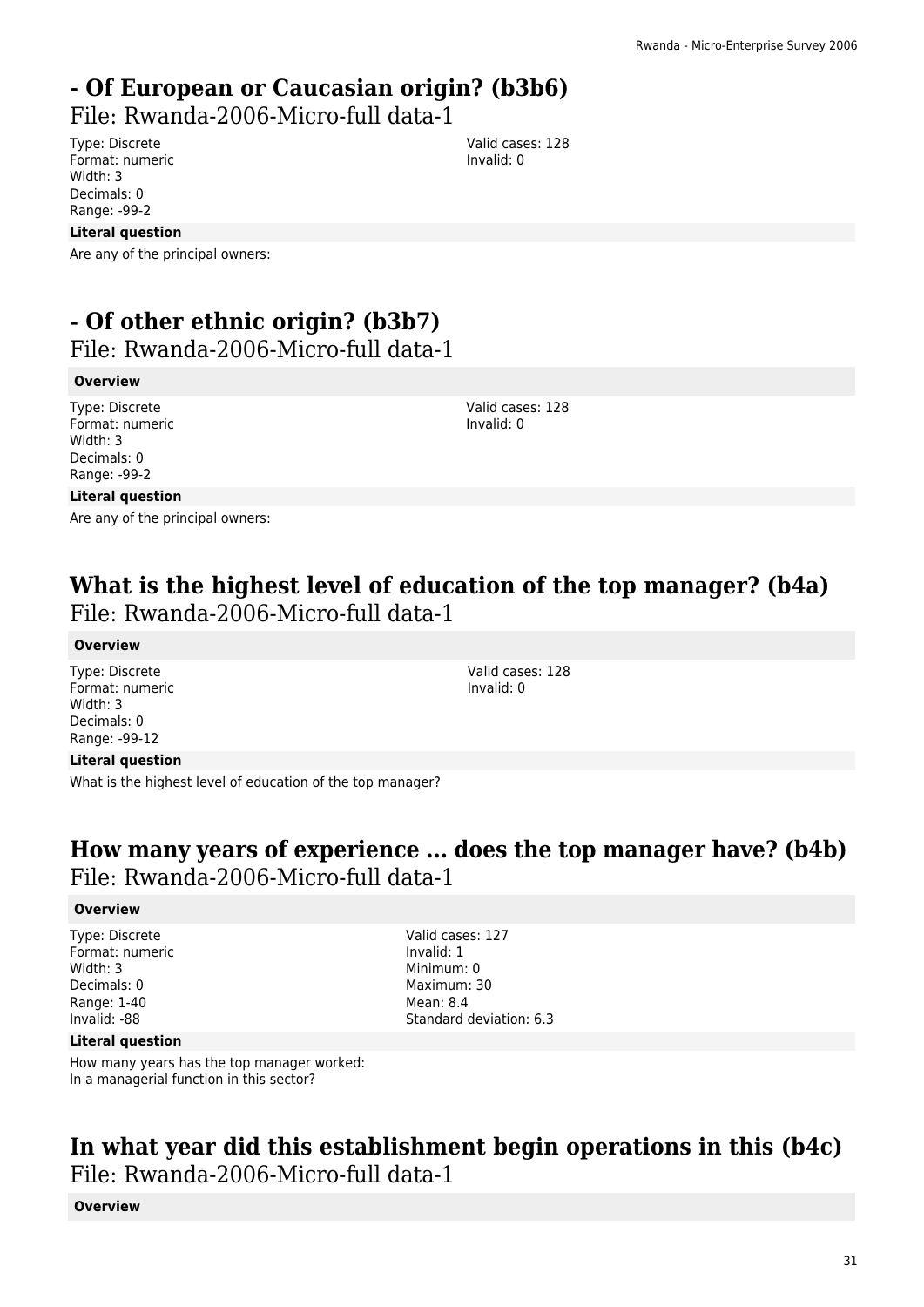# **In what year did this establishment begin operations in this (b4c)**

File: Rwanda-2006-Micro-full data-1

Type: Discrete Format: numeric Width: 4 Decimals: 0 Range: 1974-2005 Valid cases: 128 Invalid: 0

### **Literal question**

In what year did this establishment begin operations in this country?

### **- Manufacturing? (c1a)**  File: Rwanda-2006-Micro-full data-1

#### **Overview**

Type: Discrete Format: numeric Width: 5 Decimals: 1 Range: 0-100

Valid cases: 128 Invalid: 0 Minimum: 0 Maximum: 100 Mean: 3 Standard deviation: 15.8

#### **Literal question**

In 2005, what percentage of this establishment's sales came from the following activities:

## **- Services? (c1b)**  File: Rwanda-2006-Micro-full data-1

#### **Overview**

Type: Discrete Format: numeric Width: 5 Decimals: 1 Range: 0-100

Valid cases: 128 Invalid: 0 Minimum: 0 Maximum: 100 Mean: 97 Standard deviation: 15.8

#### **Literal question**

In 2005, what percentage of this establishment's sales came from the following activities:

## **- Other? (c1c)**  File: Rwanda-2006-Micro-full data-1

#### **Overview**

Type: Discrete Format: numeric Width: 3 Decimals: 1 Range: 0-0

Valid cases: 128 Invalid: 0

#### **Literal question**

In 2005, what percentage of this establishment's sales came from the following activities:

### **Specify: (c1cx)**  File: Rwanda-2006-Micro-full data-1

#### **Overview**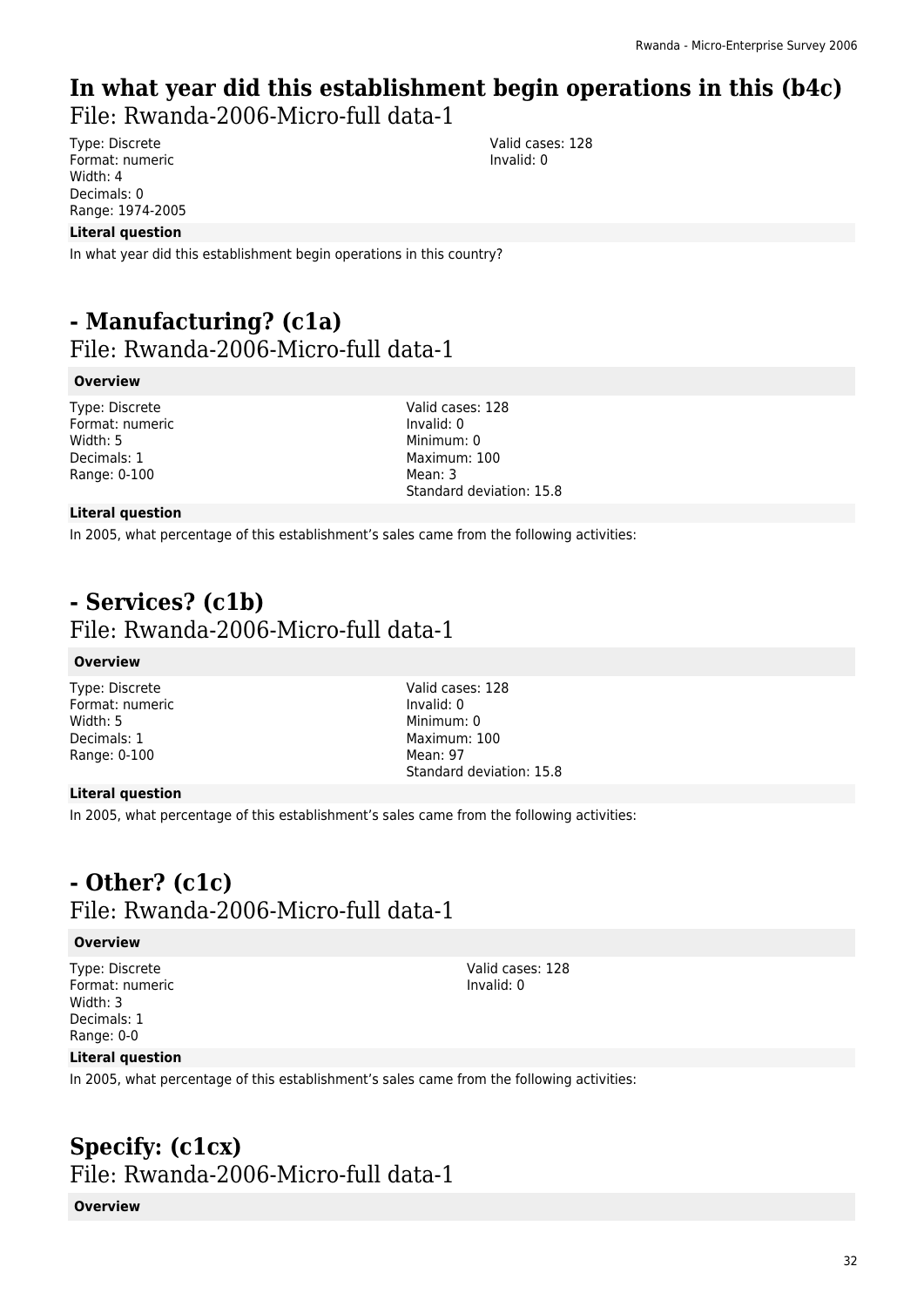# **Specify: (c1cx)**  File: Rwanda-2006-Micro-full data-1

Type: Discrete Format: character Width: 1

### **Literal question**

In 2005, what percentage of this establishment's sales came from the following activities:

# **- Paid for before delivery? (c2a1)**

File: Rwanda-2006-Micro-full data-1

### **Overview**

Type: Discrete Format: numeric Width: 5 Decimals: 1 Range: -66-100

### **Literal question**

What percentage of your establishment's sales were:

# **- Paid for on delivery? (c2a2)**

File: Rwanda-2006-Micro-full data-1

### **Overview**

Type: Discrete Format: numeric Width: 5 Decimals: 1 Range: -66-100

### **Literal question**

What percentage of your establishment's sales were:

# **- Paid for after delivery? (c2a3)**

File: Rwanda-2006-Micro-full data-1

### **Overview**

Type: Discrete Format: numeric Width: 4 Decimals: 1 Range: -66-75

### **Literal question**

What percentage of your establishment's sales were:

## **What % of total sales came from selling intermediate product (c2b)**  File: Rwanda-2006-Micro-full data-1

### **Overview**

Valid cases: 0 Invalid: 0

Invalid: 0

Valid cases: 128 Invalid: 0

Valid cases: 128 Invalid: 0

Valid cases: 128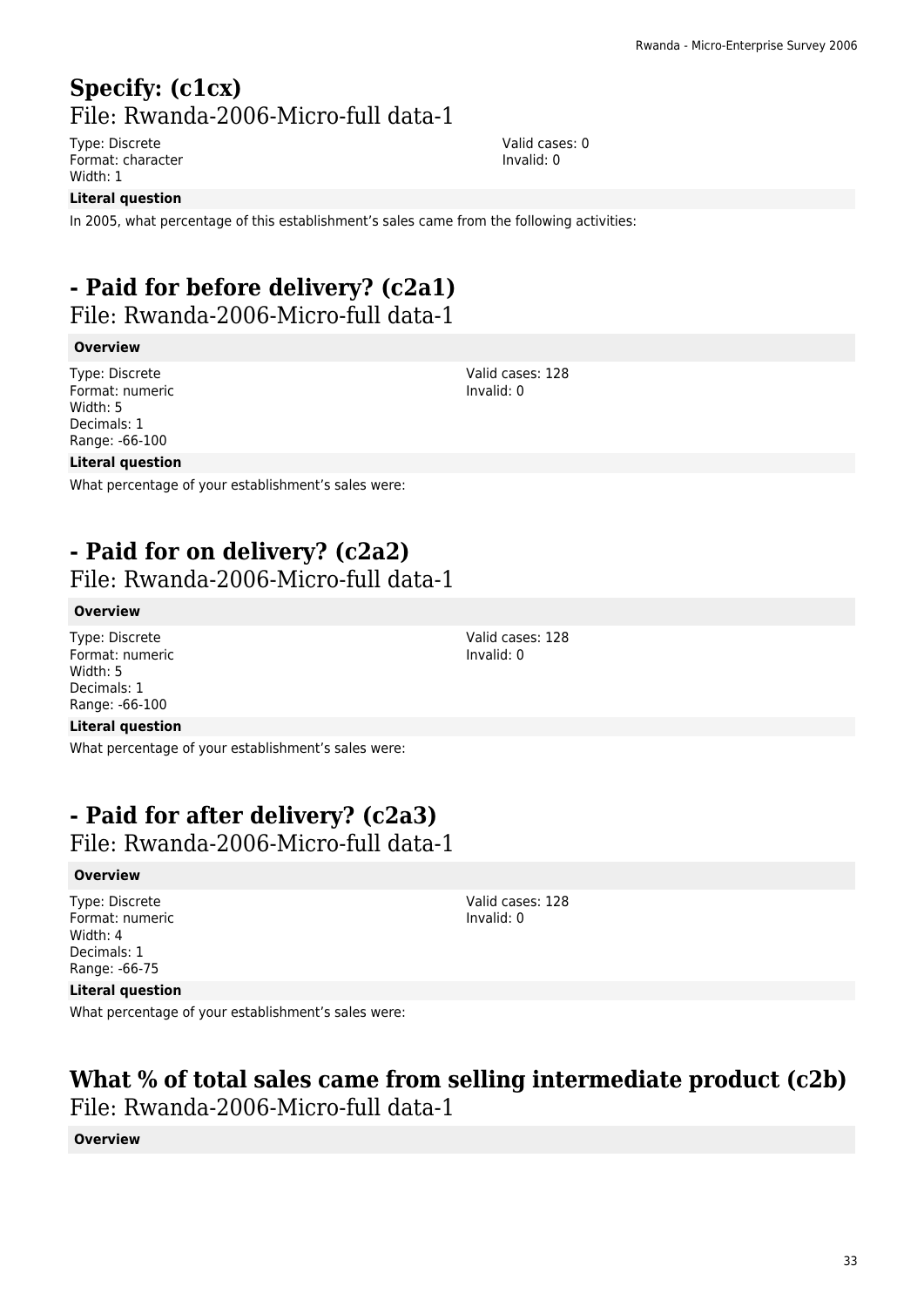# **What % of total sales came from selling intermediate product (c2b)**

File: Rwanda-2006-Micro-full data-1

Type: Discrete Format: numeric Width: 5 Decimals: 1 Range: 0-70

### **Literal question**

What percentage of this establishment's total sales came from selling intermediate products and services used as inputs in purchasers' production processes?

# **What % of total payments received were non-cash payments thr (c2c)**

# File: Rwanda-2006-Micro-full data-1

**Overview**

Type: Discrete Format: numeric Width: 5 Decimals: 1 Range: 0-80 Invalid: -88

### **Literal question**

What percentage of the total payments you received were in the form of non-cash payments through the formal financial sector (checks, direct deposits, or credit cards)?

## **Who was the principal buyer for establishment's output? (c2e)**  File: Rwanda-2006-Micro-full data-1

#### **Overview**

Type: Discrete Format: numeric Width: 3 Decimals: 0 Range: -99-7

**Literal question**

Who was the principal buyer for this establishment's output?

## **First: (c3a1)**  File: Rwanda-2006-Micro-full data-1

#### **Overview**

Type: Discrete Format: character Width: 31

Valid cases: 128 Invalid: 0

### **Literal question**

In 2005, what were this establishment's 2 main products represented by the largest proportion of annual sales?

## **ISIC 1 (c3a2)**  File: Rwanda-2006-Micro-full data-1

**Overview**

Valid cases: 127 Invalid: 1 Minimum: 0 Maximum: 40 Mean: 1.3 Standard deviation: 5.1

Valid cases: 128 Invalid: 0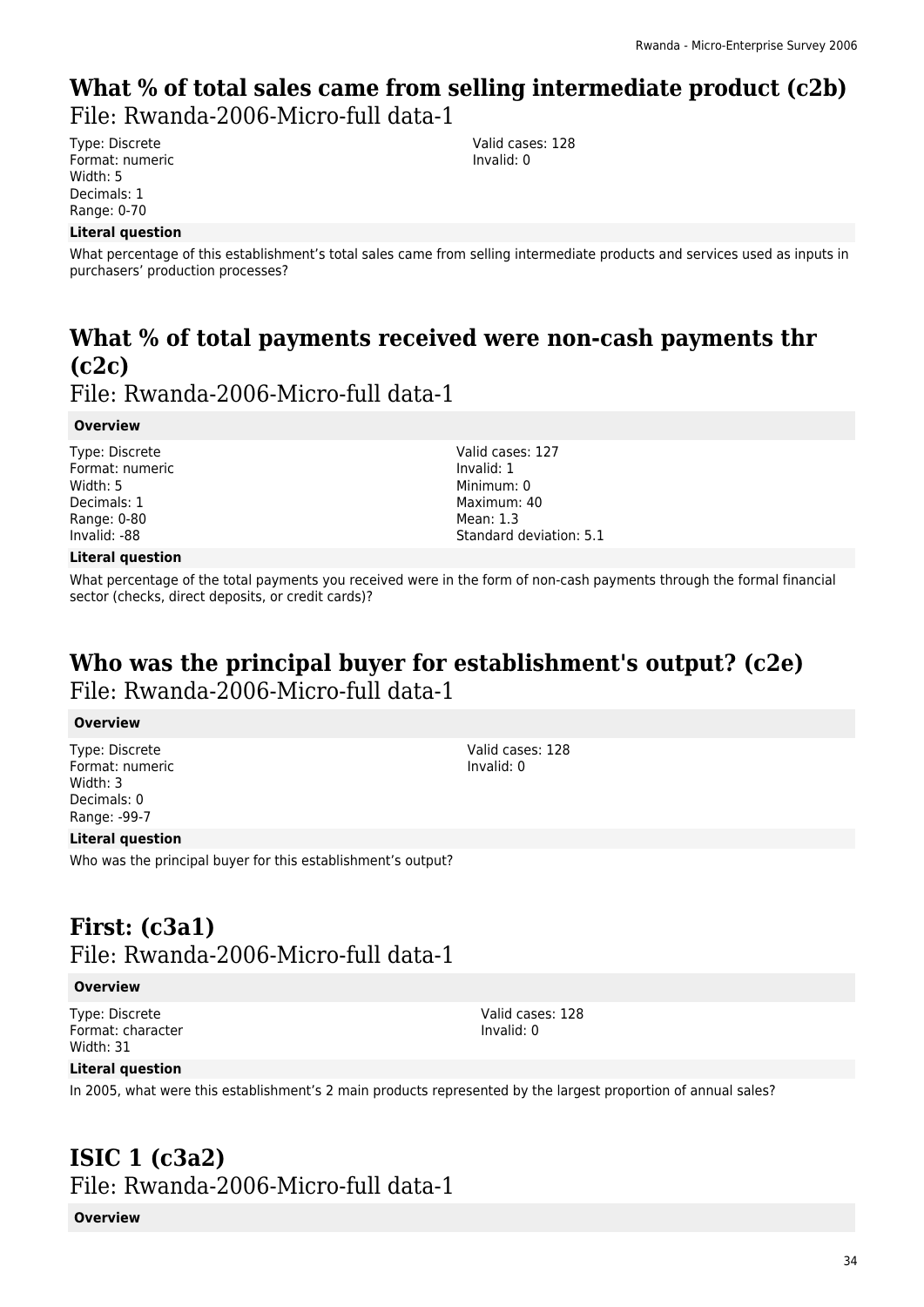## **ISIC 1 (c3a2)**  File: Rwanda-2006-Micro-full data-1

Type: Discrete Format: numeric Width: 4 Decimals: 0 Range: 1520-7499

#### **Literal question**

In 2005, what were this establishment's 2 main products represented by the largest proportion of annual sales?

# **Percentage of sales 1 (c3a3)**

File: Rwanda-2006-Micro-full data-1

### **Overview**

Type: Discrete Format: numeric Width: 5 Decimals: 1 Range: 0-100

Valid cases: 128 Invalid: 0 Minimum: 7 Maximum: 100 Mean: 71.8 Standard deviation: 28.4

#### **Literal question**

In 2005, what were this establishment's 2 main products represented by the largest proportion of annual sales?

### **Second: (c3b1)**  File: Rwanda-2006-Micro-full data-1

#### **Overview**

Type: Discrete Format: character Width: 32

Valid cases: 128 Invalid: 0

### **Literal question**

In 2005, what were this establishment's 2 main products represented by the largest proportion of annual sales?

### **ISIC 2 (c3b2)**  File: Rwanda-2006-Micro-full data-1

### **Overview**

Type: Discrete Format: numeric Width: 4 Decimals: 0 Range: -44-7499

Valid cases: 128 Invalid: 0

#### **Literal question**

In 2005, what were this establishment's 2 main products represented by the largest proportion of annual sales?

## **Percentage of sales 2 (c3b3)**

File: Rwanda-2006-Micro-full data-1

#### **Overview**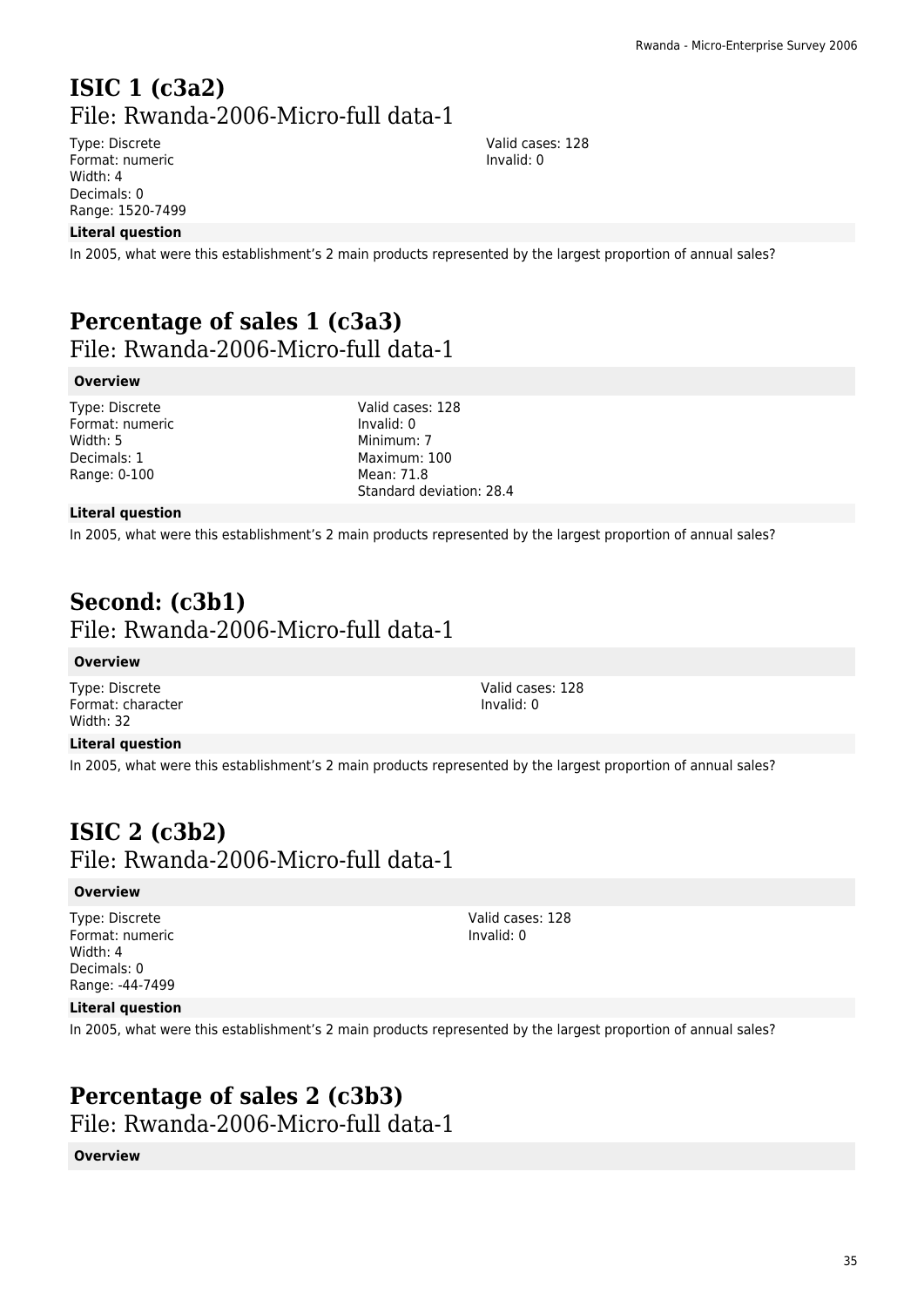# **Percentage of sales 2 (c3b3)**

File: Rwanda-2006-Micro-full data-1

Type: Discrete Format: numeric Width: 5 Decimals: 1 Range: -44-50

### **Literal question**

In 2005, what were this establishment's 2 main products represented by the largest proportion of annual sales?

## **E-mail? (c4a)**  File: Rwanda-2006-Micro-full data-1

#### **Overview**

Type: Discrete Format: numeric Width: 3 Decimals: 0 Range: -99-2

Valid cases: 128 Invalid: 0

Valid cases: 128 Invalid: 0

### **Literal question**

In its communications with clients and suppliers, does your establishment currently use:

# **It's own website? (c4b)**

File: Rwanda-2006-Micro-full data-1

#### **Overview**

Type: Discrete Format: numeric Width: 3 Decimals: 0 Range: -99-2

### **Literal question**

In its communications with clients and suppliers, does your establishment currently use:

# **Cell phone(s)? (c4c)**

File: Rwanda-2006-Micro-full data-1

#### **Overview**

Type: Discrete Format: numeric Width: 3 Decimals: 0 Range: -99-2

Valid cases: 128 Invalid: 0

### **Literal question**

In its communications with clients and suppliers, does your establishment currently use:

# **National sales (c6a)**

File: Rwanda-2006-Micro-full data-1

#### **Overview**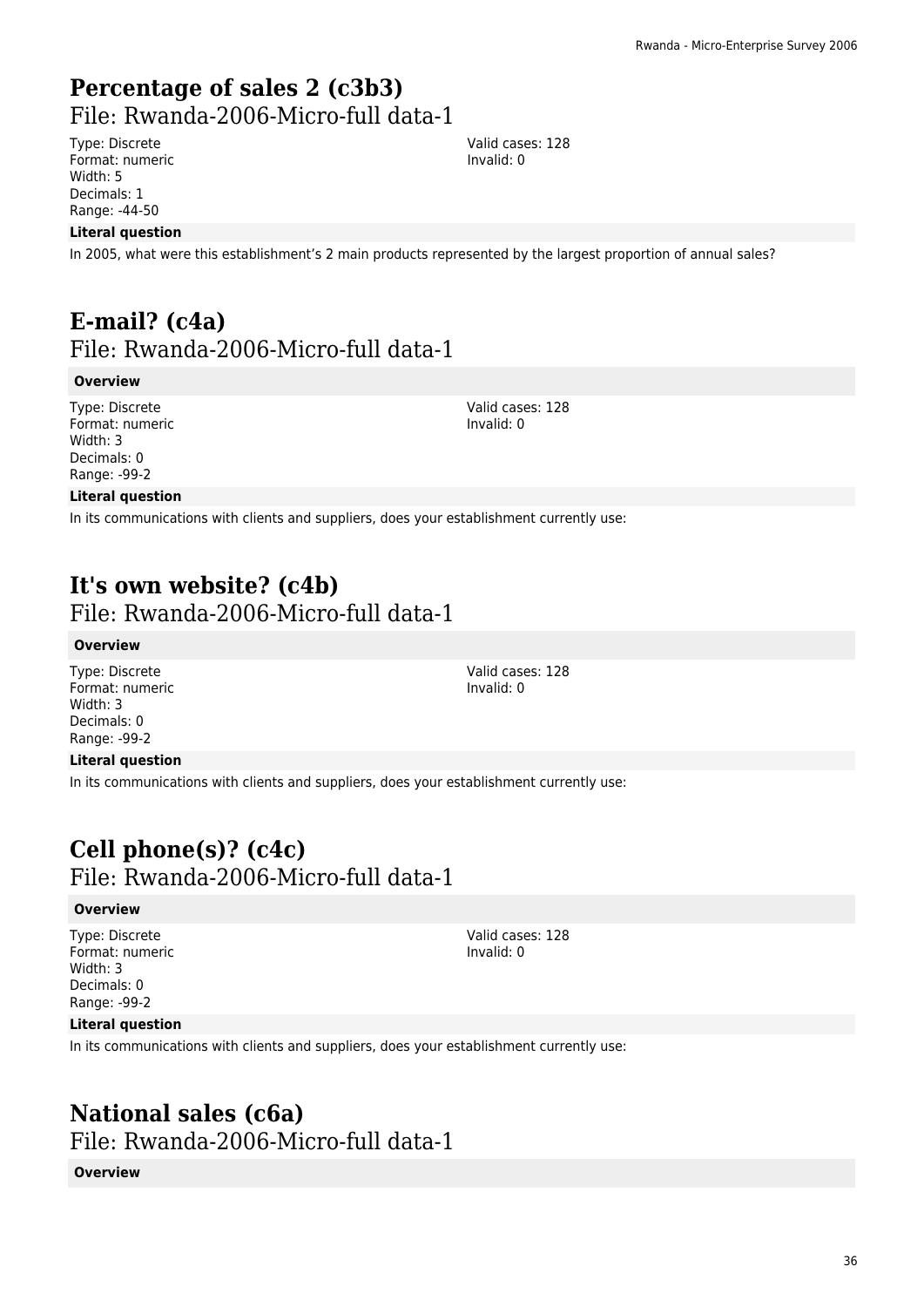### **National sales (c6a)**  File: Rwanda-2006-Micro-full data-1

Type: Discrete Format: numeric Width: 5 Decimals: 1 Range: 20-100

#### **Literal question**

In 2005, what percentage of your establishment's sales were:

### **Direct exports (c6b)**  File: Rwanda-2006-Micro-full data-1

#### **Overview**

Type: Discrete Format: numeric Width: 3 Decimals: 1 Range: 0-0

Valid cases: 128 Invalid: 0

Valid cases: 128 Invalid: 0

#### **Literal question**

In 2005, what percentage of your establishment's sales were:

## **In what year did you begin exporting directly? (c6b1)**

File: Rwanda-2006-Micro-full data-1

#### **Overview**

Type: Discrete Format: numeric Width: 3 Decimals: 0 Range: -44--44

#### **Literal question**

In what year did you begin exporting directly?

### **Indirect exports (c6c)**

File: Rwanda-2006-Micro-full data-1

#### **Overview**

Type: Discrete Format: numeric Width: 3 Decimals: 1 Range: 0-80

Valid cases: 128 Invalid: 0

#### **Literal question**

In 2005, what percentage of your establishment's sales were:

### **In what year did you begin exporting indirectly? (c6c1)**

File: Rwanda-2006-Micro-full data-1

#### **Overview**

Invalid: 0

Valid cases: 128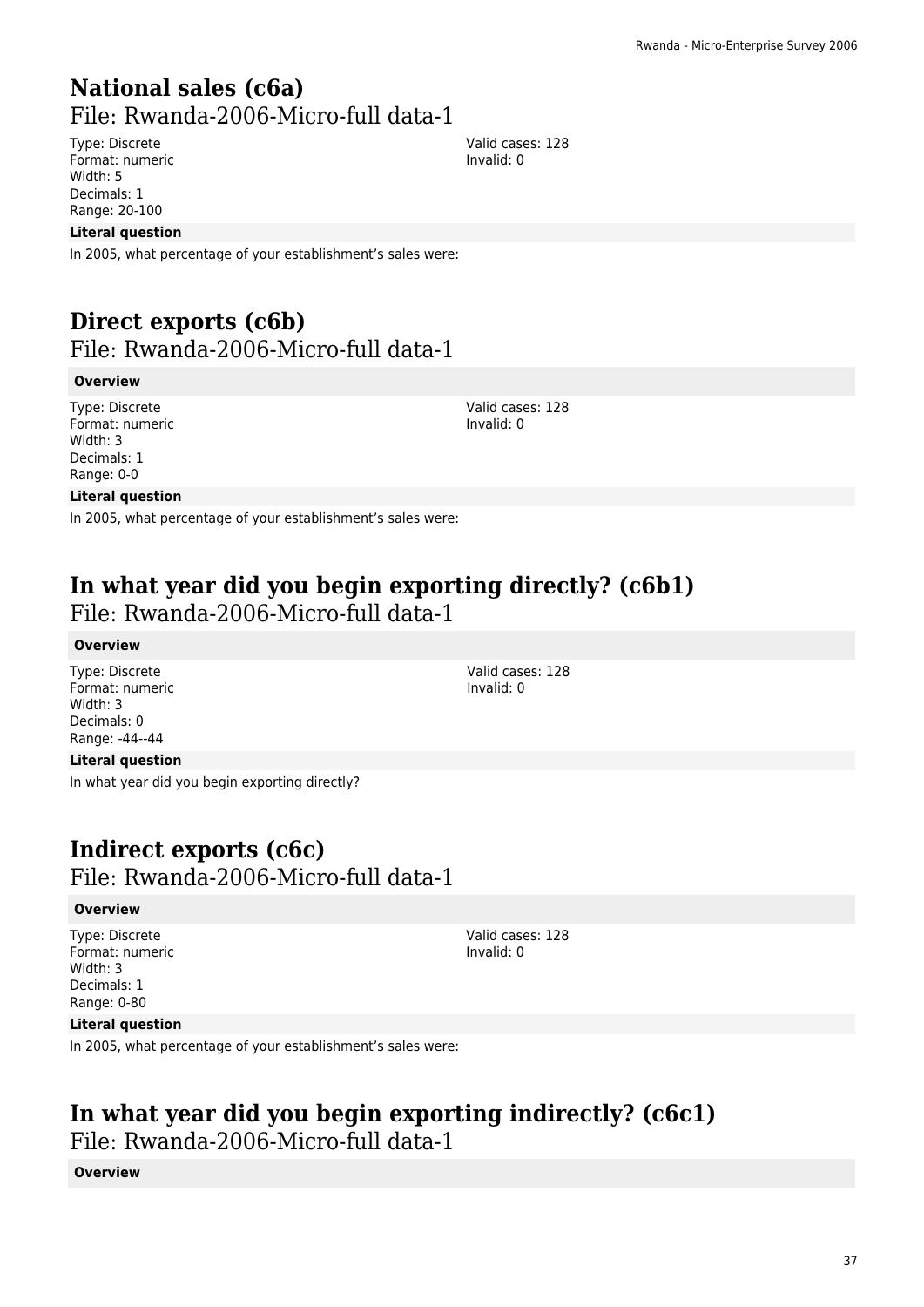## **In what year did you begin exporting indirectly? (c6c1)**

File: Rwanda-2006-Micro-full data-1

Type: Discrete Format: numeric Width: 3 Decimals: 0 Range: -44-2005

Valid cases: 128 Invalid: 0

#### **Literal question**

In what year did you begin exporting indirectly?

## **- Of domestic origin? (d1a1)**

File: Rwanda-2006-Micro-full data-1

#### **Overview**

Type: Discrete Format: numeric Width: 5 Decimals: 1 Range: 0-100

Valid cases: 128 Invalid: 0 Minimum: 0 Maximum: 100 Mean: 59.3 Standard deviation: 45.8

#### **Literal question**

In 2005, what percentage of your establishment's material inputs and/or supplies were:

## **- Of foreign origin? (d1a2)**

File: Rwanda-2006-Micro-full data-1

#### **Overview**

Type: Discrete Format: numeric Width: 5 Decimals: 1 Range: 0-100

Valid cases: 128 Invalid: 0 Minimum: 0 Maximum: 100 Mean: 40.7 Standard deviation: 45.8

#### **Literal question**

In 2005, what percentage of your establishment's material inputs and/or supplies were:

### **- Paid for before delivery? (d3a)**  File: Rwanda-2006-Micro-full data-1

#### **Overview**

Type: Discrete Format: numeric Width: 5 Decimals: 1 Range: 0-100

Valid cases: 128 Invalid: 0 Minimum: 0 Maximum: 100 Mean: 10.7 Standard deviation: 28

#### **Literal question**

In 2005, what percentage of total annual purchases of material inputs or services, were:

### **- Paid for on delivery? (d3b)**

File: Rwanda-2006-Micro-full data-1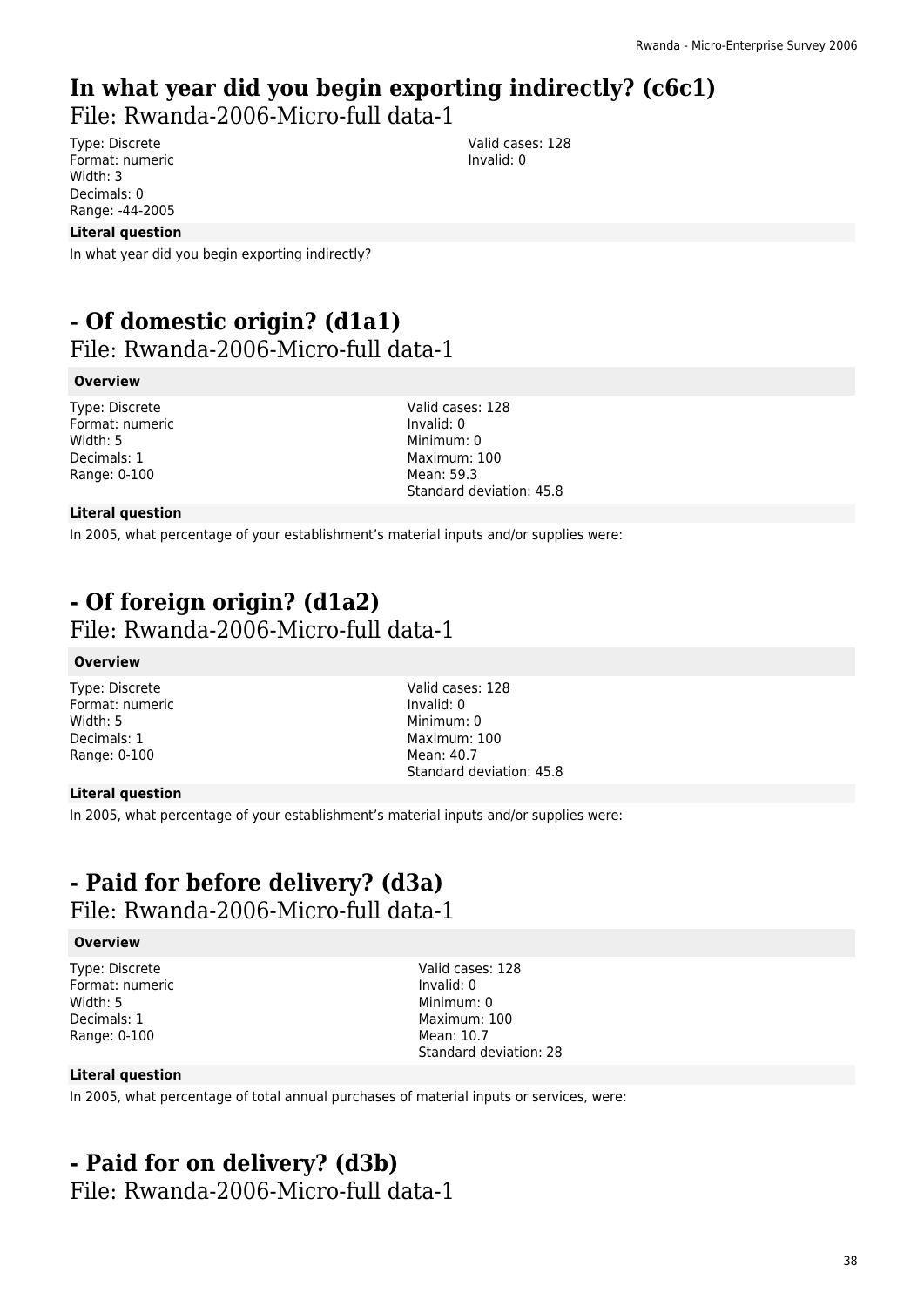## **- Paid for on delivery? (d3b)**

File: Rwanda-2006-Micro-full data-1

#### **Overview**

Type: Discrete Format: numeric Width: 5 Decimals: 1 Range: -66-100

#### **Literal question**

In 2005, what percentage of total annual purchases of material inputs or services, were:

## **- Paid for after delivery? (d3c)**

File: Rwanda-2006-Micro-full data-1

#### **Overview**

Type: Discrete Format: numeric Width: 4 Decimals: 1 Range: -66-100

Valid cases: 128 Invalid: 0

Valid cases: 128 Invalid: 0

#### **Literal question**

In 2005, what percentage of total annual purchases of material inputs or services, were:

### **Just prior to receiving ... how many days of inventory do yo (d4a)**  File: Rwanda-2006-Micro-full data-1

#### **Overview**

Type: Discrete Format: numeric Width: 2 Decimals: 0 Range: 0-365

Valid cases: 128 Invalid: 0 Minimum: 0 Maximum: 90 Mean: 8.2 Standard deviation: 15.2

#### **Literal question**

Just prior to receiving a delivery of your most important input, how many days of stock (days of production) does your establishment typically have on hand?

## **For how many years have you known the primary supplier of ma (d4b)**

File: Rwanda-2006-Micro-full data-1

#### **Overview**

Type: Discrete Format: numeric Width: 2 Decimals: 0 Range: 0-30

Valid cases: 128 Invalid: 0 Minimum: 0 Maximum: 33 Mean: 4.6 Standard deviation: 4.3

#### **Literal question**

For how many years have you known the primary supplier of the main input used in 2005?

39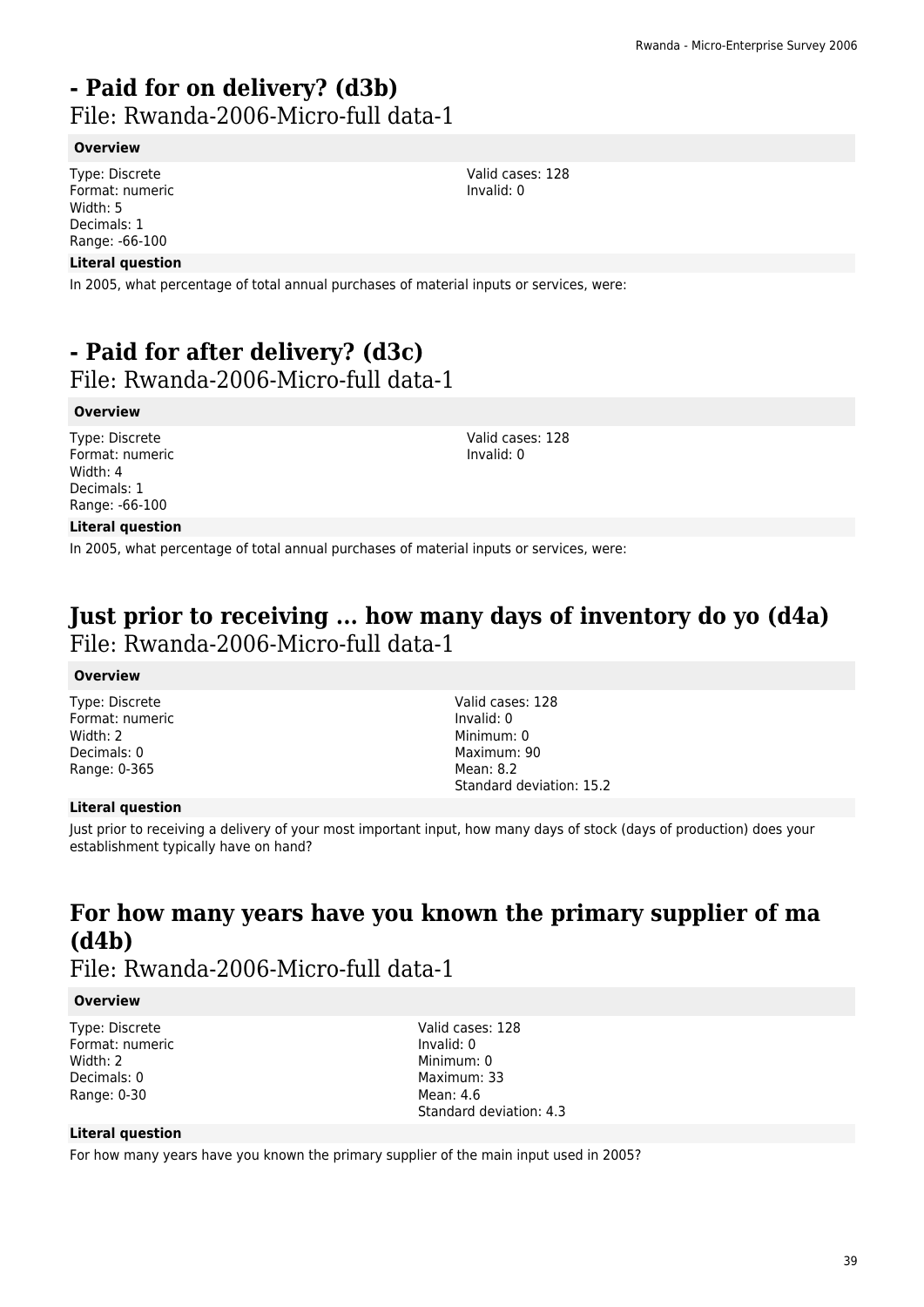## **How many hours per week did your establishment normally oper (e1b)**

File: Rwanda-2006-Micro-full data-1

#### **Overview**

Type: Discrete Format: numeric Width: 5 Decimals: 1 Range: 36-168

Valid cases: 128 Invalid: 0 Minimum: 32 Maximum: 108 Mean: 65.7 Standard deviation: 15.5

#### **Literal question**

How many hours per week did your establishment normally operate?

## **Telecommunications (f1a1)**

File: Rwanda-2006-Micro-full data-1

#### **Overview**

Type: Discrete Format: numeric Width: 3 Decimals: 0 Range: -99-5

Valid cases: 128 Invalid: 0

Valid cases: 128 Invalid: 0

#### **Literal question**

Do you think that the following present any obstacle to the current operations of your establishment?

## **Electricity (f1a2)**  File: Rwanda-2006-Micro-full data-1

#### **Overview**

Type: Discrete Format: numeric Width: 3 Decimals: 0 Range: -99-5

#### **Literal question**

Do you think that the following present any obstacle to the current operations of your establishment?

### **Transportation (f1a3)**  File: Rwanda-2006-Micro-full data-1

#### **Overview**

Type: Discrete Format: numeric Width: 3 Decimals: 0 Range: -99-5

Valid cases: 128 Invalid: 0

#### **Literal question**

Do you think that the following present any obstacle to the current operations of your establishment?

### **Access to land (f1a4)**

File: Rwanda-2006-Micro-full data-1

40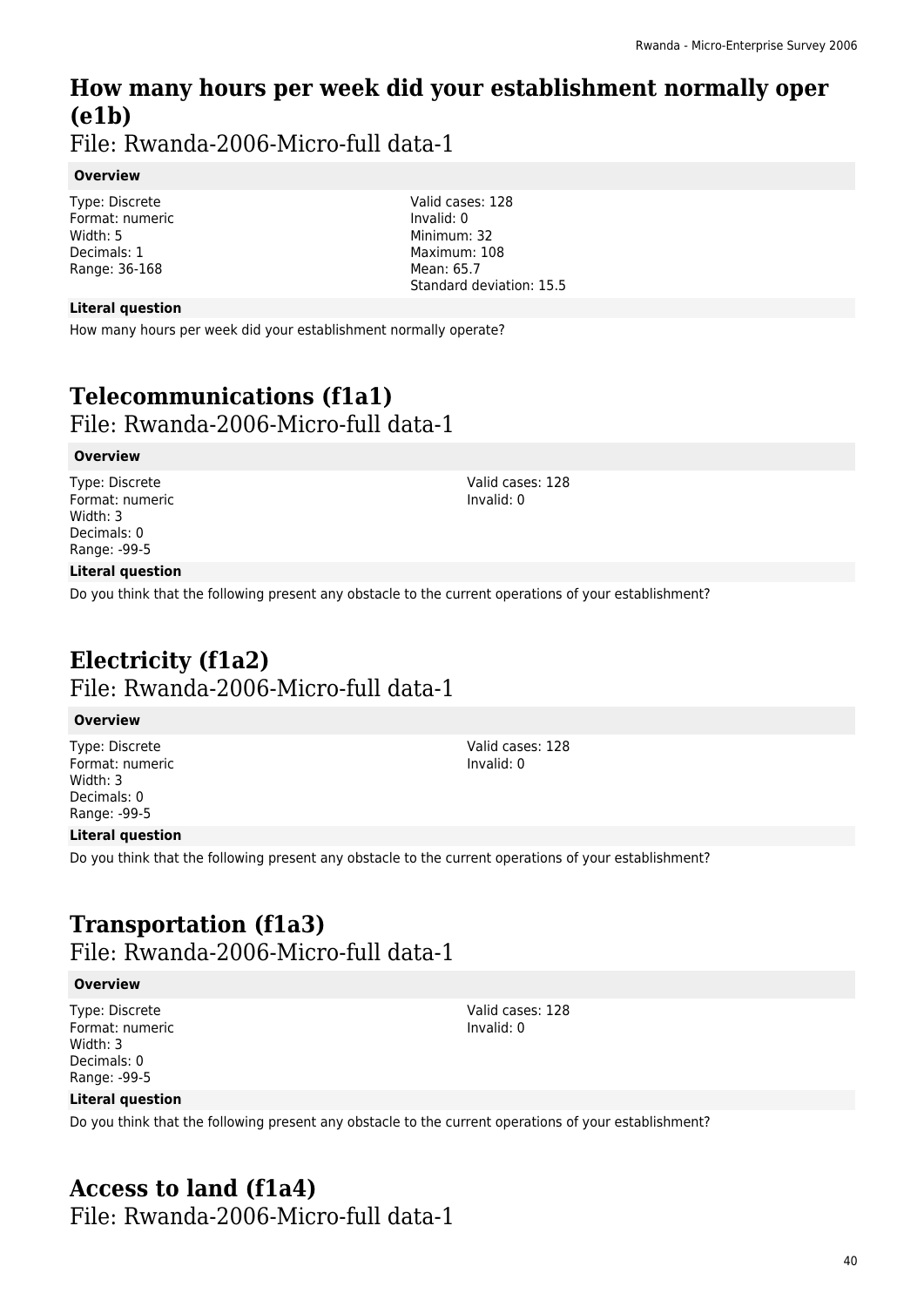# **Access to land (f1a4)**

File: Rwanda-2006-Micro-full data-1

#### **Overview**

Type: Discrete Format: numeric Width: 3 Decimals: 0 Range: -99-5

#### **Literal question**

Do you think that the following present any obstacle to the current operations of your establishment?

### **Tax rates (f1a5)**  File: Rwanda-2006-Micro-full data-1

#### **Overview**

Type: Discrete Format: numeric Width: 3 Decimals: 0 Range: -99-5

Valid cases: 128 Invalid: 0

#### **Literal question**

Do you think that the following present any obstacle to the current operations of your establishment?

## **Tax administration (f1a6)**

File: Rwanda-2006-Micro-full data-1

#### **Overview**

Type: Discrete Format: numeric Width: 3 Decimals: 0 Range: -99-5

Valid cases: 128 Invalid: 0

#### **Literal question**

Do you think that the following present any obstacle to the current operations of your establishment?

## **Customs and Trade Regulations (f1a7)**

File: Rwanda-2006-Micro-full data-1

#### **Overview**

Type: Discrete Format: numeric Width: 3 Decimals: 0 Range: -99-5

Valid cases: 128 Invalid: 0

#### **Literal question**

Do you think that the following present any obstacle to the current operations of your establishment?

### **Functioning of the courts (f1a8)**

File: Rwanda-2006-Micro-full data-1

#### **Overview**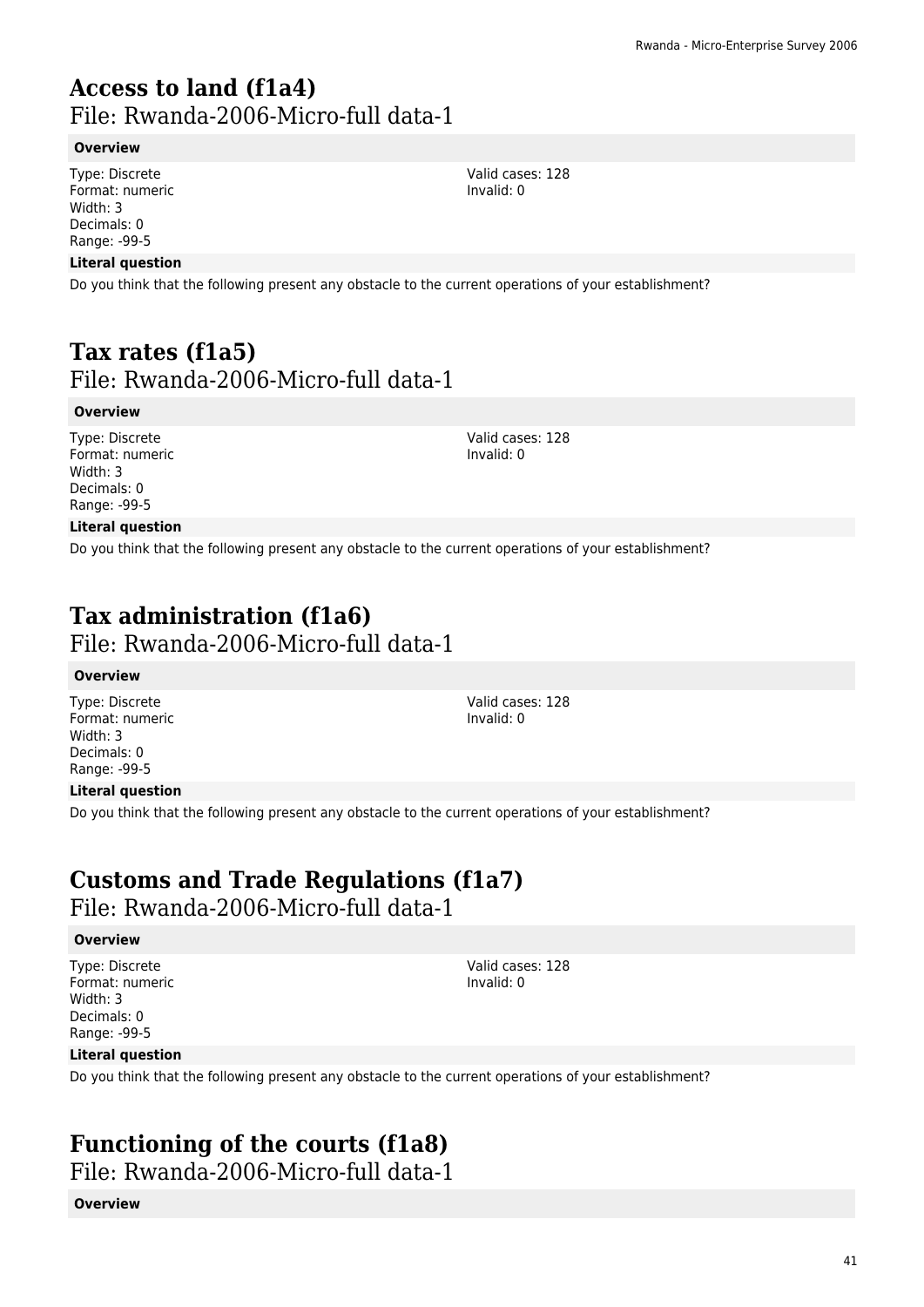## **Functioning of the courts (f1a8)**

File: Rwanda-2006-Micro-full data-1

Type: Discrete Format: numeric Width: 3 Decimals: 0 Range: -99-5

#### **Literal question**

Do you think that the following present any obstacle to the current operations of your establishment?

### **Labor Regulations (f1a9)**  File: Rwanda-2006-Micro-full data-1

#### **Overview**

Type: Discrete Format: numeric Width: 3 Decimals: 0 Range: -99-5

Valid cases: 128 Invalid: 0

Valid cases: 128 Invalid: 0

#### **Literal question**

Do you think that the following present any obstacle to the current operations of your establishment?

### **Inadequately educated workforce (f1a10)**

File: Rwanda-2006-Micro-full data-1

#### **Overview**

Type: Discrete Format: numeric Width: 3 Decimals: 0 Range: -99-5

#### **Literal question**

Do you think that the following present any obstacle to the current operations of your establishment?

### **Business licensing and Permits (f1a11)**

File: Rwanda-2006-Micro-full data-1

#### **Overview**

Type: Discrete Format: numeric Width: 3 Decimals: 0 Range: -99-5

Valid cases: 128 Invalid: 0

#### **Literal question**

Do you think that the following present any obstacle to the current operations of your establishment?

### **Access to finance (availability and cost) (f1a12)**

File: Rwanda-2006-Micro-full data-1

#### **Overview**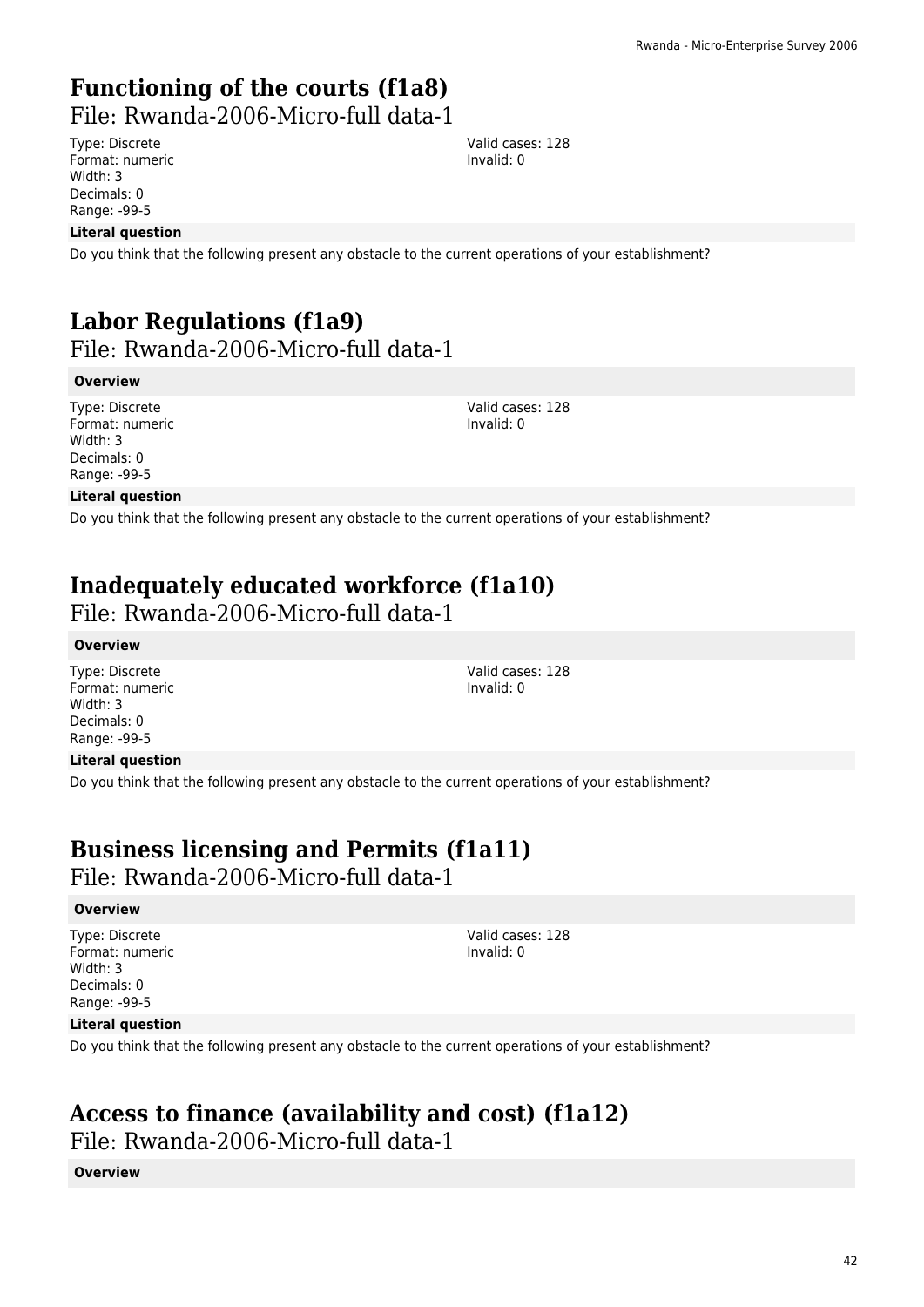## **Access to finance (availability and cost) (f1a12)**

File: Rwanda-2006-Micro-full data-1

Type: Discrete Format: numeric Width: 3 Decimals: 0 Range: -99-5

#### **Literal question**

Do you think that the following present any obstacle to the current operations of your establishment?

### **Political instability (f1a13)**  File: Rwanda-2006-Micro-full data-1

#### **Overview**

Type: Discrete Format: numeric Width: 3 Decimals: 0 Range: -99-5

Valid cases: 128 Invalid: 0

Valid cases: 128 Invalid: 0

#### **Literal question**

Do you think that the following present any obstacle to the current operations of your establishment?

## **Macroeconomic instability (f1a14)**

File: Rwanda-2006-Micro-full data-1

#### **Overview**

Type: Discrete Format: numeric Width: 3 Decimals: 0 Range: -99-5

#### **Literal question**

Do you think that the following present any obstacle to the current operations of your establishment?

# **Corruption (f1a15)**

File: Rwanda-2006-Micro-full data-1

#### **Overview**

Type: Discrete Format: numeric Width: 3 Decimals: 0 Range: -99-5

Valid cases: 128 Invalid: 0

#### **Literal question**

Do you think that the following present any obstacle to the current operations of your establishment?

## **Crime, theft and disorder (f1a16)**

File: Rwanda-2006-Micro-full data-1

#### **Overview**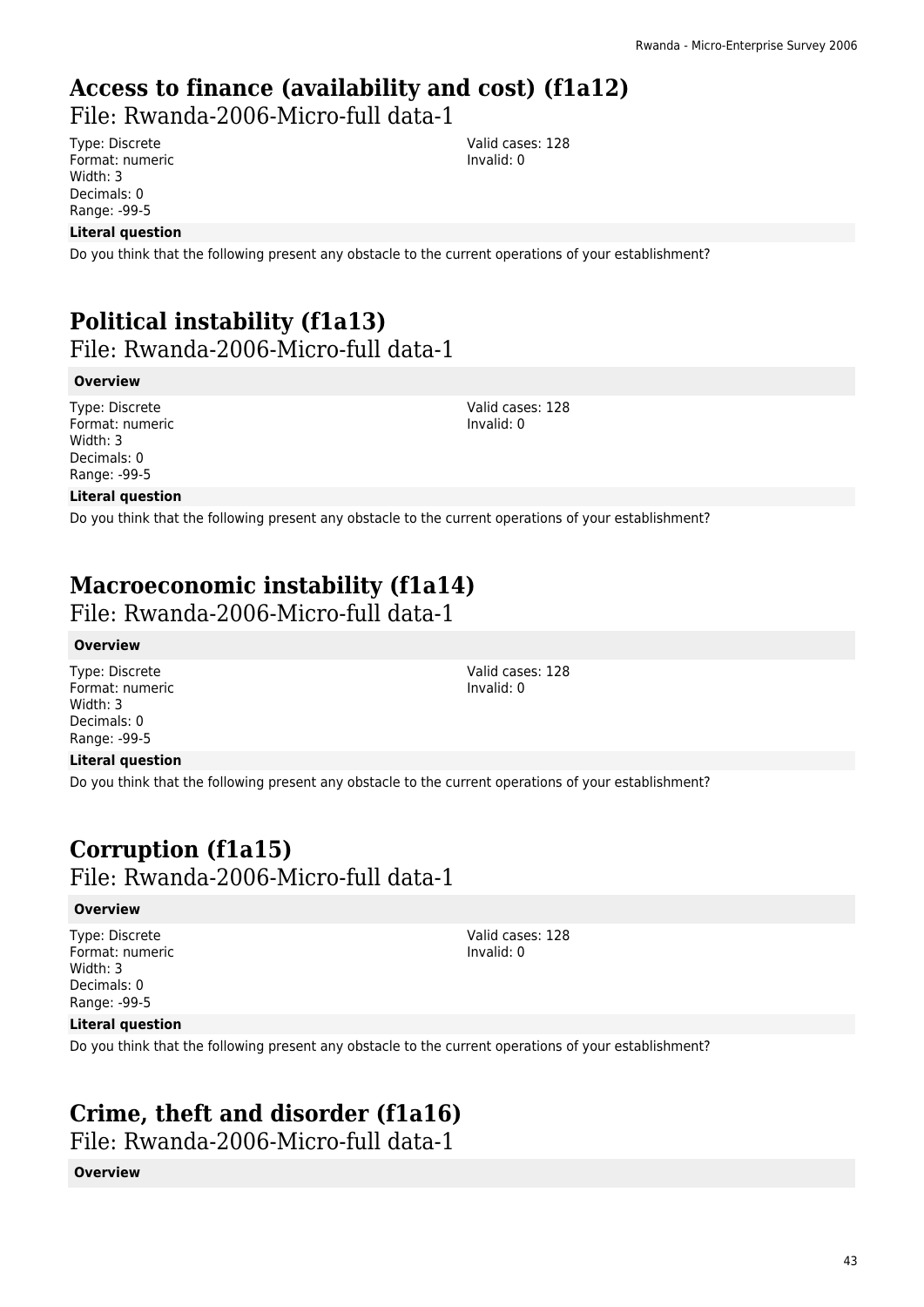## **Crime, theft and disorder (f1a16)**

File: Rwanda-2006-Micro-full data-1

Type: Discrete Format: numeric Width: 3 Decimals: 0 Range: -99-5

#### **Literal question**

Do you think that the following present any obstacle to the current operations of your establishment?

### **Practices of competitors in the informal sector (f1a17)**  File: Rwanda-2006-Micro-full data-1

#### **Overview**

Type: Discrete Format: numeric Width: 3 Decimals: 0 Range: -99-5

Valid cases: 128 Invalid: 0

Valid cases: 128 Invalid: 0

#### **Literal question**

Do you think that the following present any obstacle to the current operations of your establishment?

### **The most serious obstacle (f1b1)**

File: Rwanda-2006-Micro-full data-1

#### **Overview**

Type: Discrete Format: numeric Width: 2 Decimals: 0 Range: 1-17

#### **Literal question**

Among all of the above issues, please indicate which one constitutes:

### **The second most serious obstacle (f1b2)**

File: Rwanda-2006-Micro-full data-1

#### **Overview**

Type: Discrete Format: numeric Width: 3 Decimals: 0 Range: -66-17

Valid cases: 128 Invalid: 0

#### **Literal question**

Among all of the above issues, please indicate which one constitutes:

### **The third most serious obstacle (f1b3)**

File: Rwanda-2006-Micro-full data-1

#### **Overview**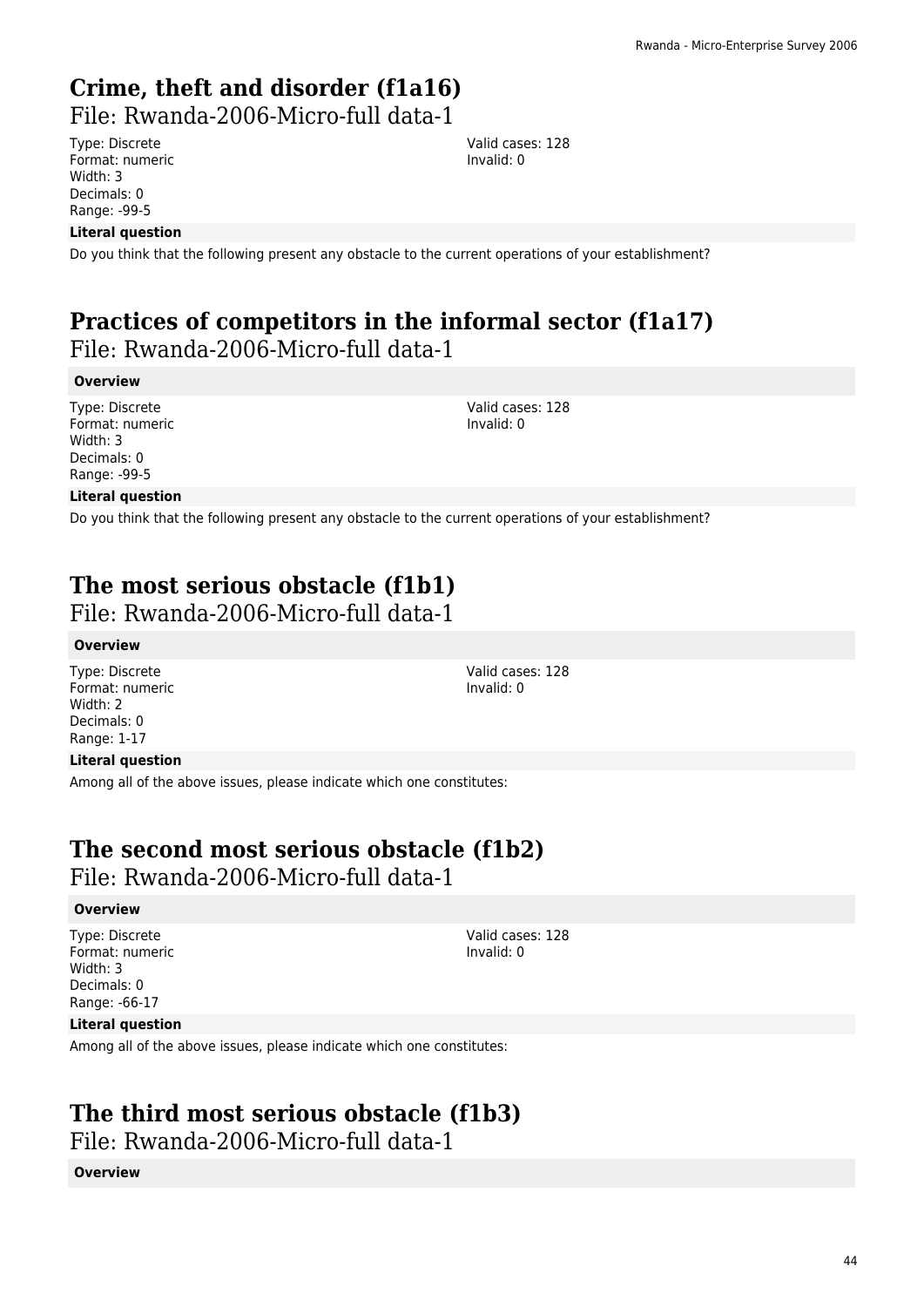## **The third most serious obstacle (f1b3)**

File: Rwanda-2006-Micro-full data-1

Type: Discrete Format: numeric Width: 3 Decimals: 0 Range: -77-17

#### **Literal question**

Among all of the above issues, please indicate which one constitutes:

## **an electrical connection? (g1a)**

File: Rwanda-2006-Micro-full data-1

#### **Overview**

Type: Discrete Format: numeric Width: 3 Decimals: 0 Range: -99-2

#### **Literal question**

Currently, does your establishment have:

### **a water connection? (g1b)**

File: Rwanda-2006-Micro-full data-1

#### **Overview**

Type: Discrete Format: numeric Width: 3 Decimals: 0 Range: -99-2

#### **Literal question**

Currently, does your establishment have:

### **toilet facilities connected to a public sewer? (g1c)**

File: Rwanda-2006-Micro-full data-1

#### **Overview**

Type: Discrete Format: numeric Width: 3 Decimals: 0 Range: -99-2

**Literal question**

Currently, does your establishment have:

### **a mainline telephone connection? (g1d)**

File: Rwanda-2006-Micro-full data-1

#### **Overview**

Valid cases: 128 Invalid: 0

Valid cases: 128 Invalid: 0

Valid cases: 128 Invalid: 0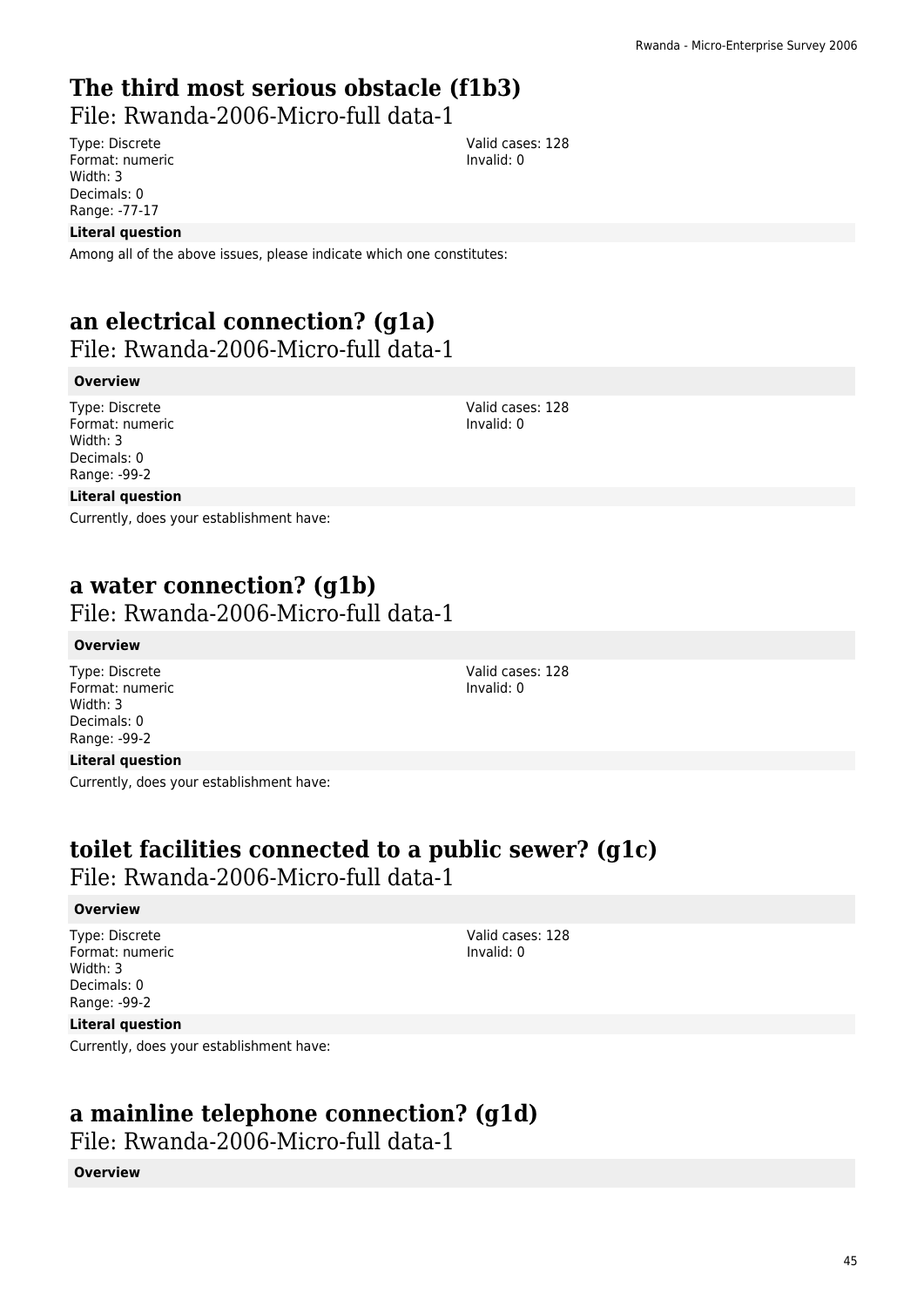## **a mainline telephone connection? (g1d)**

File: Rwanda-2006-Micro-full data-1

Type: Discrete Format: numeric Width: 3 Decimals: 0 Range: -99-2

#### **Literal question**

Currently, does your establishment have:

### **Power outages? (g1a1)**  File: Rwanda-2006-Micro-full data-1

#### **Overview**

Type: Discrete Format: numeric Width: 3 Decimals: 0 Range: -99-2

Valid cases: 128 Invalid: 0

Valid cases: 128 Invalid: 0

### **Literal question**

In 2005, did your establishment experience:

## **Insufficient water supply for production? (g1b1)**

File: Rwanda-2006-Micro-full data-1

#### **Overview**

Type: Discrete Format: numeric Width: 3 Decimals: 0 Range: -99-2

#### **Literal question**

In 2005, did your establishment experience:

### **How many times in a typical month - power outages? (g1a2)**  File: Rwanda-2006-Micro-full data-1

#### **Overview**

Type: Discrete Format: numeric Width: 3 Decimals: 0 Range: -44-30 Invalid: -44

Valid cases: 44 Invalid: 84 Minimum: 1 Maximum: 20 Mean: 10.2 Standard deviation: 5.8

#### **Literal question**

How many times in a typical month?

### **How many times in a typical month - insufficient water suppl (g1b2)**

File: Rwanda-2006-Micro-full data-1

**Overview**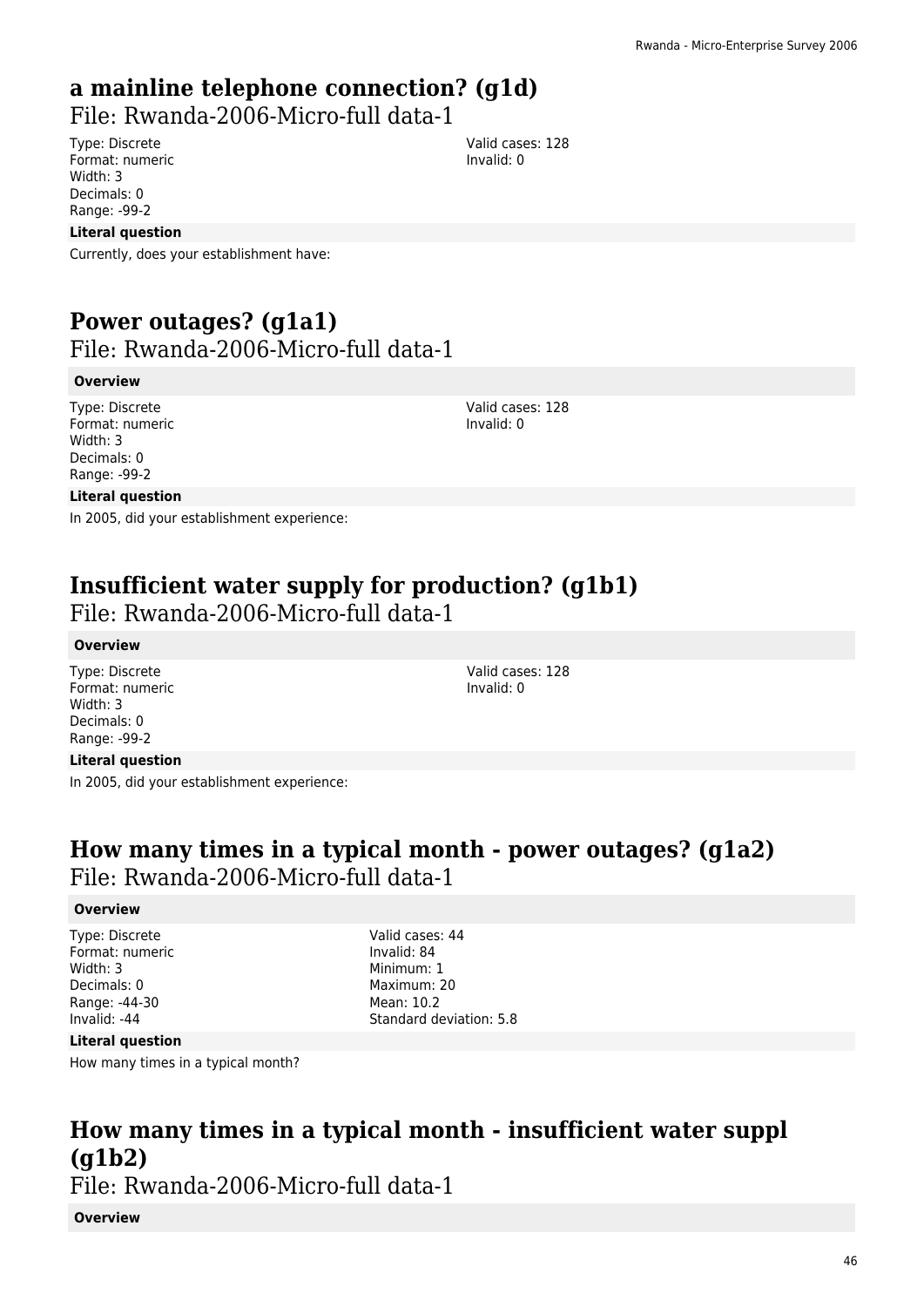## **How many times in a typical month - insufficient water suppl (g1b2)**

File: Rwanda-2006-Micro-full data-1

Type: Discrete Format: numeric Width: 3 Decimals: 0 Range: -44-26

#### **Literal question**

How many times in a typical month?

## **How long - power outages? (g1a3)**

File: Rwanda-2006-Micro-full data-1

#### **Overview**

Type: Discrete Format: numeric Width: 5 Decimals: 1 Range: -44-90 Invalid: -44, -66

#### **Literal question**

How long did each occurrence last on average?

## **How long - insufficient water supply? (g1b3)**

File: Rwanda-2006-Micro-full data-1

#### **Overview**

Type: Discrete Format: numeric Width: 5 Decimals: 1 Range: -44-48

#### **Literal question**

How long did each occurrence last on average?

# **Total loss as a % of annual sales? (g1a4)**

File: Rwanda-2006-Micro-full data-1

#### **Overview**

Type: Discrete Format: numeric Width: 5 Decimals: 1 Range: -66-20

Valid cases: 128 Invalid: 0

#### **Literal question**

What were your total losses for the year as a result, Power outages?

### **Total loss as a total amount? (g1a5)**

File: Rwanda-2006-Micro-full data-1

Valid cases: 128 Invalid: 0

Valid cases: 44 Invalid: 84 Minimum: 0.5 Maximum: 30 Mean: 4.1

Standard deviation: 5.4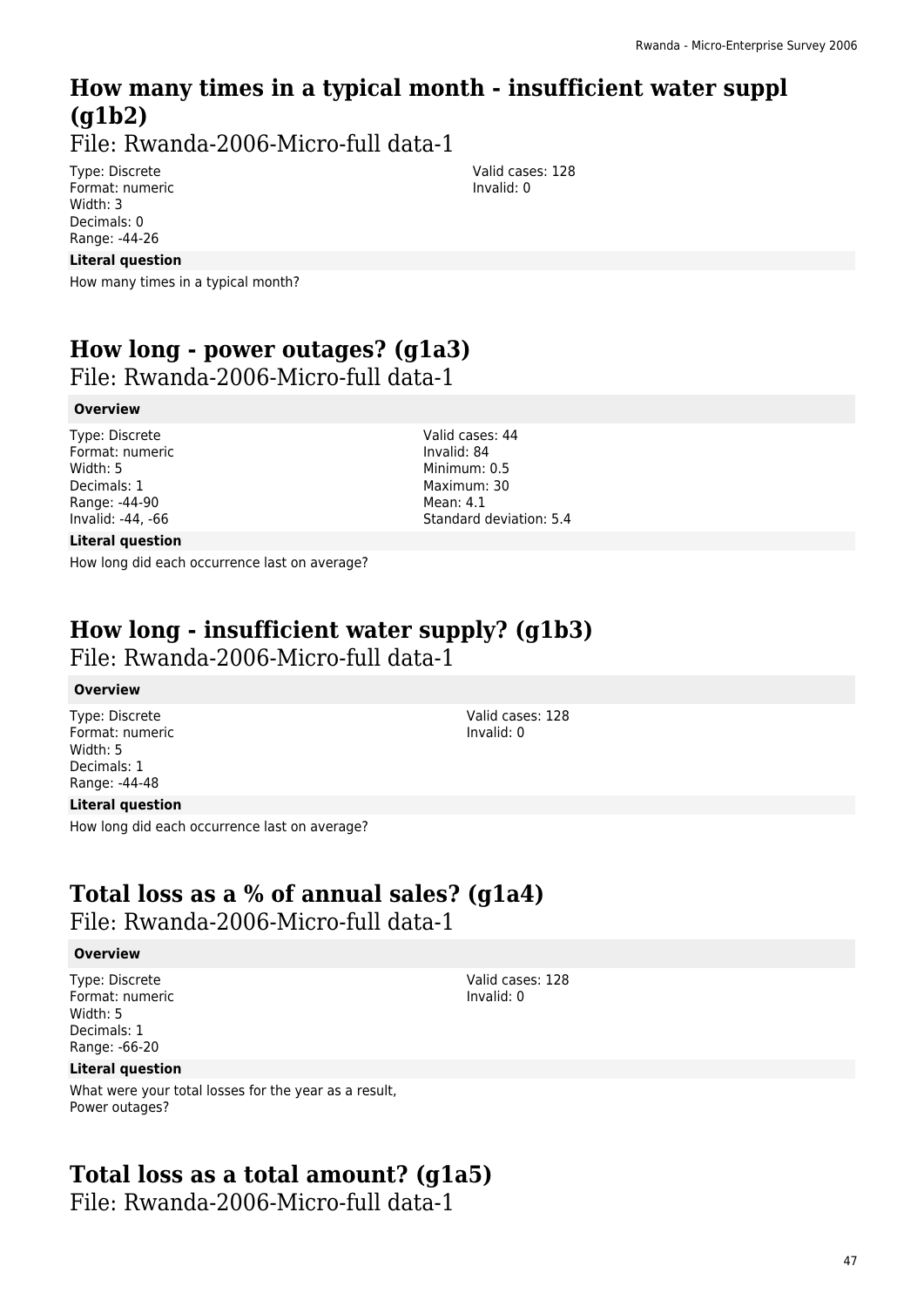## **Total loss as a total amount? (g1a5)**

File: Rwanda-2006-Micro-full data-1

#### **Overview**

Type: Discrete Format: numeric Width: 4 Decimals: 0 Range: -66-160000

#### **Literal question**

What were your total losses for the year as a result, Power outages?

### **In 2005, did your establishment own or share a generator? (g4a)**  File: Rwanda-2006-Micro-full data-1

#### **Overview**

Type: Discrete Format: numeric Width: 3 Decimals: 0 Range: -99-2

Valid cases: 128 Invalid: 0

Valid cases: 128 Invalid: 0

#### **Literal question**

In 2005, did your establishment own or share a generator?

### **If yes, what percentage of your electricity came from... (g4b)**  File: Rwanda-2006-Micro-full data-1

#### **Overview**

Type: Discrete Format: numeric Width: 5 Decimals: 1 Range: -44-100

#### **Literal question**

If yes, what percentage of your electricity came from your owned or shared generator(s)?

### **in 2005, what percentage of your establishment's water suppl (g5)**  File: Rwanda-2006-Micro-full data-1

#### **Overview**

Type: Discrete Format: numeric Width: 5 Decimals: 1 Range: -77-100

Valid cases: 128 Invalid: 0

#### **Literal question**

In 2005, what percentage of your establishment's water supply, used in the production process, was from public sources?

### **In 2005, did your establishment use its own transport to mak (g6a)**  File: Rwanda-2006-Micro-full data-1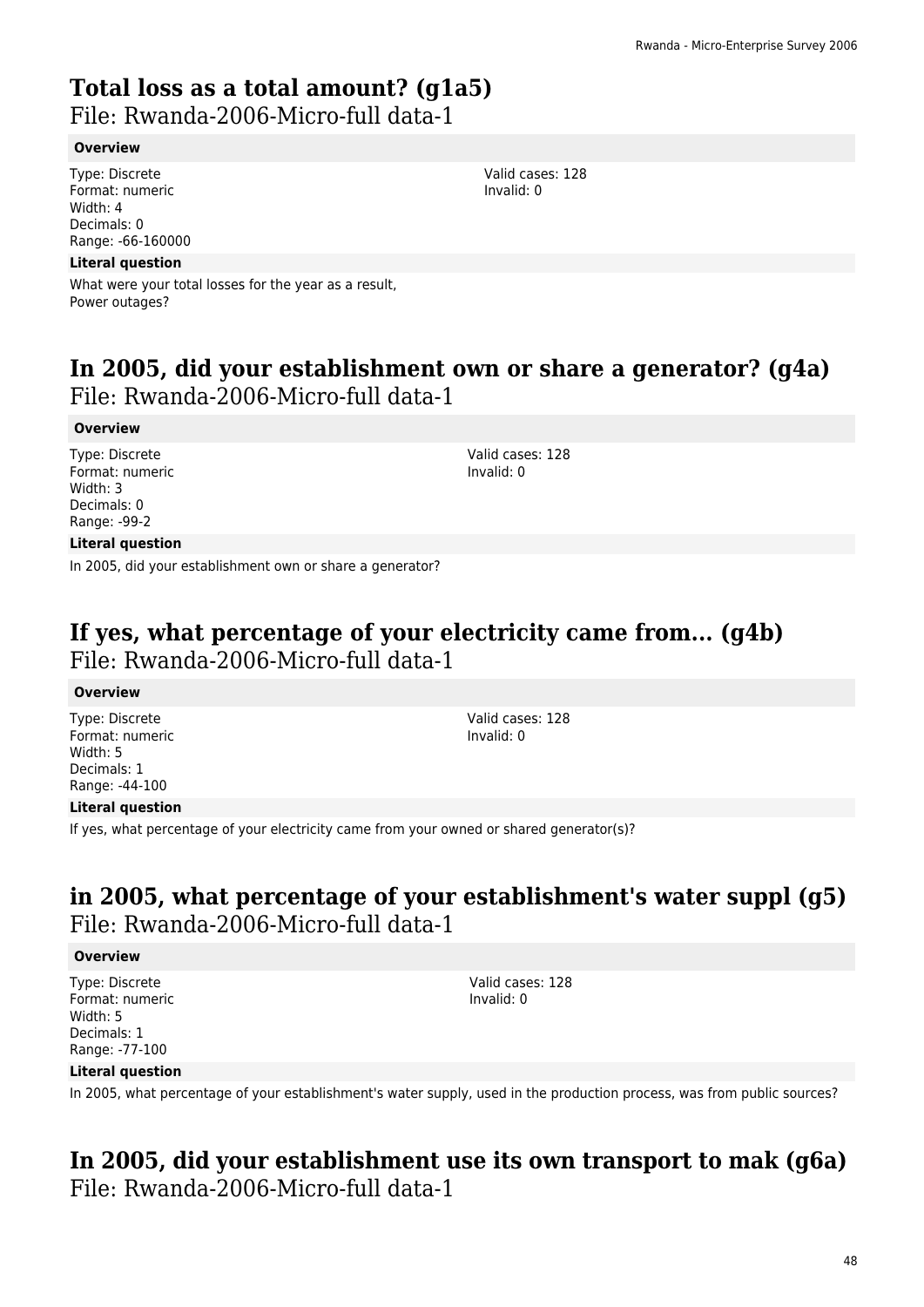### **In 2005, did your establishment use its own transport to mak (g6a)**  File: Rwanda-2006-Micro-full data-1

#### **Overview**

Type: Discrete Format: numeric Width: 3 Decimals: 0 Range: -99-2

#### **Literal question**

In 2005, did your establishment use its own transport to make shipments to its customers?

### **If yes, what percentage, in terms of shipment value, was tra (g6b)**  File: Rwanda-2006-Micro-full data-1

#### **Overview**

Type: Discrete Format: numeric Width: 5 Decimals: 1 Range: -44-100

Valid cases: 128 Invalid: 0

#### **Literal question**

If yes, what percentage, in terms of shipment value, was transported by your own transportation?

### **In 2005, what percentage of the value of your domestic shipm (g7a)**  File: Rwanda-2006-Micro-full data-1

#### **Overview**

Type: Discrete Format: numeric Width: 4 Decimals: 1 Range: 0-15

Valid cases: 128 Invalid: 0 Minimum: 0 Maximum: 40 Mean: 5.1 Standard deviation: 8.5

#### **Literal question**

In 2005, what percentage of the value of your domestic shipments to clients was lost while in transit due to: Breakage or spoilage?

## **In 2005, what percentage of the value of your domestic shipm (g7b)**

File: Rwanda-2006-Micro-full data-1

#### **Overview**

Type: Discrete Format: numeric Width: 4 Decimals: 1 Range: 0-20

Valid cases: 128 Invalid: 0 Minimum: 0 Maximum: 50 Mean: 11 Standard deviation: 4.9

#### **Literal question**

In 2005, what percentage of the value of your domestic shipments to clients was lost while in transit due to: Theft?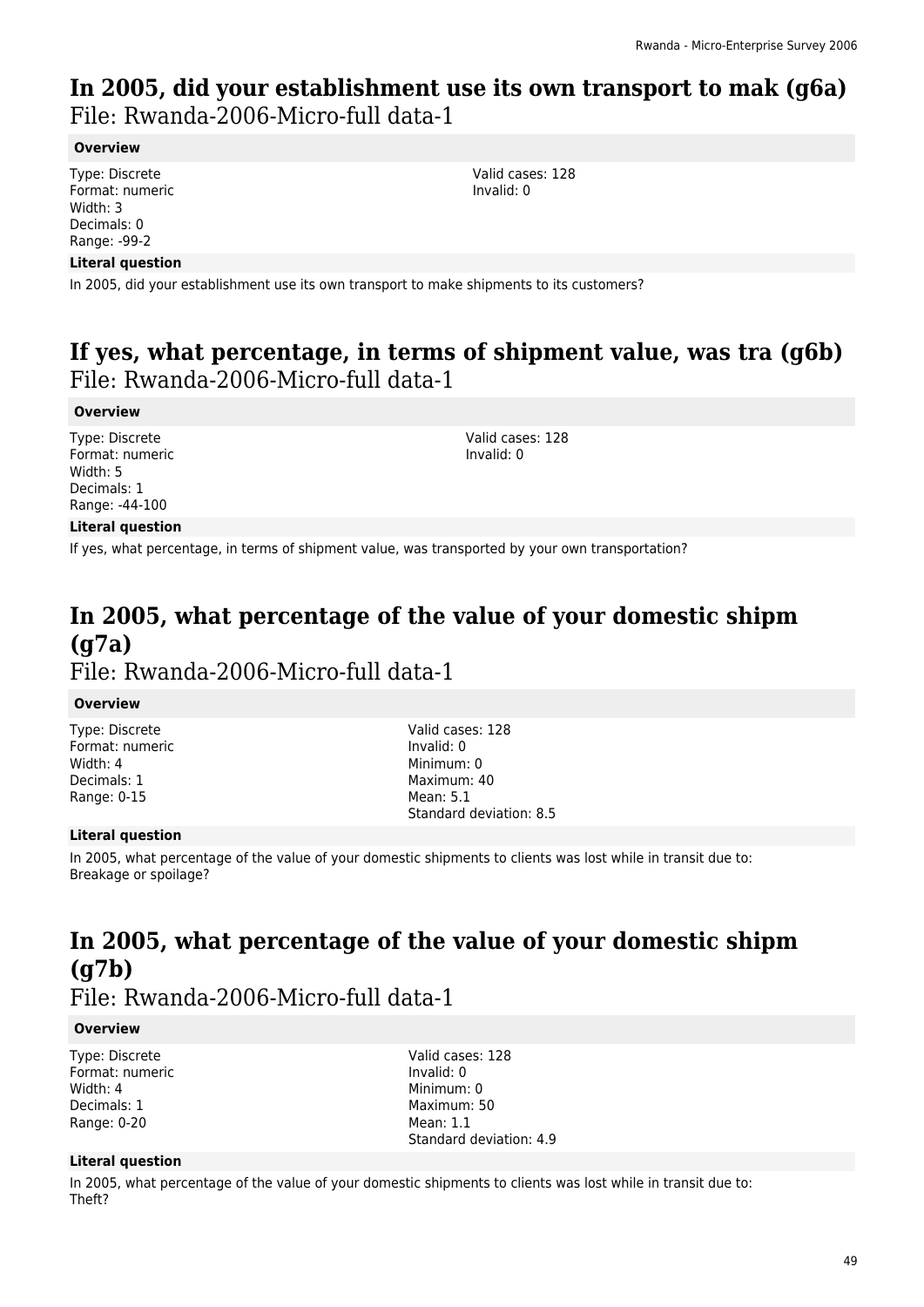### **In 2005, did this establishment pay for security? (g8a)**

File: Rwanda-2006-Micro-full data-1

#### **Overview**

Type: Discrete Format: numeric Width: 3 Decimals: 0 Range: -99-2

#### **Literal question**

In 2005, did this establishment pay for security (equipment, personnel, or professional security services)?

## **If yes, how much was spent as total annual cost? (g8b1)**  File: Rwanda-2006-Micro-full data-1

#### **Overview**

Type: Discrete Format: numeric Width: 6 Decimals: 0 Range: -88-288000 Invalid: -88, -66, -44

Valid cases: 91 Invalid: 37 Minimum: 1500 Maximum: 240000 Mean: 34697.8 Standard deviation: 49129.1

Valid cases: 128 Invalid: 0

#### **Literal question**

If yes, how much was spent? (calculated as total annual cost or as a percentage of annual sales)

### **If yes, how much was spent as a percentage of annual sales? (g8b2)**  File: Rwanda-2006-Micro-full data-1

#### **Overview**

Type: Discrete Format: numeric Width: 5 Decimals: 1 Range: -88-10 Invalid: -88, -44

Valid cases: 2 Invalid: 126

#### **Literal question**

If yes, how much was spent? (calculated as total annual cost or as a percentage of annual sales)

### **In 2005, did this establishment experience losses as a resul (g9a)**  File: Rwanda-2006-Micro-full data-1

#### **Overview**

Type: Discrete Format: numeric Width: 3 Decimals: 0 Range: -99-2

Valid cases: 128 Invalid: 0

#### **Literal question**

In 2005, did this establishment experience losses as a result of theft, robbery, vandalism or arson?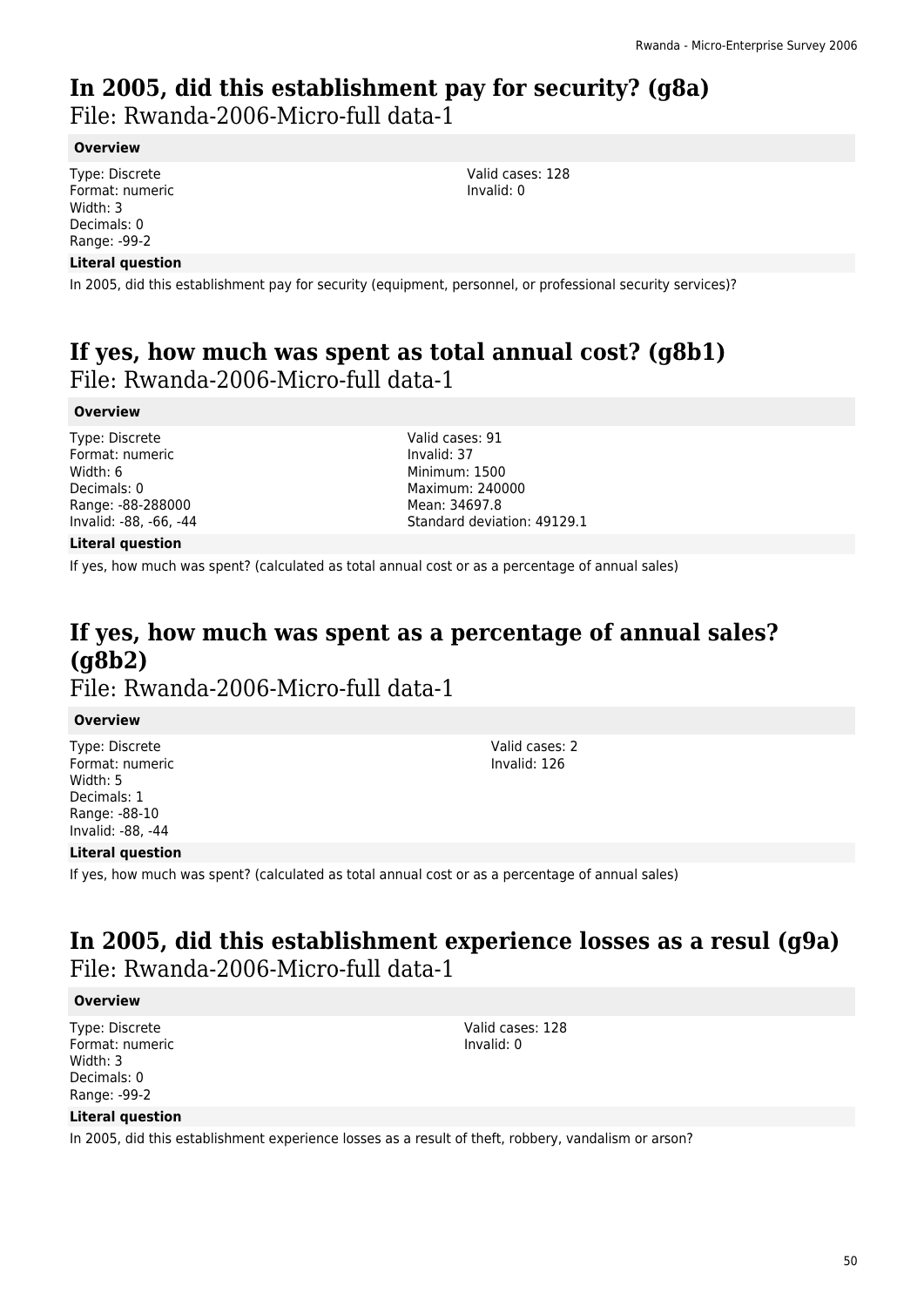### **If yes, what were the estimated losses as the total annual v (g9b1)**  File: Rwanda-2006-Micro-full data-1

#### **Overview**

Type: Discrete Format: numeric Width: 7 Decimals: 0 Range: -44-498000

#### **Literal question**

If yes, what were the estimated losses? (calculated as the total annual value or as a percentage of annual sales)

### **If yes, what were the estimated losses as a percentage of an (g9b2)**  File: Rwanda-2006-Micro-full data-1

#### **Overview**

Type: Discrete Format: numeric Width: 5 Decimals: 1 Range: -44-20 Invalid: -44

Valid cases: 10 Invalid: 118 Minimum: 5 Maximum: 75 Mean: 17.2 Standard deviation: 21.8

#### **Literal question**

If yes, what were the estimated losses? (calculated as the total annual value or as a percentage of annual sales)

### **Currently, is this establishment's main business location th (g10a)**  File: Rwanda-2006-Micro-full data-1

#### **Overview**

Type: Discrete Format: numeric Width: 3 Decimals: 0 Range: -99-2

#### **Literal question**

Currently, is this establishment's main business location the owner's house?

### **Is it in a permanent non-movable structure? (g10b)**  File: Rwanda-2006-Micro-full data-1

#### **Overview**

Type: Discrete Format: numeric Width: 3 Decimals: 0 Range: -99-2

**Literal question**

Is it in a permanent non-movable structure?

### **Over the last 12 months, has this establishment had to chang (g10c)**

File: Rwanda-2006-Micro-full data-1

Valid cases: 128 Invalid: 0

Valid cases: 128 Invalid: 0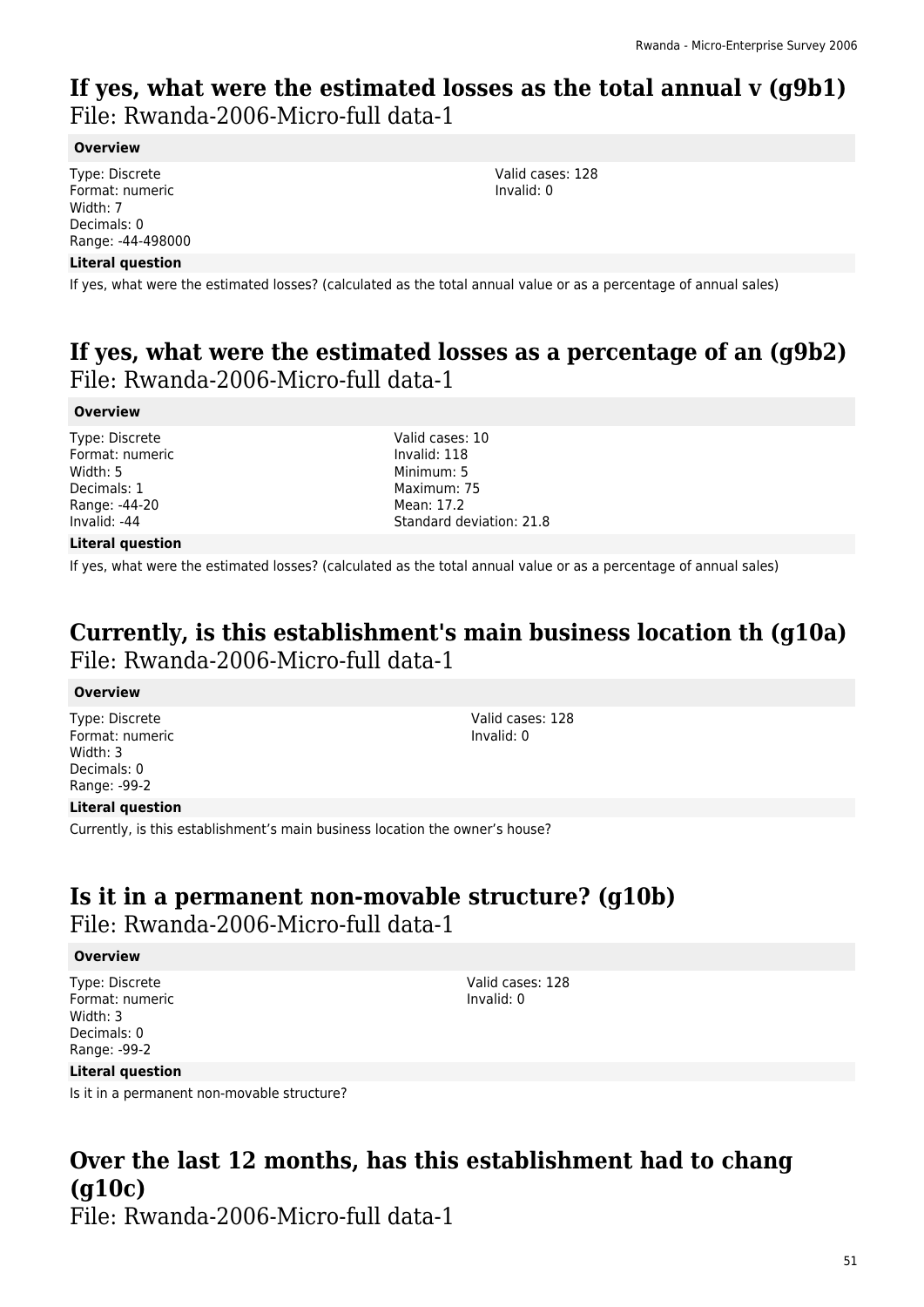## **Over the last 12 months, has this establishment had to chang (g10c)**

File: Rwanda-2006-Micro-full data-1

#### **Overview**

Type: Discrete Format: numeric Width: 3 Decimals: 0 Range: -99-2

#### **Literal question**

Over the last 12 months, has the establishment had to change location due to a lack of secure title to its land or buildings (i.e. it has been forced out by officials, landlord, others with a claim)?

## **Fair, impartial and uncorrupted (h1a)**

File: Rwanda-2006-Micro-full data-1

#### **Overview**

Type: Discrete Format: numeric Width: 3 Decimals: 0 Range: -99-4

**Literal question**

To what extent do you agree or disagree with the following characteristics of the court system when resolving business disputes?

#### **Interviewer instructions**

Business disputes: Matters of payment for goods or services, liability and property right enforcement. Labor disputes are not included.

### **Quick (h1b)**  File: Rwanda-2006-Micro-full data-1

#### **Overview**

Type: Discrete Format: numeric Width: 3 Decimals: 0 Range: -99-4

#### **Literal question**

To what extent do you agree or disagree with the following characteristics of the court system when resolving business disputes?

#### **Interviewer instructions**

Business disputes: Matters of payment for goods or services, liability and property right enforcement. Labor disputes are not included.

### **Affordable (h1c)**  File: Rwanda-2006-Micro-full data-1

#### **Overview**

Valid cases: 128 Invalid: 0

Valid cases: 128 Invalid: 0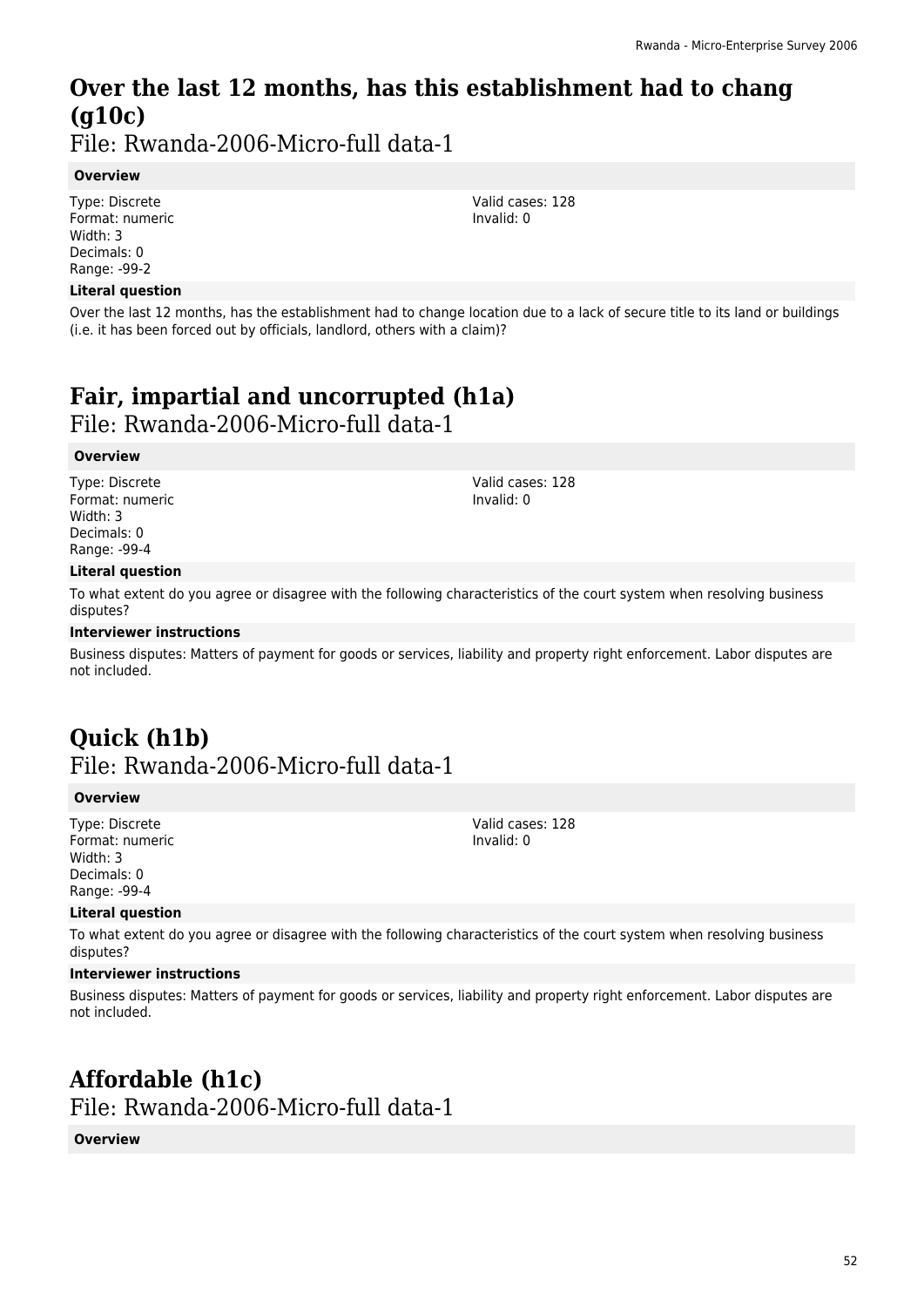### **Affordable (h1c)**  File: Rwanda-2006-Micro-full data-1

Type: Discrete Format: numeric Width: 3 Decimals: 0 Range: -99-4

#### **Literal question**

To what extent do you agree or disagree with the following characteristics of the court system when resolving business disputes?

#### **Interviewer instructions**

Business disputes: Matters of payment for goods or services, liability and property right enforcement. Labor disputes are not included.

## **Able to enforce its decision (h1d)**

File: Rwanda-2006-Micro-full data-1

#### **Overview**

Type: Discrete Format: numeric Width: 3 Decimals: 0 Range: -99-4

#### Valid cases: 128 Invalid: 0

Valid cases: 128 Invalid: 0

#### **Literal question**

To what extent do you agree or disagree with the following characteristics of the court system when resolving business disputes?

#### **Interviewer instructions**

Business disputes: Matters of payment for goods or services, liability and property right enforcement. Labor disputes are not included.

### **In the last 2 years, did your establishment have a payment d (h2a)**  File: Rwanda-2006-Micro-full data-1

#### **Overview**

Type: Discrete Format: numeric Width: 3 Decimals: 0 Range: -99-2

#### Valid cases: 128 Invalid: 0

#### **Literal question**

In the last 2 years, did your establishment have a payment dispute over payments owed to it in which a third party (such as arbiters, collecting agency or judicial system) was involved?

### **If yes, was the court system used to resolve it? (h2b)**  File: Rwanda-2006-Micro-full data-1

#### **Overview**

Type: Discrete Format: numeric Width: 3 Decimals: 0 Range: -99-2

Valid cases: 128 Invalid: 0

#### **Literal question**

If yes, was the court system used to resolve it?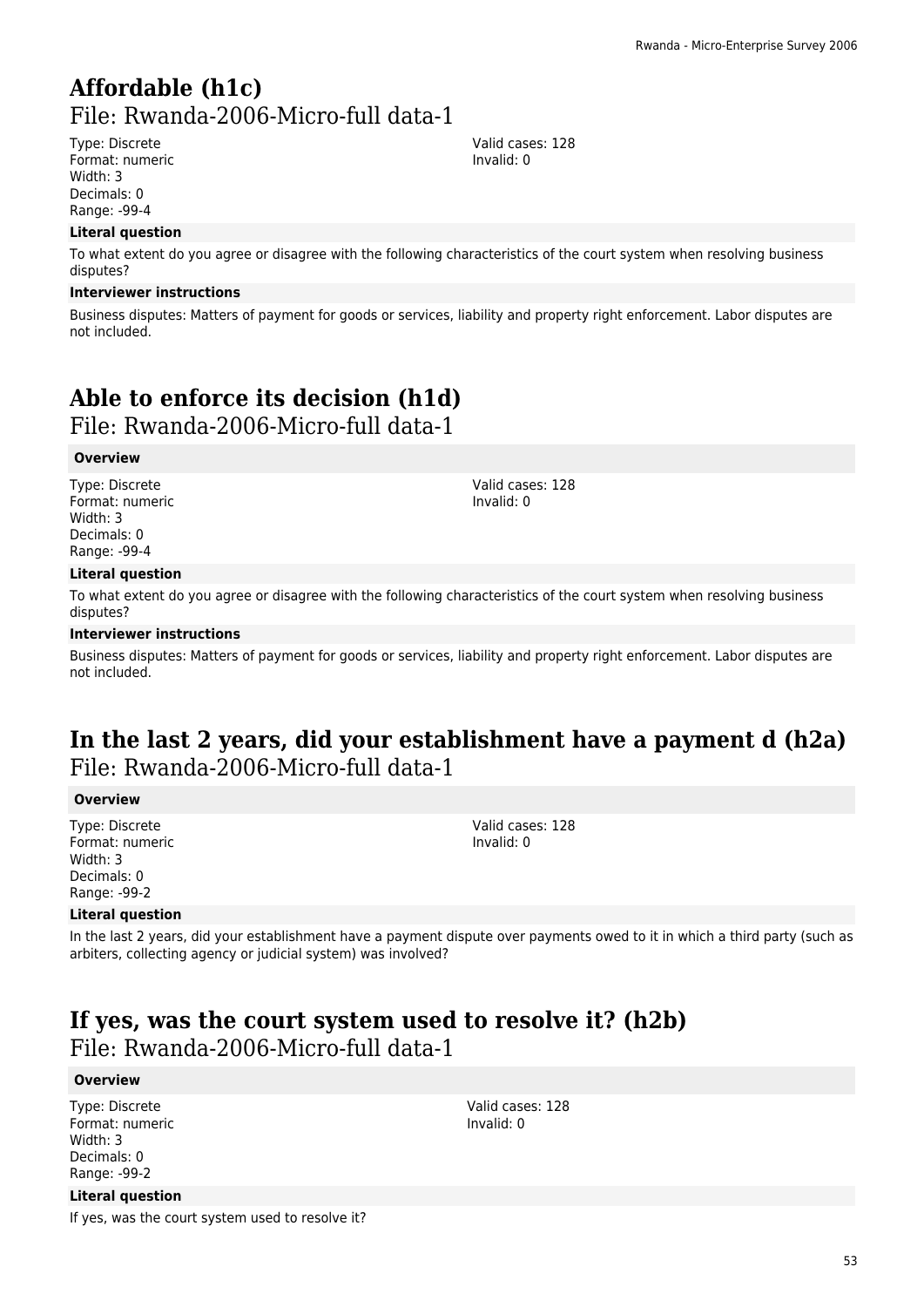### **Over the last 12 months, in a typical week, what percentage (i1a)**  File: Rwanda-2006-Micro-full data-1

#### **Overview**

Type: Discrete Format: numeric Width: 4 Decimals: 1 Range: -99-45 Invalid: -99, -88, -66

Valid cases: 127 Invalid: 1 Minimum: 0 Maximum: 50 Mean: 2.1 Standard deviation: 7.2

#### **Literal question**

Over the last 12 months, in a typical week, what percentage of total senior management's time was spent in dealing with requirements imposed by government regulations?

#### **Interviewer instructions**

Senior Management: Managers, directors, and officers above direct supervisors of production/sales workers.

Government regulations: For example : taxes, customs, labor regulations, licensing and registration, including dealings with officials and completing forms.

### **Government officials' interpretations of the laws and regula (i1b1)**  File: Rwanda-2006-Micro-full data-1

#### **Overview**

Type: Discrete Format: numeric Width: 3 Decimals: 0 Range: -99-4

Valid cases: 128 Invalid: 0

Valid cases: 128 Invalid: 0

#### **Literal question**

To what extent do you agree or disagree with the following statements? Government officials' interpretations of the laws and regulations affecting this establishment are consistent and predictable

### **It is common for establishments in this line of business to (i1b2)**  File: Rwanda-2006-Micro-full data-1

#### **Overview**

Type: Discrete Format: numeric Width: 3 Decimals: 0 Range: -99-4

#### **Literal question**

To what extent do you agree or disagree with the following statements? It is common for establishments in this line of business to have to pay informal payments/gifts to get things done with regard to customs, taxes, licenses, regulations, etc.

## **Establishments in this line of business know in advance abou (i1b3)**

File: Rwanda-2006-Micro-full data-1

**Overview**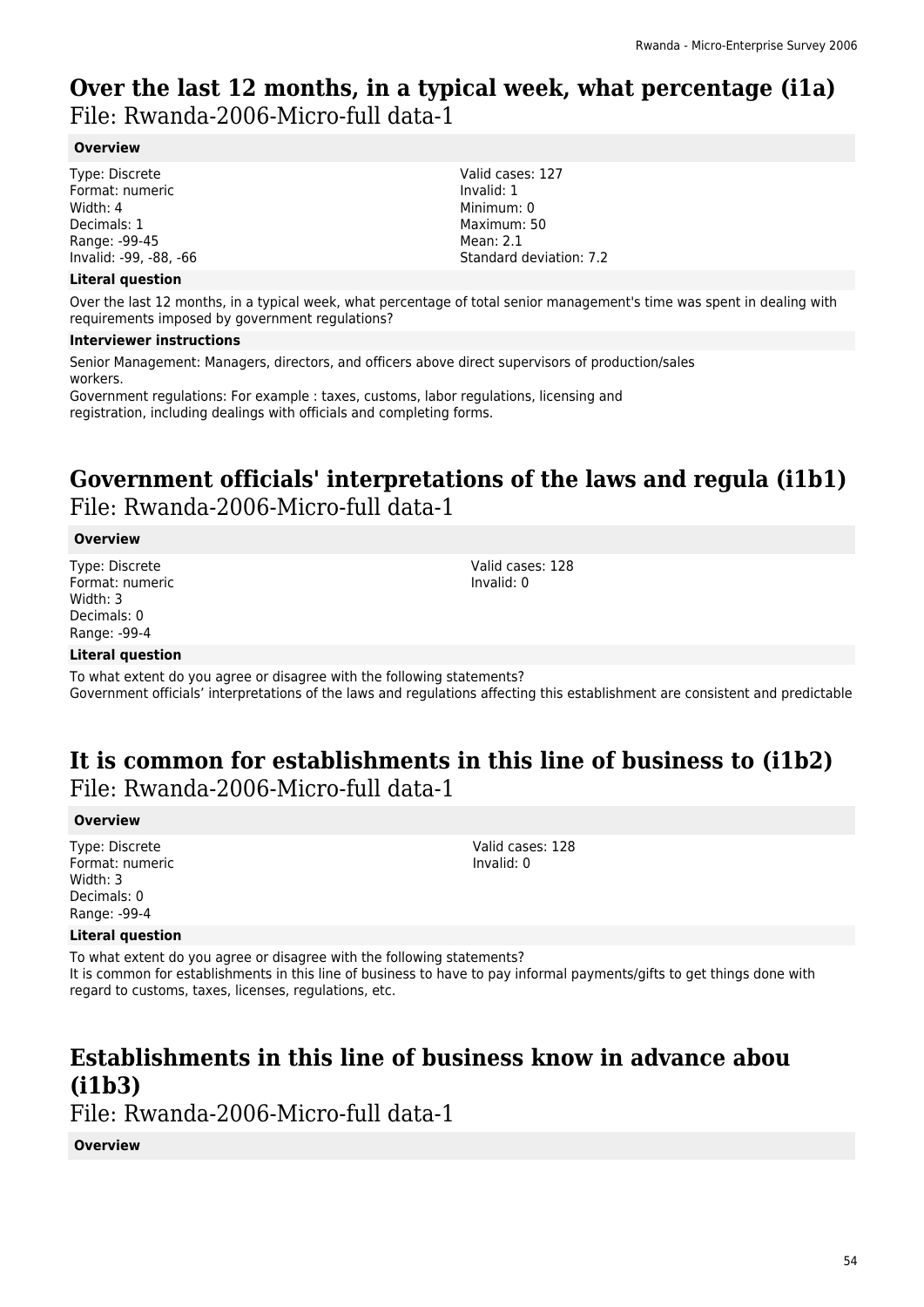## **Establishments in this line of business know in advance abou (i1b3)**

File: Rwanda-2006-Micro-full data-1

Type: Discrete Format: numeric Width: 3 Decimals: 0 Range: -99-4

#### **Literal question**

To what extent do you agree or disagree with the following statements? Establishments in this line of business know in advance about how much this informal payment/gift is to get things done.

### **We've heard that establishments... what % of total annual sa (i1c1)**  File: Rwanda-2006-Micro-full data-1

#### **Overview**

Type: Discrete Format: numeric Width: 4 Decimals: 1 Range: -88-25 Invalid: -88, -66, -44

#### **Literal question**

Valid cases: 128 Invalid: 0 Minimum: 0 Maximum: 60 Mean: 1.7 Standard deviation: 6.6

Valid cases: 128 Invalid: 0

We've heard that establishments are sometimes required to make gifts or informal payments to public officials to "get things done" with regard to customs, taxes, licenses, regulations, services etc. On average, what percentage of total annual sales, or estimated annual value, do establishments like this one pay in informal payments/gifts to public officials for this purpose?

### **We've heard that establishments... estimated annual value? (i1c2)**  File: Rwanda-2006-Micro-full data-1

#### **Overview**

Type: Discrete Format: numeric Width: 3 Decimals: 0 Range: -88-96000 Valid cases: 128 Invalid: 0

#### **Literal question**

We've heard that establishments are sometimes required to make gifts or informal payments to public officials to "get things done" with regard to customs, taxes, licenses, regulations, services etc. On average, what percentage of total annual sales, or estimated annual value, do establishments like this one pay in informal payments/gifts to public officials for this purpose?

### **When establishments like this one do business with the gover (i1d)**  File: Rwanda-2006-Micro-full data-1

#### **Overview**

Type: Discrete Format: numeric Width: 4 Decimals: 1 Range: -88-30 **Literal question** Valid cases: 127 Invalid: 1

55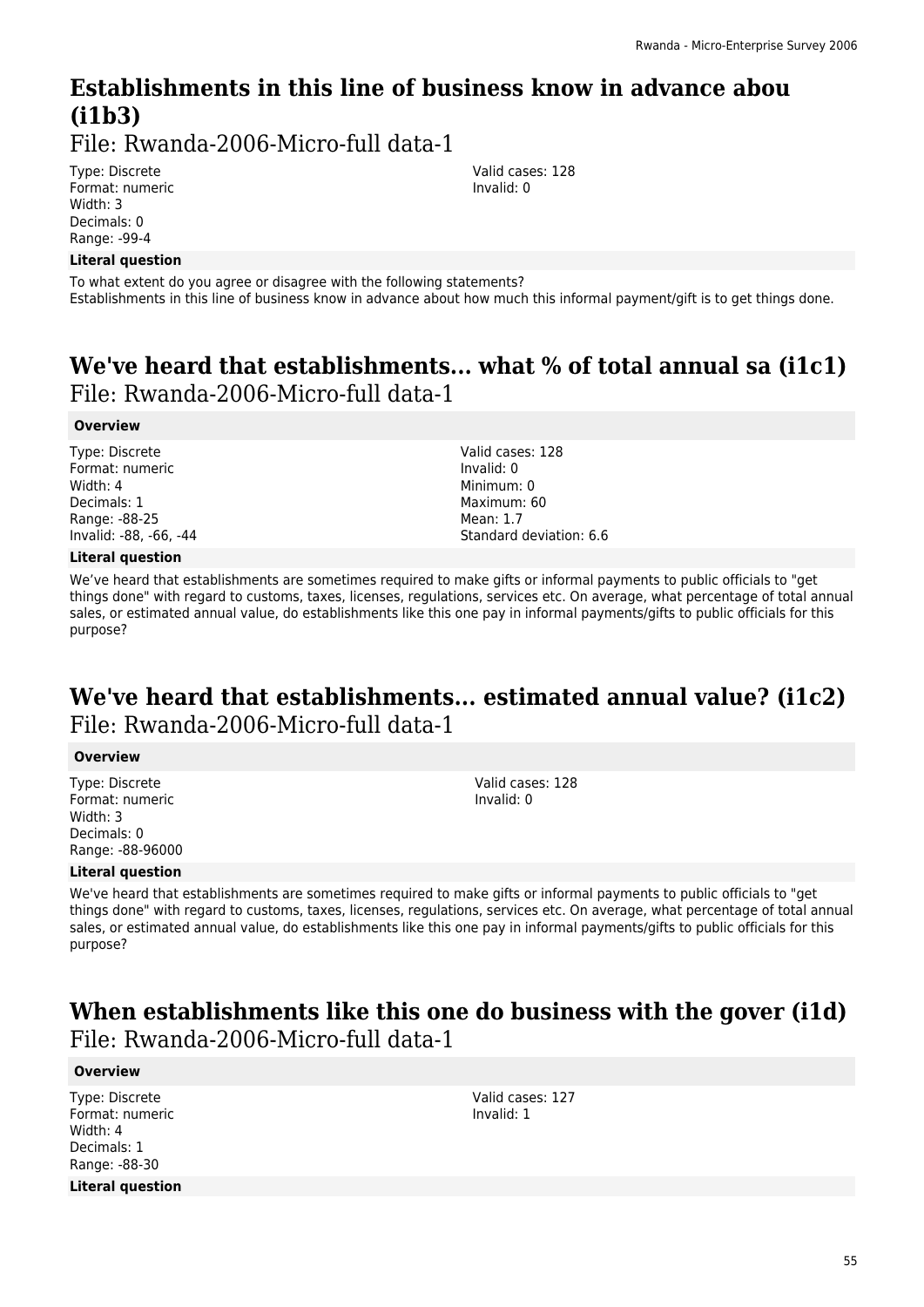### **When establishments like this one do business with the gover (i1d)**  File: Rwanda-2006-Micro-full data-1

When establishments like this one do business with the government, what percentage of the contract value would typically be paid in informal payments/gifts to secure the contract?

## **A mainline telephone connection (i2a1)**

File: Rwanda-2006-Micro-full data-1

#### **Overview**

Type: Discrete Format: numeric Width: 3 Decimals: 0 Range: -99-2

#### **Literal question**

In the last 2 years, did you request:

### **How many days (i2a2)**  File: Rwanda-2006-Micro-full data-1

#### **Overview**

Type: Discrete Format: numeric Width: 3 Decimals: 0 Range: -55-120

#### **Literal question**

If yes, how many days did it take to obtain?

### **was a gift or informal payment ever expected or requested? (i2a3)**  File: Rwanda-2006-Micro-full data-1

#### **Overview**

Type: Discrete Format: numeric Width: 3 Decimals: 0 Range: -99-2

#### **Literal question**

If yes, was a gift or informal payment ever expected/requested?

## **An electrical connection (i2b1)**

File: Rwanda-2006-Micro-full data-1

#### **Overview**

Type: Discrete Format: numeric Width: 3 Decimals: 0 Range: -99-2

Valid cases: 128 Invalid: 0

**Literal question** In the last 2 years, did you request:

Valid cases: 128 Invalid: 0

Valid cases: 128 Invalid: 0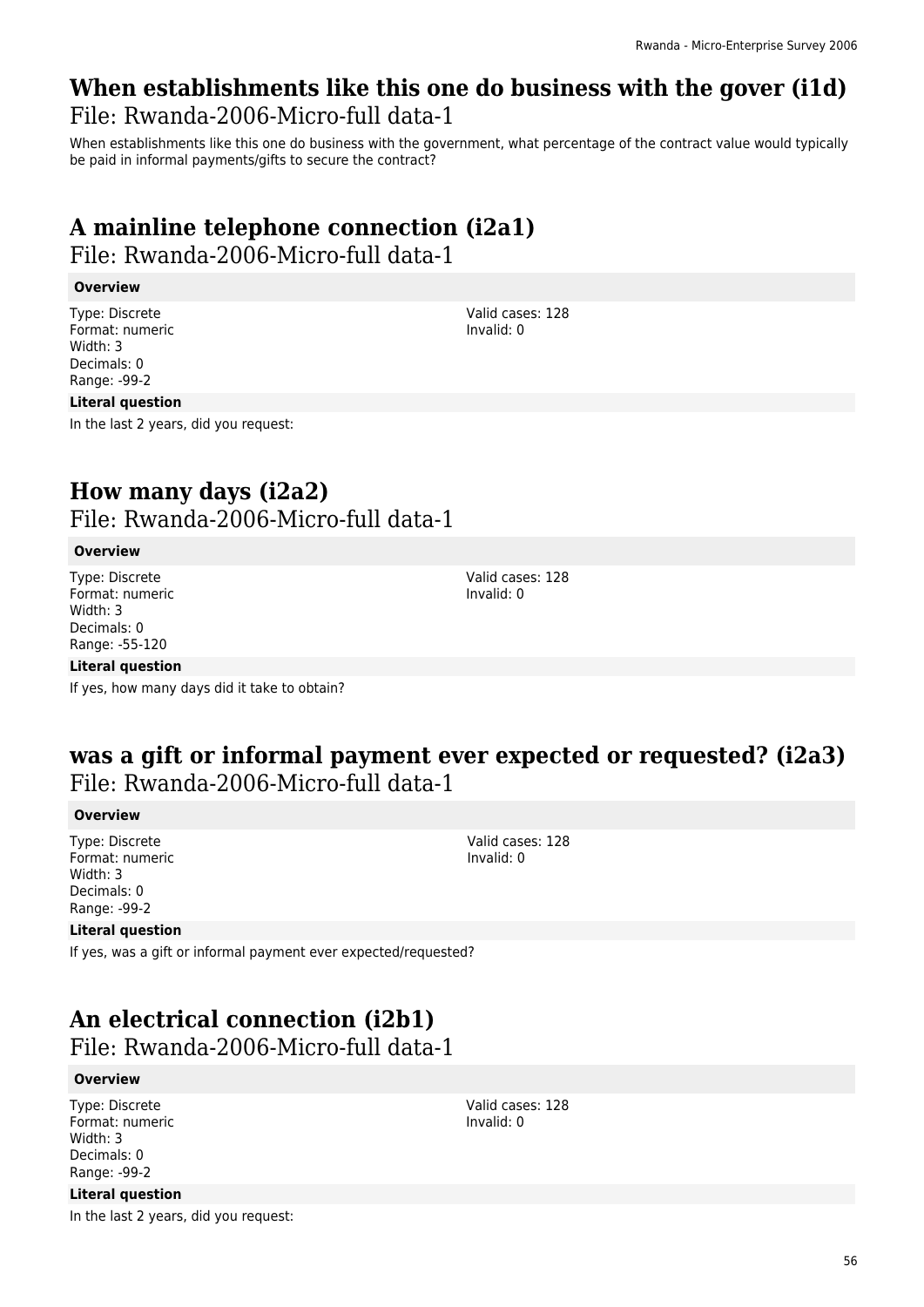### **How many days (i2b2)**  File: Rwanda-2006-Micro-full data-1

#### **Overview**

Type: Discrete Format: numeric Width: 3 Decimals: 0 Range: -44-730

#### **Literal question**

If yes, how many days did it take to obtain?

### **was a gift or informal payment ever expected or requested? (i2b3)**  File: Rwanda-2006-Micro-full data-1

#### **Overview**

Type: Discrete Format: numeric Width: 3 Decimals: 0 Range: -99-2

Valid cases: 128 Invalid: 0

Valid cases: 128 Invalid: 0

#### **Literal question**

If yes, was a gift or informal payment ever expected/requested?

## **A water connection (i2c1)**

File: Rwanda-2006-Micro-full data-1

#### **Overview**

Type: Discrete Format: numeric Width: 3 Decimals: 0 Range: -99-2

#### **Literal question**

In the last 2 years, did you request:

### **How many days (i2c2)**  File: Rwanda-2006-Micro-full data-1

#### **Overview**

Type: Discrete Format: numeric Width: 3 Decimals: 0 Range: -55-70

Valid cases: 128 Invalid: 0

#### **Literal question**

If yes, how many days did it take to obtain?

### **was a gift or informal payment ever expected or requested? (i2c3)**  File: Rwanda-2006-Micro-full data-1

**Overview**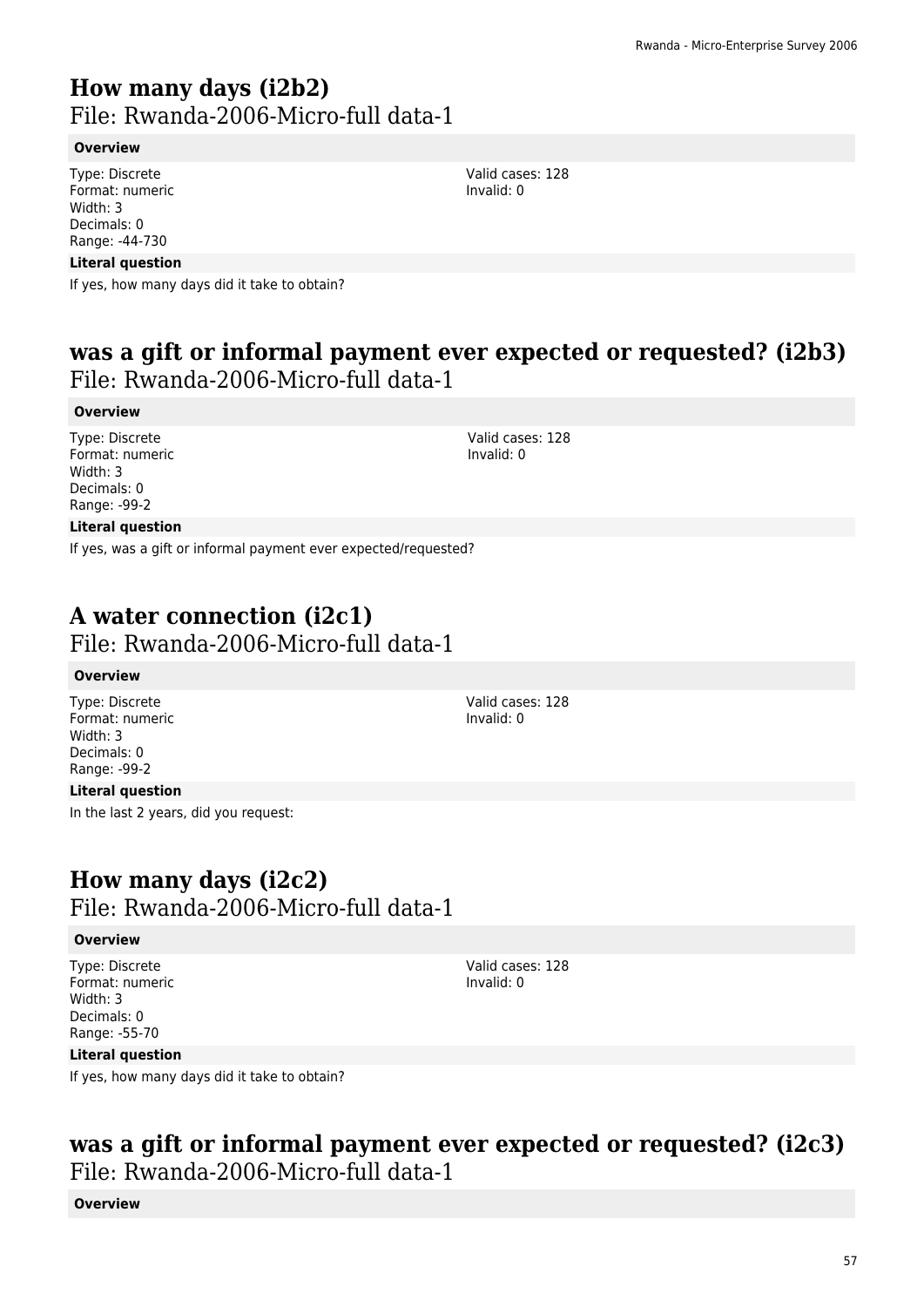## **was a gift or informal payment ever expected or requested? (i2c3)**

File: Rwanda-2006-Micro-full data-1

Type: Discrete Format: numeric Width: 3 Decimals: 0 Range: -99-2

#### **Literal question**

If yes, was a gift or informal payment ever expected/requested?

## **A construction related permit (i2d1)**

File: Rwanda-2006-Micro-full data-1

#### **Overview**

Type: Discrete Format: numeric Width: 3 Decimals: 0 Range: -99-2

#### **Literal question**

In the last 2 years, did you request:

## **How many days (i2d2)**

File: Rwanda-2006-Micro-full data-1

#### **Overview**

Type: Discrete Format: numeric Width: 3 Decimals: 0 Range: -55-450

#### **Literal question**

If yes, how many days did it take to obtain?

### **was a gift or informal payment ever expected or requested? (i2d3)**  File: Rwanda-2006-Micro-full data-1

#### **Overview**

Type: Discrete Format: numeric Width: 3 Decimals: 0 Range: -99-2

Valid cases: 128 Invalid: 0

#### **Literal question**

If yes, was a gift or informal payment ever expected/requested?

### **An import license (i2e1)**

File: Rwanda-2006-Micro-full data-1

#### **Overview**

Valid cases: 128 Invalid: 0

Valid cases: 128 Invalid: 0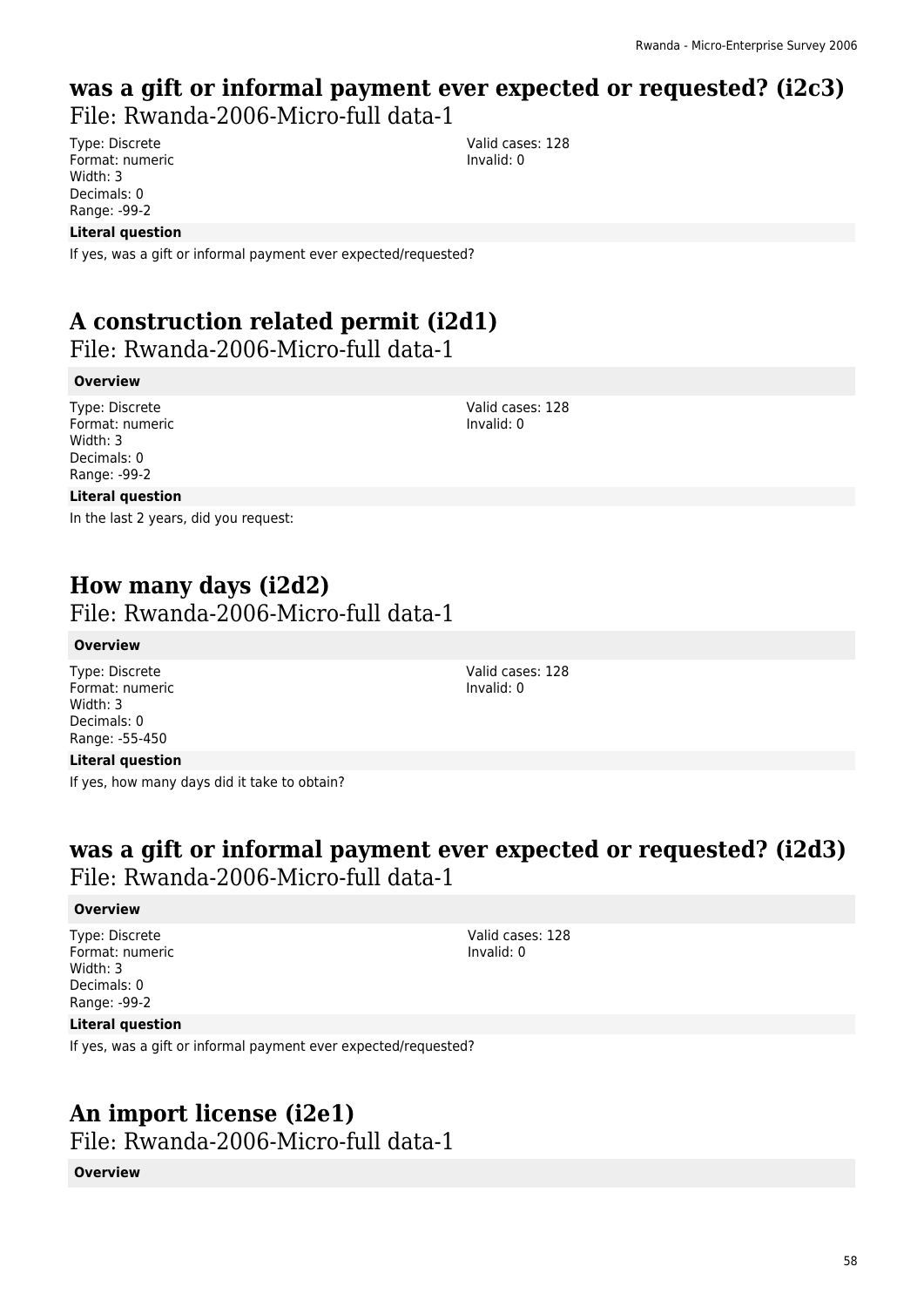### **An import license (i2e1)**  File: Rwanda-2006-Micro-full data-1

Type: Discrete Format: numeric Width: 3 Decimals: 0 Range: -99-2

#### **Literal question**

In the last 2 years, did you request:

### **How many days (i2e2)**  File: Rwanda-2006-Micro-full data-1

#### **Overview**

Type: Discrete Format: numeric Width: 3 Decimals: 0 Range: -55-365

#### **Literal question**

If yes, how many days did it take to obtain?

### **was a gift or informal payment ever expected or requested? (i2e3)**  File: Rwanda-2006-Micro-full data-1

#### **Overview**

Type: Discrete Format: numeric Width: 3 Decimals: 0 Range: -99-2

#### **Literal question**

If yes, was a gift or informal payment ever expected/requested?

### **An operating license (i2f1)**

File: Rwanda-2006-Micro-full data-1

#### **Overview**

Type: Discrete Format: numeric Width: 3 Decimals: 0 Range: -99-2

**Literal question**

In the last 2 years, did you request:

### **How many days (i2f2)**

File: Rwanda-2006-Micro-full data-1

#### **Overview**

Valid cases: 128 Invalid: 0

Valid cases: 128

Valid cases: 128 Invalid: 0

Invalid: 0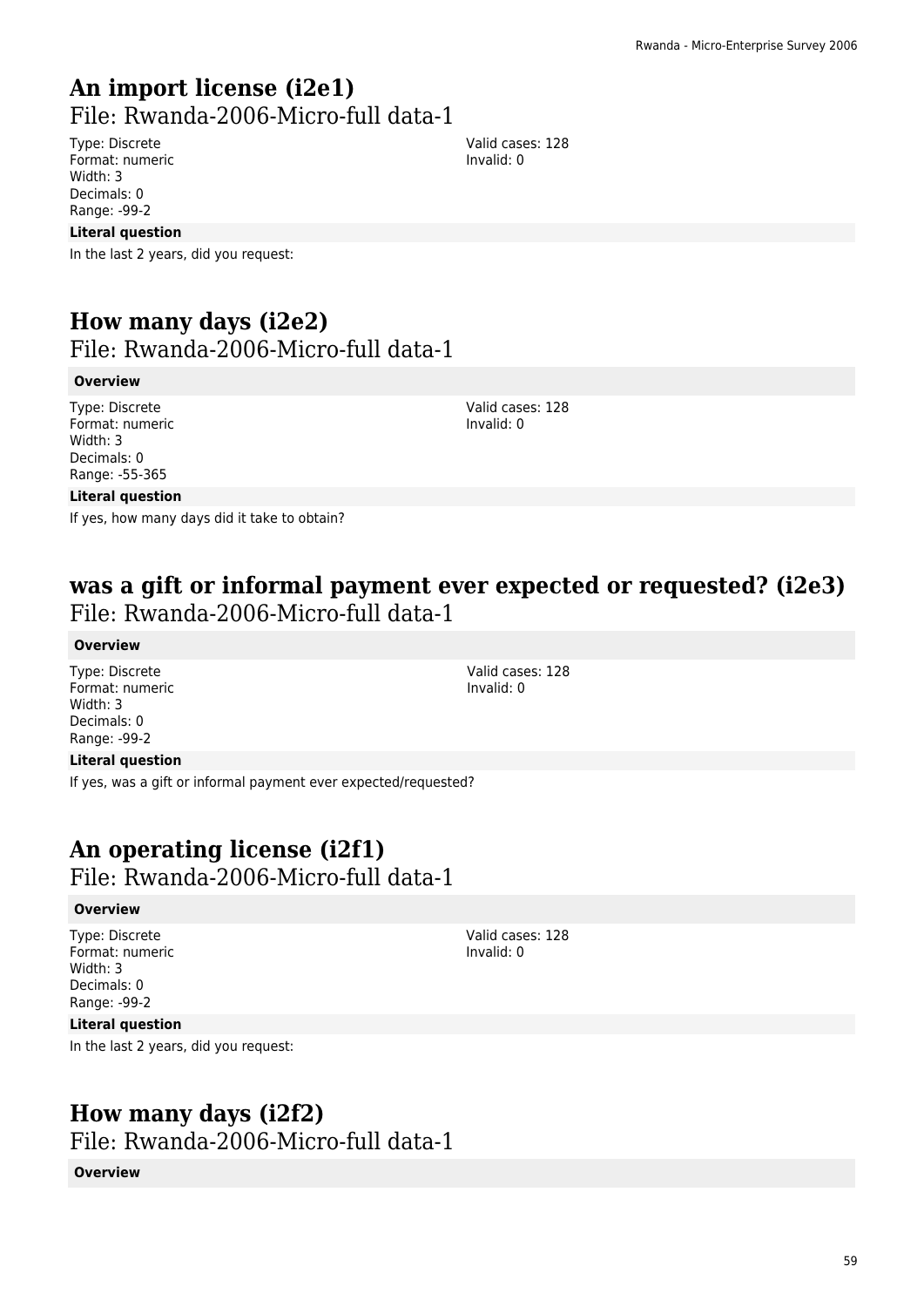### **How many days (i2f2)**  File: Rwanda-2006-Micro-full data-1

Type: Discrete Format: numeric Width: 3 Decimals: 0 Range: -55-365 Invalid: -44, -55

Valid cases: 70 Invalid: 58 Minimum: 0 Maximum: 90 Mean: 4.5 Standard deviation: 13.9

#### **Literal question**

If yes, how many days did it take to obtain?

### **was a gift or informal payment ever expected or requested? (i2f3)**  File: Rwanda-2006-Micro-full data-1

#### **Overview**

Type: Discrete Format: numeric Width: 3 Decimals: 0 Range: -99-2

Valid cases: 128 Invalid: 0

Valid cases: 128 Invalid: 0

#### **Literal question**

If yes, was a gift or informal payment ever expected/requested?

### **Over the last 12 months, was this establishment visited by, (i3a)**  File: Rwanda-2006-Micro-full data-1

#### **Overview**

Type: Discrete Format: numeric Width: 3 Decimals: 0 Range: -99-2

#### **Literal question**

Over the last 12 months, was this establishment visited by, inspected by, or required to meet with tax officials?

### **If yes, how many times? (i3b)**  File: Rwanda-2006-Micro-full data-1

#### **Overview**

Type: Discrete Format: numeric Width: 3 Decimals: 0 Range: -44-36 Invalid: -44

Valid cases: 82 Invalid: 46

#### **Literal question**

Over the last 12 months, was this establishment visited by, inspected by, or required to meet with tax officials? If yes, how many times?

### **In any of these visits, inspections or meetings, was a gift (i3c)**  File: Rwanda-2006-Micro-full data-1

60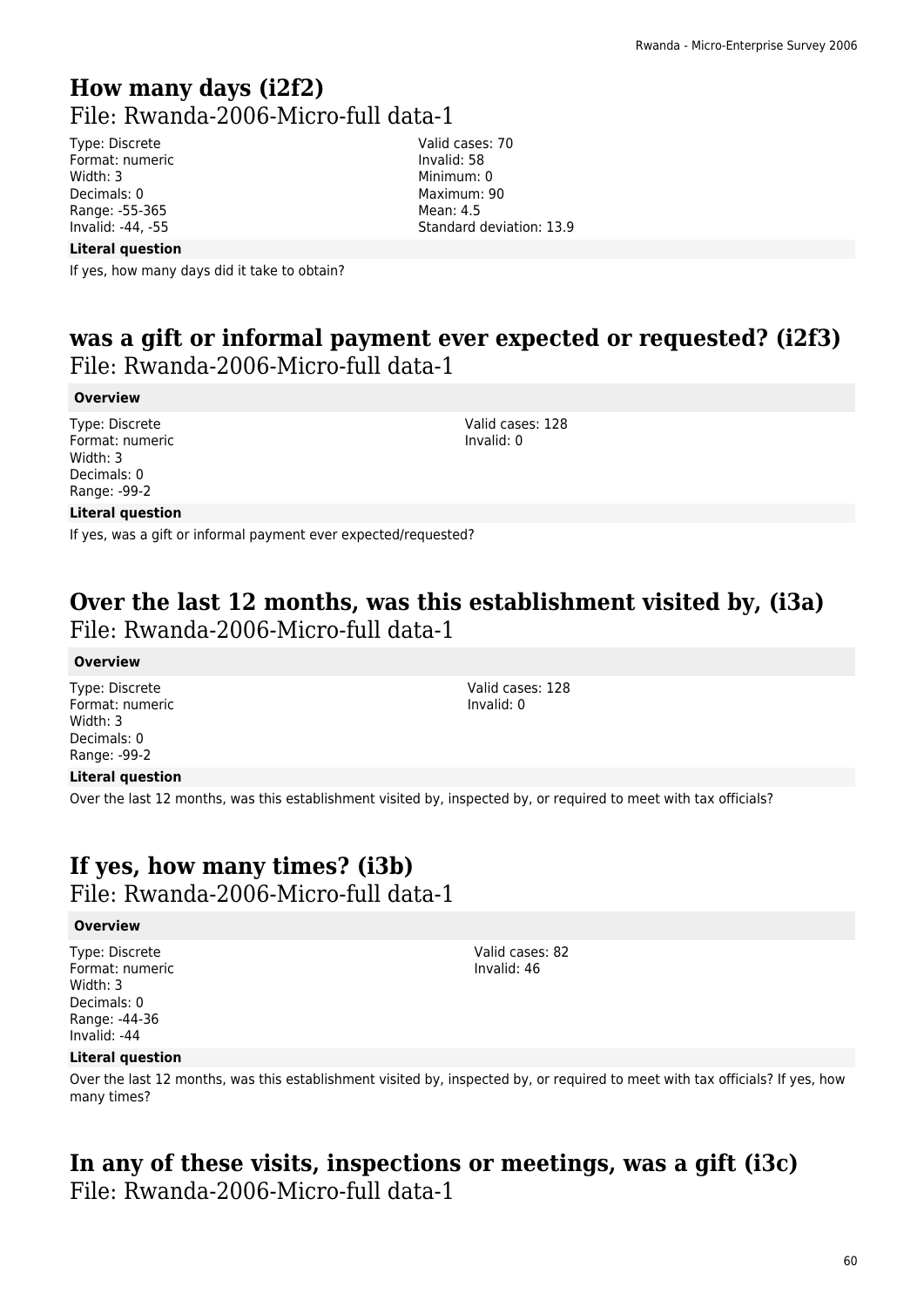### **In any of these visits, inspections or meetings, was a gift (i3c)**  File: Rwanda-2006-Micro-full data-1

#### **Overview**

Type: Discrete Format: numeric Width: 3 Decimals: 0 Range: -99-2

#### **Literal question**

Valid cases: 128 Invalid: 0

Over the last 12 months, was this establishment visited by, inspected by, or required to meet with tax officials? In any of these visits, inspections or meetings, was a gift or informal payment expected/requested?

### **What percentage of total annual sales would you estimate a t (i4)**  File: Rwanda-2006-Micro-full data-1

Valid cases: 128 Invalid: 0 Minimum: 0 Maximum: 100 Mean: 56.8

#### **Overview**

Type: Discrete Format: numeric Width: 5 Decimals: 1 Range: -66-100 Invalid: -66

#### **Literal question**

What percentage of total annual sales would you estimate a typical establishment in your sector of activity reports for tax purposes?

Standard deviation: 46.3

### **Has this firm obtained approval for or registered its name w (i5a)**  File: Rwanda-2006-Micro-full data-1

#### **Overview**

Type: Discrete Format: numeric Width: 3 Decimals: 0 Range: -99-2

Valid cases: 128 Invalid: 0

#### **Literal question**

Has this firm obtained approval for or registered its name with the Office of the Registrar or other government institution responsible for approving company names?

### **Has this firm registered with the Office of the Registrar, t (i5b)**  File: Rwanda-2006-Micro-full data-1

#### **Overview**

Type: Discrete Format: numeric Width: 3 Decimals: 0 Range: -99-2

Valid cases: 128 Invalid: 0

#### **Literal question**

Has this firm registered with the Office of the Registrar, the local courts, or other government institutions responsible for commercial registration?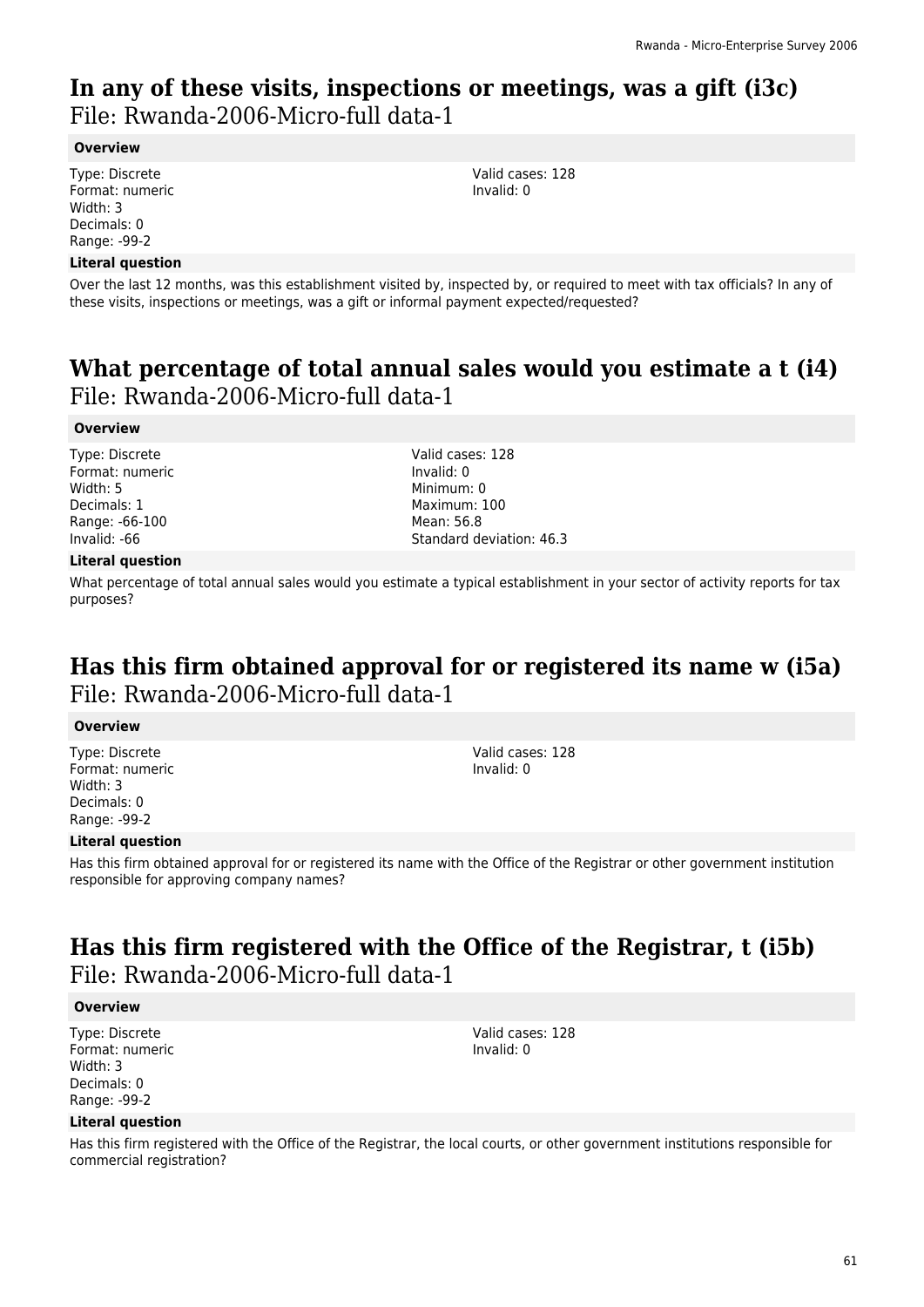# **Has this firm obtained or trade license or otherwise registe (i5c)**

File: Rwanda-2006-Micro-full data-1

#### **Overview**

Type: Discrete Format: numeric Width: 3 Decimals: 0 Range: -99-2

#### **Literal question**

Has this firm obtained an operating or trade license or otherwise registered for a general business license with any municipal agency?

### **Has this firm registered with or obtained a tax identificati (i5d)**  File: Rwanda-2006-Micro-full data-1

#### **Overview**

Type: Discrete Format: numeric Width: 3 Decimals: 0 Range: -99-2

#### **Literal question**

Has this firm registered with or obtained a tax identification number from the tax administration or other agency responsible for tax registration?

### **Difficulty of getting information on what you need to do to (i6a)**  File: Rwanda-2006-Micro-full data-1

#### **Overview**

Type: Discrete Format: numeric Width: 3 Decimals: 0 Range: -99-5

Valid cases: 128 Invalid: 0

#### **Literal question**

Whether this establishment is registered or not, do you think that the following present any obstacle with respect to registering a business?

## **Time to complete registration procedures (i6b)**

File: Rwanda-2006-Micro-full data-1

#### **Overview**

Type: Discrete Format: numeric Width: 3 Decimals: 0 Range: -99-5

Valid cases: 128 Invalid: 0

#### **Literal question**

Whether this establishment is registered or not, do you think that the following present any obstacle with respect to registering a business?

Valid cases: 128 Invalid: 0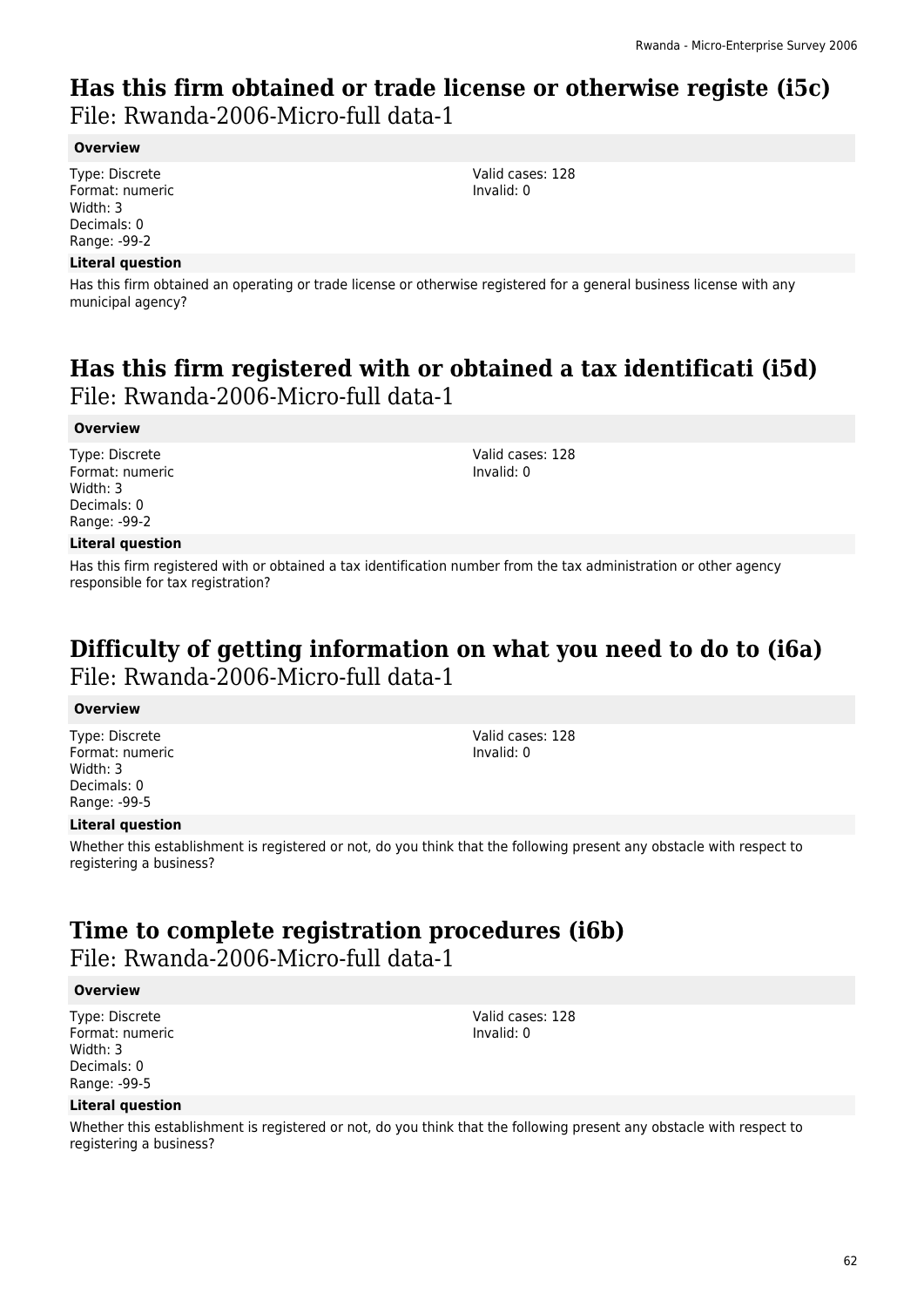### **Financial cost of completing registration precedures (i6c)**

File: Rwanda-2006-Micro-full data-1

#### **Overview**

Type: Discrete Format: numeric Width: 3 Decimals: 0 Range: -99-5

#### **Literal question**

Whether this establishment is registered or not, do you think that the following present any obstacle with respect to registering a business?

## **Minimum capital requirements for registered enterprises in m (i6d)**

File: Rwanda-2006-Micro-full data-1

#### **Overview**

Type: Discrete Format: numeric Width: 3 Decimals: 0 Range: -99-5

Valid cases: 128 Invalid: 0

#### **Literal question**

Whether this establishment is registered or not, do you think that the following present any obstacle with respect to registering a business?

### **Financial burden of taxes on registered enterprises (i6e)**  File: Rwanda-2006-Micro-full data-1

#### **Overview**

Type: Discrete Format: numeric Width: 3 Decimals: 0 Range: -99-5

**Literal question**

Whether this establishment is registered or not, do you think that the following present any obstacle with respect to registering a business?

### **Administrative burden of complying with all tax laws for reg (i6f)**  File: Rwanda-2006-Micro-full data-1

#### **Overview**

Type: Discrete Format: numeric Width: 3 Decimals: 0 Range: -99-5

#### **Literal question**

Whether this establishment is registered or not, do you think that the following present any obstacle with respect to registering a business?

Valid cases: 128 Invalid: 0

Valid cases: 128 Invalid: 0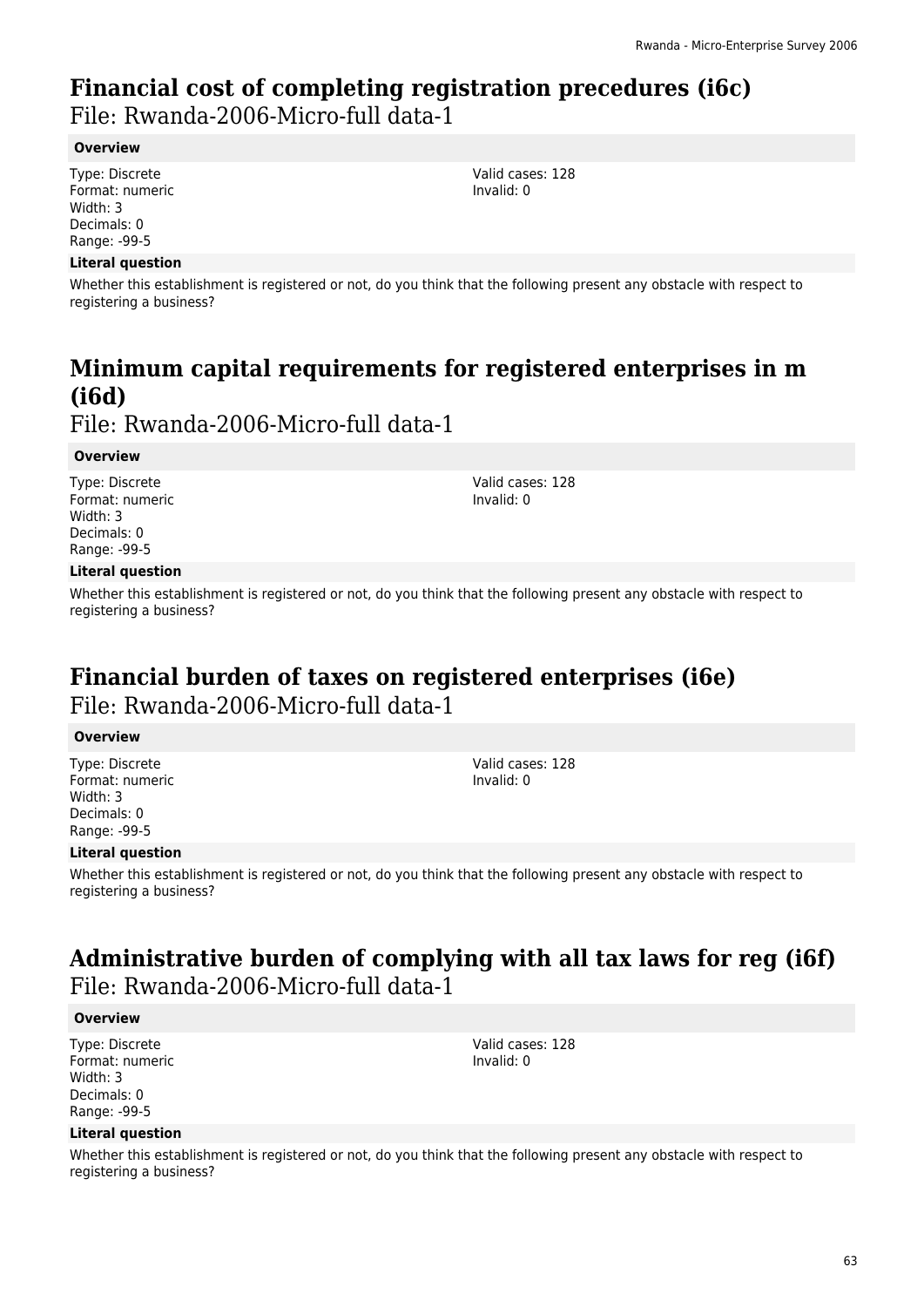## **Other administrative burdens imposed on registered businesse (i6g)**

File: Rwanda-2006-Micro-full data-1

#### **Overview**

Type: Discrete Format: numeric Width: 3 Decimals: 0 Range: -99-5

#### **Literal question**

Whether this establishment is registered or not, do you think that the following present any obstacle with respect to registering a business?

### **Strict labor market rules that registered businesses must co (i6h)**  File: Rwanda-2006-Micro-full data-1

#### **Overview**

Type: Discrete Format: numeric Width: 3 Decimals: 0 Range: -99-5

### **Literal question**

Whether this establishment is registered or not, do you think that the following present any obstacle with respect to registering a business?

## **How many full-time employees did this establishment employ w (j1)**

File: Rwanda-2006-Micro-full data-1

#### **Overview**

Type: Discrete Format: numeric Width: 1 Decimals: 0 Range: 1-14

Valid cases: 128 Invalid: 0

#### **Literal question**

How many full-time employees did this establishment employ when it started operations?

# **Total number of employees at the end of 2005 (j2a)**

File: Rwanda-2006-Micro-full data-1

#### **Overview**

Type: Discrete Format: numeric Width: 1 Decimals: 0 Range: 1-5

Valid cases: 128 Invalid: 0 Minimum: 0 Maximum: 4 Mean: 1.3 Standard deviation: 1.2

#### **Literal question**

Please describe the full-time paid workforce of your establishment:

#### **Interviewer instructions**

Valid cases: 128 Invalid: 0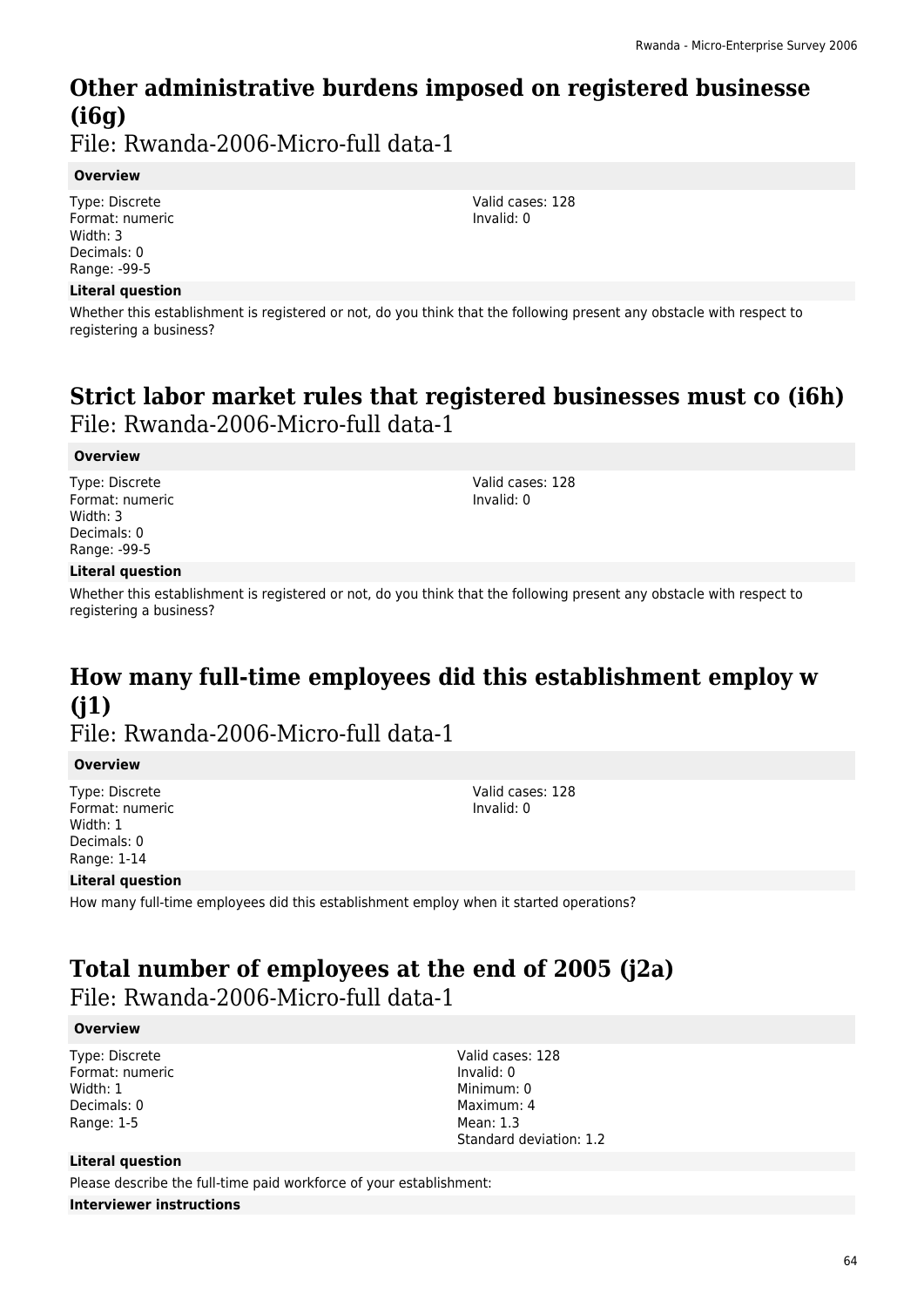### **Total number of employees at the end of 2005 (j2a)**  File: Rwanda-2006-Micro-full data-1

Skilled production workers: Persons involved directly in the production process or at a supervisor level and whom management considers to be skilled.

Unskilled production workers: Persons involved in production processes but whom management considers to be unskilled. Non production workers: Management, professional, support, administrative, sale employees and others.

Temporary/seasonal workforce: All paid short-term (i.e. for less than a fiscal year) employees that work 8 or more hours per day with no guarantee of renewal of employment contract).

Permanent workforce: All paid employees that work 8 or more hours per day and that are contracted for a term of one or more fiscal years and/or have a guaranteed renewal of their

employment contract.

Part-time workers: All paid workers that work less than 8 hours per day.

## **Of which total number of females (j2b)**

File: Rwanda-2006-Micro-full data-1

#### **Overview**

Type: Discrete Format: numeric Width: 1 Decimals: 0 Range: 0-4

Valid cases: 128 Invalid: 0 Minimum: 0 Maximum: 3 Mean: 0.4 Standard deviation: 0.7

#### **Literal question**

Please describe the full-time paid workforce of your establishment:

## **Total number of employees at the end of 2002 (j2c)**

File: Rwanda-2006-Micro-full data-1

#### **Overview**

Type: Discrete Format: numeric Width: 3 Decimals: 0 Range: -77-6 Invalid: -77

Valid cases: 94 Invalid: 34 Minimum: 0 Maximum: 5 Mean: 1.2 Standard deviation: 1.2

#### **Literal question**

Please describe the full-time paid workforce of your establishment:

#### **Interviewer instructions**

Skilled production workers: Persons involved directly in the production process or at a supervisor level and whom management considers to be skilled.

Unskilled production workers: Persons involved in production processes but whom management considers to be unskilled. Non production workers: Management, professional, support, administrative, sale employees and others.

Temporary/seasonal workforce: All paid short-term (i.e. for less than a fiscal year) employees that work 8 or more hours per day with no guarantee of renewal of employment contract).

Permanent workforce: All paid employees that work 8 or more hours per day and that are contracted for a term of one or more fiscal years and/or have a guaranteed renewal of their

employment contract.

Part-time workers: All paid workers that work less than 8 hours per day.

### **What was the average monthly compensation per employee... (j2d)**  File: Rwanda-2006-Micro-full data-1

**Overview**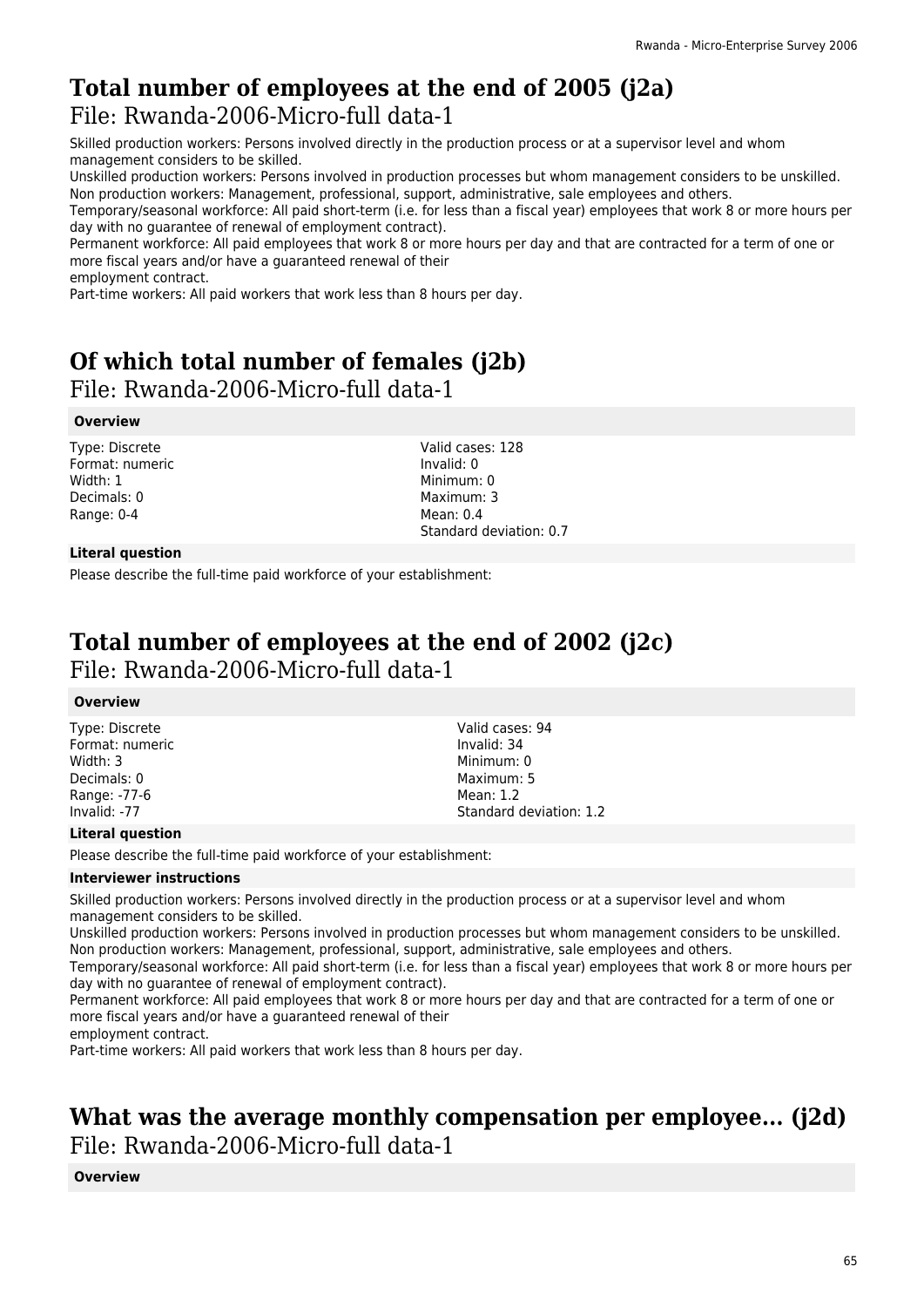### **What was the average monthly compensation per employee... (j2d)**  File: Rwanda-2006-Micro-full data-1

Type: Discrete Format: numeric Width: 5 Decimals: 0 Range: -99-29800 Invalid: -99

#### **Literal question**

Valid cases: 128 Invalid: 0

Approximately, in 2005, what was the average monthly compensation per employee, including benefits when applicable, for each type of paid full-time worker?

## **What percentage of the total payments that your establishmen (j2e)**

File: Rwanda-2006-Micro-full data-1

#### **Overview**

Type: Discrete Format: numeric Width: 5 Decimals: 1 Range: 0-100

Valid cases: 128 Invalid: 0

#### **Literal question**

In 2005, what percentage of the total payments that your establishment made to your employees were in the form of noncash payments through the formal financial sector (ex. checks, direct deposits, or credit card)?

#### **Interviewer instructions**

Skilled production workers: Persons involved directly in the production process or at a supervisor level and whom management considers to be skilled.

Unskilled production workers: Persons involved in production processes but whom management considers to be unskilled. Non production workers: Management, professional, support, administrative, sale employees and others.

Temporary/seasonal workforce: All paid short-term (i.e. for less than a fiscal year) employees that work 8 or more hours per day with no guarantee of renewal of employment contract).

Permanent workforce: All paid employees that work 8 or more hours per day and that are contracted for a term of one or more fiscal years and/or have a guaranteed renewal of their

employment contract.

Part-time workers: All paid workers that work less than 8 hours per day.

## **At the end of 2005, how many part-time workers did you emplo (j4a)**

File: Rwanda-2006-Micro-full data-1

#### **Overview**

Type: Discrete Format: numeric Width: 1 Decimals: 0 Range: 0-5

Valid cases: 128 Invalid: 0 Minimum: 0 Maximum: 5  $M$ aan: 0.6 Standard deviation: 1

#### **Literal question**

At the end of 2005, how many part-time workers did you employ?

#### **Interviewer instructions**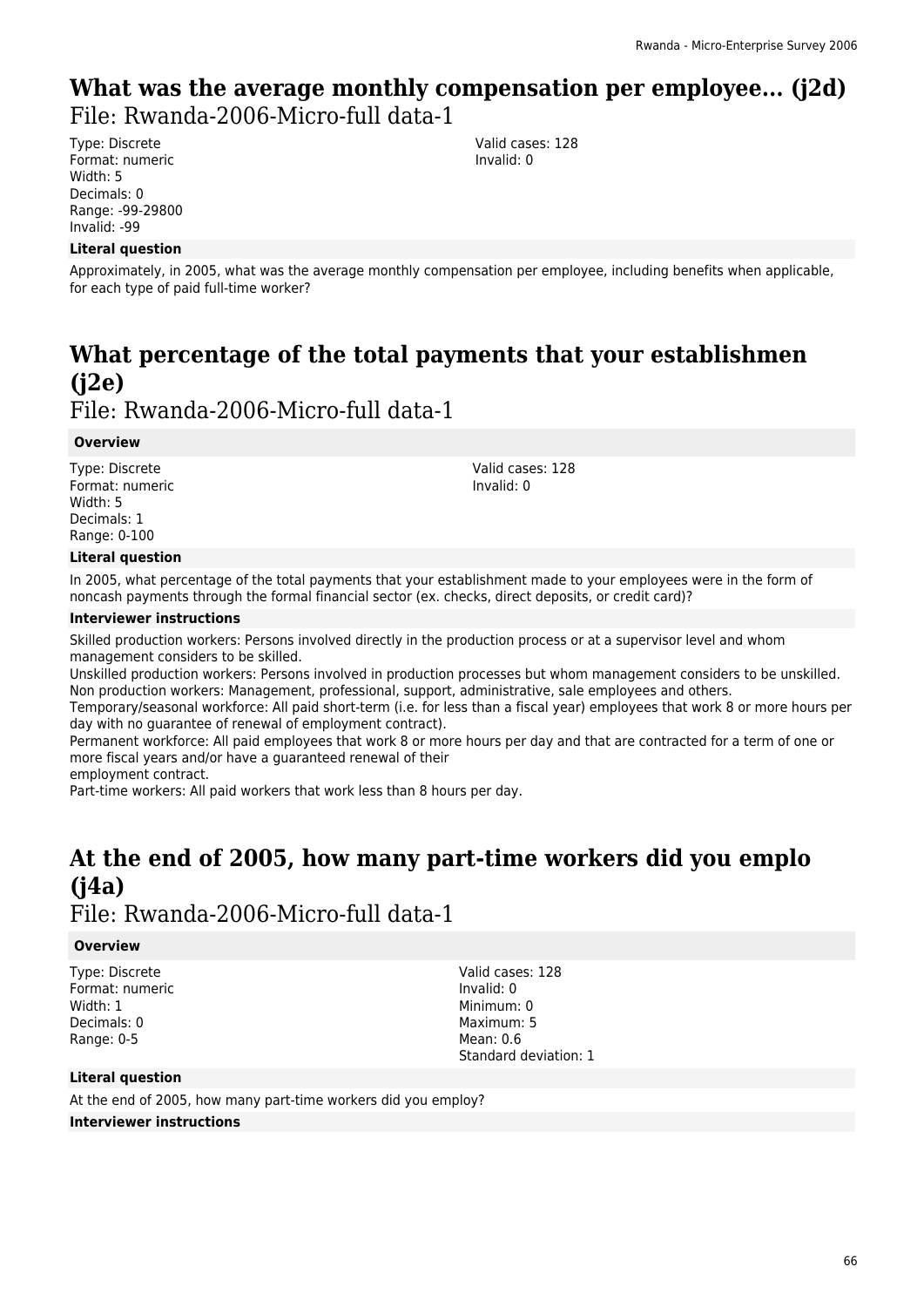## **At the end of 2005, how many part-time workers did you emplo (j4a)**

## File: Rwanda-2006-Micro-full data-1

Skilled production workers: Persons involved directly in the production process or at a supervisor level and whom management considers to be skilled.

Unskilled production workers: Persons involved in production processes but whom management considers to be unskilled. Non production workers: Management, professional, support, administrative, sale employees and others.

Temporary/seasonal workforce: All paid short-term (i.e. for less than a fiscal year) employees that work 8 or more hours per day with no guarantee of renewal of employment contract).

Permanent workforce: All paid employees that work 8 or more hours per day and that are contracted for a term of one or more fiscal years and/or have a guaranteed renewal of their

employment contract.

Part-time workers: All paid workers that work less than 8 hours per day.

## **At the end of 2005, how many unpaid workers did you employ? (j4b)**

File: Rwanda-2006-Micro-full data-1

#### **Overview**

Type: Discrete Format: numeric Width: 1 Decimals: 0 Range: 0-5

Valid cases: 128 Invalid: 0 Minimum: 0 Maximum: 6 Mean: 0.4 Standard deviation: 0.7

#### **Literal question**

At the end of 2005, how many unpaid full-time workers did you employ?

## **At the end of 2005, how many family members of the owners di (j4c)**

File: Rwanda-2006-Micro-full data-1

#### **Overview**

Type: Discrete Format: numeric Width: 1 Decimals: 0 Range: 0-5

Valid cases: 128 Invalid: 0 Minimum: 0 Maximum: 6 Mean: 0.7 Standard deviation: 0.9

#### **Literal question**

At the end of 2005, how many family members of the owners did you employ?

### **What percentage of the total workforce would you estimate th (j5)**  File: Rwanda-2006-Micro-full data-1

#### **Overview**

Type: Discrete Format: numeric Width: 5 Decimals: 1 Range: -66-100 Invalid: -66

**Literal question**

Valid cases: 128 Invalid: 0 Minimum: 0 Maximum: 100 Mean: 37.6 Standard deviation: 47.7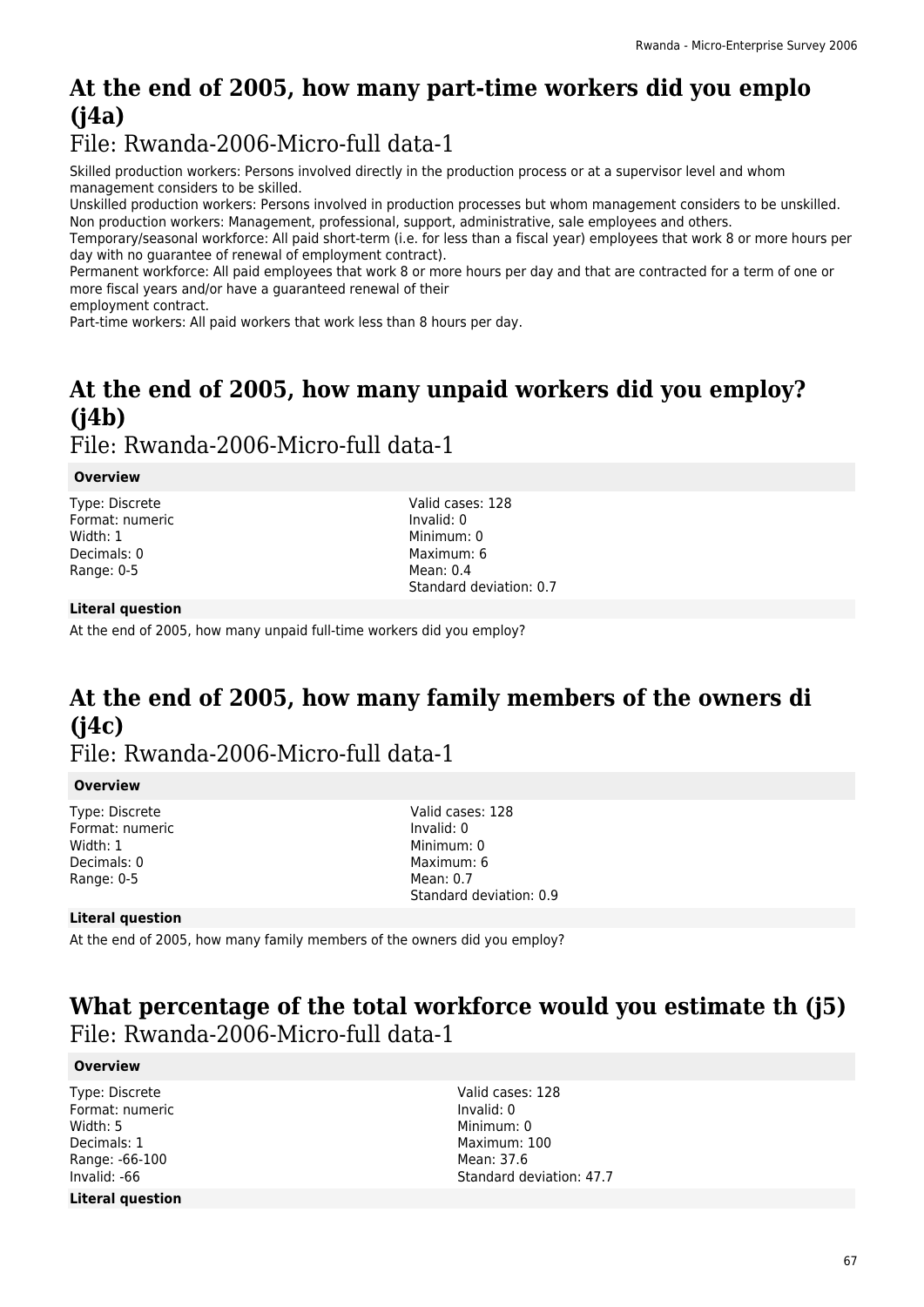### **What percentage of the total workforce would you estimate th (j5)**  File: Rwanda-2006-Micro-full data-1

What percentage of the total workforce would you estimate the typical establishment in your line of business declares for tax purposes?

#### **Interviewer instructions**

Skilled production workers: Persons involved directly in the production process or at a supervisor level and whom management considers to be skilled.

Unskilled production workers: Persons involved in production processes but whom management considers to be unskilled. Non production workers: Management, professional, support, administrative, sale employees and others.

Temporary/seasonal workforce: All paid short-term (i.e. for less than a fiscal year) employees that work 8 or more hours per day with no guarantee of renewal of employment contract).

Permanent workforce: All paid employees that work 8 or more hours per day and that are contracted for a term of one or more fiscal years and/or have a guaranteed renewal of their

employment contract.

Part-time workers: All paid workers that work less than 8 hours per day.

### **How did this establishment find its most recent employee? (j6a)**  File: Rwanda-2006-Micro-full data-1

#### **Overview**

Type: Discrete Format: numeric Width: 3 Decimals: 0 Range: -99-6

Valid cases: 128 Invalid: 0

#### **Literal question**

How did this establishment find its most recent employee?

#### **Interviewer instructions**

Skilled production workers: Persons involved directly in the production process or at a supervisor level and whom management considers to be skilled.

Unskilled production workers: Persons involved in production processes but whom management considers to be unskilled. Non production workers: Management, professional, support, administrative, sale employees and others.

Temporary/seasonal workforce: All paid short-term (i.e. for less than a fiscal year) employees that work 8 or more hours per day with no guarantee of renewal of employment contract).

Permanent workforce: All paid employees that work 8 or more hours per day and that are contracted for a term of one or more fiscal years and/or have a guaranteed renewal of their

employment contract.

Part-time workers: All paid workers that work less than 8 hours per day.

## **Other (Specify) (j6ax)**  File: Rwanda-2006-Micro-full data-1

#### **Overview**

Type: Discrete Format: character Width: 9

Valid cases: 128 Invalid: 0

#### **Literal question**

How did this establishment find its most recent employee?

**Interviewer instructions**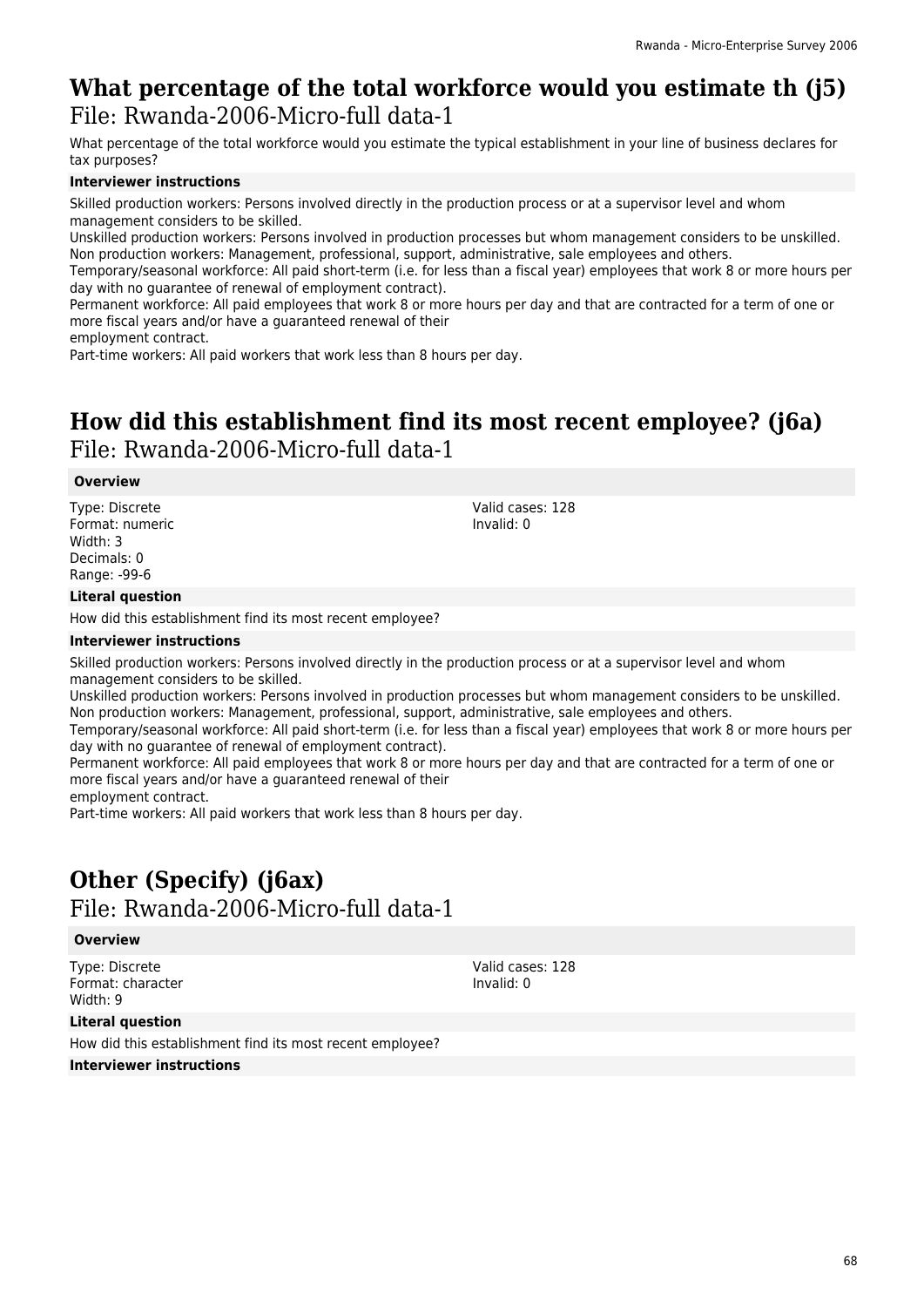### **Other (Specify) (j6ax)**  File: Rwanda-2006-Micro-full data-1

Skilled production workers: Persons involved directly in the production process or at a supervisor level and whom management considers to be skilled.

Unskilled production workers: Persons involved in production processes but whom management considers to be unskilled. Non production workers: Management, professional, support, administrative, sale employees and others.

Temporary/seasonal workforce: All paid short-term (i.e. for less than a fiscal year) employees that work 8 or more hours per day with no guarantee of renewal of employment contract).

Permanent workforce: All paid employees that work 8 or more hours per day and that are contracted for a term of one or more fiscal years and/or have a guaranteed renewal of their

employment contract.

Part-time workers: All paid workers that work less than 8 hours per day.

### **What percentage of your workforce is currently unionized? (j6b)**  File: Rwanda-2006-Micro-full data-1

#### **Overview**

Type: Discrete Format: numeric Width: 5 Decimals: 1 Range: 0-100

Valid cases: 128 Invalid: 0

#### **Literal question**

What percentage of your workforce is currently unionized?

#### **Interviewer instructions**

Skilled production workers: Persons involved directly in the production process or at a supervisor level and whom management considers to be skilled.

Unskilled production workers: Persons involved in production processes but whom management considers to be unskilled. Non production workers: Management, professional, support, administrative, sale employees and others.

Temporary/seasonal workforce: All paid short-term (i.e. for less than a fiscal year) employees that work 8 or more hours per day with no guarantee of renewal of employment contract).

Permanent workforce: All paid employees that work 8 or more hours per day and that are contracted for a term of one or more fiscal years and/or have a guaranteed renewal of their

employment contract.

Part-time workers: All paid workers that work less than 8 hours per day.

### **In 2005, did labor regulations affect your decisions about h (j6c)**  File: Rwanda-2006-Micro-full data-1

#### **Overview**

Type: Discrete Format: numeric Width: 3 Decimals: 0 Range: -99-4

Valid cases: 128 Invalid: 0

#### **Literal question**

In 2005, did labor regulations affect your decisions about hiring or firing permanent employees in a significant way?

#### **Interviewer instructions**

Skilled production workers: Persons involved directly in the production process or at a supervisor level and whom management considers to be skilled.

Unskilled production workers: Persons involved in production processes but whom management considers to be unskilled. Non production workers: Management, professional, support, administrative, sale employees and others.

Temporary/seasonal workforce: All paid short-term (i.e. for less than a fiscal year) employees that work 8 or more hours per day with no guarantee of renewal of employment contract).

Permanent workforce: All paid employees that work 8 or more hours per day and that are contracted for a term of one or more fiscal years and/or have a guaranteed renewal of their

employment contract.

Part-time workers: All paid workers that work less than 8 hours per day.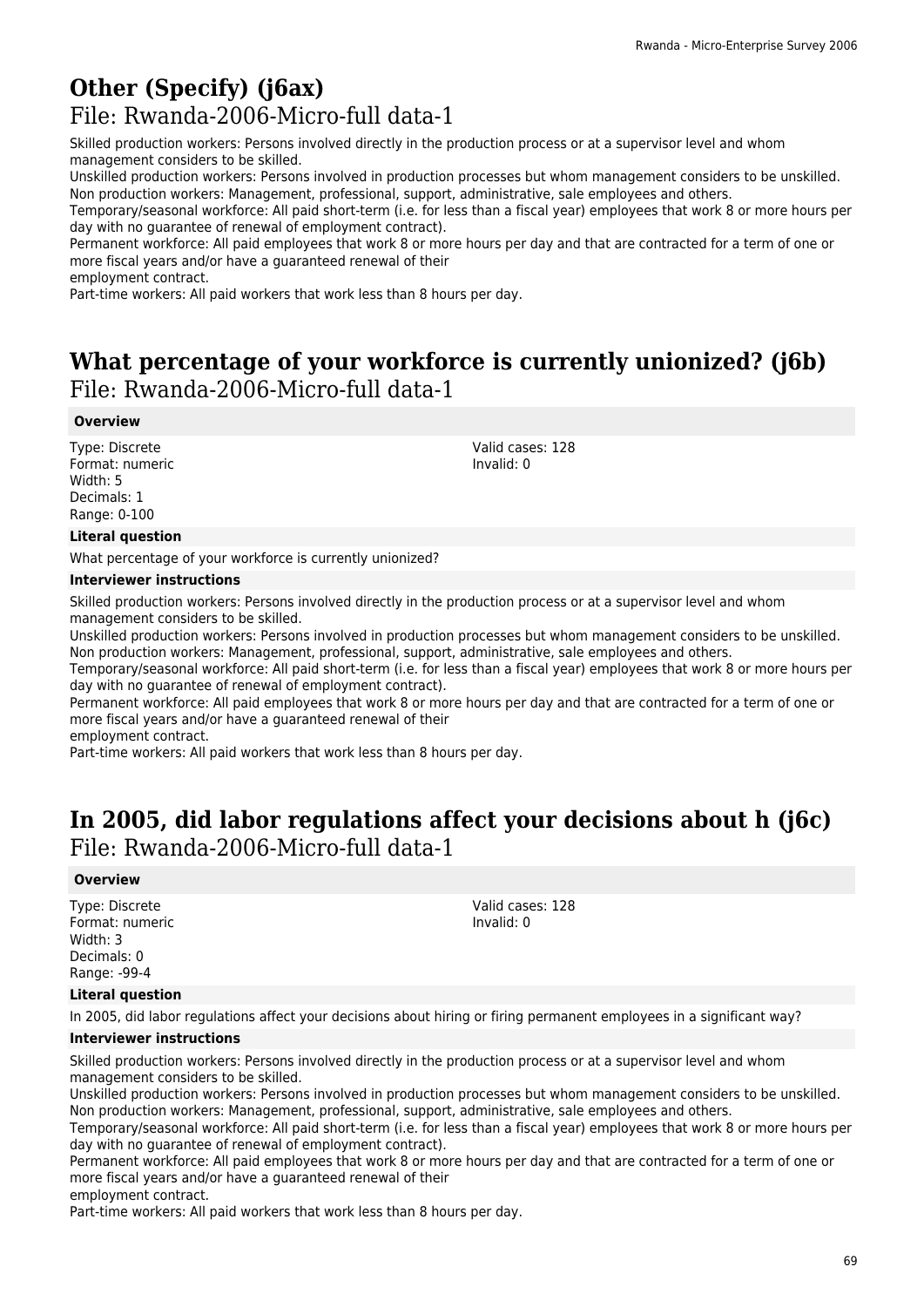### **If yes, if you had not had to comply with labor regulations, (j6d)**  File: Rwanda-2006-Micro-full data-1

#### **Overview**

Type: Discrete Format: numeric Width: 3 Decimals: 0 Range: -99-2

#### **Literal question**

In 2005, did labor regulations affect your decisions about hiring or firing permanent employees in a significant way? If yes, if you had not had to comply with labor regulations, would you have: Hired workers?

#### **Interviewer instructions**

Skilled production workers: Persons involved directly in the production process or at a supervisor level and whom management considers to be skilled.

Unskilled production workers: Persons involved in production processes but whom management considers to be unskilled. Non production workers: Management, professional, support, administrative, sale employees and others.

Temporary/seasonal workforce: All paid short-term (i.e. for less than a fiscal year) employees that work 8 or more hours per day with no guarantee of renewal of employment contract).

Permanent workforce: All paid employees that work 8 or more hours per day and that are contracted for a term of one or more fiscal years and/or have a guaranteed renewal of their

employment contract.

Part-time workers: All paid workers that work less than 8 hours per day.

### **If yes, how many? (j6e)**

File: Rwanda-2006-Micro-full data-1

#### **Overview**

Type: Discrete Format: numeric Width: 3 Decimals: 0 Range: -44-3

#### **Literal question**

In 2005, did labor regulations affect your decisions about hiring or firing permanent employees in a significant way? Hired workers? If yes, how many?

#### **Interviewer instructions**

Skilled production workers: Persons involved directly in the production process or at a supervisor level and whom management considers to be skilled.

Unskilled production workers: Persons involved in production processes but whom management considers to be unskilled. Non production workers: Management, professional, support, administrative, sale employees and others.

Temporary/seasonal workforce: All paid short-term (i.e. for less than a fiscal year) employees that work 8 or more hours per day with no guarantee of renewal of employment contract).

Permanent workforce: All paid employees that work 8 or more hours per day and that are contracted for a term of one or more fiscal years and/or have a guaranteed renewal of their

employment contract.

Part-time workers: All paid workers that work less than 8 hours per day.

### **If yes, if you had not had to comply with labor regulations, (j6f)**  File: Rwanda-2006-Micro-full data-1

#### **Overview**

Type: Discrete Format: numeric Width: 3 Decimals: 0 Range: -99-2

Valid cases: 128 Invalid: 0

Valid cases: 128 Invalid: 0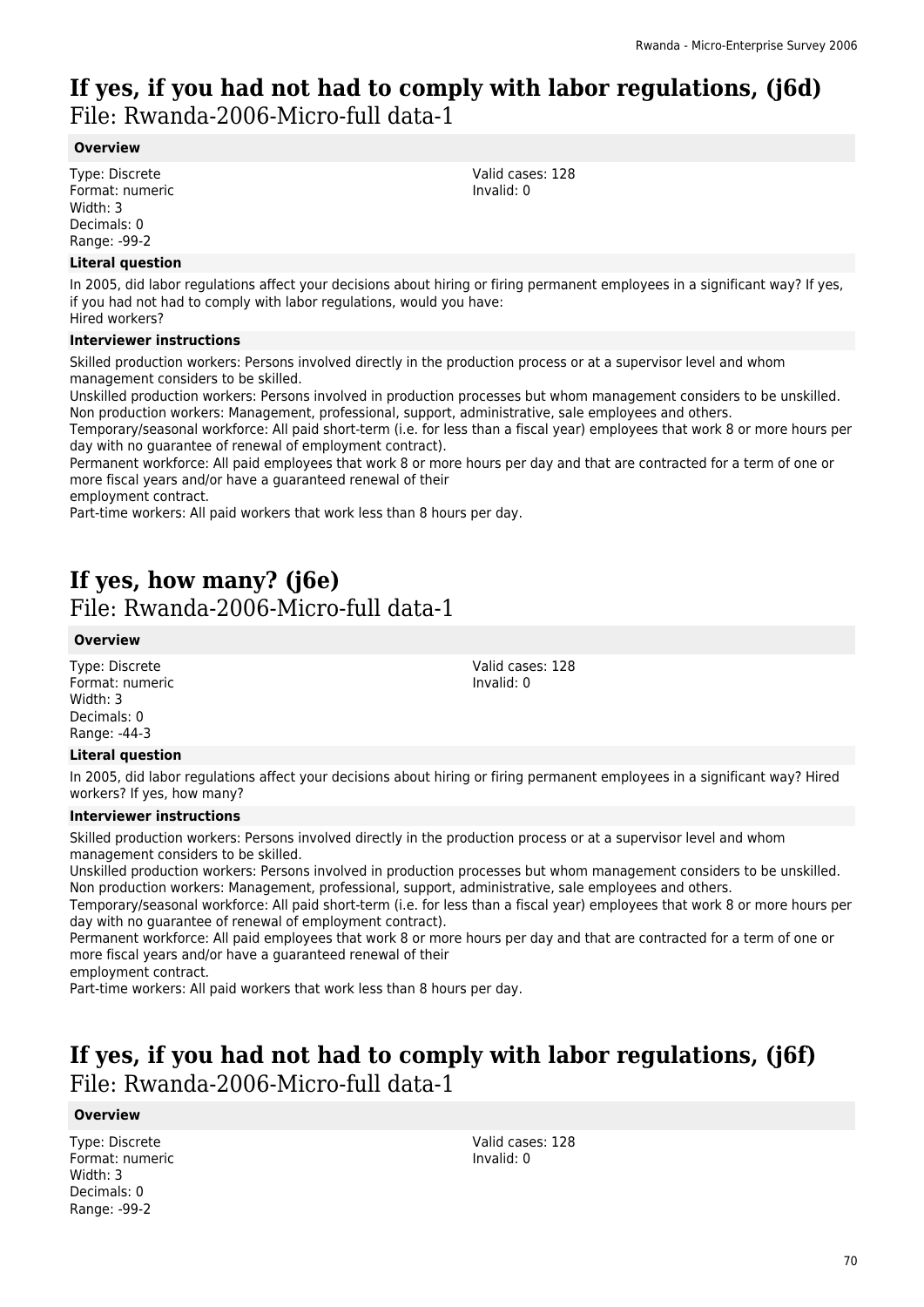### **If yes, if you had not had to comply with labor regulations, (j6f)**  File: Rwanda-2006-Micro-full data-1

#### **Literal question**

In 2005, did labor regulations affect your decisions about hiring or firing permanent employees in a significant way? If yes, if you had not had to comply with labor regulations, would you have: Fired workers?

#### **Interviewer instructions**

Skilled production workers: Persons involved directly in the production process or at a supervisor level and whom management considers to be skilled.

Unskilled production workers: Persons involved in production processes but whom management considers to be unskilled. Non production workers: Management, professional, support, administrative, sale employees and others.

Temporary/seasonal workforce: All paid short-term (i.e. for less than a fiscal year) employees that work 8 or more hours per day with no guarantee of renewal of employment contract).

Permanent workforce: All paid employees that work 8 or more hours per day and that are contracted for a term of one or more fiscal years and/or have a guaranteed renewal of their

employment contract.

Part-time workers: All paid workers that work less than 8 hours per day.

### **If yes, how many? (j6g)**  File: Rwanda-2006-Micro-full data-1

#### **Overview**

Type: Discrete Format: numeric Width: 3 Decimals: 0 Range: -44-2

Valid cases: 128 Invalid: 0

#### **Literal question**

In 2005, did labor regulations affect your decisions about hiring or firing permanent employees in a significant way? If yes, if you had not had to comply with labor regulations, would you have: Fired workers? If yes, how many?

#### **Interviewer instructions**

Skilled production workers: Persons involved directly in the production process or at a supervisor level and whom management considers to be skilled.

Unskilled production workers: Persons involved in production processes but whom management considers to be unskilled. Non production workers: Management, professional, support, administrative, sale employees and others.

Temporary/seasonal workforce: All paid short-term (i.e. for less than a fiscal year) employees that work 8 or more hours per day with no guarantee of renewal of employment contract).

Permanent workforce: All paid employees that work 8 or more hours per day and that are contracted for a term of one or more fiscal years and/or have a guaranteed renewal of their

employment contract.

Part-time workers: All paid workers that work less than 8 hours per day.

### **What is the average educational attainment of a typical prod (j8a)**  File: Rwanda-2006-Micro-full data-1

#### **Overview**

Type: Discrete Format: numeric Width: 3 Decimals: 0 Range: -99-4

Valid cases: 128 Invalid: 0

#### **Literal question**

What is the average educational attainment of a typical production worker employed in your establishment?

#### **Interviewer instructions**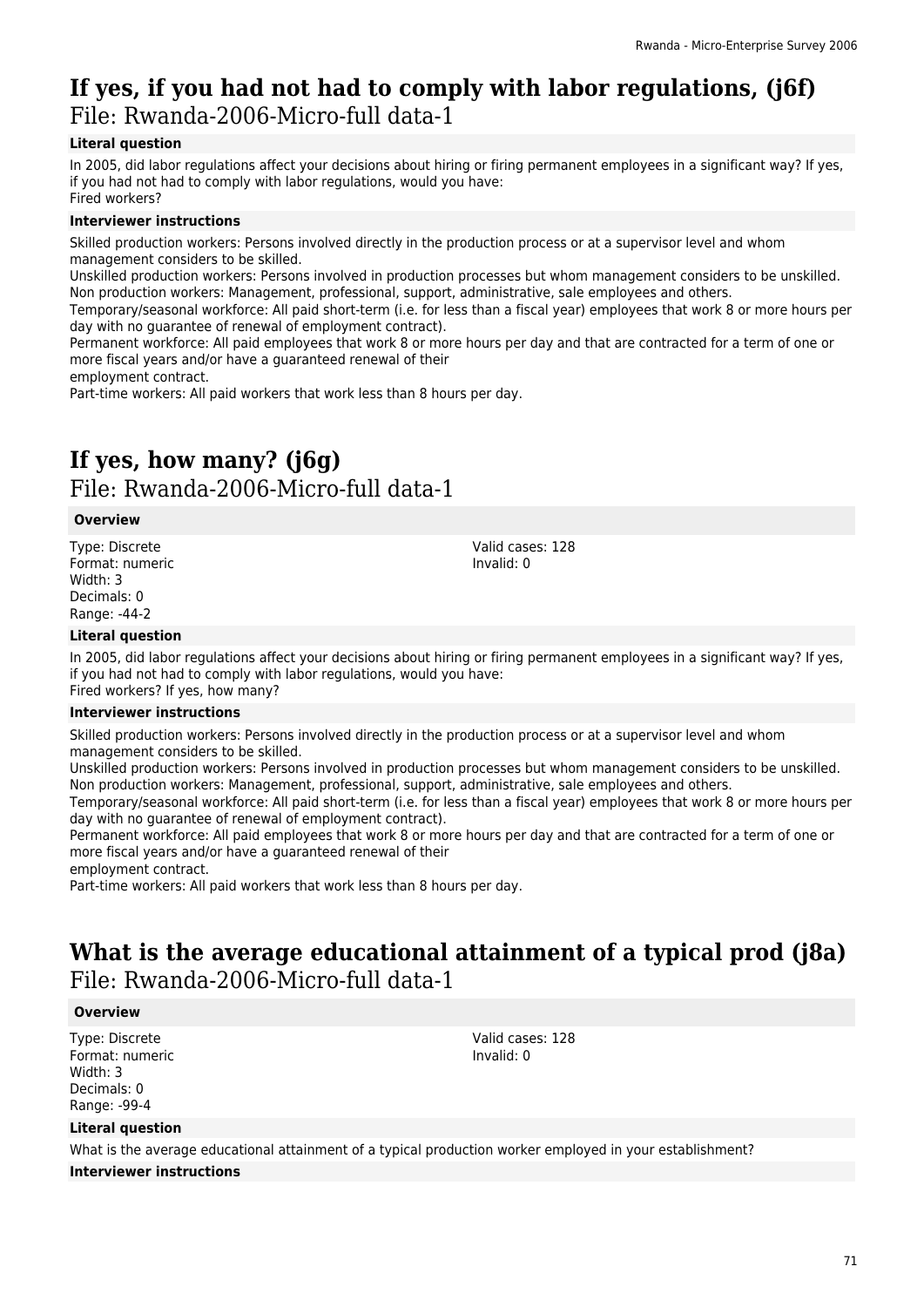### **What is the average educational attainment of a typical prod (j8a)**  File: Rwanda-2006-Micro-full data-1

Skilled production workers: Persons involved directly in the production process or at a supervisor level and whom management considers to be skilled.

Unskilled production workers: Persons involved in production processes but whom management considers to be unskilled. Non production workers: Management, professional, support, administrative, sale employees and others.

Temporary/seasonal workforce: All paid short-term (i.e. for less than a fiscal year) employees that work 8 or more hours per day with no guarantee of renewal of employment contract).

Permanent workforce: All paid employees that work 8 or more hours per day and that are contracted for a term of one or more fiscal years and/or have a guaranteed renewal of their

employment contract.

Part-time workers: All paid workers that work less than 8 hours per day.

### **In 2005, did this establishment run formal training programs (j8b)**  File: Rwanda-2006-Micro-full data-1

#### **Overview**

Type: Discrete Format: numeric Width: 3 Decimals: 0 Range: -99-2

Valid cases: 128 Invalid: 0

#### **Literal question**

In 2005, did this establishment run formal training programs for its permanent, full-time employees?

#### **Interviewer instructions**

Skilled production workers: Persons involved directly in the production process or at a supervisor level and whom management considers to be skilled.

Unskilled production workers: Persons involved in production processes but whom management considers to be unskilled. Non production workers: Management, professional, support, administrative, sale employees and others.

Temporary/seasonal workforce: All paid short-term (i.e. for less than a fiscal year) employees that work 8 or more hours per day with no guarantee of renewal of employment contract).

Permanent workforce: All paid employees that work 8 or more hours per day and that are contracted for a term of one or more fiscal years and/or have a guaranteed renewal of their

employment contract.

Part-time workers: All paid workers that work less than 8 hours per day.

## **If yes, production workers (j8c1)**

File: Rwanda-2006-Micro-full data-1

#### **Overview**

Type: Discrete Format: numeric Width: 5 Decimals: 1 Range: -44-100

Valid cases: 128 Invalid: 0

#### **Literal question**

In 2005, did this establishment run formal training programs for its permanent, full-time employees?

#### **Interviewer instructions**

Skilled production workers: Persons involved directly in the production process or at a supervisor level and whom management considers to be skilled.

Unskilled production workers: Persons involved in production processes but whom management considers to be unskilled. Non production workers: Management, professional, support, administrative, sale employees and others.

Temporary/seasonal workforce: All paid short-term (i.e. for less than a fiscal year) employees that work 8 or more hours per day with no guarantee of renewal of employment contract).

Permanent workforce: All paid employees that work 8 or more hours per day and that are contracted for a term of one or more fiscal years and/or have a guaranteed renewal of their

employment contract.

Part-time workers: All paid workers that work less than 8 hours per day.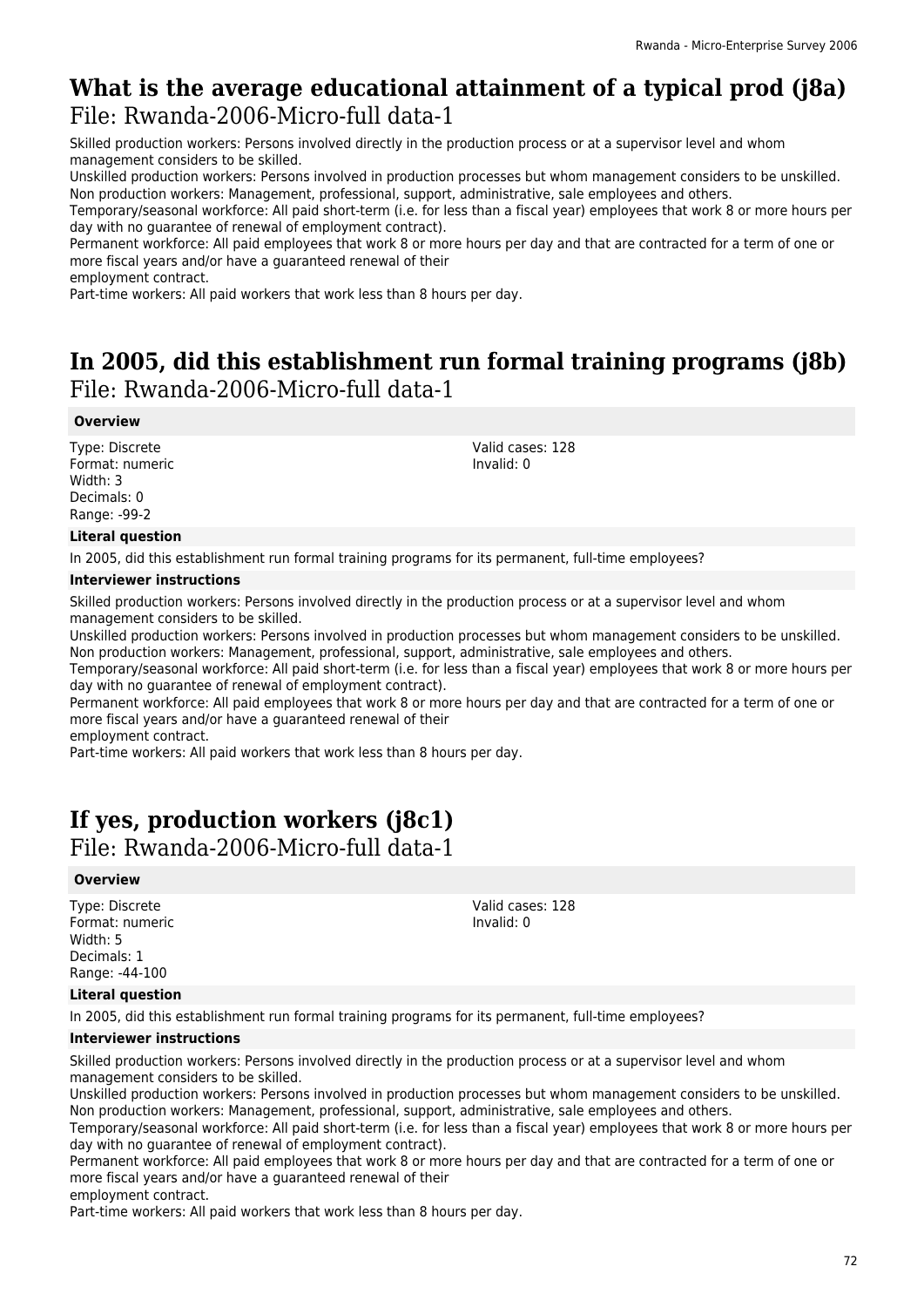# **HIV prevention messages (j9a)**

File: Rwanda-2006-Micro-full data-1

### **Overview**

Type: Discrete Format: numeric Width: 3 Decimals: 0 Range: -99-2

### **Literal question**

In 2005, did your establishment undertake any of the following activities to prevent HIV/AIDS among employees?

# **Free condom distribution (j9b)**

File: Rwanda-2006-Micro-full data-1

### **Overview**

Type: Discrete Format: numeric Width: 3 Decimals: 0 Range: -99-2

Valid cases: 128 Invalid: 0

Valid cases: 128 Invalid: 0

### **Literal question**

In 2005, did your establishment undertake any of the following activities to prevent HIV/AIDS among employees?

# **Anonymous HIV testing (j9c)**

File: Rwanda-2006-Micro-full data-1

### **Overview**

Type: Discrete Format: numeric Width: 3 Decimals: 0 Range: -99-2

Valid cases: 128 Invalid: 0

### **Literal question**

In 2005, did your establishment undertake any of the following activities to prevent HIV/AIDS among employees?

# **High absenteeism among workers du to sickness (j10a)**

File: Rwanda-2006-Micro-full data-1

### **Overview**

Type: Discrete Format: numeric Width: 3 Decimals: 0 Range: -99-2

Valid cases: 128 Invalid: 0

### **Literal question**

In the past 24 months, has your workforce been affected in any of the following ways:

# **High absenteeism among workers who need to care for family m (j10b)**

File: Rwanda-2006-Micro-full data-1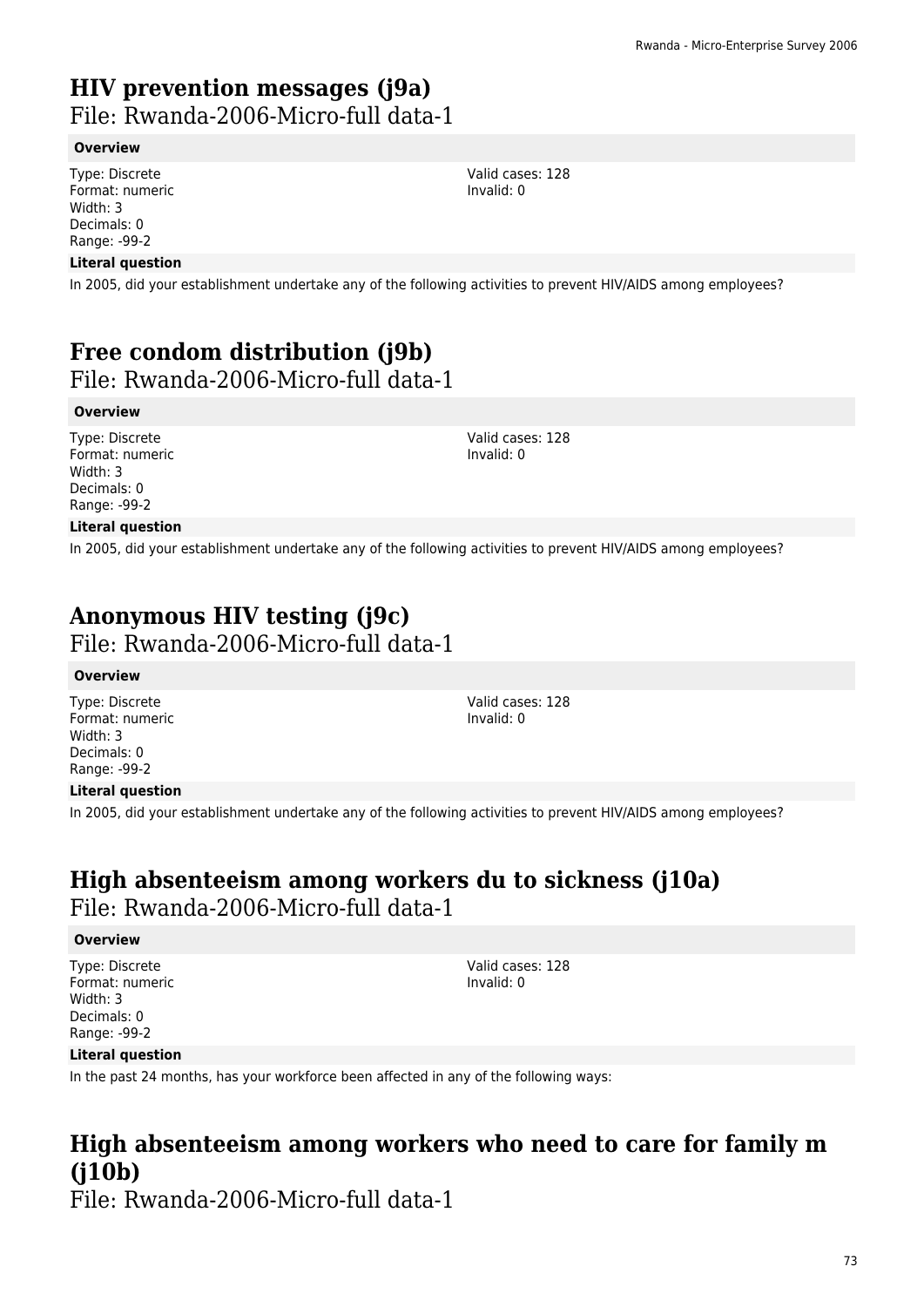### **High absenteeism among workers who need to care for family m (j10b)**

File: Rwanda-2006-Micro-full data-1

### **Overview**

Type: Discrete Format: numeric Width: 3 Decimals: 0 Range: -99-2

#### **Literal question**

In the past 24 months, has your workforce been affected in any of the following ways:

### **High absenteeism among workers due to HIV/AIDS (j10c)**  File: Rwanda-2006-Micro-full data-1

### **Overview**

Type: Discrete Format: numeric Width: 3 Decimals: 0 Range: -99-2

Valid cases: 128 Invalid: 0

#### **Literal question**

In the past 24 months, has your workforce been affected in any of the following ways:

# **High absenteeism among workers who need to care for family m (j10d)**

File: Rwanda-2006-Micro-full data-1

#### **Overview**

Type: Discrete Format: numeric Width: 3 Decimals: 0 Range: -99-2

Valid cases: 128 Invalid: 0

### **Literal question**

In the past 24 months, has your workforce been affected in any of the following ways:

### **In 2005, did this establishment have its annual financial st (k1a)**  File: Rwanda-2006-Micro-full data-1

#### **Overview**

Type: Discrete Format: numeric Width: 3 Decimals: 0 Range: -99-2

Valid cases: 128 Invalid: 0

#### **Literal question**

In 2005, did this establishment have its annual financial statements checked and certified by an external auditor?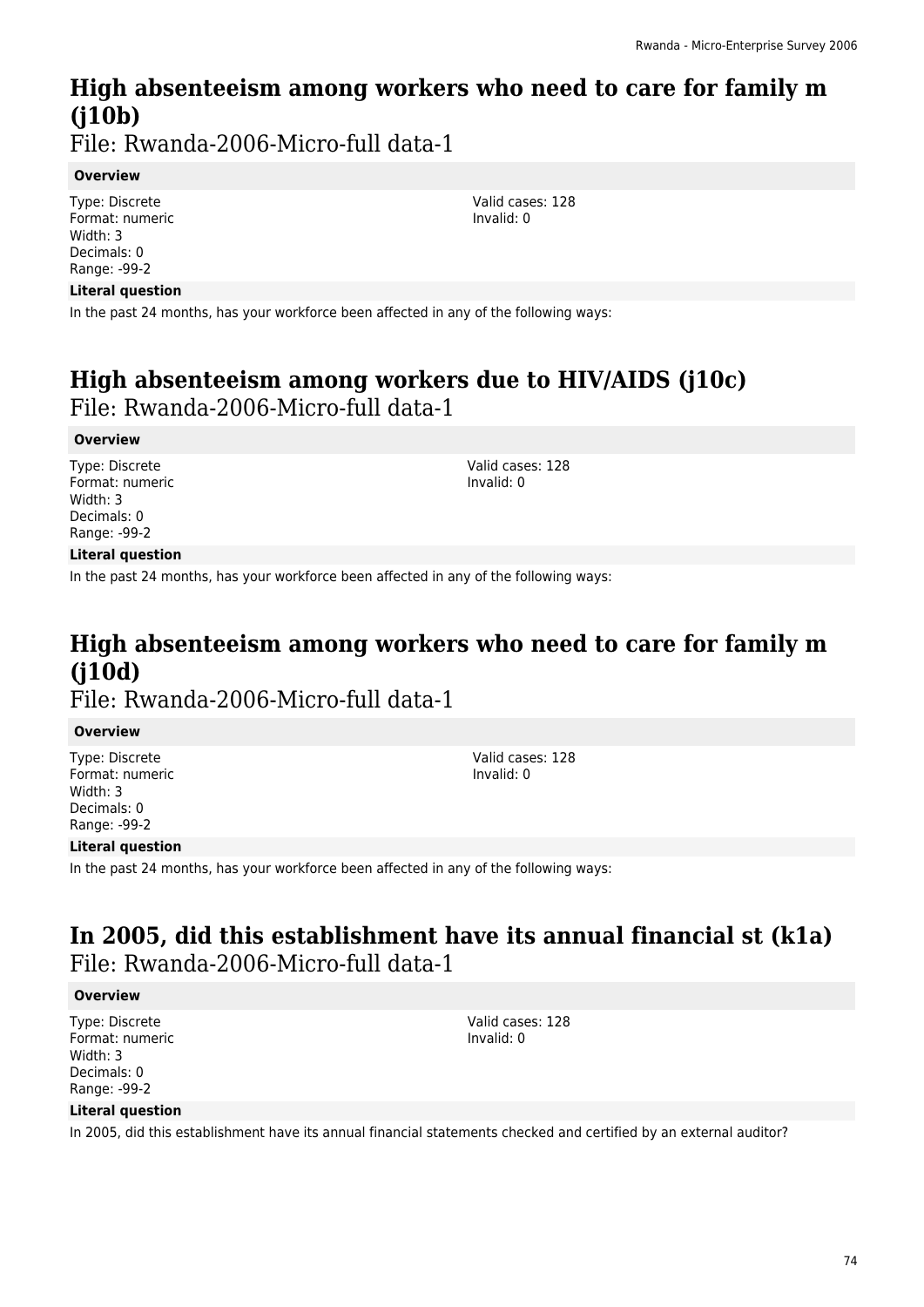# **Does this establishment currently have a checking/saving acc (k1b)**

File: Rwanda-2006-Micro-full data-1

### **Overview**

Type: Discrete Format: numeric Width: 3 Decimals: 0 Range: -99-2

#### **Literal question**

Does this establishment currently have a checking and/or saving account?

# **Of the land occupied by this establishment, what percentage (k1c1)**

File: Rwanda-2006-Micro-full data-1

### **Overview**

Type: Discrete Format: numeric Width: 5 Decimals: 1 Range: 0-100

Valid cases: 128 Invalid: 0 Minimum: 0 Maximum: 100 Mean: 6.1 Standard deviation: 22.9

#### **Literal question**

Of the land occupied by this establishment, what percentage does it: Own

# **Of the land occupied by this establishment, what percentage (k1c2)**

File: Rwanda-2006-Micro-full data-1

#### **Overview**

Type: Discrete Format: numeric Width: 5 Decimals: 1 Range: 0-100

Valid cases: 128 Invalid: 0

### **Literal question**

Of the land occupied by this establishment, what percentage does it: Lease

# **Of the land occupied by this establishment, what percentage (k1c3)**

File: Rwanda-2006-Micro-full data-1

### **Overview**

Type: Discrete Format: numeric Width: 3 Decimals: 1 Range: 0-100 **Literal question** Valid cases: 128 Invalid: 0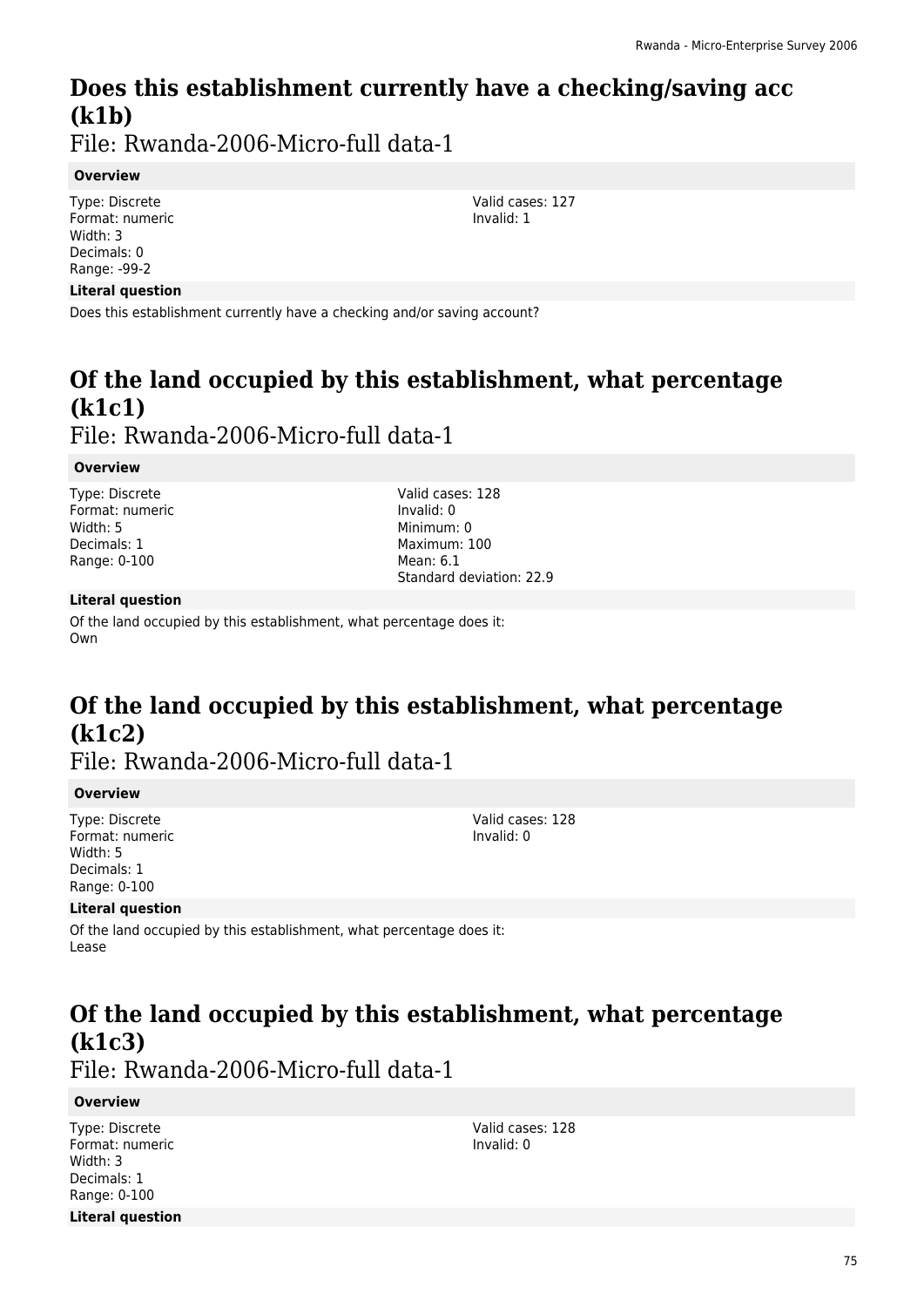# **Of the land occupied by this establishment, what percentage (k1c3)**

File: Rwanda-2006-Micro-full data-1

Of the land occupied by this establishment, what percentage does it: **Other** 

# **Other (Specify) (k1c3x)**  File: Rwanda-2006-Micro-full data-1

### **Overview**

Type: Discrete Format: character Width: 3

Valid cases: 128 Invalid: 0

### **Literal question**

Of the land occupied by this establishment, what percentage does it: Other (specify)

### **Does your establishment have an overdraft facility? (k2a)**  File: Rwanda-2006-Micro-full data-1

### **Overview**

Type: Discrete Format: numeric Width: 3 Decimals: 0 Range: -99-2

### **Literal question**

Does your establishment have an overdraft facility?

### **If yes, what is the average annual interest rate? (k2b)**  File: Rwanda-2006-Micro-full data-1

### **Overview**

Type: Discrete Format: numeric Width: 5 Decimals: 1 Range: -44-20

### **Literal question**

Does your establishment have an overdraft facility? If yes, what is the average annual interest rate?

### **Did you purchase Fixed assets in 2005? (k3a)**

File: Rwanda-2006-Micro-full data-1

### **Overview**

Type: Discrete Format: numeric Width: 3 Decimals: 0 Range: -99-2 **Literal question** Valid cases: 128 Invalid: 0

Valid cases: 128 Invalid: 0

#### Valid cases: 128 Invalid: 0

76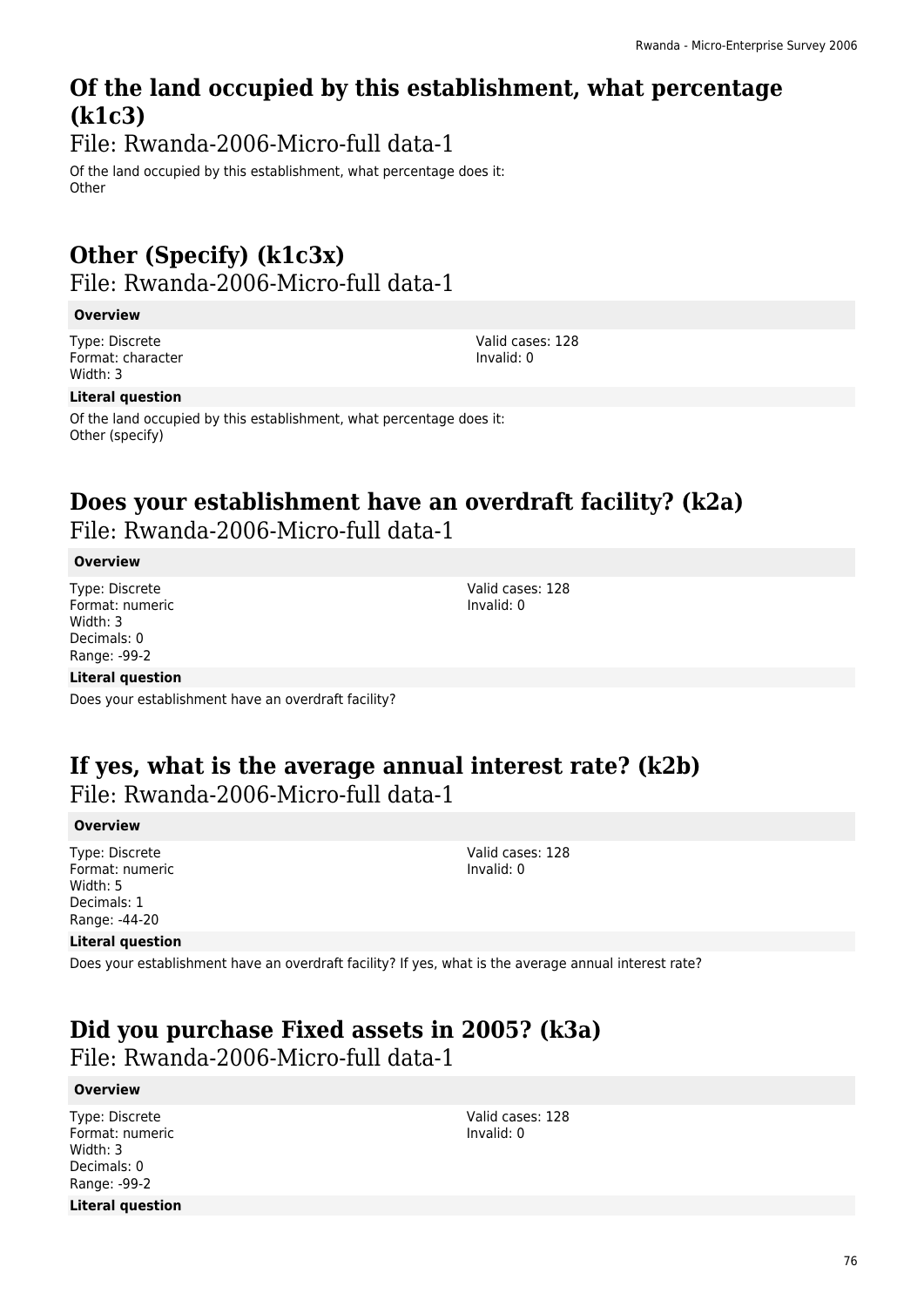# **Did you purchase Fixed assets in 2005? (k3a)**

File: Rwanda-2006-Micro-full data-1

Did you purchase Fixed assets in 2005?

#### **Interviewer instructions**

Current assets: Inventory, accounts receivable and cash accounts Fixed assets: Machinery, vehicles, equipment, land, or buildings

# **Internal funds/Retained earnings (k3a1)**

File: Rwanda-2006-Micro-full data-1

### **Overview**

Type: Discrete Format: numeric Width: 5 Decimals: 1 Range: 0-100

Valid cases: 128 Invalid: 0

### **Literal question**

For 2005, please estimate the proportion of financing from the sources below for:

#### **Interviewer instructions**

Current assets: Inventory, accounts receivable and cash accounts Fixed assets: Machinery, vehicles, equipment, land, or buildings

# **Internal funds/Retained earnings (k3a2)**

File: Rwanda-2006-Micro-full data-1

### **Overview**

Type: Discrete Format: numeric Width: 5 Decimals: 1 Range: -44-100 Invalid: -44

#### **Literal question**

Purchases of fixed assets

#### **Interviewer instructions**

Current assets: Inventory, accounts receivable and cash accounts Fixed assets: Machinery, vehicles, equipment, land, or buildings

### **Borrowed from Private commercial banks (k3b1)**

File: Rwanda-2006-Micro-full data-1

#### **Overview**

Type: Discrete Format: numeric Width: 4 Decimals: 1 Range: 0-80

Valid cases: 128 Invalid: 0

#### **Literal question**

For 2005, please estimate the proportion of financing from the sources below for:

#### **Interviewer instructions**

Current assets: Inventory, accounts receivable and cash accounts Fixed assets: Machinery, vehicles, equipment, land, or buildings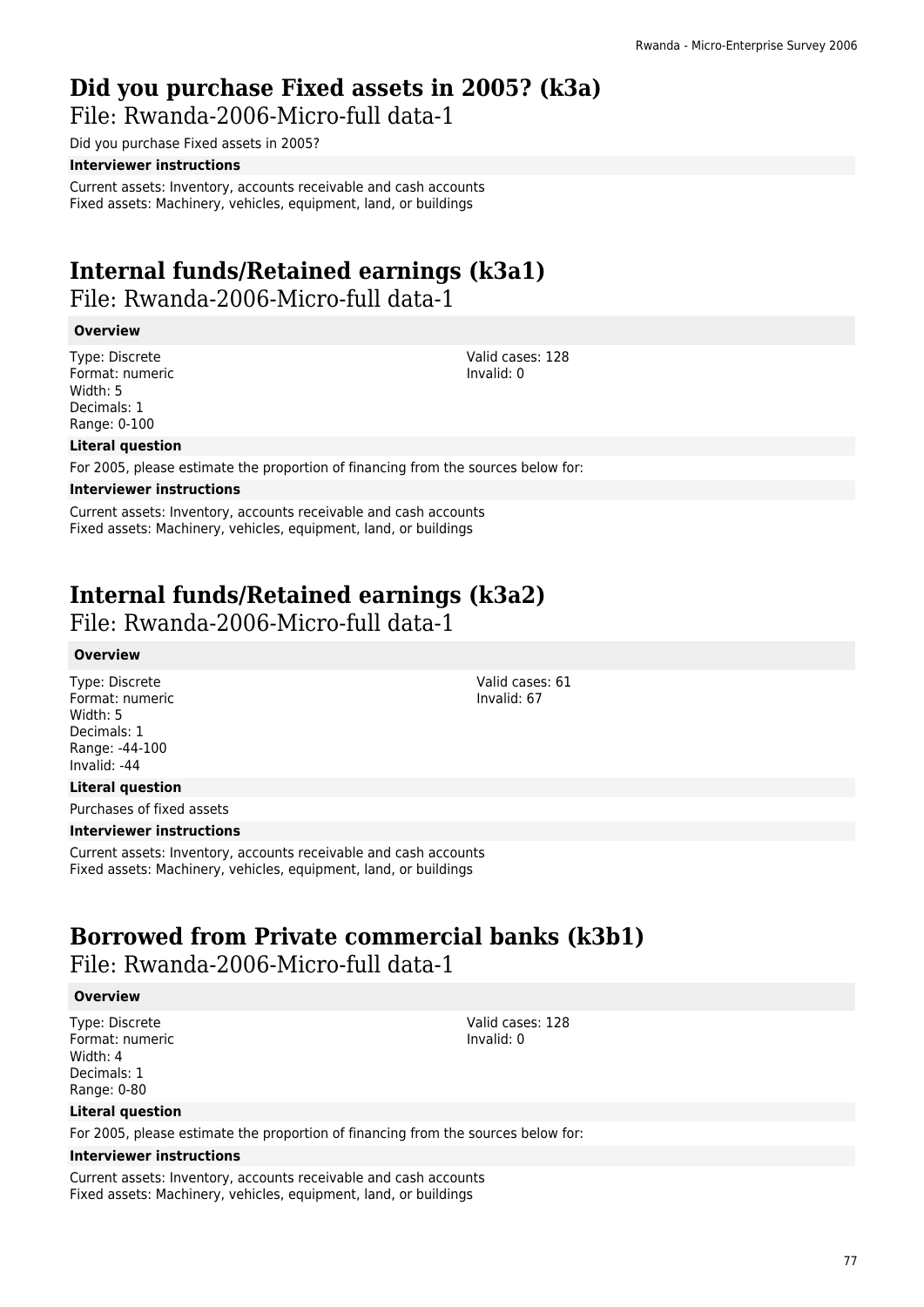### **Borrowed from Private commercial banks (k3b2)**

File: Rwanda-2006-Micro-full data-1

### **Overview**

Type: Discrete Format: numeric Width: 5 Decimals: 1 Range: -44-100

### **Literal question**

Purchases of fixed assets

#### **Interviewer instructions**

Current assets: Inventory, accounts receivable and cash accounts Fixed assets: Machinery, vehicles, equipment, land, or buildings

### **Borrowed from state-owned banks and/or government agency (k3c1)**  File: Rwanda-2006-Micro-full data-1

#### **Overview**

Type: Discrete Format: numeric Width: 5 Decimals: 1 Range: 0-20

Valid cases: 128 Invalid: 0

### **Literal question**

For 2005, please estimate the proportion of financing from the sources below for:

#### **Interviewer instructions**

Current assets: Inventory, accounts receivable and cash accounts Fixed assets: Machinery, vehicles, equipment, land, or buildings

# **Borrowed from state-owned banks and/or government agency (k3c2)**

File: Rwanda-2006-Micro-full data-1

#### **Overview**

Type: Discrete Format: numeric Width: 5 Decimals: 1 Range: -44-100

**Literal question**

Purchases of fixed assets

#### **Interviewer instructions**

Current assets: Inventory, accounts receivable and cash accounts Fixed assets: Machinery, vehicles, equipment, land, or buildings

### **Borrowed from non-bank financial institutions (k3d1)**

File: Rwanda-2006-Micro-full data-1

#### **Overview**

Valid cases: 128 Invalid: 0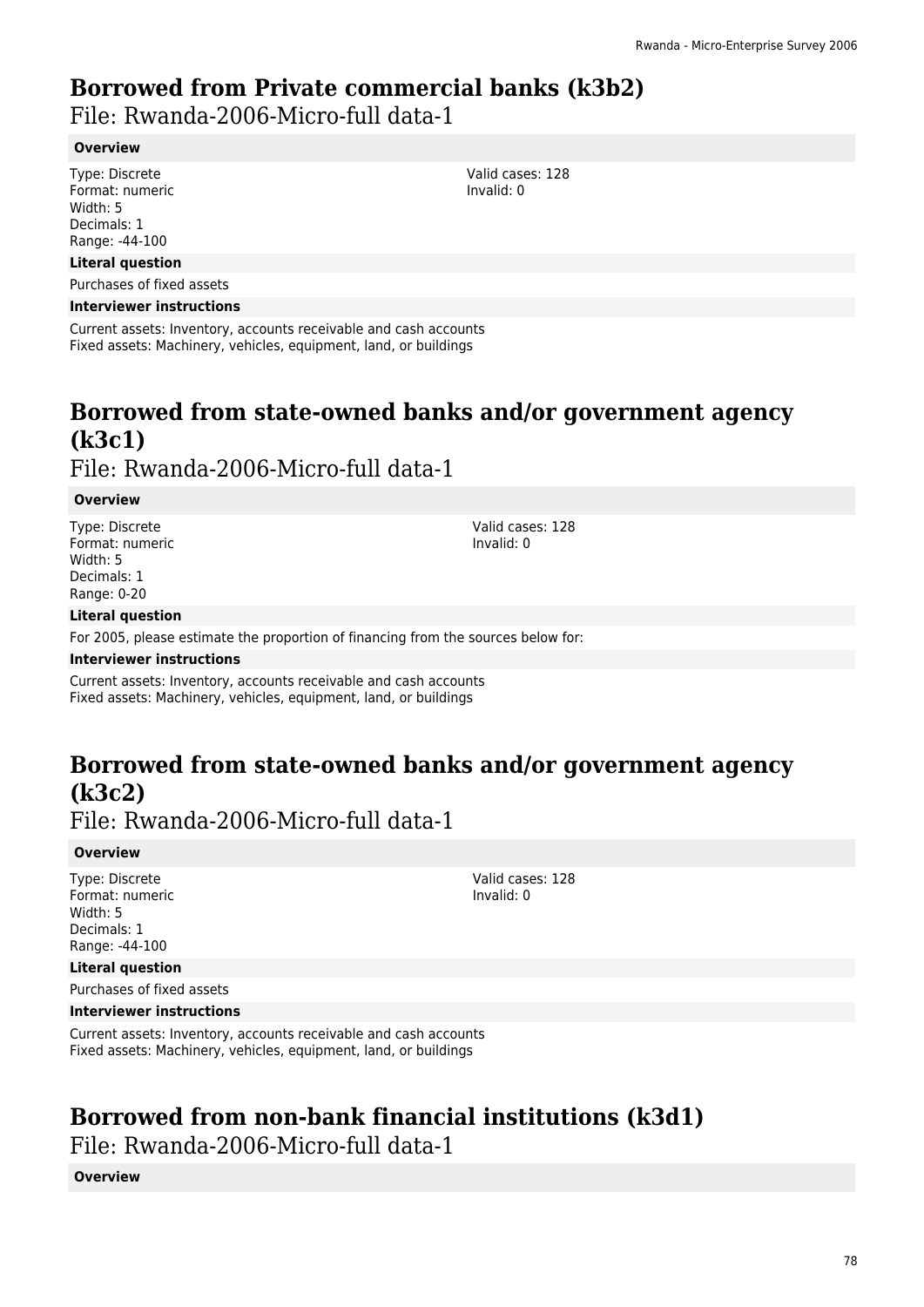### **Borrowed from non-bank financial institutions (k3d1)**

File: Rwanda-2006-Micro-full data-1

Type: Discrete Format: numeric Width: 5 Decimals: 1 Range: 0-50

Valid cases: 128 Invalid: 0

Valid cases: 128 Invalid: 0

### **Literal question**

For 2005, please estimate the proportion of financing from the sources below for:

#### **Interviewer instructions**

Current assets: Inventory, accounts receivable and cash accounts Fixed assets: Machinery, vehicles, equipment, land, or buildings

### **Borrowed from non-bank financial institutions (k3d2)**

File: Rwanda-2006-Micro-full data-1

### **Overview**

Type: Discrete Format: numeric Width: 5 Decimals: 1 Range: -44-0

### **Literal question**

Purchases of fixed assets

#### **Interviewer instructions**

Current assets: Inventory, accounts receivable and cash accounts Fixed assets: Machinery, vehicles, equipment, land, or buildings

# **Purchases on credit from suppliers and advances from custome (k3e1)**

File: Rwanda-2006-Micro-full data-1

### **Overview**

Type: Discrete Format: numeric Width: 4 Decimals: 1 Range: 0-60

Valid cases: 128 Invalid: 0

### **Literal question**

For 2005, please estimate the proportion of financing from the sources below for:

#### **Interviewer instructions**

Current assets: Inventory, accounts receivable and cash accounts Fixed assets: Machinery, vehicles, equipment, land, or buildings

# **Purchases on credit from suppliers and advances from custome (k3e2)**

File: Rwanda-2006-Micro-full data-1

**Overview**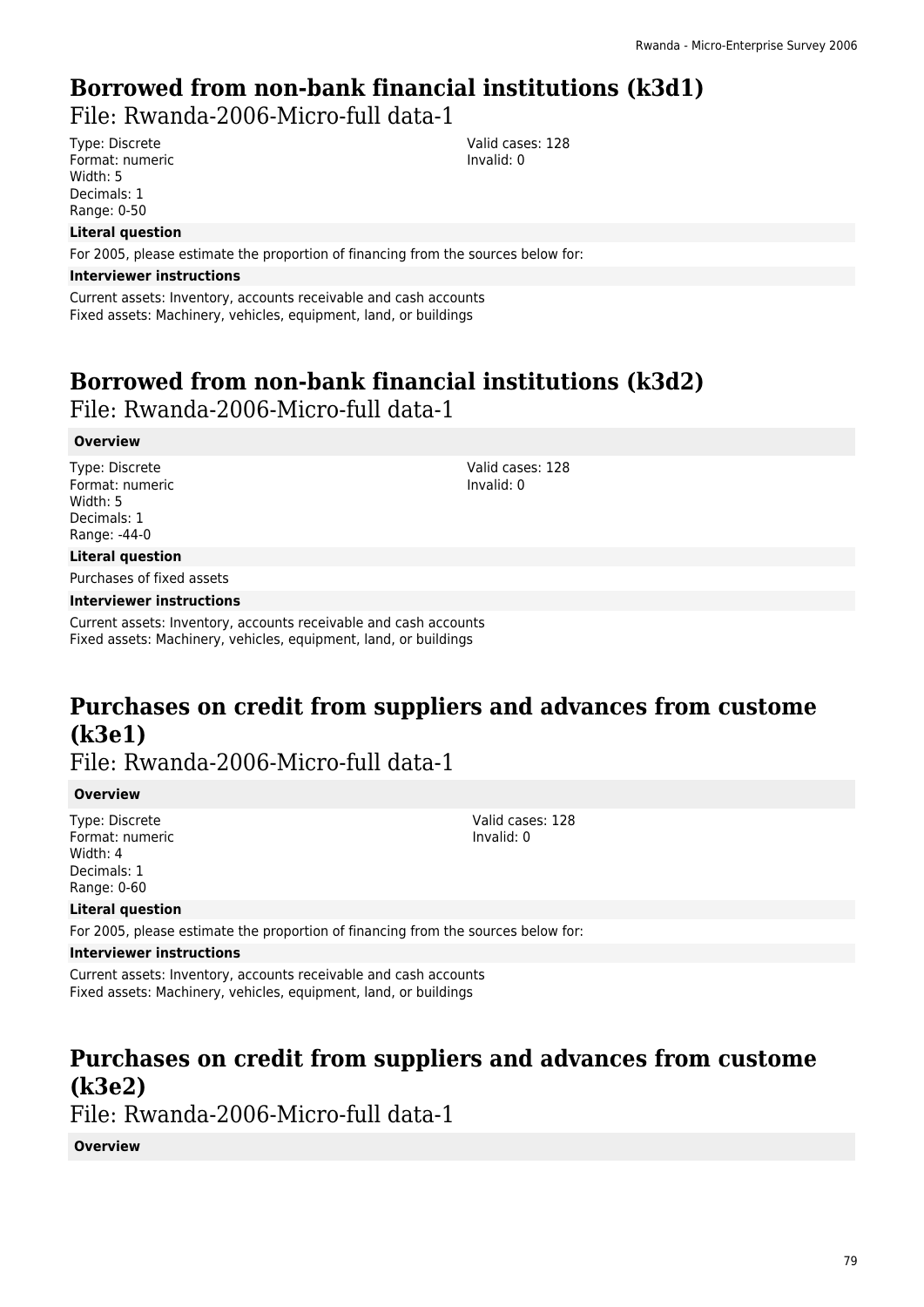# **Purchases on credit from suppliers and advances from custome (k3e2)**

File: Rwanda-2006-Micro-full data-1

Type: Discrete Format: numeric Width: 5 Decimals: 1 Range: -44-0

#### **Literal question**

Purchases of fixed assets

#### **Interviewer instructions**

Current assets: Inventory, accounts receivable and cash accounts Fixed assets: Machinery, vehicles, equipment, land, or buildings

# **Borrowed from family/friends (k3f1)**

File: Rwanda-2006-Micro-full data-1

### **Overview**

Type: Discrete Format: numeric Width: 5 Decimals: 1 Range: 0-50

Valid cases: 128 Invalid: 0

Valid cases: 128 Invalid: 0

### **Literal question**

For 2005, please estimate the proportion of financing from the sources below for:

#### **Interviewer instructions**

Current assets: Inventory, accounts receivable and cash accounts Fixed assets: Machinery, vehicles, equipment, land, or buildings

### **Borrowed from family/friends (k3f2)**

File: Rwanda-2006-Micro-full data-1

#### **Overview**

Type: Discrete Format: numeric Width: 5 Decimals: 1 Range: -44-50

Valid cases: 128 Invalid: 0

### **Literal question**

Purchases of fixed assets

#### **Interviewer instructions**

Current assets: Inventory, accounts receivable and cash accounts Fixed assets: Machinery, vehicles, equipment, land, or buildings

### **Borrowed from informal sources (e.g. moneylenders) (k3g1)**  File: Rwanda-2006-Micro-full data-1

#### **Overview**

Type: Discrete Format: numeric Width: 4 Decimals: 1 Range: 0-10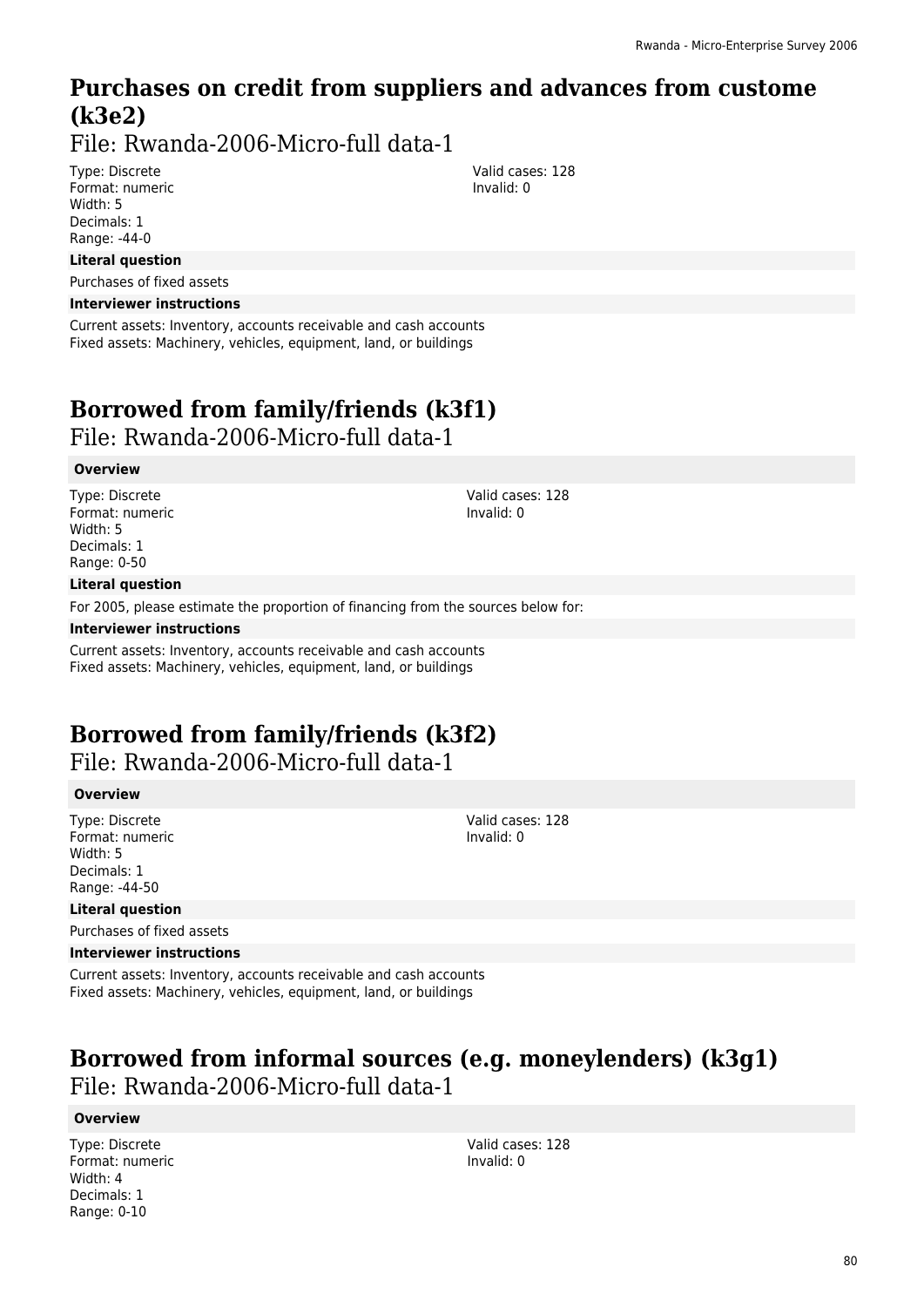# **Borrowed from informal sources (e.g. moneylenders) (k3g1)**

File: Rwanda-2006-Micro-full data-1

**Literal question**

For 2005, please estimate the proportion of financing from the sources below for:

**Interviewer instructions**

Current assets: Inventory, accounts receivable and cash accounts Fixed assets: Machinery, vehicles, equipment, land, or buildings

# **Borrowed from informal sources (e.g. moneylenders) (k3g2)**

File: Rwanda-2006-Micro-full data-1

**Overview**

Type: Discrete Format: numeric Width: 5 Decimals: 1 Range: -44-0

Valid cases: 128 Invalid: 0

**Literal question**

Purchases of fixed assets

**Interviewer instructions**

Current assets: Inventory, accounts receivable and cash accounts Fixed assets: Machinery, vehicles, equipment, land, or buildings

# **Issued new equity (shares) (k3h2)**

File: Rwanda-2006-Micro-full data-1

### **Overview**

Type: Discrete Format: numeric Width: 5 Decimals: 1 Range: -44-0

### **Literal question**

Purchases of fixed assets

### **Interviewer instructions**

Current assets: Inventory, accounts receivable and cash accounts Fixed assets: Machinery, vehicles, equipment, land, or buildings

# **Issued new debt (including commerciall paper and debentures) (k3i2)**

File: Rwanda-2006-Micro-full data-1

### **Overview**

Type: Discrete Format: numeric Width: 5 Decimals: 1 Range: -44-0

**Literal question**

Purchases of fixed assets **Interviewer instructions**

Valid cases: 128 Invalid: 0

Valid cases: 128 Invalid: 0

81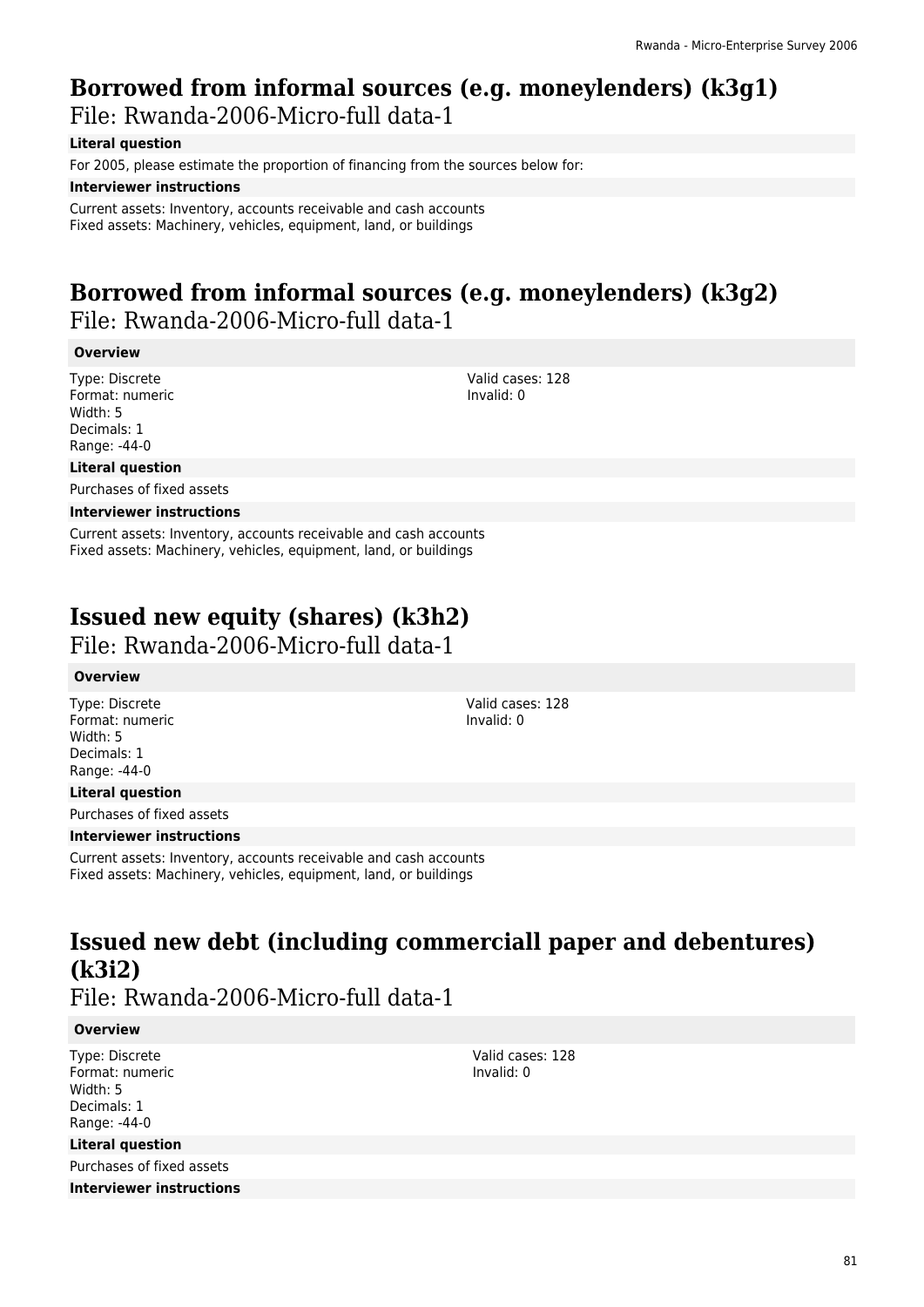# **Issued new debt (including commerciall paper and debentures) (k3i2)**

File: Rwanda-2006-Micro-full data-1

Current assets: Inventory, accounts receivable and cash accounts Fixed assets: Machinery, vehicles, equipment, land, or buildings

# **Other Working capital (k3j1)**  File: Rwanda-2006-Micro-full data-1

### **Overview**

Type: Discrete Format: numeric Width: 3 Decimals: 1 Range: 0-0

Valid cases: 128 Invalid: 0

### **Literal question**

For 2005, please estimate the proportion of financing from the sources below for:

### **Interviewer instructions**

Current assets: Inventory, accounts receivable and cash accounts Fixed assets: Machinery, vehicles, equipment, land, or buildings

# **Other Working Capital (Specify) (k3j1x)**

File: Rwanda-2006-Micro-full data-1

### **Overview**

Type: Discrete Format: character Width: 3

Valid cases: 128 Invalid: 0

### **Literal question**

For 2005, please estimate the proportion of financing from the sources below for:

### **Interviewer instructions**

Current assets: Inventory, accounts receivable and cash accounts Fixed assets: Machinery, vehicles, equipment, land, or buildings

### **Other Fixed assets (k3j2)**  File: Rwanda-2006-Micro-full data-1

### **Overview**

Type: Discrete Format: numeric Width: 5 Decimals: 1 Range: -44-0

Valid cases: 128 Invalid: 0

#### **Literal question**

Purchases of fixed assets

#### **Interviewer instructions**

Current assets: Inventory, accounts receivable and cash accounts Fixed assets: Machinery, vehicles, equipment, land, or buildings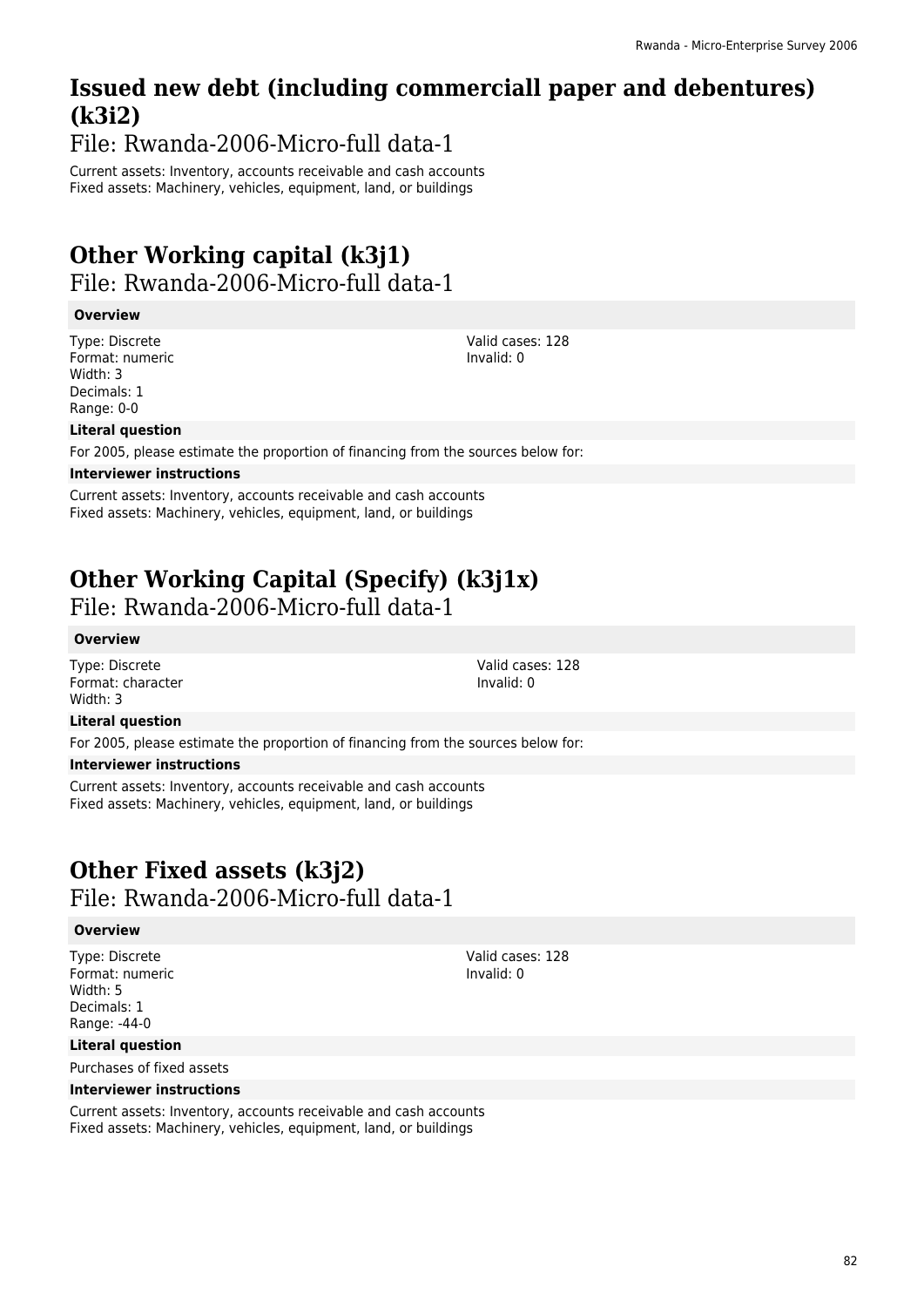# **Other Fixed assets (Specify) (k3j2x)**

File: Rwanda-2006-Micro-full data-1

### **Overview**

Type: Discrete Format: character Width: 3

**Literal question** Purchases of fixed assets

### **Interviewer instructions**

Current assets: Inventory, accounts receivable and cash accounts Fixed assets: Machinery, vehicles, equipment, land, or buildings

### **Does your establishment currently have a line of credit or l (k4a)**  File: Rwanda-2006-Micro-full data-1

### **Overview**

Type: Discrete Format: numeric Width: 3 Decimals: 0 Range: -99-2

### **Literal question**

Does your establishment currently have a line of credit or loan from a financial institution?

## **Is it a line of credit or a loan? (k4b)**

File: Rwanda-2006-Micro-full data-1

#### **Overview**

Type: Discrete Format: numeric Width: 3 Decimals: 0 Range: -99-2

Valid cases: 128 Invalid: 0

Valid cases: 128 Invalid: 0

### **Literal question**

Does your establishment currently have a line of credit or loan from a financial institution? If yes, for the most recent line of credit or loan which is still current:

### **What year was it approved? (k4c)**  File: Rwanda-2006-Micro-full data-1

#### **Overview**

Type: Discrete Format: numeric Width: 4 Decimals: 0 Range: -44-2006 Valid cases: 128 Invalid: 0

### **Literal question**

Does your establishment currently have a line of credit or loan from a financial institution? If yes, for the most recent line of credit or loan which is still current: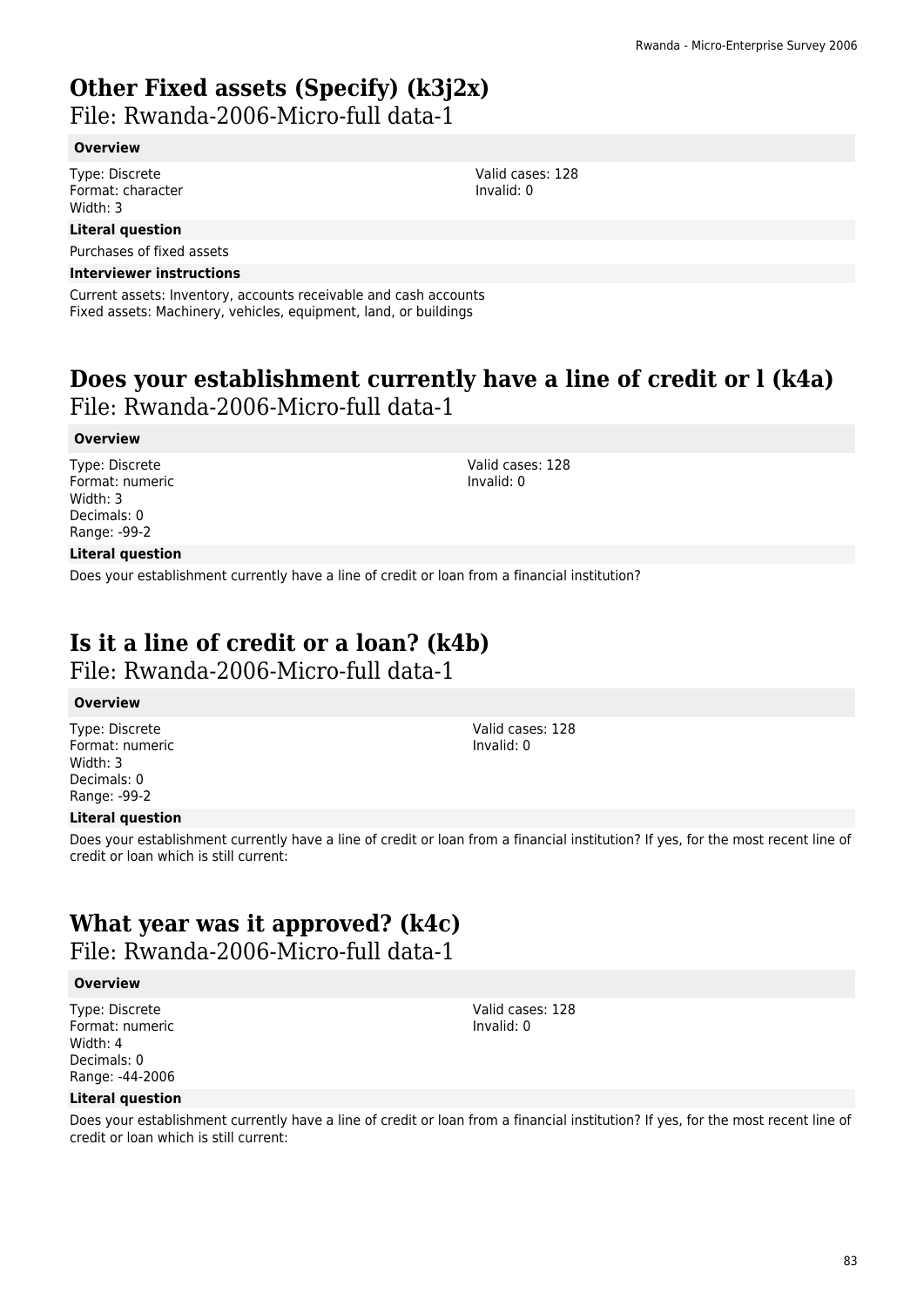# **What ws the amount at the time of approval? (k4d)**

File: Rwanda-2006-Micro-full data-1

### **Overview**

Type: Discrete Format: numeric Width: 8 Decimals: 0 Range: -99-1650000

### **Literal question**

Does your establishment currently have a line of credit or loan from a financial institution? If yes, for the most recent line of credit or loan which is still current:

# **What is the average annual interest rate? (k4e)**

File: Rwanda-2006-Micro-full data-1

### **Overview**

Type: Discrete Format: numeric Width: 5 Decimals: 1 Range: -66-20

### **Literal question**

Does your establishment currently have a line of credit or loan from a financial institution? If yes, for the most recent line of credit or loan which is still current:

### **What is the total duration (term) in months? (k4f)**  File: Rwanda-2006-Micro-full data-1

### **Overview**

Type: Discrete Format: numeric Width: 3 Decimals: 0 Range: -66-36

Valid cases: 128 Invalid: 0

Valid cases: 128 Invalid: 0

### **Literal question**

Does your establishment currently have a line of credit or loan from a financial institution? If yes, for the most recent line of credit or loan which is still current:

### **What is the name of the financial institutions that granted. (k4g)**  File: Rwanda-2006-Micro-full data-1

### **Overview**

Type: Discrete Format: character Width: 25

Valid cases: 128 Invalid: 0

### **Literal question**

Does your establishment currently have a line of credit or loan from a financial institution? If yes, for the most recent line of credit or loan which is still current:

What is the name of the financial institution that granted the line of credit or the loan?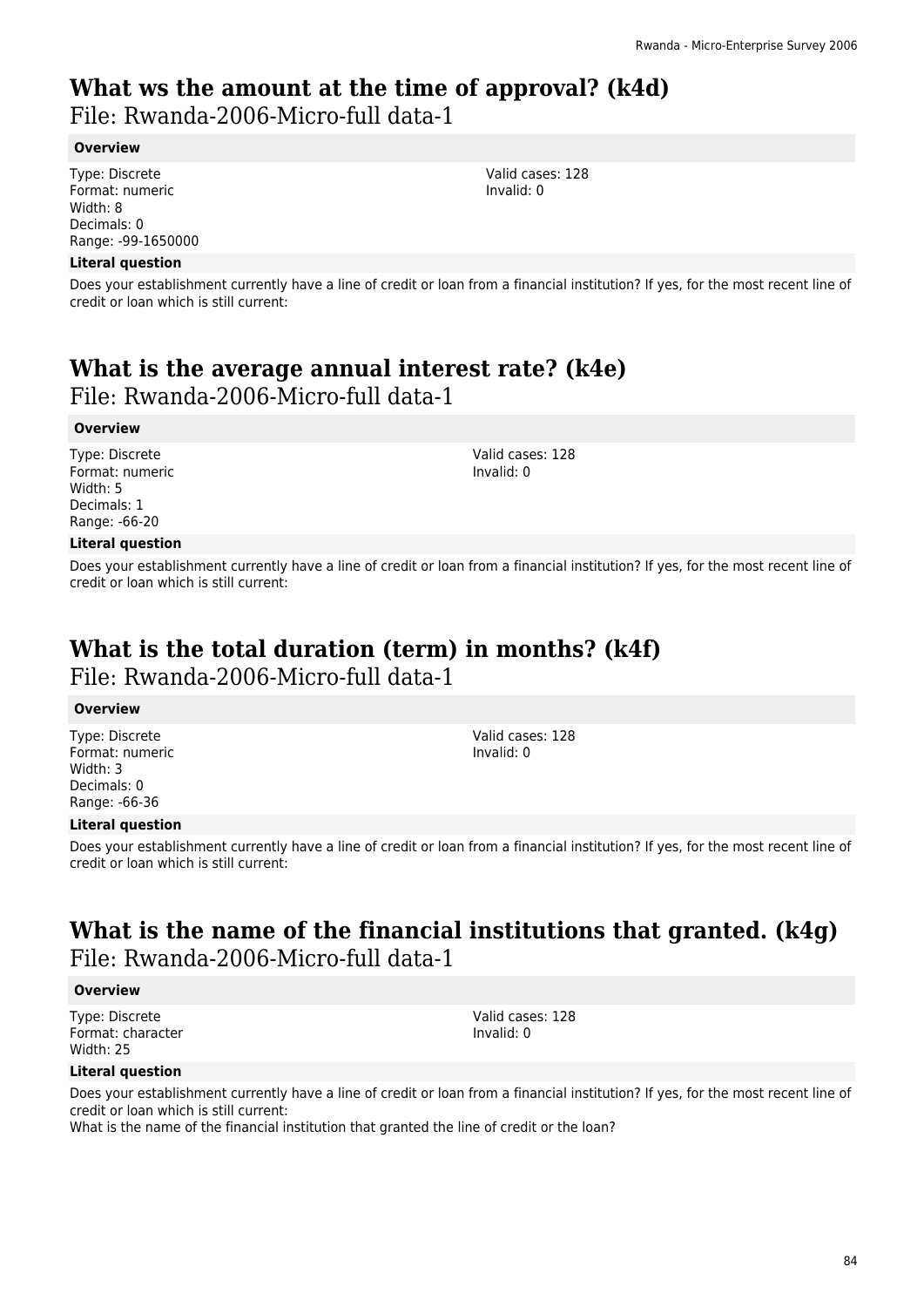### **What type of financial institution (k4h)**

File: Rwanda-2006-Micro-full data-1

### **Overview**

Type: Discrete Format: numeric Width: 3 Decimals: 0 Range: -99-4

### **Literal question**

Does your establishment currently have a line of credit or loan from a financial institution? If yes, for the most recent line of credit or loan which is still current:

What type of financial institution granted the line of credit or the loan?

### **Did your financial institution require collateral? (k4i)**  File: Rwanda-2006-Micro-full data-1

### **Overview**

Type: Discrete Format: numeric Width: 3 Decimals: 0 Range: -99-2

### **Literal question**

Did your financial institution require collateral?

# **Land, buildings (k4j1)**  File: Rwanda-2006-Micro-full data-1

### **Overview**

Type: Discrete Format: numeric Width: 3 Decimals: 0 Range: -99-2

### **Literal question**

Did your financial institution require collateral? If yes, which of the following assets were required as collateral:

# **Machinery and equipment including movables (k4j2)**

File: Rwanda-2006-Micro-full data-1

### **Overview**

Type: Discrete Format: numeric Width: 3 Decimals: 0 Range: -99-2

Valid cases: 128 Invalid: 0

### **Literal question**

Did your financial institution require collateral? If yes, which of the following assets were required as collateral:

### **Accounts receivable and inventories (k4j3)**

File: Rwanda-2006-Micro-full data-1

Valid cases: 128 Invalid: 0

Valid cases: 128 Invalid: 0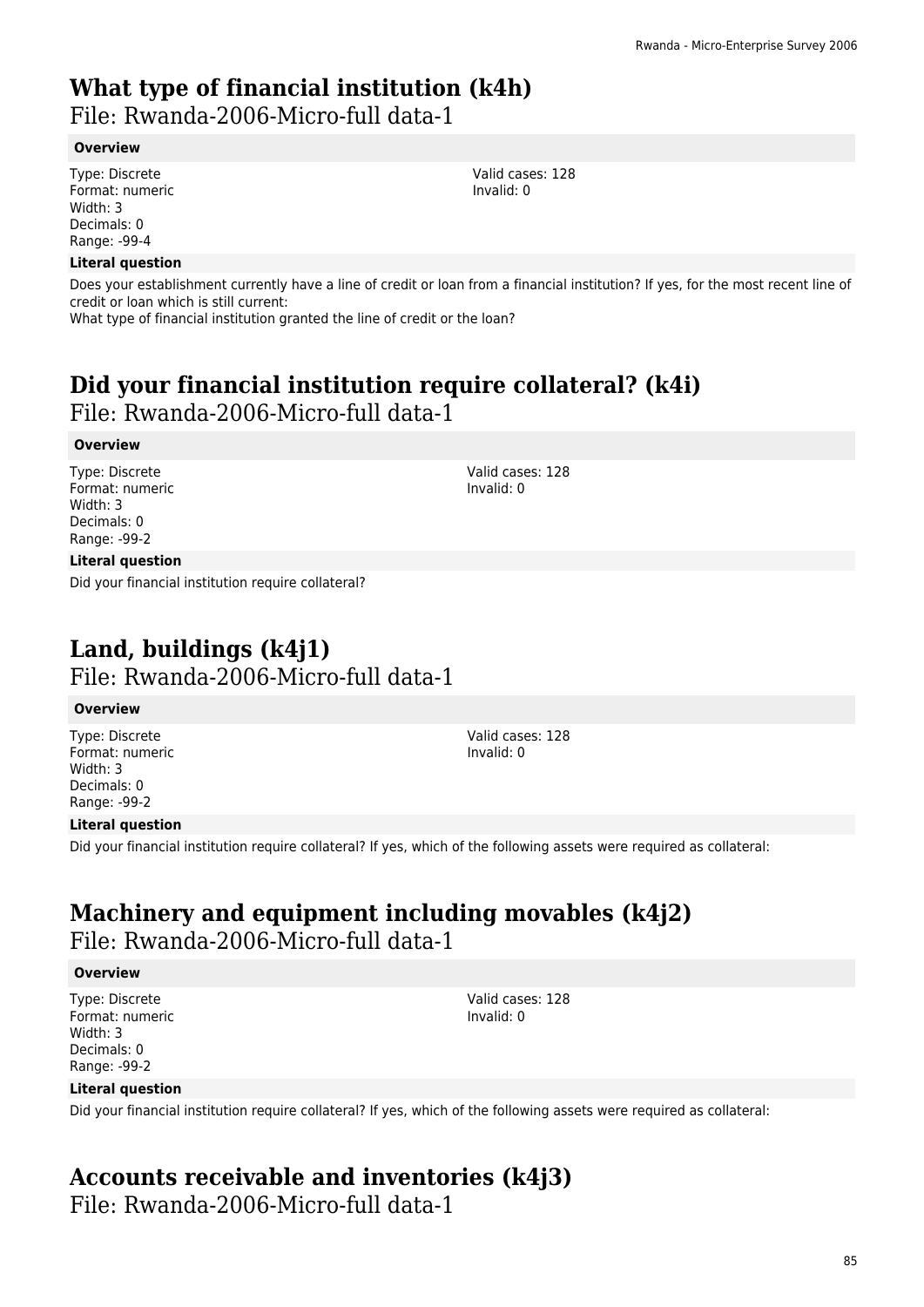# **Accounts receivable and inventories (k4j3)**

File: Rwanda-2006-Micro-full data-1

### **Overview**

Type: Discrete Format: numeric Width: 3 Decimals: 0 Range: -99-2

### **Literal question**

Did your financial institution require collateral? If yes, which of the following assets were required as collateral:

### **Personal assets of owner (house, etc.) (k4j4)**  File: Rwanda-2006-Micro-full data-1

### **Overview**

Type: Discrete Format: numeric Width: 3 Decimals: 0 Range: -99-2

Valid cases: 128 Invalid: 0

Valid cases: 128 Invalid: 0

### **Literal question**

Did your financial institution require collateral? If yes, which of the following assets were required as collateral:

# **Other (k4j5)**  File: Rwanda-2006-Micro-full data-1

### **Overview**

Type: Discrete Format: numeric Width: 3 Decimals: 0 Range: -99-2

### **Literal question**

Did your financial institution require collateral? If yes, which of the following assets were required as collateral:

### **Other (specify) (k4j5x)**  File: Rwanda-2006-Micro-full data-1

### **Overview**

Type: Discrete Format: character Width: 15

Valid cases: 128 Invalid: 0

### **Literal question**

Did your financial institution require collateral? If yes, which of the following assets were required as collateral:

# **What was the approximate value of the collateral required... (k4k)**

File: Rwanda-2006-Micro-full data-1

### **Overview**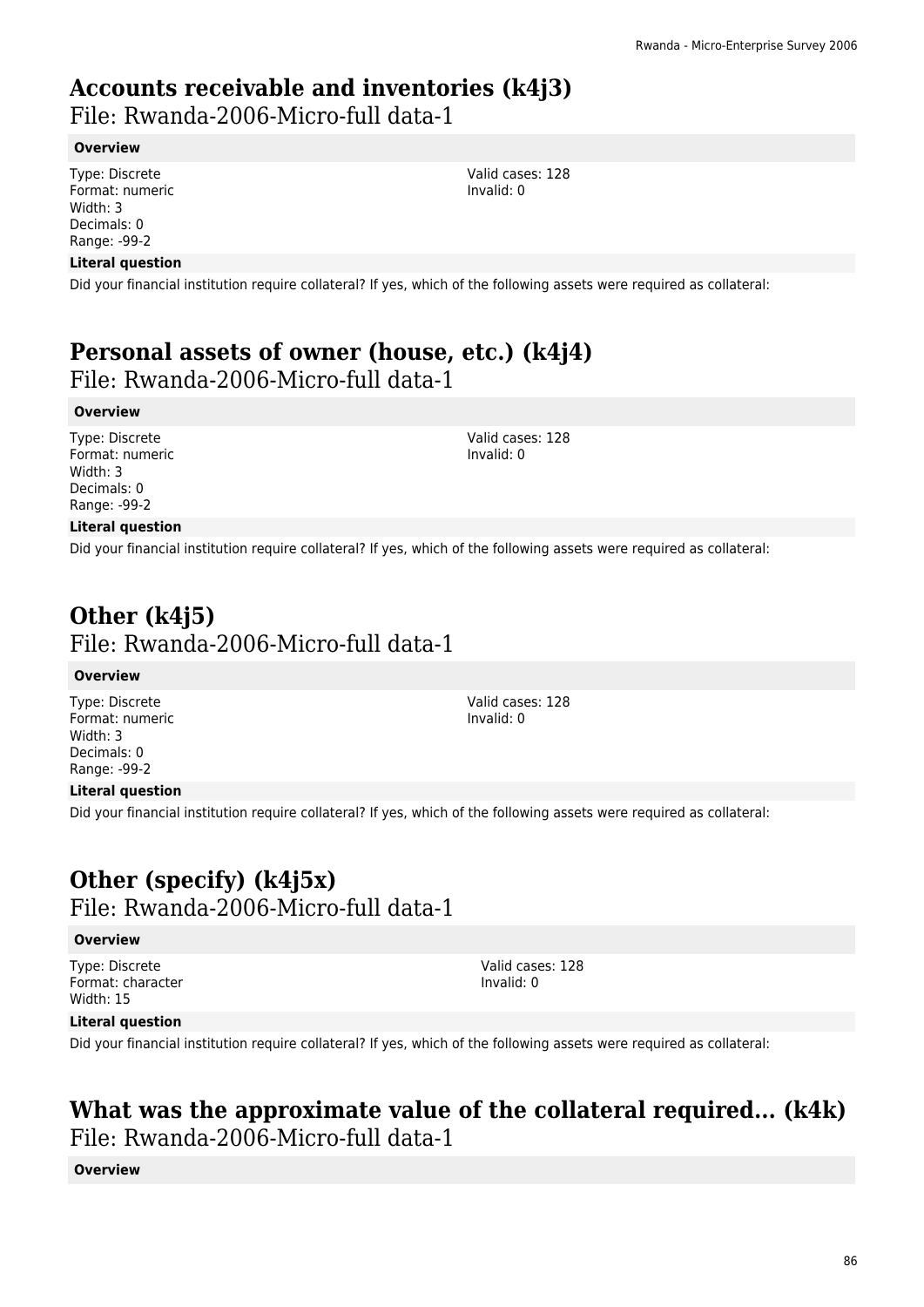# **What was the approximate value of the collateral required... (k4k)**

File: Rwanda-2006-Micro-full data-1

Type: Discrete Format: numeric Width: 5 Decimals: 1 Range: -88-190

### **Literal question**

Did your financial institution require collateral? If yes, what was the approximate value of the collateral required as a percentage of the amount of the loan or line of credit?

### **In 2005, did this establishment apply for loans or lines of (k5a)**  File: Rwanda-2006-Micro-full data-1

### **Overview**

Type: Discrete Format: numeric Width: 3 Decimals: 0 Range: -99-2

Valid cases: 128 Invalid: 0

### **Literal question**

In 2005, did this establishment apply for loans or lines of credit?

### **How many applications were submitted? (k5b)**  File: Rwanda-2006-Micro-full data-1

### **Overview**

Type: Discrete Format: numeric Width: 3 Decimals: 0 Range: -66-5

#### **Literal question**

In 2005, did this establishment apply for loans or lines of credit? If yes, how many applications were submitted?

# **How many of those applications were rejected? (k5c)**

File: Rwanda-2006-Micro-full data-1

### **Overview**

Type: Discrete Format: numeric Width: 3 Decimals: 0 Range: -88-5

Valid cases: 128 Invalid: 0

### **Literal question**

In 2005, did this establishment apply for loans or lines of credit? How many of those applications were rejected?

# **What was the most common reason given by the lender... (k5d)**

File: Rwanda-2006-Micro-full data-1

### **Overview**

87

Valid cases: 128 Invalid: 0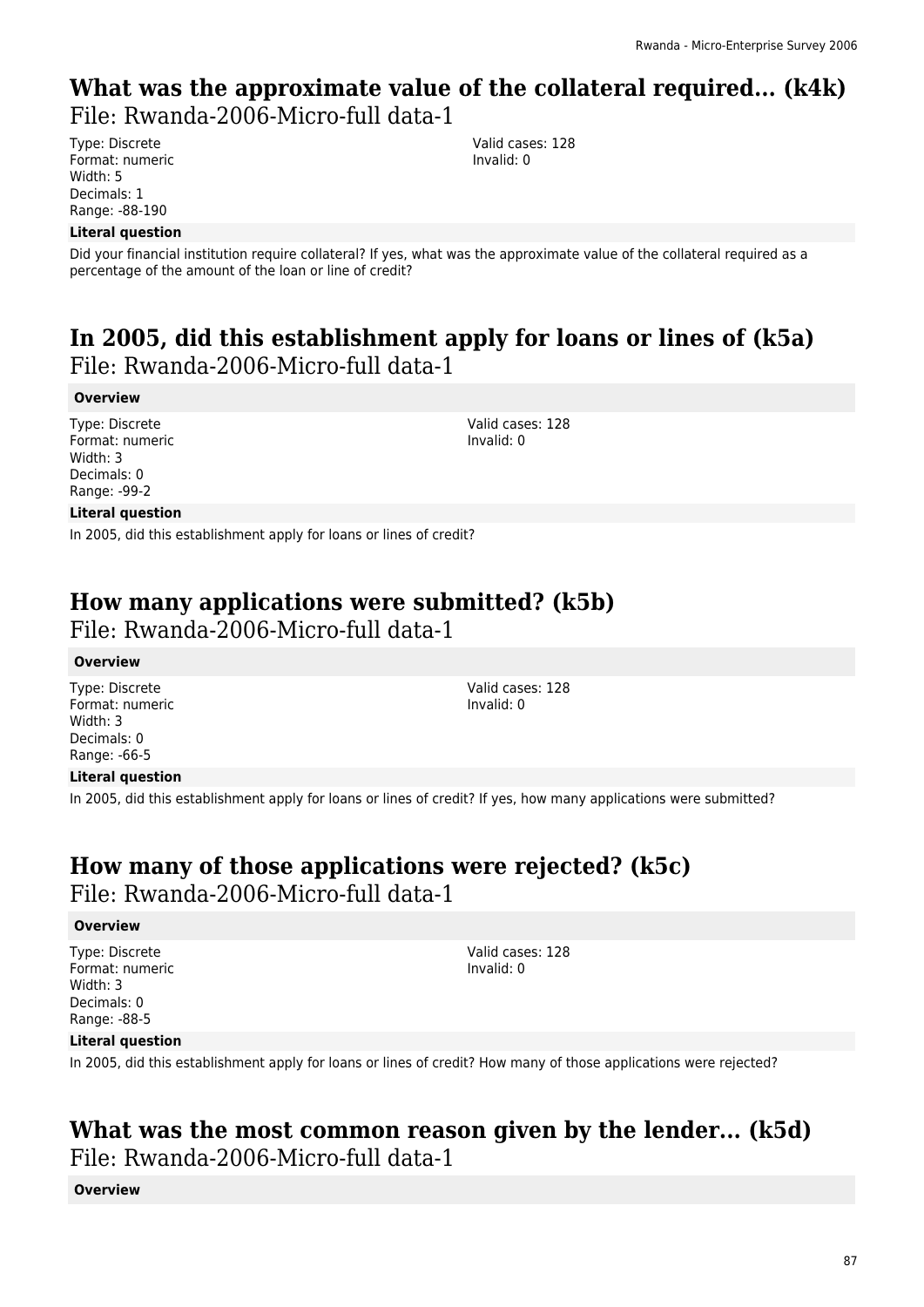# **What was the most common reason given by the lender... (k5d)**

File: Rwanda-2006-Micro-full data-1

Type: Discrete Format: numeric Width: 3 Decimals: 0 Range: -99-6

### **Literal question**

In 2005, did this establishment apply for loans or lines of credit? What was the most common reason given by the lender for those rejections?

### **If your establishment did not apply for a line of credit or (k6)**  File: Rwanda-2006-Micro-full data-1

### **Overview**

Type: Discrete Format: numeric Width: 3 Decimals: 0 Range: -99-7

Valid cases: 128 Invalid: 0

### **Literal question**

If your establishment did not apply for a line of credit or a loan, what was the main reason?

### **What were the total sales of your establishments Last Month (l1a)**  File: Rwanda-2006-Micro-full data-1

#### **Overview**

Type: Continuous Format: numeric Width: 7 Decimals: 0 Range: 19000-1640000 Invalid: -99

#### **Literal question**

What were the total sales of your establishment in: Last month

### **What were the total sales of your establishments 2005 (l1b)**  File: Rwanda-2006-Micro-full data-1

#### **Overview**

Type: Continuous Format: numeric Width: 8 Decimals: 0 Range: 209000-19680000 Invalid: -99

Valid cases: 128 Invalid: 0 Minimum: 155000 Maximum: 80000000 Mean: 8822484.9 Standard deviation: 15650633.8

#### **Literal question**

What were the total sales of your establishment in: 2005

### **total cost of raw materials and intermediate goods used in p (l2a)**  File: Rwanda-2006-Micro-full data-1

Valid cases: 128 Invalid: 0 Minimum: 12000 Maximum: 6500000 Mean: 699779.9 Standard deviation: 1265574.8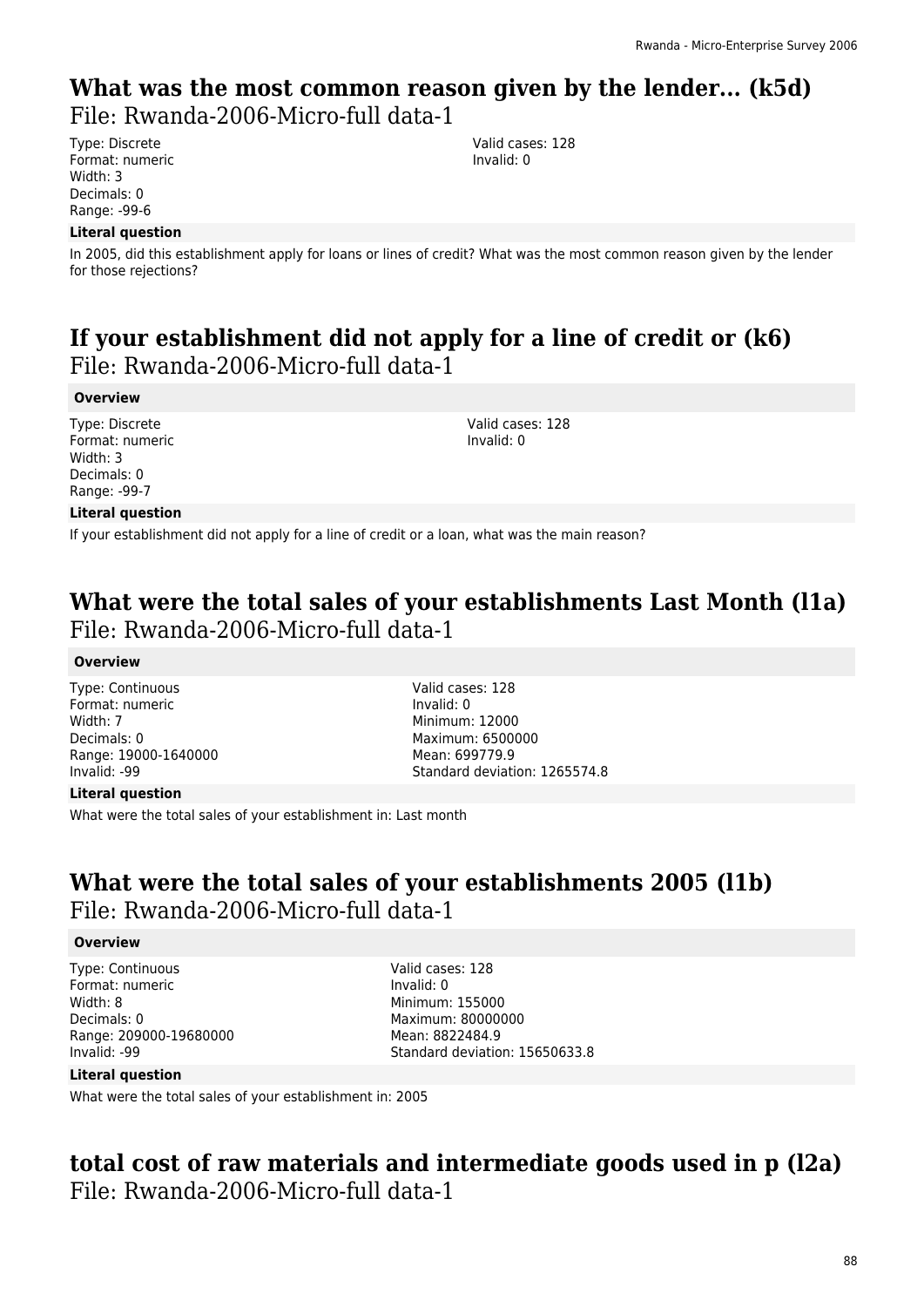### **total cost of raw materials and intermediate goods used in p (l2a)**  File: Rwanda-2006-Micro-full data-1

### **Overview**

Type: Continuous Format: numeric Width: 8 Decimals: 0 Range: -77-12000000 Invalid: -77, -66

Valid cases: 128 Invalid: 0 Minimum: 14000 Maximum: 70000000 Mean: 4563330.2 Standard deviation: 10156430.1

### **Literal question**

Please provide the following information on your establishment's costs: Total cost of raw materials and intermediate goods used in production

### **Total cost of labor (l2b)**  File: Rwanda-2006-Micro-full data-1

### **Overview**

Type: Continuous Format: numeric Width: 7 Decimals: 0 Range: 72000-1932000 Invalid: -88

Valid cases: 128 Invalid: 0 Minimum: 0 Maximum: 4260000 Mean: 533265.6 Standard deviation: 702864.5

### **Literal question**

Please provide the following information on your establishment's costs: Total cost of labor, including wages, salaries and bonuses and social payments

### **Total cost of rental of land/builidngs, equipment, furniture (l2d)**  File: Rwanda-2006-Micro-full data-1

### **Overview**

Type: Continuous Format: numeric Width: 7 Decimals: 0 Range: 0-966000 Invalid: -88, -66

Valid cases: 128 Invalid: 0 Minimum: 0 Maximum: 4800000 Mean: 479748 Standard deviation: 905899.2

### **Literal question**

Please provide the following information on your establishment's costs: Total cost of rental of land/buildings, equipment, furniture

### **Electricity (l3a)**  File: Rwanda-2006-Micro-full data-1

#### **Overview**

Type: Continuous Format: numeric Width: 6 Decimals: 0 Range: -77-576000 Invalid: -77

Valid cases: 68 Invalid: 60 Minimum: 0 Maximum: 400000 Mean: 81985.3 Standard deviation: 103695.7

### **Literal question**

Please provide the following information on your establishment's costs: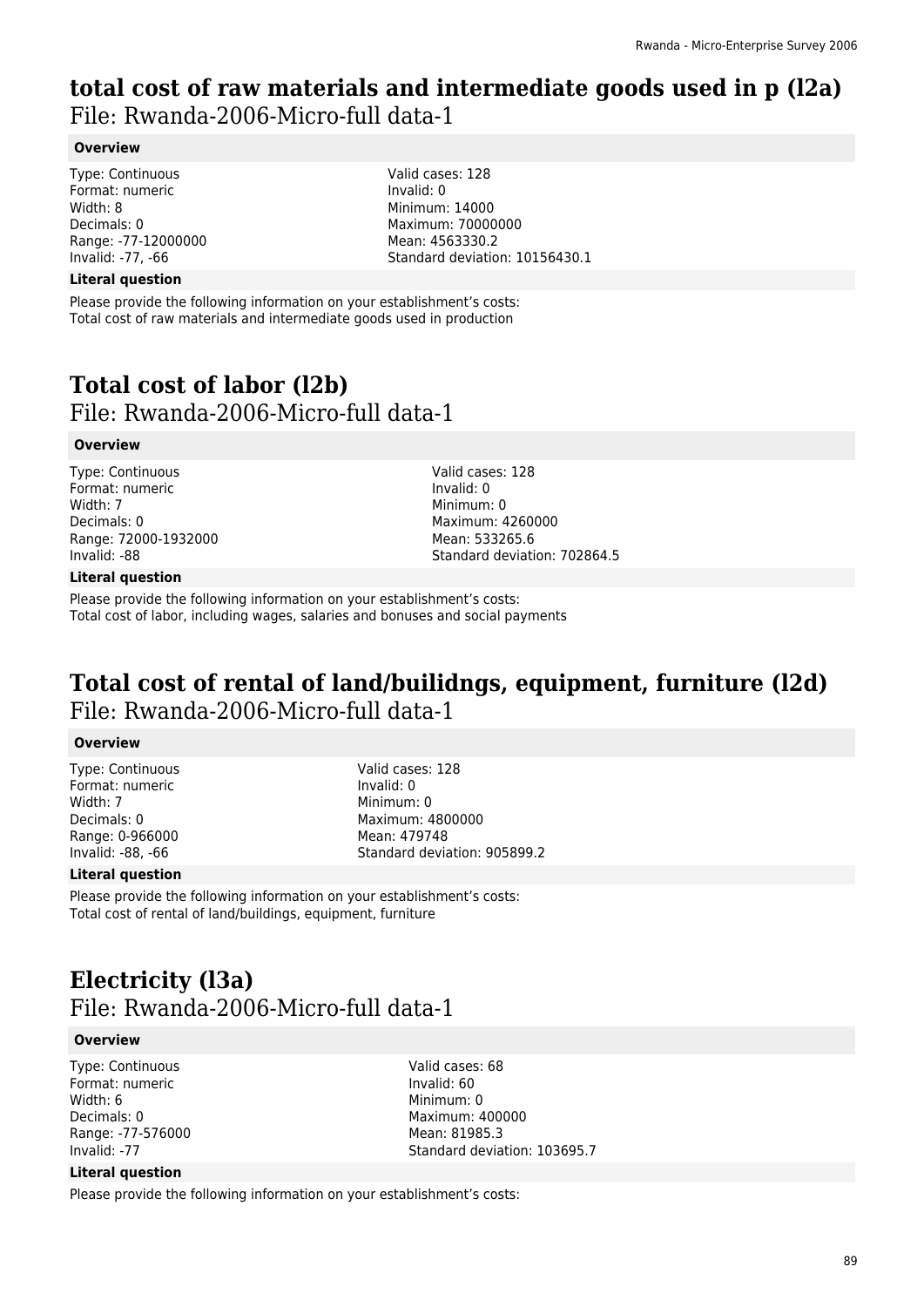### **Machinery, vehicles and equipment (new and or used) (l4a)**  File: Rwanda-2006-Micro-full data-1

### **Overview**

Type: Continuous Format: numeric Width: 8 Decimals: 0 Range: 0-1000000

Valid cases: 128 Invalid: 0 Minimum: 0 Maximum: 10000000 Mean: 453761.7 Standard deviation: 1529337.8

### **Literal question**

In 2005, how much did your establishment spend on purchases of:

### **Land and buildings (l4b)**  File: Rwanda-2006-Micro-full data-1

#### **Overview**

Type: Continuous Format: numeric Width: 8 Decimals: 0 Range: 0-180000

Valid cases: 128 Invalid: 0 Minimum: 0 Maximum: 40000000 Mean: 503065.6 Standard deviation: 3643174.7

#### **Literal question**

In 2005, how much did your establishment spend on purchases of:

### **All machinery, vehicules and equipment that you use (whether (l6a)**  File: Rwanda-2006-Micro-full data-1

#### **Overview**

Type: Continuous Format: numeric Width: 8 Decimals: 0 Range: -88-10000000 Invalid: -88, -66

Valid cases: 128 Invalid: 0 Minimum: 0 Maximum: 18000000 Mean: 1069004.7 Standard deviation: 2712892.4

#### **Literal question**

In 2005, if you had needed to purchase the following in its condition at that time, how much would it have cost? All machinery, vehicles and equipment that you use (whether you own it or not)

### **All land and buildings that you use (whether you own it or n (l6b)**  File: Rwanda-2006-Micro-full data-1

### **Overview**

Type: Continuous Format: numeric Width: 8 Decimals: 0 Range: -88-80000000 Invalid: -88, -66

Valid cases: 128 Invalid: 0 Minimum: 36000 Maximum: 40000000 Mean: 4223167.2 Standard deviation: 8341441

### **Literal question**

In 2005, if you had needed to purchase the following in its condition at that time, how much would it have cost? All land and buildings that you use (whether you own it or not)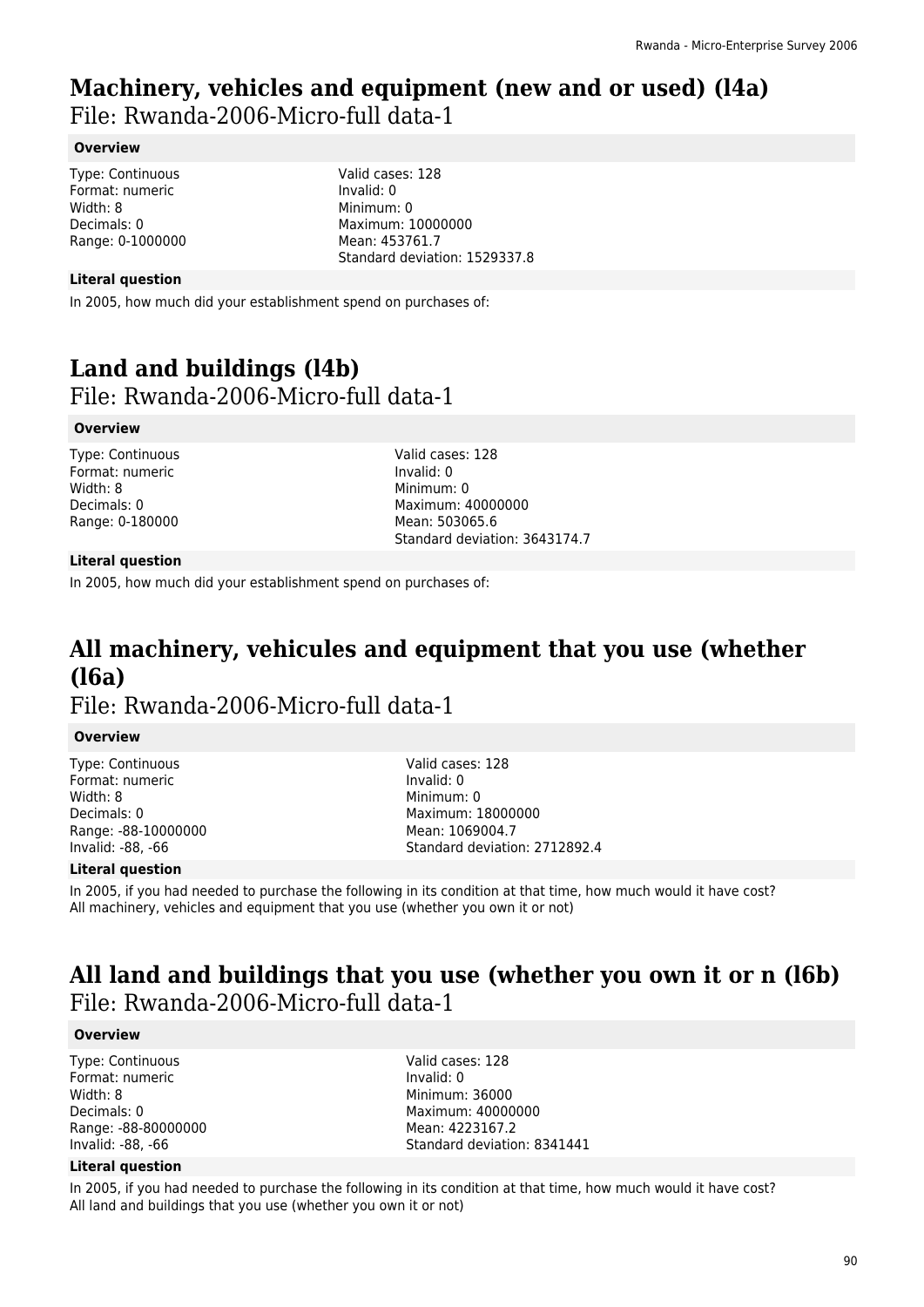## **Month (MM) (endmonth)**

File: Rwanda-2006-Micro-full data-1

### **Overview**

Type: Discrete Format: numeric Width: 2 Decimals: 0 Range: 6-7

### **Pre question**

COMPLETE THE FOLLOWING QUESTIONS AFTER THE INTERVIEW HAS BEEN COMPLETED

### **Day (DD) (endday)**  File: Rwanda-2006-Micro-full data-1

### **Overview**

Type: Discrete Format: numeric Width: 2 Decimals: 0 Range: 1-30

Valid cases: 128 Invalid: 0

Valid cases: 128 Invalid: 0

### **Pre question**

COMPLETE THE FOLLOWING QUESTIONS AFTER THE INTERVIEW HAS BEEN COMPLETED

# **Hour (endhour)**

### File: Rwanda-2006-Micro-full data-1

### **Overview**

Type: Discrete Format: numeric Width: 2 Decimals: 0 Range: 1-12

### **Pre question**

COMPLETE THE FOLLOWING QUESTIONS AFTER THE INTERVIEW HAS BEEN COMPLETED

# **Minutes (endmin)**

File: Rwanda-2006-Micro-full data-1

### **Overview**

Type: Discrete Format: numeric Width: 2 Decimals: 0 Range: 0-58

Valid cases: 128 Invalid: 0

### **Pre question**

COMPLETE THE FOLLOWING QUESTIONS AFTER THE INTERVIEW HAS BEEN COMPLETED

### **AM/PM (endampm)**

File: Rwanda-2006-Micro-full data-1

### **Overview**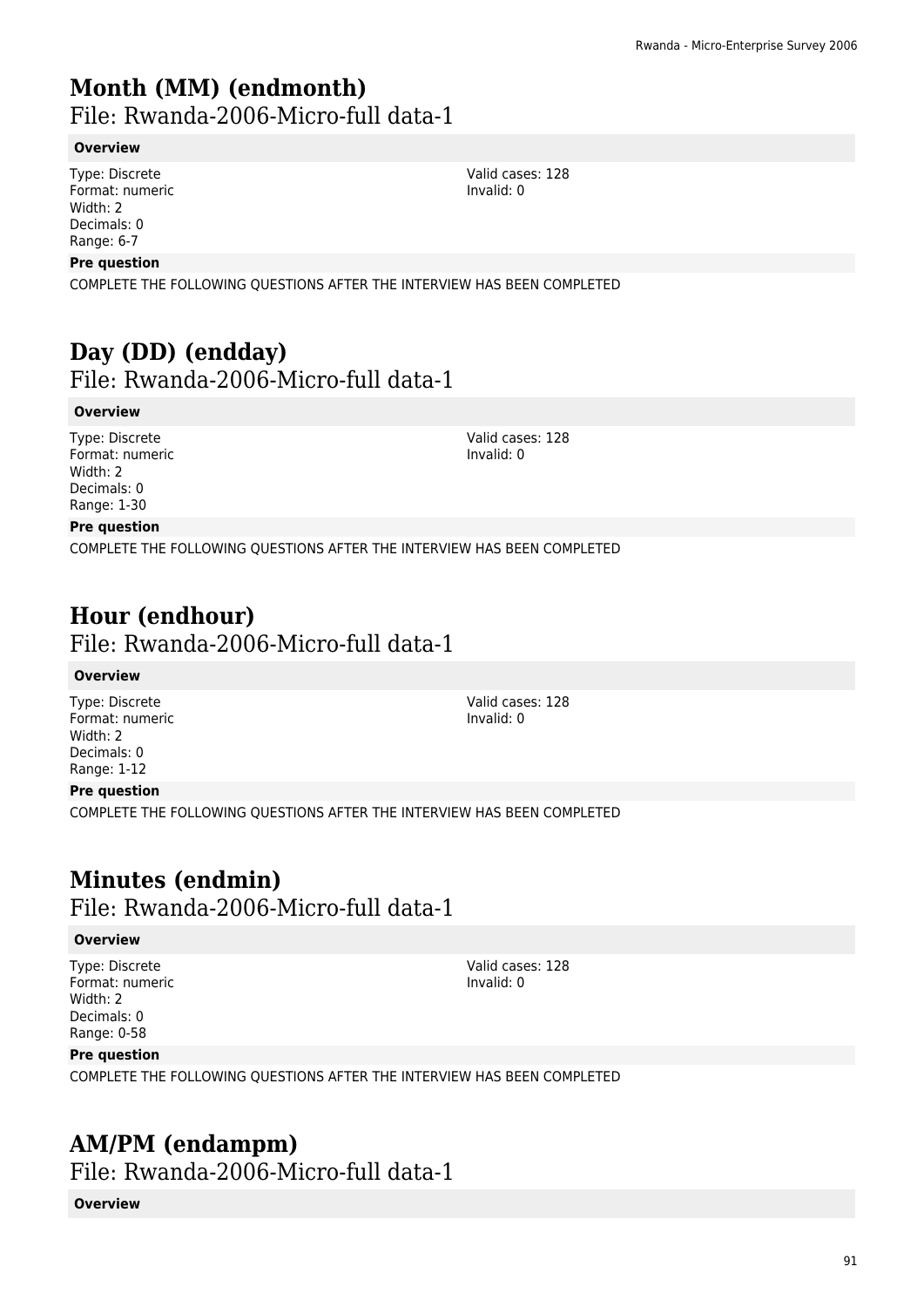# **AM/PM (endampm)**

File: Rwanda-2006-Micro-full data-1

Type: Discrete Format: character Width: 2

**Pre question**

COMPLETE THE FOLLOWING QUESTIONS AFTER THE INTERVIEW HAS BEEN COMPLETED

# **Opinions and perceptions (m1)**

File: Rwanda-2006-Micro-full data-1

### **Overview**

Type: Discrete Format: numeric Width: 3 Decimals: 0 Range: -99-3

### **Pre question**

COMPLETE THE FOLLOWING QUESTIONS AFTER THE INTERVIEW HAS BEEN COMPLETED

# **Figures (m2)**

File: Rwanda-2006-Micro-full data-1

### **Overview**

Type: Discrete Format: numeric Width: 3 Decimals: 0 Range: -99-3

#### Valid cases: 128 Invalid: 0

Valid cases: 128 Invalid: 0

### **Pre question**

COMPLETE THE FOLLOWING QUESTIONS AFTER THE INTERVIEW HAS BEEN COMPLETED

### **Questionnaire was completed in (m3a)**

File: Rwanda-2006-Micro-full data-1

### **Overview**

Type: Discrete Format: numeric Width: 3 Decimals: 0 Range: -99-3

Valid cases: 128 Invalid: 0

### **Pre question**

COMPLETE THE FOLLOWING QUESTIONS AFTER THE INTERVIEW HAS BEEN COMPLETED

### **if 2 or 3, estimate the duration of the whole interview - Ho (m3b1)**  File: Rwanda-2006-Micro-full data-1

### **Overview**